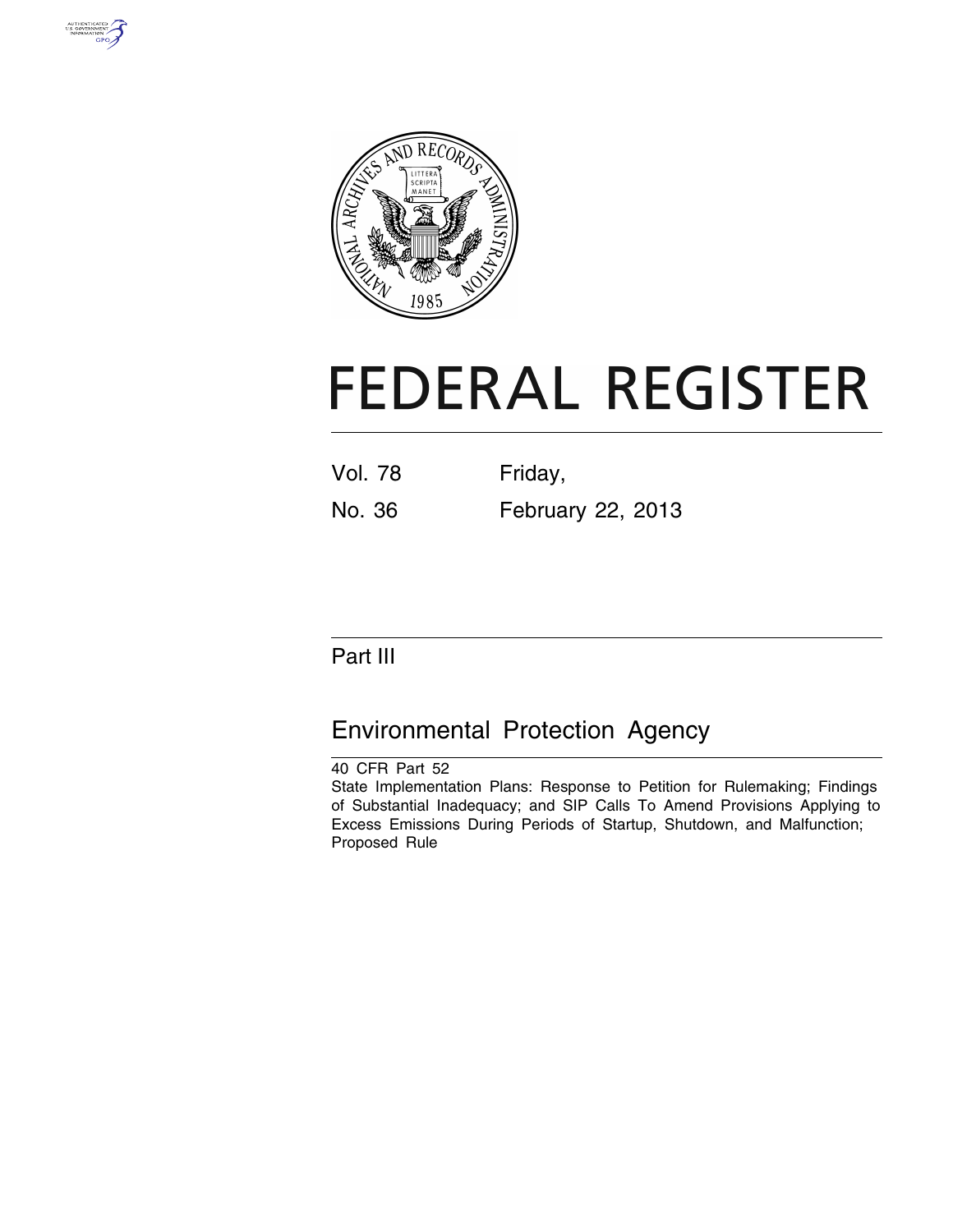# **ENVIRONMENTAL PROTECTION AGENCY**

# **40 CFR Part 52**

**[EPA–HQ–OAR–2012–0322; FRL–9782–2]** 

# **RIN 2060–AR68**

# **State Implementation Plans: Response to Petition for Rulemaking; Findings of Substantial Inadequacy; and SIP Calls To Amend Provisions Applying to Excess Emissions During Periods of Startup, Shutdown, and Malfunction**

**AGENCY:** Environmental Protection Agency (EPA).

**ACTION:** Proposed rule.

**SUMMARY:** The EPA is proposing to take action on a petition for rulemaking filed by the Sierra Club with the EPA Administrator on June 30, 2011 (the Petition). The Petition includes interrelated requests concerning the treatment of excess emissions in state rules by sources during periods of startup, shutdown, or malfunction (SSM). The EPA is proposing to grant in part and to deny in part the request in the Petition to rescind its policy interpreting the Clean Air Act (CAA) to allow states to have appropriately drawn state implementation plan (SIP) provisions that provide affirmative defenses to monetary penalties for violations during periods of SSM. The EPA is also proposing either to grant or to deny the Petition with respect to the specific existing SIP provisions related to SSM in each of 39 states identified by the Petitioner as inconsistent with the CAA. Further, for each of those states where the EPA proposes to grant the Petition concerning specific provisions, the EPA also proposes to find that the existing SIP provision is substantially inadequate to meet CAA requirements and thus under CAA authority proposes a ''SIP call.'' For those states for which the EPA proposes a SIP call, the EPA also proposes a schedule for the states to submit a corrective SIP revision. Finally, the EPA is also proposing to deny the request in the Petition that the EPA discontinue reliance on interpretive letters from states to clarify any potential ambiguity in SIP submissions, even in circumstances where the EPA may determine that this approach is appropriate and has adequately documented that approach in a rulemaking action. This action reflects the EPA's current SSM Policy for SIPs.

**DATES:** *Comments.* Comments must be received on or before March 25, 2013. *Public Hearing.* If anyone contacts the EPA requesting a public hearing by

March 11, 2013, we will hold a public hearing on March 12, 2013.

**ADDRESSES:** Submit your comments, identified by Docket ID No. EPA–HQ– OAR–2012–0322, by one of the following methods:

• *[http://www.regulations.gov:](http://www.regulations.gov)* Follow the online instructions for submitting comments.

- *Email: [a-and-r-docket@epa.gov.](mailto:a-and-r-docket@epa.gov)*
- *Fax:* (202) 566–9744.

• *Mail:* Attention Docket ID No. EPA– HQ–OAR–2012–0322, U.S.

Environmental Protection Agency, EPA West (Air Docket), 1200 Pennsylvania Avenue NW., Mail Code: 6102T, Washington, DC 20460. Please include a total of two copies.

• *Hand Delivery:* U.S. Environmental Protection Agency, EPA West (Air Docket), 1301 Constitution Avenue Northwest, Room 3334, Washington, DC 20004, Attention Docket ID No. EPA– HQ–OAR–2012–0322. Such deliveries are only accepted during the Docket's normal hours of operation, and special arrangements should be made for deliveries of boxed information.

*Instructions.* Direct your comments to Docket ID No. EPA–HQ–OAR–2012– 0322. The EPA's policy is that all comments received will be included in the public docket without change and may be made available online at *[www.regulations.gov,](http://www.regulations.gov)* including any personal information provided, unless the comment includes information claimed to be Confidential Business Information (CBI) or other information whose disclosure is restricted by statute. Do not submit information that you consider to be CBI or otherwise protected through *[www.regulations.gov](http://www.regulations.gov)*  or email. The *[www.regulations.gov](http://www.regulations.gov)* Web site is an ''anonymous access'' system, which means the EPA will not know your identity or contact information unless you provide it in the body of your comment. If you send an email comment directly to the EPA without going through *[www.regulations.gov,](http://www.regulations.gov)*  your email address will be automatically captured and included as part of the comment that is placed in the public docket and made available on the Internet. If you submit an electronic comment, the EPA recommends that you include your name and other contact information in the body of your comment and with any CD you submit. If the EPA cannot read your comment due to technical difficulties and cannot contact you for clarification, the EPA may not be able to consider your comment. Electronic files should avoid the use of special characters, avoid any form of encryption, and be free of any defects or viruses. For additional

information about the EPA's public docket visit the EPA Docket Center homepage at *[www.epa.gov/epahome/](http://www.epa.gov/epahome/dockets.htm) [dockets.htm.](http://www.epa.gov/epahome/dockets.htm)* For additional instructions on submitting comments, go to section I.C of the **SUPPLEMENTARY INFORMATION** section of this document.

*Docket.* All documents in the docket are listed in the *[www.regulations.gov](http://www.regulations.gov)*  index. Although listed in the index, some information is not publicly available, *e.g.,* CBI or other information whose disclosure is restricted by statute. Certain other material, such as copyrighted material, will be publicly available only in hard copy. Publicly available docket materials are available either electronically at *[www.regulations.gov](http://www.regulations.gov)* or in hard copy at the U.S. Environmental Protection Agency, Air Docket, EPA/DC, EPA West Building, Room 3334, 1301 Constitution Ave. NW., Washington, DC. The Public Reading Room is open from 8:30 a.m. to 4:30 p.m., Monday through Friday, excluding legal holidays. The telephone number for the Public Reading Room is (202) 566–1744, and the telephone number for the Air Docket is (202) 566– 1742.

*Public Hearing:* If a public hearing is held, it will be held on March 12, 2013, at the EPA Ariel Rios East building, Room 1153, 1301 Constitution Avenue, Washington, DC 20460. The public hearing will convene at 9 a.m. (Eastern Standard Time) and continue until the later of 6 p.m. or 1 hour after the last registered speaker has spoken. People interested in presenting oral testimony or inquiring as to whether a hearing is to be held should contact Ms. Pamela Long, Air Quality Planning Division, Office of Air Quality Planning and Standards (C504–01), U.S. Environmental Protection Agency, Research Triangle Park, NC 27711, telephone (919) 541–0641, fax number (919) 541–5509, email address *[long.pam@epa.gov,](mailto:long.pam@epa.gov)* at least 5 days in advance of the public hearing (*see*  **DATES**). People interested in attending the public hearing must also call Ms. Long to verify the time, date, and location of the hearing. The public hearing will provide interested parties the opportunity to present data, views, or arguments concerning the proposed action. The EPA will make every effort to accommodate all speakers who arrive and register. A lunch break is scheduled from 12:30 p.m. until 2 p.m. Because this hearing is being held at U.S. government facilities, individuals planning to attend the hearing should be prepared to show valid picture identification to the security staff in order to gain access to the meeting room. In addition, you will need to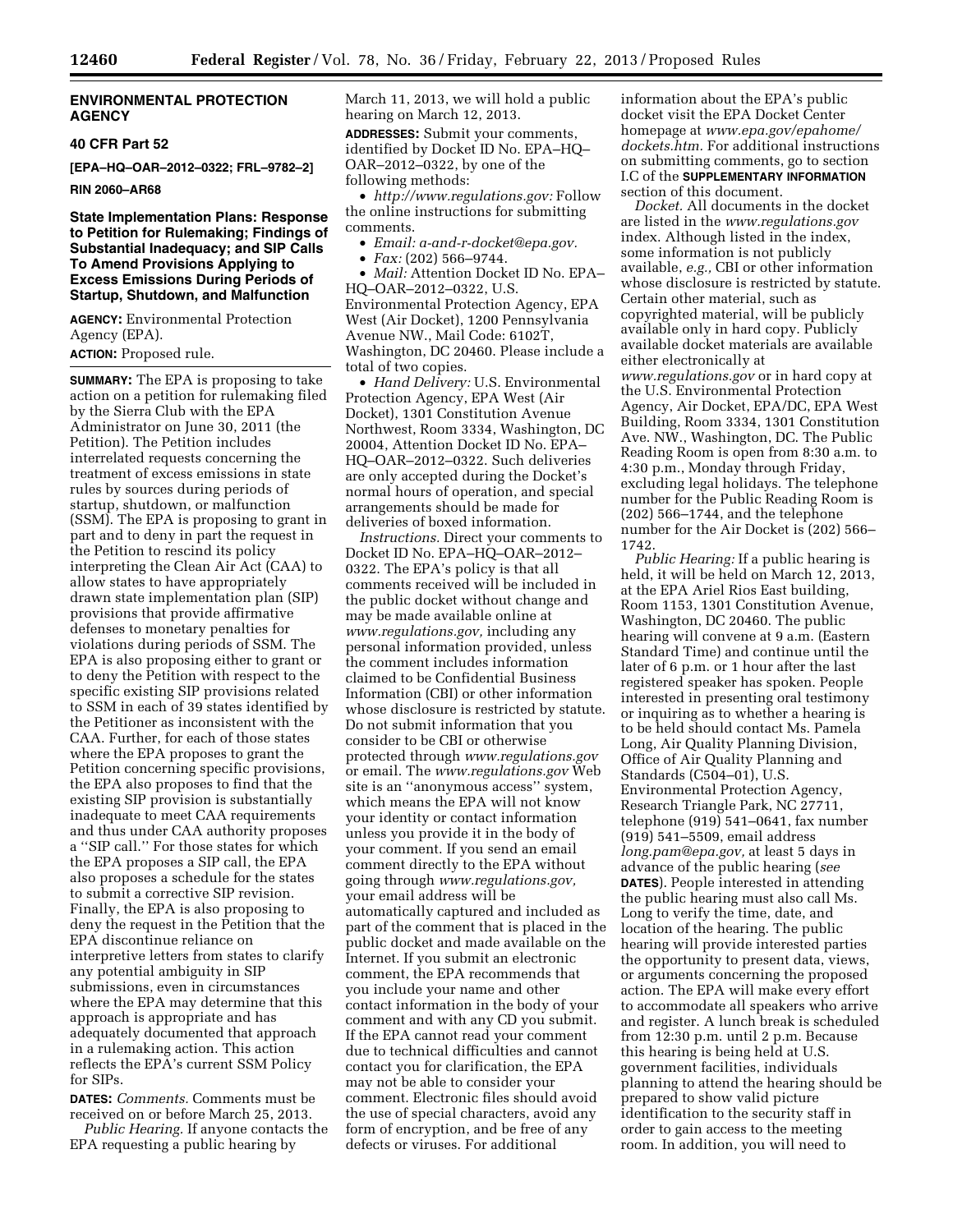obtain a property pass for any personal belongings you bring with you. Upon leaving the building, you will be required to return this property pass to the security desk. No large signs will be allowed in the building, cameras may only be used outside of the building, and demonstrations will not be allowed on federal property for security reasons. The EPA may ask clarifying questions during the oral presentations but will not respond to the presentations at that time. Written statements and supporting information submitted during the comment period will be considered with the same weight as oral comments and supporting information presented at the public hearing. If a hearing is held on March 12, 2013, written comments on the proposed rule must be postmarked by April 11, 2013. Commenters should notify Ms. Long if they will need specific equipment, or if

there are other special needs related to providing comments at the hearing. The EPA will provide equipment for commenters to show overhead slides or make computerized slide presentations if we receive special requests in advance. Oral testimony will be limited to 5 minutes for each commenter. The EPA encourages commenters to provide the EPA with a copy of their oral testimony electronically (via email or CD) or in hard copy form. The hearing schedule, including lists of speakers, will be posted on the EPA's Web site at *[www.epa.gov/air/urbanair/sipstatus/.](http://www.epa.gov/air/urbanair/sipstatus/)*  Verbatim transcripts of the hearings and written statements will be included in the docket for the rulemaking. The EPA will make every effort to follow the schedule as closely as possible on the day of the hearing; however, please plan for the hearing to run either ahead of schedule or behind schedule.

**FOR FURTHER INFORMATION CONTACT:** If you have questions concerning the public hearing, please contact Ms. Pamela Long, U.S. Environmental Protection Agency, Office of Air Quality Planning and Standards, Air Quality Planning Division, (C504–01), Research Triangle Park, NC 27711, telephone (919) 541–0641, fax number (919) 541– 5509, email address: *[long.pam@epa.gov](mailto:long.pam@epa.gov)*  (preferred method for registering). Questions concerning this proposed rule should be addressed to Ms. Lisa Sutton, U.S. EPA, Office of Air Quality Planning and Standards, State and Local Programs Group, (C539–01), Research Triangle Park, NC 27711, telephone number (919) 541–3450, email at *[sutton.lisa@epa.gov.](mailto:sutton.lisa@epa.gov)* 

**SUPPLEMENTARY INFORMATION:** For

questions related to a specific SIP, please contact the appropriate EPA Regional Office:

| <b>EPA</b><br>regional<br>office | Contact for regional office (person, mailing address, telephone<br>No.)                                                                                                                           | <b>State</b>                                                                                          |
|----------------------------------|---------------------------------------------------------------------------------------------------------------------------------------------------------------------------------------------------|-------------------------------------------------------------------------------------------------------|
|                                  | Alison Simcox, Environmental Scientist, EPA Region 1, 5 Post<br>Office Square, Suite 100, Boston, MA 02109-3912, (617)<br>918-1684.                                                               | Connecticut, Massachusetts, Maine, New Hampshire, Rhode Is-<br>land, and Vermont.                     |
| $\ $                             | Paul Truchan, EPA Region 2, 290 Broadway, 25th Floor, New<br>York, NY 10007-1866, (212) 637-3711.                                                                                                 | New Jersey, New York, Puerto Rico, and Virgin Islands.                                                |
| $III$                            | Harold Frankford, EPA Region 3, 1650 Arch Street, Philadel-<br>phia, PA 19103-2029, (215) 814-2108.                                                                                               | District of Columbia, Delaware, Maryland, Pennsylvania, Vir-<br>ginia, and West Virginia.             |
| $IV$                             | Joel Huey, EPA Region 4, Atlanta Federal Center, 61 Forsyth<br>Street SW., Atlanta, GA 30303-8960, (404) 562-9104.                                                                                | Alabama, Florida, Georgia, Kentucky, Mississippi, North Caro-<br>lina, South Carolina, and Tennessee. |
| $V$                              | Christos Panos, Air and Radiation Division (AR-18J), EPA Re-<br>gion 5, 77 West Jackson Boulevard, Chicago, IL 60604-<br>3507, (312) 353-8328.                                                    | Illinois, Indiana, Michigan, Minnesota, Ohio, and Wisconsin.                                          |
| VI                               | Alan Shar (6PD-L), EPA Region 6, Fountain Place 12th Floor,<br>Suite 1200, 1445 Ross Avenue, Dallas, TX 75202-2733,<br>$(214)$ 665-6691.                                                          | Arkansas, Louisiana, New Mexico, Oklahoma, and Texas.                                                 |
| VII                              | Lachala Kemp, EPA Region 7, Air Planning and Development<br>Branch, 11201 Renner Boulevard, Lenexa, KS 66219, (913)<br>551-7214. Alternate contact is Ward Burns, (913) 551-7960.                 | Iowa, Kansas, Missouri, and Nebraska.                                                                 |
| <b>VIII</b>                      | Adam Clark, Air Quality Planning Unit (8P-AR) Air Program, Of-<br>fice of Partnership and Regulatory Assistance, EPA Region 8,<br>1595 Wynkoop Street, Denver, CO 80202-1129, (303) 312-<br>7104. | Colorado, Montana, North Dakota, South Dakota, Utah, and<br>Wyoming.                                  |
| IX                               | Lisa Tharp, EPA Region 9, Air Division, 75 Hawthorne Street<br>(AIR-8), San Francisco, CA 94105, (415) 947-4142.                                                                                  | Arizona; California; Hawaii and the Pacific Islands; Indian Coun-<br>try within Region 9 and Nevada.  |
| X                                | Donna Deneen, Environmental Engineer, Office of Air, Waste<br>and Toxics (AWT-107), EPA Region 10, 1200 Sixth Avenue,<br>Suite 900, Seattle, WA 98101, (206) 553-6706.                            | Alaska, Idaho, Oregon, and Washington.                                                                |

# **I. General Information**

#### *A. Does this action apply to me?*

Entities potentially affected by this rule include states, U.S. territories, local authorities, and eligible tribes that are currently administering, or may in the future administer, the EPA-approved implementation plans (''air agencies'').1

required to, apply for eligibility to have a tribal implementation plan (TIP). For convenience, we refer to ''air agencies'' in this rulemaking collectively when meaning to refer in general to states, the District of Columbia, U.S. territories, local air permitting authorities, and eligible tribes that are currently administering, or may in the future administer, EPA-approved implementation plans. The EPA notes that the petition under evaluation does not identify any specific provisions related to tribal implementation plans. We therefore refer to "state" or "states" rather than "air agency" or ''air agencies'' when meaning to refer to one, some, or all of the 39 states identified in the Petition. We also use "state" or "states" rather than "air agency" or "air agencies" when quoting or

The EPA's action on the Petition is potentially of interest to all such entities because the EPA is evaluating issues related to basic CAA requirements for SIPs. Through this rulemaking, the EPA is both clarifying and applying its interpretation of the CAA with respect to SIP provisions applicable to excess emissions during SSM events. In addition, the EPA may find specific SIP

<sup>&</sup>lt;sup>1</sup>The EPA respects the unique relationship between the U.S. government and tribal authorities and acknowledges that tribal concerns are not interchangeable with state concerns. Under the CAA and EPA regulations, a tribe may, but is not

paraphrasing the CAA or other document that uses that term even when the original referenced passage may have applicability to tribes as well.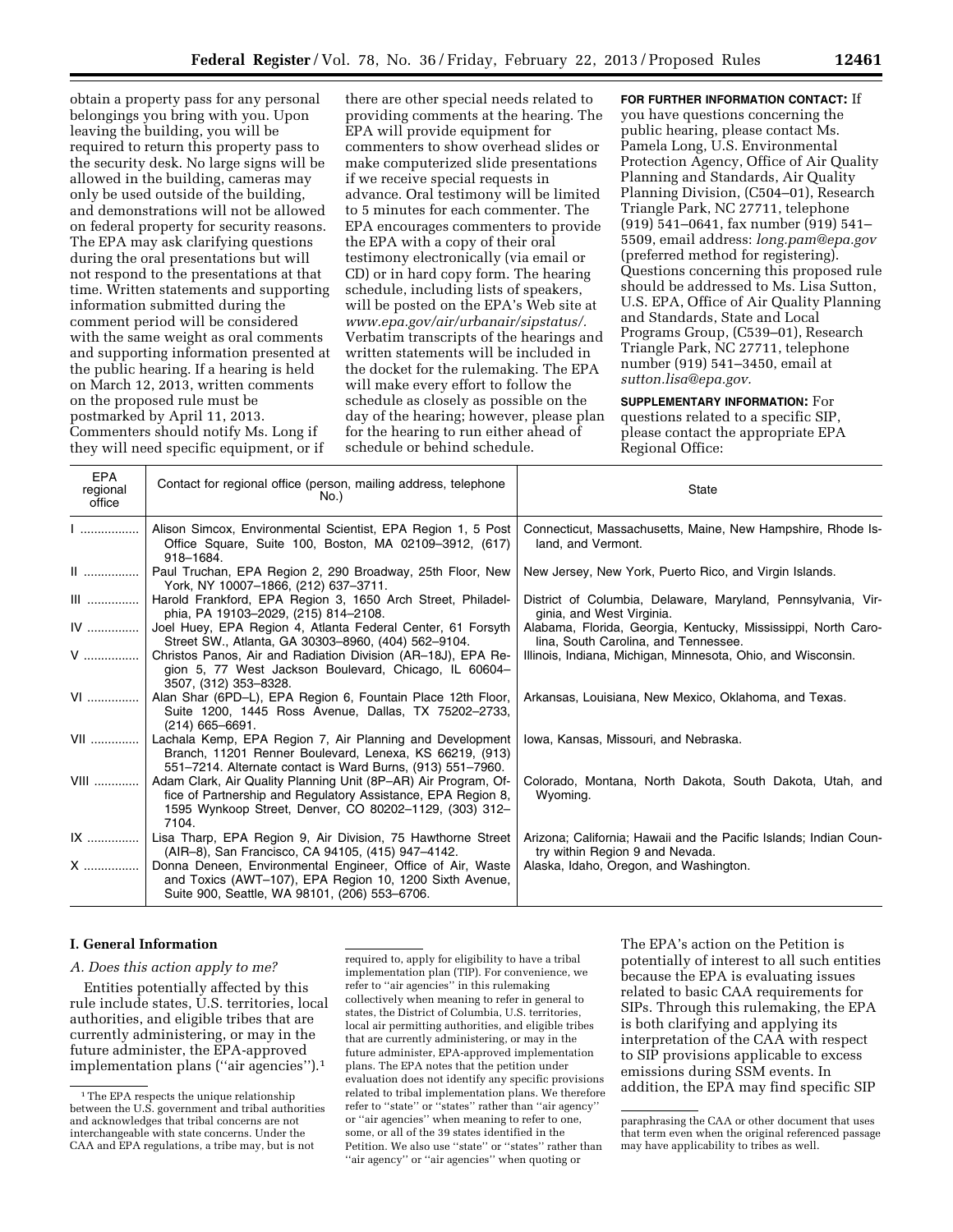provisions in states identified in the Petition to be substantially inadequate to meet CAA requirements, pursuant to CAA section  $110(k)(5)$ , and thus those states will potentially be affected by this rulemaking directly. For example, if a state's existing SIP provision allows an automatic exemption for excess emissions during periods of startup, shutdown, or malfunction, such that these excess emissions do not constitute a violation of the otherwise applicable emission limitations of the SIP, then the EPA may determine that the SIP provision is substantially inadequate because the provision is inconsistent with fundamental requirements of the CAA. This rule may also be of interest to the public and to owners and operators of industrial facilities that are subject to emission limits in SIPs, because it may require changes to state rules covering excess emissions. When finalized, this action will embody the EPA's updated SSM Policy for SIP provisions relevant to excess emissions during SSM events.

# *B. Where can I get a copy of this document and other related information?*

In addition to being available in the docket, an electronic copy of this proposal notice will also be available on the World Wide Web. Following signature by the EPA Assistant Administrator, a copy of this notice will be posted on the EPA's Web site, under SSM SIP Call 2013, at *[www.epa.gov/air/](http://www.epa.gov/air/urbanair/sipstatus) [urbanair/sipstatus.](http://www.epa.gov/air/urbanair/sipstatus)* In addition to this notice, other relevant documents are located in the docket, including a copy of the Petition and copies of each of the four guidance documents pertaining to excess emissions issued by the EPA in 1982, 1983, 1999, and 2001, which are discussed in more detail later in this proposal notice.

# *C. What should I consider as I prepare my comments?*

1. *Submitting CBI.* Do not submit this information to the EPA through *[www.regulations.gov](http://www.regulations.gov)* or email. Clearly mark the part or all of the information that you claim to be CBI. For CBI information in CD that you mail to the EPA, mark the outside of the CD as CBI and then identify electronically within the CD the specific information that is claimed as CBI. In addition to one complete version of the comment that includes information claimed as CBI, a copy of the comment that does not contain the information claimed as CBI must be submitted for inclusion in the public docket. Information so marked will not be disclosed except in accordance with procedures set forth in 40 CFR part 2. Send or deliver information identified as CBI only to the following address: Roberto Morales, OAQPS Document Control Officer (C404–02), U.S. EPA, Research Triangle Park, NC 27711, Attention Docket ID No. EPA–HQ–OAR–2012–0322.

2. *Tips for preparing your comments.*  When submitting comments, remember to:

• Identify the rulemaking by docket number and other identifying information (subject heading, **Federal Register** date, and page number).

• Follow directions—The agency may ask you to respond to specific questions or organize comments by referencing a Code of Federal Regulations (CFR) part or section number.

• Explain why you agree or disagree; suggest alternatives and substitute language for your requested changes.

• Describe any assumptions and provide any technical information and/ or data that you used.

• If you estimate potential costs or burdens, explain how you arrived at your estimate in sufficient detail to allow for it to be reproduced.

• Provide specific examples to illustrate your concerns, and suggest alternatives.

• Explain your views as clearly as possible, avoiding the use of profanity or personal threats.

• Make sure to submit your comments by the comment period deadline identified.

# *D. How is the preamble organized?*

The information presented in this preamble is organized as follows:

#### I. General Information

- A. Does this action apply to me?
- B. Where can I get a copy of this document and other related information?
- C. What should I consider as I prepare my comments?
- D. How is the preamble organized?
- E. What is the meaning of key terms used in this notice?
- II. Overview of Proposed Rule
- A. How is the EPA proposing to respond to the Petition?
- B. What did the Petitioner request? C. To which air agencies does this
- proposed rulemaking apply and why?
- D. What is the EPA proposing for any state that receives a finding of substantial inadequacy and a SIP call?
- E. What are potential impacts on affected states and sources?
- F. What happens if an affected state fails to meet the SIP submission deadline?
- G. What happens in an affected state in the interim period starting when the EPA promulgates the final SIP call and ending when the EPA approves the required SIP revision?
- III. Statutory, Regulatory, and Policy Background
- IV. Proposed Action in Response to Request To Rescind the EPA Policy Interpreting the CAA To Allow Appropriate Affirmative Defense Provisions A. Petitioner's Request
- B. The EPA's Response
- V. Proposed Action in Response to Request for the EPA's Review of Specific Existing SIP Provisions for Consistency With CAA Requirements
	- A. Petitioner's Request
- B. The EPA's Response
- VI. Proposed Action in Response To Request That the EPA Limit SIP Approval to the Text of State Regulations and Not Rely Upon Additional Interpretive Letters From the State
- A. Petitioner's Request
- B. The EPA's Response
- VII. Clarifications, Reiterations, and Revisions to the EPA's SSM Policy
	- A. Applicability of Emission Limitations During Periods of Startup and Shutdown
	- B. Affirmative Defense Provisions During Periods of Malfunction
	- C. Affirmative Defense Provisions During Periods of Startup and Shutdown
	- D. Relationship Between SIP Provisions and Title V Regulations
- E. Intended Effect of the EPA's Action on the Petition
- VIII. Legal Authority, Process, and Timing for SIP Calls
	- A. SIP Call Authority Under Section  $110(k)(5)$
	- 1. General Statutory Authority
	- 2. Substantial Inadequacy of Automatic Exemptions
	- 3. Substantial Inadequacy of Director's Discretion Exemptions
	- 4. Substantial Inadequacy of Improper Enforcement Discretion Provisions
	- 5. Substantial Inadequacy of Deficient Affirmative Defense Provisions
- B. SIP Call Process Under Section 110(k)(5)
- C. SIP Call Timing Under Section 110(k)(5) IX. What is the EPA proposing for each of the
- specific SIP provisions identified in the Petition?
- A. Overview of the EPA's Evaluation of Specific SIP Provisions
- 1. Automatic Exemption Provisions
- 2. Director's Discretion Exemption Provisions
- 3. State-Only Enforcement Discretion Provisions
- 4. Adequacy of Affirmative Defense Provisions
- 5. Affirmative Defense Provisions Applicable to a ''Source or Small Group of Sources''
- B. Affected States in EPA Region I
- 1. Maine
- 2. New Hampshire
- 3. Rhode Island
- C. Affected States in EPA Region II
- 1. New Jersey
- 2. [Reserved]
- D. Affected States in EPA Region III
- 1. Delaware
- 2. District of Columbia 3. Virginia
- 
- 4. West Virginia
- E. Affected States and Local Jurisdictions
- in EPA Region IV 1. Alabama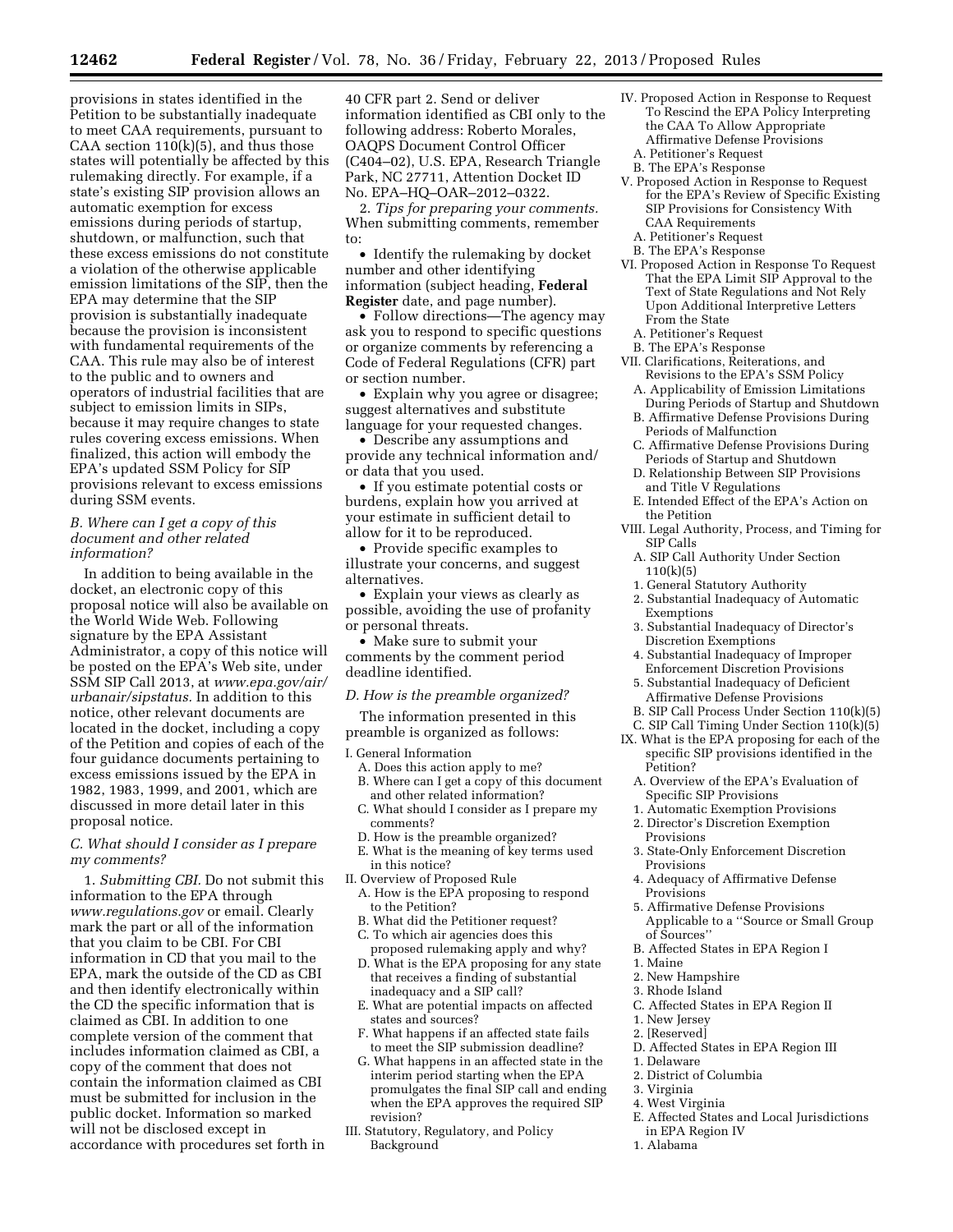- 2. Florida
- 3. Georgia
- 4. Kentucky
- 5. Kentucky: Jefferson County
- 6. Mississippi
- 7. North Carolina
- 8. North Carolina: Forsyth County
- 9. South Carolina
- 10. Tennessee
- 11. Tennessee: Knox County
- 12. Tennessee: Shelby County
- F. Affected States in EPA Region V
- 1. Illinois
- 2. Indiana
- 3. Michigan
- 4. Minnesota
- 5. Ohio
- G. Affected States in EPA Region VI
- 1. Arkansas
- 2. Louisiana
- 3. New Mexico
- 4. Oklahoma
- H. Affected States in EPA Region VII
- 1. Iowa
- 2. Kansas
- 3. Missouri
- 4. Nebraska
- 5. Nebraska: Lincoln-Lancaster
- I. Affected States in EPA Region VIII
- 1. Colorado
- 2. Montana
- 3. North Dakota
- 4. South Dakota
- 5. Wyoming
- J. Affected States and Local Jurisdictions in EPA Region IX
- 1. Arizona
- 2. Arizona: Maricopa County
- 3. Arizona: Pima County
- K. Affected States in EPA Region X
- 1. Alaska
- 2. Idaho
- 3. Oregon
- 4. Washington
- X. Statutory and Executive Order Reviews
	- A. Executive Order 12866: Regulatory Planning and Review and Executive Order 13563: Improving Regulation and Regulatory Review
	- B. Paperwork Reduction Act
	- C. Regulatory Flexibility Act
	- D. Unfunded Mandates Reform Act
	- E. Executive Order 13132—Federalism
	- F. Executive Order 13175—Consultation and Coordination With Indian Tribal Governments
	- G. Executive Order 13045—Protection of Children From Environmental Health Risks and Safety Risks
	- H. Executive Order 13211—Actions Concerning Regulations That Significantly Affect Energy Supply, Distribution, or Use
	- I. National Technology Transfer and Advancement Act
	- J. Executive Order 12898—Federal Actions to Address Environmental Justice in Minority Populations and Low-Income Populations
	- K. Determination Under Section 307(d)
- L. Judicial Review
- XI. Statutory Authority

# *E. What is the meaning of key terms used in this notice?*

For the purpose of this notice, the following definitions apply unless the context indicates otherwise:

The terms *Act* or *CAA* mean or refer to the Clean Air Act.

The term *affirmative defense* means, in the context of an enforcement proceeding, a response or defense put forward by a defendant, regarding which the defendant has the burden of proof, and the merits of which are independently and objectively evaluated in a judicial or administrative proceeding. By demonstrating that the elements of an affirmative defense have been met, a source may avoid a civil penalty but cannot avoid injunctive relief.

The terms *air agency* and *air agencies*  mean or refer to states, the District of Columbia, U.S. territories, local air permitting authorities with delegated authority from the state, and tribal authorities.

The term *automatic exemption* means a generally applicable provision in a SIP that would provide that if certain conditions existed during a period of excess emissions, then those exceedances would not be considered violations of the applicable emission limitations.

The term *director's discretion provision* means, in general, a regulatory provision that authorizes a state regulatory official unilaterally to grant exemptions or variances from applicable emission limitations or control measures, or to excuse noncompliance with applicable emission limitations or control measures, in spite of SIP provisions that would otherwise render such conduct by the source a violation.

The term *EPA* refers to the United States Environmental Protection Agency.

The term *excess emissions* means the emissions of air pollutants from a source that exceed any applicable SIP emission limitations.

The term *malfunction* means a sudden and unavoidable breakdown of process or control equipment.

The term *NAAQS* means national ambient air quality standard or standards. These are the national primary and secondary ambient air quality standards that the EPA establishes under CAA section 109 for criteria pollutants for purposes of protecting public health and welfare.

The term *Petition* refers to the petition for rulemaking titled, ''Petition to Find Inadequate and Correct Several State Implementation Plans under Section 110 of the Clean Air Act Due to Startup,

Shutdown, Malfunction, and/or Maintenance Provisions,'' filed by the Sierra Club with the EPA Administrator on June 30, 2011.

The term *Petitioner* refers to the Sierra Club.

The term *shutdown* means, generally, the cessation of operation of a source for any reason.

The term *SIP* means or refers to a State Implementation Plan. Generally, the State Implementation Plan is the collection of state statutes and regulations approved by the EPA pursuant to CAA section 110 that together provide for implementation, maintenance, and enforcement of a national ambient air quality standard (or any revision thereof) under section 109 for any air pollutant in each air quality control region (or portion thereof) within a state. In some parts of this notice, statements about SIPs in general also apply to tribal implementation plans in general even though not explicitly noted.

The term *SSM* refers to startup, shutdown, or malfunction at a source. It does not include periods of maintenance at such a source. An SSM event is a period of startup, shutdown, or malfunction during which there are exceedances of the applicable emission limitations and thus excess emissions.

The term *SSM Policy* refers to the cumulative guidance that EPA has issued concerning its interpretation of CAA requirements with respect to treatment of excess emissions during periods of startup, shutdown, and malfunction at a source. The most comprehensive statement of the EPA's SSM Policy prior to this proposed rulemaking is embodied in a 1999 guidance document discussed in more detail in this proposal. When finalized, this action will embody the EPA's updated SSM Policy for SIP provisions relevant to excess emissions during SSM events.

The term *startup* means, generally, the setting in operation of a source for any reason.

#### **II. Overview of Proposed Rule**

# *A. How is the EPA proposing to respond to the Petition?*

The EPA is proposing to take action on a petition for rulemaking that the Sierra Club (the Petitioner) filed with the EPA Administrator on June 30, 2011 (the Petition). The Petition concerns how air agency rules in EPA-approved SIPs treat excess emissions during periods of startup, shutdown, or malfunction of industrial process or emission control equipment. Many of these rules were added to SIPs and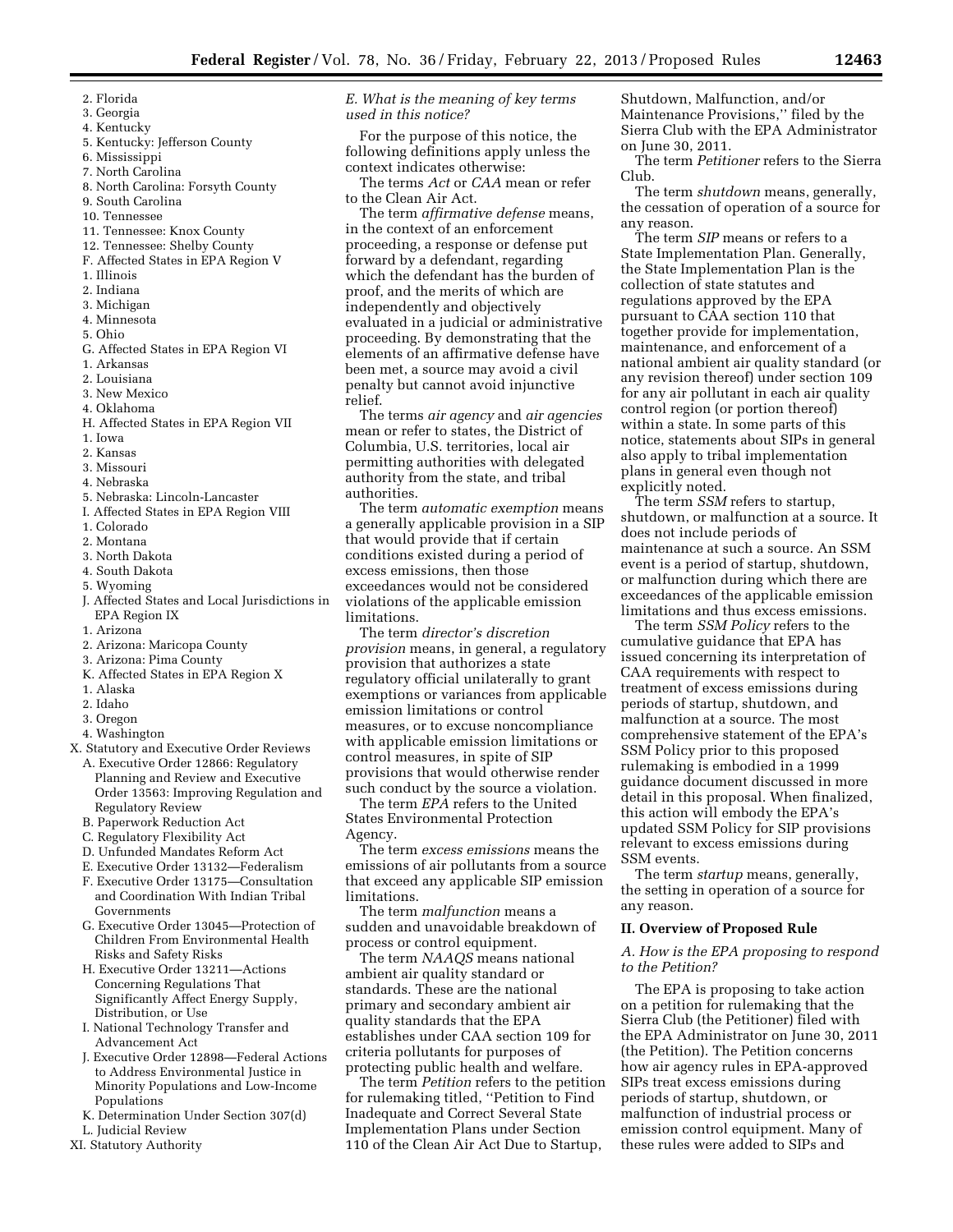approved by the EPA in the years shortly after the 1970 amendments to the CAA, which for the first time provided for the system of clean air plans that were to be prepared by air agencies and approved by the EPA. At that time, it was widely believed that emission limitations set at levels representing good control of emissions during periods of normal operation could in some cases not be met with the same emission control strategies during periods of startup, shutdown, maintenance, or malfunction. Accordingly, it was common for state plans to include provisions for special, more lenient treatment of excess emissions during such periods. Many of these provisions took the form of absolute or conditional statements that excess emissions from a source, when they occur outside of the source's normal operations, were not to be considered violations of the air agency rules, *i.e.,* exemptions.

Excess emission provisions for startup, shutdown, maintenance, and malfunctions were often included as part of the original SIPs that the EPA approved in 1971 and 1972. In the early 1970s, because the EPA was inundated with proposed SIPs and had limited experience in processing them, not enough attention was given to the adequacy, enforceability, and consistency of these provisions. Consequently, many SIPs were approved with broad and looselydefined provisions to control excess emissions. Starting in 1977, however, the EPA discerned and articulated to air agencies that exemptions for excess emissions during such periods were inconsistent with certain requirements of the CAA. The EPA also realized that such provisions allow opportunities for sources to repeatedly emit pollutants during such periods in quantities that could cause unacceptable air pollution in nearby communities with no legal pathway for air agencies, the EPA, or the courts to require the sources to make reasonable efforts to reduce these emissions. The EPA has been more careful after 1977 not to give new approval to SIP rules that are inconsistent with the CAA and has issued several guidance memoranda to advise states on how to avoid impermissible provisions 2 as they

expand and revise their SIPs. The EPA has also found several SIPs to be deficient because of problematic SSM provisions and called upon the affected states to amend their SIPs. However, in light of the other priority work facing both air agencies and the EPA, the EPA has not to date initiated a broad effort to get all states to remove impermissible provisions from their SIPs and to adopt other, approvable approaches for addressing excess emissions when appropriate. Public interest groups, including the Petitioner, have sued the EPA in several state-specific cases concerning SIP issues, and they have been urging the EPA to give greater priority to addressing the issue of SSM provisions in SIPs. In one of these SIP cases, the EPA entered into a settlement agreement requiring it to respond to the Petition from the Sierra Club. A copy of the settlement agreement is provided in the docket for this rulemaking.3

As alluded to earlier in this notice, there are available CAA-consistent approaches that can be incorporated into SIPs to address excess emissions during SSM events. While automatic exemptions and director's discretion exemptions from otherwise applicable emission limitations are not consistent with the CAA, SIPs may include criteria and procedures for the use of enforcement discretion by air agency personnel and appropriately defined affirmative defenses. In this action, the EPA is articulating a policy that reflects this principle and is reviewing the SIPs from 39 states to determine whether specific provisions identified in the Petition are consistent with the EPA's SSM Policy and the CAA. In some cases, this review involves a close reading of the provision in the SIP and its context to discern whether it is in fact an exemption, a statement regarding enforcement discretion by the air agency, or an affirmative defense. Each state will ultimately decide how to address any SIP inadequacies identified by the EPA once the EPA takes final action. Recognizing that for some states, the EPA's response to this Petition entails reviewing SIP provisions that may date back several decades, the EPA will work closely with each of the affected states to develop approvable SIPs consistent with the guidance articulated in the final action. Section IX of this notice presents the EPA's analysis of each SIP provision at issue. The EPA's review also hinges on

interpretation of several relevant sections of the CAA. While the EPA has already developed and has been implementing the SSM Policy that is based on its interpretation of the CAA, this action provides the EPA an opportunity to invite public comment on this SSM Policy and its basis in the CAA. To that end, this notice contains a detailed clarifying explanation of the SSM Policy (including proposed revisions to it). Also, supplementary to this notice, the EPA is providing a memorandum to summarize the legal and administrative context for the proposed action, and the EPA invites public comment on the memorandum, which is available in the docket for this rulemaking.4 This notice, and the final notice for this action after considering public comment, will also clarify for the affected states how they can resolve the identified deficiencies in their SIPs, as well as provide all air agencies guidance and model language as they further develop their SIPs in the future.

In summary, the EPA proposes to agree with the Petitioner that many of the identified SIP provisions are not permissible under the CAA. However, in several cases we are proposing to find that an identified SIP provision is actually one of the permissible approaches. Of the 39 states covered by the Petition, the EPA is proposing to make SIP calls for 36 states.

The EPA is aware of other SSMrelated SIP provisions that were not identified in the Petition but that may be inconsistent with the EPA's interpretation of the CAA. The EPA may address these other provisions later in a separate notice-and-comment action.

#### *B. What did the Petitioner request?*

The Petition includes three interrelated requests concerning the treatment in SIPs of excess emissions by sources during periods of startup, shutdown, or malfunction.

First, the Petitioner argued that SIP provisions providing an affirmative defense for monetary penalties for excess emissions in judicial proceedings are contrary to the CAA. Thus, the Petitioner advocated that the EPA should rescind its interpretation of the CAA expressed in the SSM Policy that allows appropriately drawn affirmative defense provisions in SIPs. The Petitioner made no distinction between affirmative defenses for excess emissions related to malfunction, startup, or shutdown. Further, the Petitioner requested that the EPA issue a SIP call requiring states to eliminate

<sup>2</sup>The term ''impermissible provision'' as used throughout this notice is generally intended to refer to a SIP provision identified by the Petitioner that the EPA believes to be inconsistent with requirements of the CAA. As described later in this notice (*see* section VIII.A), the EPA is proposing to find a SIP ''substantially inadequate'' to meet CAA requirements where the EPA determines that the SIP includes an impermissible provision.

<sup>3</sup>*See,* Settlement Agreement executed Nov. 30, 2011, to address a lawsuit filed by Sierra Club and WildEarth Guardians in the United States District Court for the Northern District of California: *Sierra Club et al.* v. *Jackson,* No. 3:10-cv-04060–CRB (N.D. Cal.).

<sup>4</sup>*See,* Memorandum, ''Statutory, Regulatory, and Policy Context for this Rulemaking,'' Feb. 4, 2013.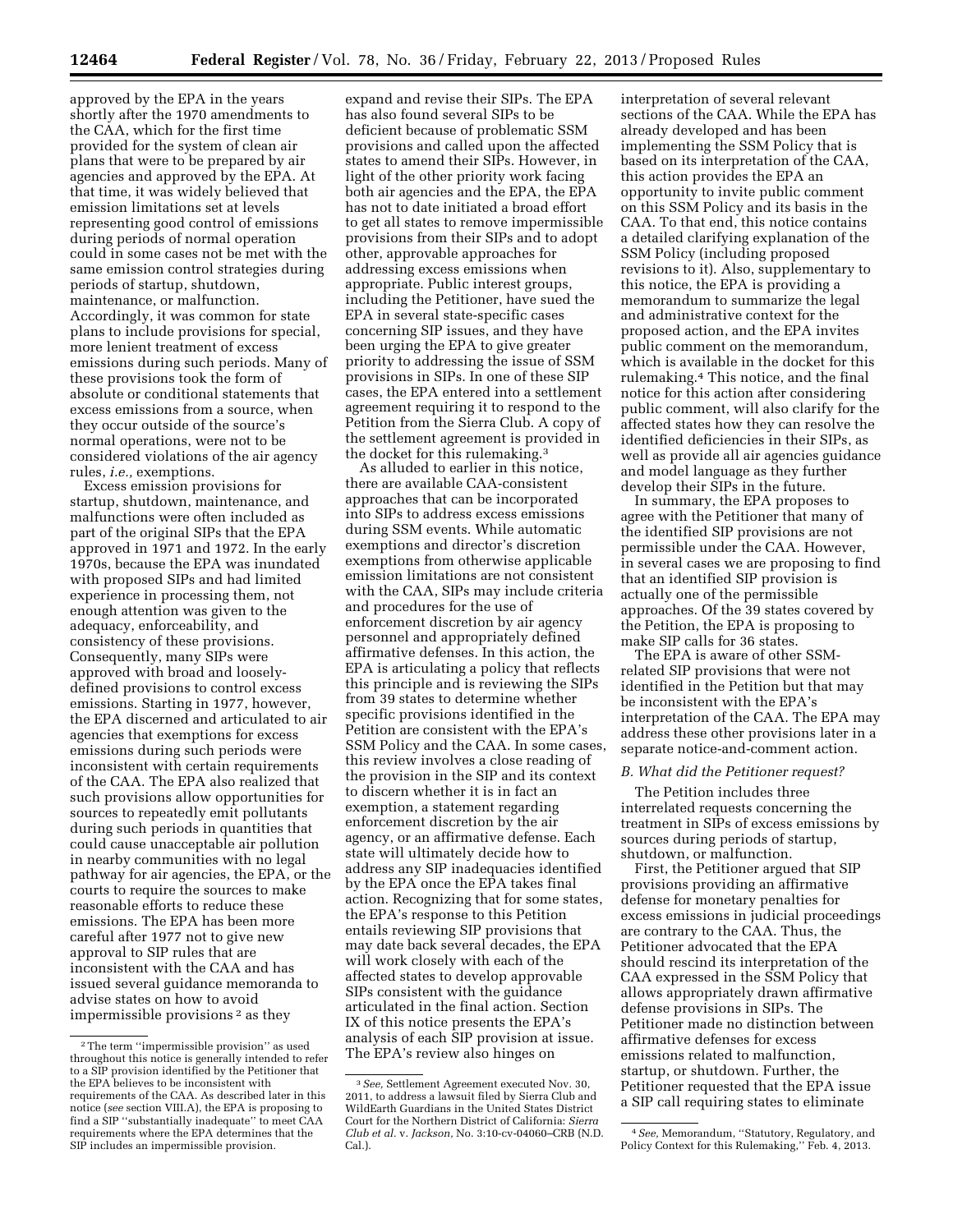all such affirmative defense provisions in existing SIPs. As explained later in this proposal, the EPA is proposing to grant in part and to deny in part this request. The EPA does not agree with the Petitioner that appropriately drawn affirmative defense provisions for violations due to excess emissions that result from malfunctions are contrary to the CAA, and thus the EPA is proposing to deny the request to revise its interpretation of the CAA concerning affirmative defenses for malfunctions. However, the EPA is proposing to revise its SSM Policy with respect to affirmative defenses for violations due to excess emissions that occur during startup and shutdown, in order to distinguish between planned events that are within the source's control and unplanned events that are not. The EPA believes that SIP provisions should encourage compliance during events that are within the source's control, and thus affirmative defenses for excess emissions during planned startup and shutdown are inappropriate, unlike those for excess emissions during malfunctions.

Second, the Petitioner argued that many existing SIPs contain impermissible provisions, including automatic exemptions from applicable emission limitations during SSM events, director's discretion provisions that provide discretionary exemptions from applicable emission limitations during SSM events, enforcement discretion provisions that appear to bar enforcement by the EPA or citizens for such excess emissions, and inappropriate affirmative defense provisions that are not consistent with the recommendations in the EPA's SSM Policy. The Petitioner identified specific provisions in SIPs of 39 states that it considered inconsistent with the CAA and explained the basis for its objections to the provisions. As explained later in this proposal, the EPA agrees with the Petitioner that some of these existing SIP provisions are legally impermissible and thus proposes to find such provisions ''substantially inadequate'' 5 to meet CAA requirements. Among the reasons for EPA's proposed action is to eliminate provisions that interfere with enforcement in a manner prohibited by the CAA. Simultaneously, the EPA proposes to issue a SIP call to the states in question requesting corrective SIP submissions to revise their SIPs accordingly. For the remainder of the identified provisions, however, the EPA

disagrees with the contentions of the Petitioner and thus proposes to deny the Petition with respect to those provisions and to take no further action. The EPA's action on this portion of the Petition will assure that these SIPs comply with the fundamental requirements of the CAA with respect to the treatment of excess emissions during periods of startup, shutdown, or malfunction. The majority of the SIP calls that EPA is proposing in this action implement the EPA's longstanding interpretation of the CAA through multiple iterations of its SSM Policy. In a few instances, however, the EPA is also proposing a SIP call to address the issue of affirmative defenses during periods of planned startup and shutdown, because the EPA is revising its prior interpretation of the CAA to distinguish between violations due to excess emissions that occur during malfunctions and violations due to excess emissions that occur during planned startup and shutdown, which are modes of normal source operation.

Third, the Petitioner argued that the EPA should not rely on interpretive letters from states to resolve any ambiguity, or perceived ambiguity, in state regulatory provisions in SIP submissions. The Petitioner reasoned that all regulatory provisions should be clear and unambiguous on their face and that any reliance on interpretive letters to alleviate facial ambiguity in SIP provisions can lead to later problems with compliance and enforcement. Extrapolating from several instances in which the basis for the original approval of a SIP provision related to excess emissions during SSM events was arguably not clear, the Petitioner contended that the EPA should never use interpretive letters to resolve such ambiguities. As explained later in this proposal, the EPA acknowledges the concern of the Petitioner that provisions in SIPs should be clear and unambiguous. However, the EPA does not agree with the Petitioner that reliance on interpretive letters in a rulemaking context is never appropriate. Thus, the EPA is proposing to deny the request that actions on SIP submissions never rely on interpretive letters. Instead, the EPA explains how proper documentation of reliance on interpretive letters in notice-andcomment rulemaking nevertheless addresses the practical concerns of the Petitioner.

The EPA solicits comment on its proposed response to the overarching issues in the Petition, and in particular on its proposed action with respect to each of the specific existing SIP provisions identified in the Petition as

inconsistent with the requirements of the CAA. Through this action on the Petition, the EPA is clarifying, restating, and revising its SSM Policy. When finalized, this action will embody the EPA's updated SSM Policy for SIP provisions relevant to excess emissions during SSM events.

# *C. To which air agencies does this proposed rulemaking apply and why?*

In general, the proposal may be of interest to all air agencies because the EPA is clarifying, restating, and revising its longstanding SSM Policy with respect to what the CAA requires concerning SIP provisions relevant to excess emissions during periods of startup, shutdown, and malfunction. For example, the EPA is denying the Petitioner's request that the EPA rescind its interpretation of the CAA to allow appropriately drawn affirmative defense provisions applicable to malfunctions, as explained in EPA guidance documents on this topic. The EPA is clarifying or revising its prior guidance with respect to several issues in order to ensure that future SIP submissions, not limited to those that affected states make in response to this action, are fully consistent with the CAA. For example, the EPA is revising its prior guidance concerning whether the CAA allows affirmative defense provisions that apply during periods of planned startup and shutdown. This proposal also addresses the use of interpretive letters for purposes of EPA action on SIPs.

In addition, the proposal is directly relevant to the states with SIP provisions identified in the Petition that the Petitioner alleges are inconsistent with CAA requirements or with the EPA's guidance concerning SIP provisions relevant to excess emissions.

The EPA is proposing either to grant or to deny the Petition with respect to the specific existing SIP provisions in each of 39 states identified by the Petitioner as allegedly inconsistent with the CAA. The 39 states (comprising 46 state and local authorities and no tribal authorities) are listed in table 1, ''List of States with SIP Provisions for Which the EPA Proposes Either to Grant or to Deny the Petition, in Whole or in Part.'' After evaluating the Petition, the EPA is proposing to grant the petition with respect to one or more provisions in 36 states of the 39 states listed, and these are the states for which the proposed action on petition, according to table 1, is either ''Grant'' or ''Partially grant, partially deny.'' Conversely, the EPA is proposing to deny the petition with respect to all provisions that the Petitioner identified in 3 of the 39 states, and these (Idaho, Nebraska, and

<sup>5</sup>The term ''substantially inadequate'' is used in the CAA and is discussed in detail in section VIII.A of this notice.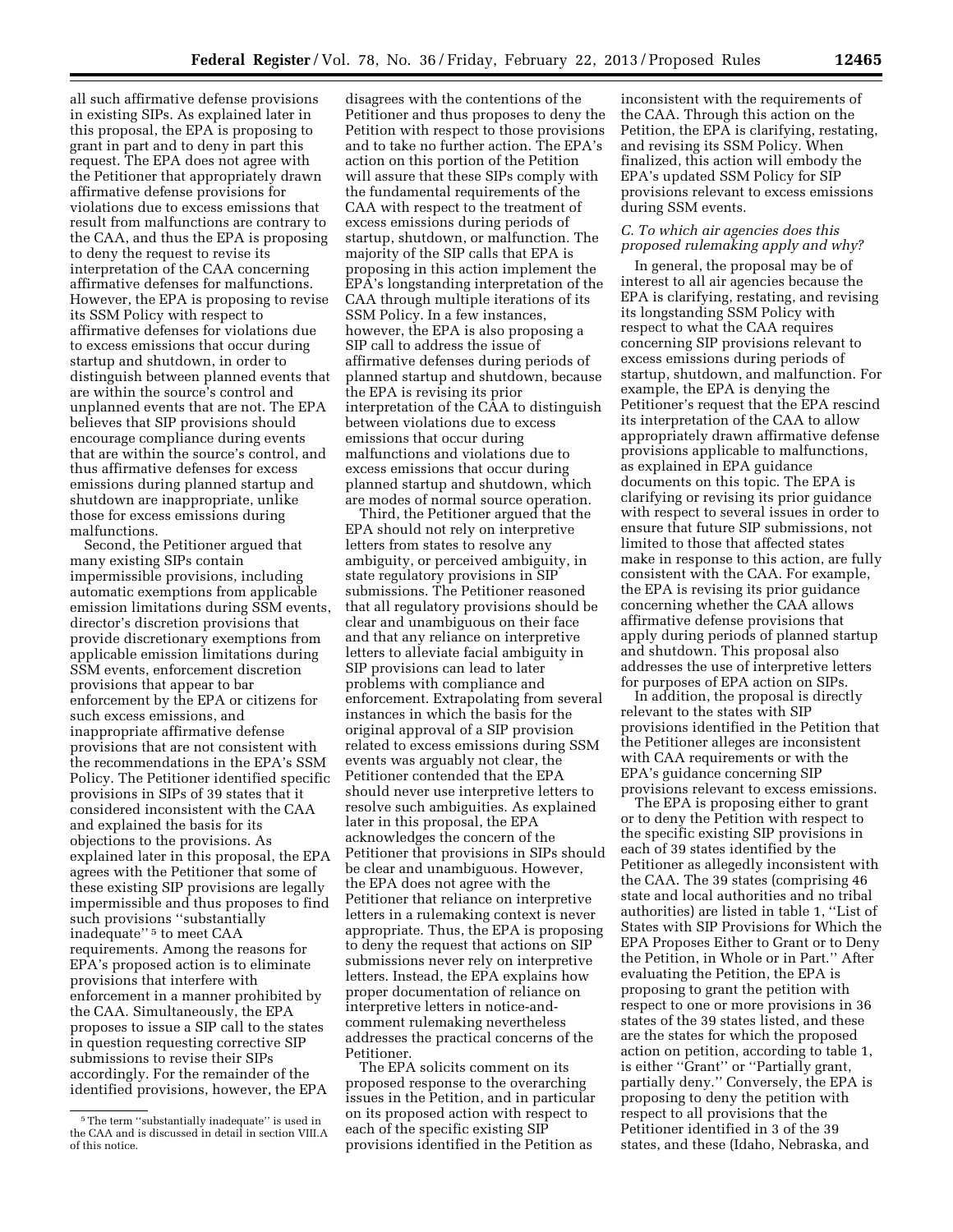Oregon) are the states for which the proposed action on petition, according to table 1, is ''Deny.''

For each of the states for which the EPA proposes to grant or partially to grant the Petition, the EPA proposes to find that one or more particular provisions in the state's existing SIP identified by the Petitioner are substantially inadequate to meet the

also proposes to promulgate a SIP call to each of those states, requiring the state to correct those particular SIP provisions, in accordance with the SIP call process of CAA section 110(k)(5). The SIP calls apply only to those specific provisions, and the scope of each of the SIP calls is limited to those provisions.

requirements of the CAA. Thus, the EPA EPA proposes to deny or to partially For each of the states for which the deny the Petition, the EPA proposes to find that particular provisions in the existing SIP identified by the Petitioner are consistent with the requirements of the CAA and thus not substantially inadequate to meet the requirements pursuant to CAA section 110(k)(5). Thus, the EPA proposes to take no action with respect to those states for those particular SIP provisions.

# TABLE 1—LIST OF STATES WITH SIP PROVISIONS FOR WHICH THE EPA PROPOSES EITHER TO GRANT OR TO DENY THE PETITION, IN WHOLE OR IN PART

| Grant.<br>Partially grant, partially deny.<br>Grant.<br>Partially grant, partially deny.<br>III<br>Grant.<br>Partially grant, partially deny.<br>Grant.<br>Grant.<br>IV<br>Grant.<br>Grant.<br>Grant.<br>Grant.<br>Grant.<br>Grant.<br>Partially grant, partially deny.<br>Grant.<br>$V$ and $V$<br>Grant.<br>Grant.<br>Grant.<br>Grant.<br><u>Ohio ………………………………………………………………………</u><br>Partially grant, partially deny.<br>VI<br>Grant.<br>Grant.<br>Grant.<br>Grant.<br>VII<br>Partially grant, partially deny.<br><u>lowa …………………………………………………………………………</u><br>Grant.<br>Partially grant, partially deny. |
|------------------------------------------------------------------------------------------------------------------------------------------------------------------------------------------------------------------------------------------------------------------------------------------------------------------------------------------------------------------------------------------------------------------------------------------------------------------------------------------------------------------------------------------------------------------------------------------------------------|
|                                                                                                                                                                                                                                                                                                                                                                                                                                                                                                                                                                                                            |
|                                                                                                                                                                                                                                                                                                                                                                                                                                                                                                                                                                                                            |
|                                                                                                                                                                                                                                                                                                                                                                                                                                                                                                                                                                                                            |
|                                                                                                                                                                                                                                                                                                                                                                                                                                                                                                                                                                                                            |
|                                                                                                                                                                                                                                                                                                                                                                                                                                                                                                                                                                                                            |
|                                                                                                                                                                                                                                                                                                                                                                                                                                                                                                                                                                                                            |
|                                                                                                                                                                                                                                                                                                                                                                                                                                                                                                                                                                                                            |
|                                                                                                                                                                                                                                                                                                                                                                                                                                                                                                                                                                                                            |
|                                                                                                                                                                                                                                                                                                                                                                                                                                                                                                                                                                                                            |
|                                                                                                                                                                                                                                                                                                                                                                                                                                                                                                                                                                                                            |
|                                                                                                                                                                                                                                                                                                                                                                                                                                                                                                                                                                                                            |
|                                                                                                                                                                                                                                                                                                                                                                                                                                                                                                                                                                                                            |
|                                                                                                                                                                                                                                                                                                                                                                                                                                                                                                                                                                                                            |
|                                                                                                                                                                                                                                                                                                                                                                                                                                                                                                                                                                                                            |
|                                                                                                                                                                                                                                                                                                                                                                                                                                                                                                                                                                                                            |
|                                                                                                                                                                                                                                                                                                                                                                                                                                                                                                                                                                                                            |
|                                                                                                                                                                                                                                                                                                                                                                                                                                                                                                                                                                                                            |
|                                                                                                                                                                                                                                                                                                                                                                                                                                                                                                                                                                                                            |
|                                                                                                                                                                                                                                                                                                                                                                                                                                                                                                                                                                                                            |
|                                                                                                                                                                                                                                                                                                                                                                                                                                                                                                                                                                                                            |
|                                                                                                                                                                                                                                                                                                                                                                                                                                                                                                                                                                                                            |
|                                                                                                                                                                                                                                                                                                                                                                                                                                                                                                                                                                                                            |
|                                                                                                                                                                                                                                                                                                                                                                                                                                                                                                                                                                                                            |
|                                                                                                                                                                                                                                                                                                                                                                                                                                                                                                                                                                                                            |
|                                                                                                                                                                                                                                                                                                                                                                                                                                                                                                                                                                                                            |
|                                                                                                                                                                                                                                                                                                                                                                                                                                                                                                                                                                                                            |
|                                                                                                                                                                                                                                                                                                                                                                                                                                                                                                                                                                                                            |
| Deny.                                                                                                                                                                                                                                                                                                                                                                                                                                                                                                                                                                                                      |
| Partially grant, partially deny.<br><b>VIII</b>                                                                                                                                                                                                                                                                                                                                                                                                                                                                                                                                                            |
| Grant.                                                                                                                                                                                                                                                                                                                                                                                                                                                                                                                                                                                                     |
| Grant.                                                                                                                                                                                                                                                                                                                                                                                                                                                                                                                                                                                                     |
| Grant.                                                                                                                                                                                                                                                                                                                                                                                                                                                                                                                                                                                                     |
| Grant.                                                                                                                                                                                                                                                                                                                                                                                                                                                                                                                                                                                                     |
| Partially grant, partially deny.<br>$IX$                                                                                                                                                                                                                                                                                                                                                                                                                                                                                                                                                                   |
| X<br>Grant.                                                                                                                                                                                                                                                                                                                                                                                                                                                                                                                                                                                                |
| Deny.<br><u>Idaho …………………………………………………………………………………</u>                                                                                                                                                                                                                                                                                                                                                                                                                                                                                                                                                      |
| Deny.                                                                                                                                                                                                                                                                                                                                                                                                                                                                                                                                                                                                      |
| Grant.                                                                                                                                                                                                                                                                                                                                                                                                                                                                                                                                                                                                     |

For each state for which the proposed action on the Petition is either ''Grant'' or ''Partially grant, partially deny,'' the EPA proposes to find that certain specific provisions in each state's SIP are substantially inadequate to meet CAA requirements for the reason that these provisions are inconsistent with the CAA with regard to how the state treats excess emissions from sources during periods of startup, shutdown, and malfunction. The EPA believes that certain specific provisions in these SIPs fail to meet fundamental statutory

requirements intended to protect the NAAQS, prevention of significant deterioration (PSD) increments, and visibility. Equally importantly, the EPA believes that the same provisions may undermine the ability of states, the EPA, and the public to enforce emission limitations in the SIP that have been relied upon to ensure attainment or maintenance of the NAAQS or to meet other CAA requirements.

For each state for which the proposed action on the Petition is either ''Grant'' or ''Partially grant, partially deny,'' the

EPA is also proposing in this rulemaking to call for a SIP revision as necessary to correct the identified provisions. The SIP revisions that the EPA is proposing to require will rectify a number of different types of defects in existing SIPs, including automatic exemptions from emission limitations, impermissible director's discretion provisions, enforcement discretion provisions that purport to bar enforcement by the EPA or through a citizen suit, and affirmative defense provisions that are inconsistent with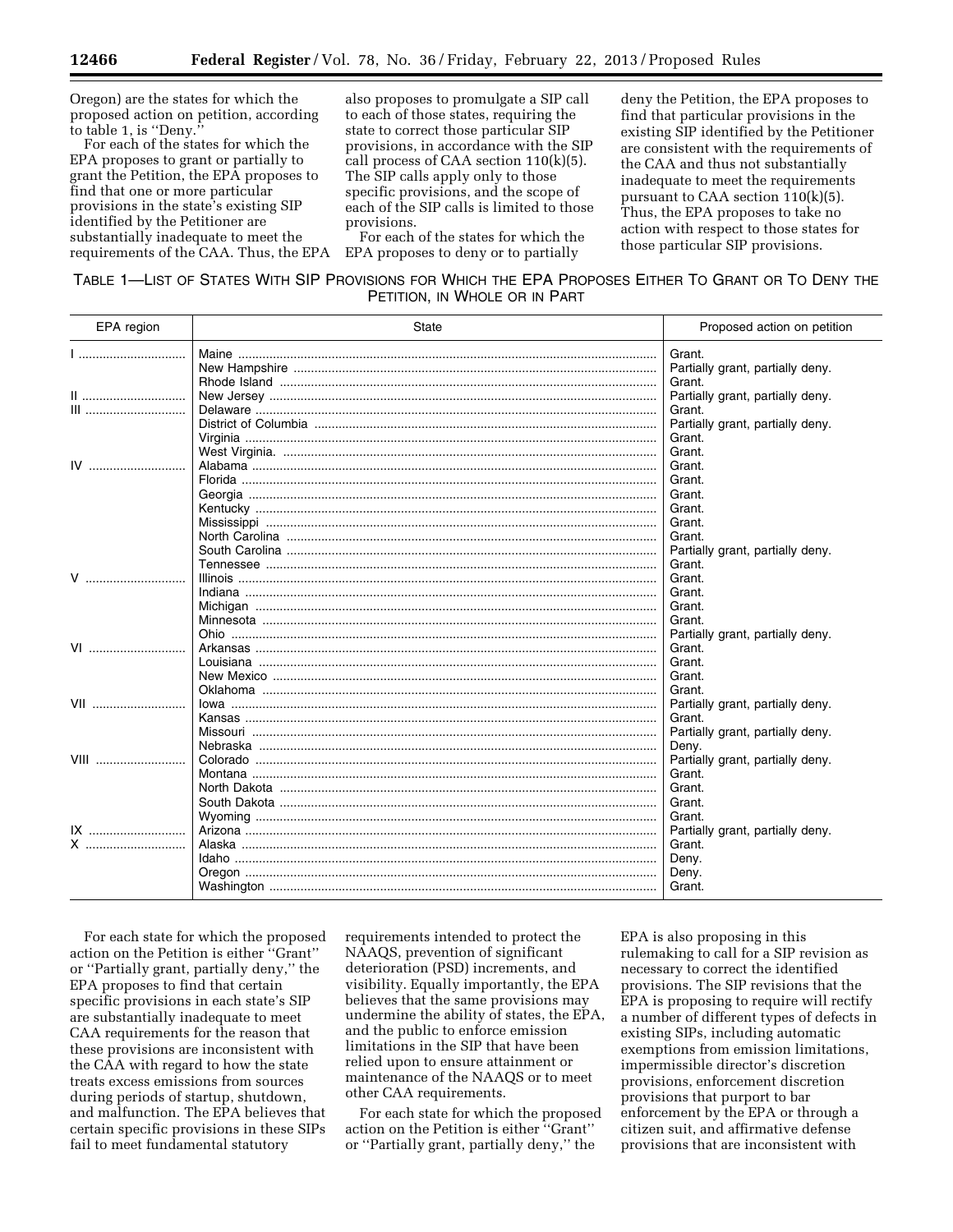CAA requirements. A corrective SIP revision addressing automatic or impermissible discretionary exemptions will ensure that excess emissions during periods of startup, shutdown, and malfunction are treated in accordance with CAA requirements. Similarly, a corrective SIP revision addressing ambiguity in who may enforce against violations of these emission limitations will also ensure that CAA requirements to provide for enforcement are met. A SIP revision to rectify deficiencies in affirmative defense provisions will assure that such defenses are only available when sources have met the criteria that justify their being shielded from monetary penalties in an enforcement action. The particular provisions for which the EPA is requiring SIP revisions are summarized in section IX of this notice. Many of these provisions were added to the respective SIPs many years ago and have not been the subject of action by the state or the EPA since.

#### *D. What is the EPA proposing for any state that receives a finding of substantial inadequacy and a SIP call?*

If the EPA finalizes a finding of substantial inadequacy and issues a SIP call for any state, the EPA's final action will establish a deadline by which the state must make a SIP submission to rectify the deficiency. Pursuant to CAA section 110(k)(5), the EPA has authority to set a SIP submission deadline up to 18 months from the date of the final finding of substantial inadequacy. Accordingly, the EPA is proposing that if it promulgates a final finding of substantial inadequacy and a SIP call for a state, the EPA will establish a date 18 months from the date of promulgation of the final finding for the state to respond to the SIP call. If, for example, the EPA's final findings are signed and disseminated in August 2013, then the SIP submission deadline for each of the states subject to the final SIP call would fall in February 2015. Thereafter, the EPA will review the adequacy of that new SIP submission in accordance with the CAA requirements of sections 110(a), 110(k), 110(l), and 193, including the EPA's interpretation of the CAA reflected in the SSM Policy as clarified and updated through this rulemaking. The EPA believes that states should be provided the maximum time allowable under CAA section 110(k)(5) in order to have sufficient time to make appropriate SIP revisions following their own SIP development process. Such a schedule will allow for the necessary SIP development process to correct the deficiencies yet still

achieve the necessary SIP improvements as expeditiously as practicable.

# *E. What are potential impacts on affected states and sources?*

The issuance of a SIP call would require an affected state to take action to revise its SIP. That action by the state may, in turn, affect sources as described below. The states that would receive a SIP call will in general have options as to exactly how to revise their SIPs. In response to a SIP call, a state retains broad discretion concerning how to revise its SIP, so long as that revision is consistent with the requirements of the CAA. Some provisions that may be identified in a final SIP call, for example an automatic exemption provision, would have to be removed entirely and an affected source could no longer depend on the exemption to avoid all liability for excess emissions. Some other provisions, for example a problematic enforcement discretion provision or affirmative defense provision, could either be removed entirely from the SIP or retained if revised appropriately, in accordance with the EPA's interpretation of the CAA as described in the EPA's SSM Policy. The EPA notes that if a state removes a SIP provision that pertains to the state's exercise of enforcement discretion, this removal would not affect the ability of the state to apply discretion in its enforcement program. It would make the exercise of such discretion case-by-case in nature.

In addition, affected states may choose to consider reassessing particular emission limitations, for example to determine whether those limits can be revised such that wellmanaged emissions during planned operations such as startup and shutdown would not exceed the revised emission limitation, while still protecting air quality. Such a revision of an emission limitation may need to be submitted as a SIP revision for EPA approval if the existing limit to be changed is already included in the SIP or if the existing SIP relies on the particular existing emission limit to meet a CAA requirement. In such instances, the EPA would review the SIP revision for consistency with all applicable CAA requirements. A state that chooses to revise particular emission limitations, in addition to removing the aspect of the existing provision that is inconsistent with CAA requirements, could include those revisions in the same SIP submission that addresses the SSM provisions identified in the SIP call, or it could submit them separately.

The implications for a regulated source in a given state, in terms of whether and how it would potentially have to change its equipment or practices in order to operate with emissions that comply with the revised SIP, will depend on the nature and frequency of the source's SSM events and how the state has chosen to revise the SIP to address excess emissions during SSM events. The EPA recognizes that after all the responsive SIP revisions are in place and are being implemented by the states, some sources may need to take steps to better control emissions so as to comply with emission limits continuously, as required by the CAA, or to increase durability of components and monitoring systems to detect and manage malfunctions promptly. If a state elects to have appropriately drawn affirmative defense provisions, however, such sources may not be liable for monetary penalties for any exceedances.

The EPA Regional Offices will work with states to help them understand their options and the potential consequences for sources as the states prepare their SIP revisions in response to the SIP calls.

# *F. What happens if an affected state fails to meet the SIP submission deadline?*

If, in the future, the EPA finds that a state that is subject to a SIP call has failed to submit a complete SIP revision as required by the final rule, or the EPA disapproves such a SIP revision, then the finding or disapproval would trigger an obligation for the EPA to impose a federal implementation plan (FIP) within 24 months after that date. In addition, if a state fails to make the required SIP revision, or if the EPA disapproves the required SIP revision, then either event can also trigger mandatory 18-month and 24-month sanctions clocks under CAA section 179. The two sanctions that apply under CAA section 179(b) are the 2-to-1 emission offset requirement for all new and modified major sources subject to the nonattainment new source review program and restrictions on highway funding. More details concerning the timing and process of the SIP call, and potential consequences of the SIP call, are provided in section VIII.B of this notice.

# *G. What happens in an affected state in the interim period starting when the EPA promulgates the final SIP call and ending when the EPA approves the required SIP revision?*

If the EPA issues a final SIP call to a state, that action alone will not cause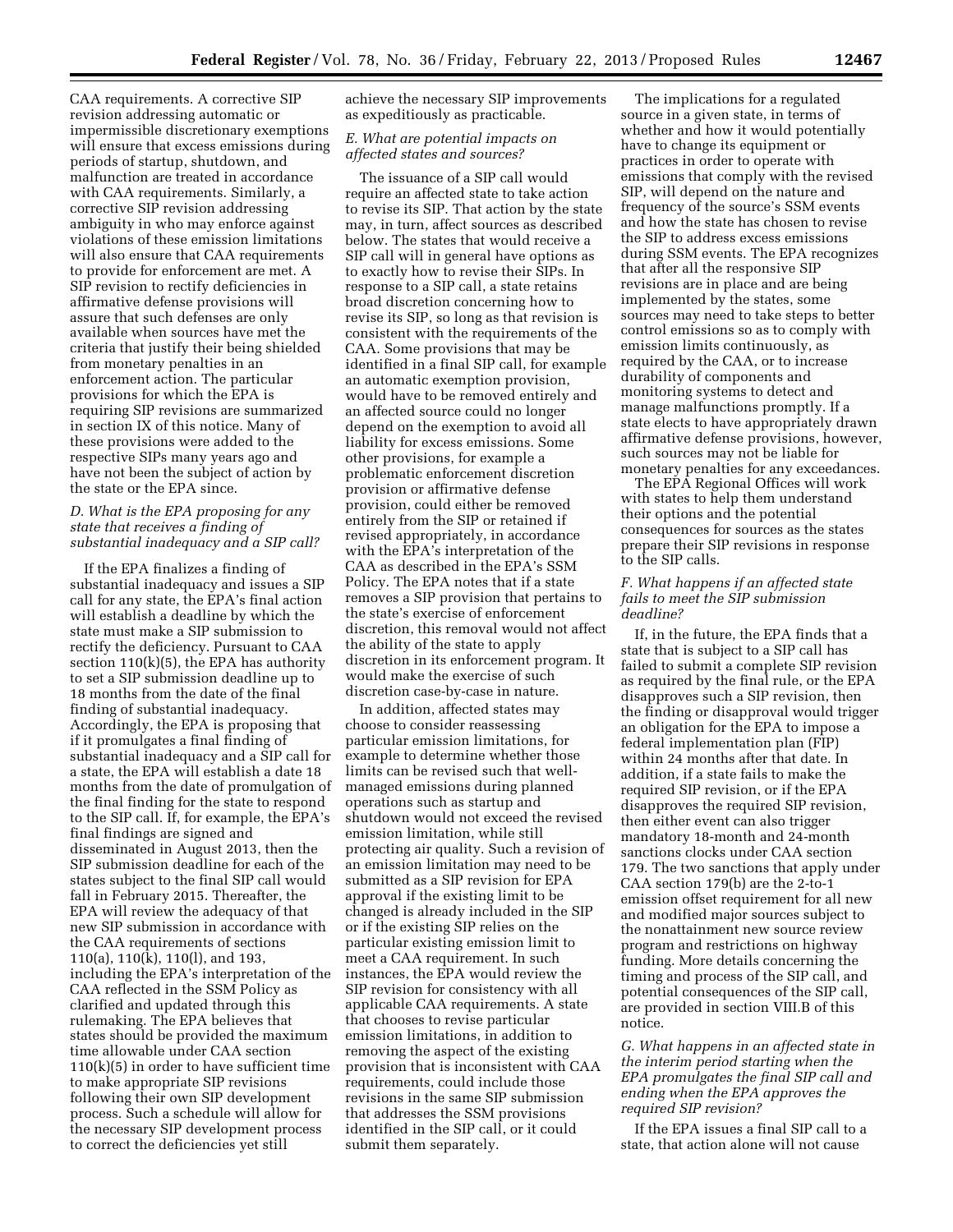any automatic change in the legal status of the existing affected provision(s) in the SIP. During the time that the state takes to develop a SIP revision in accordance with the SIP call and the time that the EPA takes to evaluate and act upon the SIP revision pursuant to CAA section 110(k), the existing affected SIP provision(s) will remain in place. The EPA notes, however, that the state regulatory revisions that the state has adopted and submitted for SIP approval will most likely be already in effect at the state level during the pendency of the EPA's evaluation of and action upon the new SIP submission.

The EPA recognizes that in the interim period, there may continue to be instances of excess emissions that adversely impact attainment and maintenance of the NAAQS, interfere with PSD increments, interfere with visibility, and cause other adverse consequences as a result of the impermissible provisions. However, given the need to resolve these longstanding SIP deficiencies in a careful and comprehensive fashion, the EPA believes that providing sufficient time for these corrections to occur will ultimately be the best course to ensure the ultimate goal of eliminating the inappropriate SIP provisions and replacing them with provisions consistent with CAA requirements.

# **III. Statutory, Regulatory, and Policy Background**

The Petition raised issues related to excess emissions from sources during periods of startup, shutdown, or malfunction, and to the correct approach to these excess emissions in SIPs. In this context, ''excess emissions'' are air emissions that exceed the otherwise applicable emission limitations in a SIP, *i.e.,* emissions that would be violations of such emission limitations. The question of how to address excess emissions correctly during startup, shutdown, and malfunction events has posed a challenge since the inception of the SIP program in the 1970s. The primary objective of state and federal regulators is to ensure that sources of emissions are subject to appropriate emission controls as necessary in order to attain and maintain the NAAQS, protect PSD increments, protect visibility, and meet other statutory requirements. Generally, this is achieved through enforceable emission limitations on sources that apply, as required by the CAA, continuously.

Several key statutory provisions of the CAA are relevant to the EPA's evaluation of the Petition. These provisions relate generally to the basic

legal requirements for the content of SIPs, the authority and responsibility of air agencies to develop such SIPs, and the EPA's authority and responsibility to review and approve SIP submissions in the first instance, as well as the EPA's authority to require improvements to SIPs if the EPA later determines that to be necessary for a SIP to meet CAA requirements. In addition, the Petition raised issues that pertain to enforcement of provisions in a SIP. The enforcement issues relate generally to what constitutes a violation of an emission limitation in a SIP, who may seek to enforce against a source for that violation, and whether the violator should be subject to monetary penalties as well as other forms of judicial relief for that violation.

The EPA has a longstanding interpretation of the CAA with respect to the treatment of excess emissions during periods of startup, shutdown, or malfunction in SIPs. This statutory interpretation has been expressed, reiterated, and elaborated upon in a series of guidance documents issued in 1982, 1983, 1999, and 2001. In addition, the EPA has applied this interpretation in individual rulemaking actions in which the EPA: (i) Approved SIP submissions that were consistent with the EPA's interpretation; 6 (ii) disapproved SIP submissions that were not consistent with this interpretation; 7 (iii) itself promulgated regulations in FIPs that were consistent with this interpretation; 8 or (iv) issued a SIP call requiring a state to revise an impermissible SIP provision.9

The EPA's SSM Policy is a policy statement and thus constitutes guidance. As guidance, the SSM Policy does not bind states, the EPA, or other parties, but it does reflect the EPA's interpretation of the statutory requirements of the CAA. The EPA's evaluation of any SIP provision, whether prospectively in the case of a new provision in a SIP submission or retrospectively in the case of a previously approved SIP submission, must be conducted through a noticeand-comment rulemaking in which the EPA will determine whether or not a given SIP provision is consistent with the requirements of the CAA and applicable regulations.10

The Petition raised issues related to excess emissions from sources during periods of startup, shutdown, and malfunction, and the consequences of failing to address these emissions correctly in SIPs. In broad terms, the Petitioner expressed concerns that the exemptions for excess emissions and the other types of alleged deficiencies in existing SIP provisions ''undermine the emission limits in SIPs and threaten states' abilities to achieve and maintain the NAAQS, thereby threatening public health and public welfare, which includes agriculture, historic properties and natural areas.'' 11 The Petitioner asserted that such exemptions for SSM events are ''loopholes'' that can allow dramatically higher amounts of emissions and that these emissions ''can swamp the amount of pollutants emitted at other times.'' 12 In addition, the Petitioner argued that these automatic and discretionary exemptions, as well as other SIP provisions that interfere with the enforcement structure of the CAA, undermine the objectives of the CAA.

The EPA notes that the alleged SIP deficiencies are not legal technicalities. Compliance with the applicable requirements is intended to achieve the air quality protection and improvement purposes and objectives of the CAA. The EPA believes that the results of automatic and discretionary exemptions in SIPs, and of other provisions that interfere with effective enforcement of SIPs, are real-world consequences that adversely affect public health.

As described earlier in this notice, the EPA invites public comment on a memorandum that supplements this notice and provides a more detailed discussion of the statutory, regulatory and policy background for the EPA's proposed action. The memorandum can be found in the docket for this rulemaking.13

# **IV. Proposed Action in Response To Request To Rescind the EPA Policy Interpreting the CAA To Allow Appropriate Affirmative Defense Provisions**

#### *A. Petitioner's Request*

The Petitioner's first request was for the EPA to rescind its SSM Policy

<sup>6</sup>*See,* ''Approval and Promulgation of Implementation Plans; Texas; Excess Emissions During Startup, Shutdown, Maintenance, and Malfunction Activities,'' 75 FR 68989 (Nov. 10, 2010).

<sup>7</sup>*See,* ''Approval and Promulgation of State Implementation Plans; Michigan,'' 63 FR 8573 (Feb. 20, 1998).

<sup>8</sup>*See,* ''Federal Implementation Plan for the Billings/Laurel, MT, Sulfur Dioxide Area,'' 73 FR 21418 (Apr. 21, 2008).

<sup>9</sup>*See,* ''Finding of Substantial Inadequacy of Implementation Plan; Call for Utah State Implementation Plan Revision,'' 76 FR 21639 (Apr. 18, 2011).

<sup>10</sup>*See, generally, Catawba County, North Carolina et al.* v. *EPA,* 571 F.3d 20, 33–35 (DC Cir. 2009) (upholding the EPA's process for developing and

<sup>&</sup>lt;sup>11</sup> Petition at 2.<br><sup>12</sup> Petition at 12.<br><sup>13</sup> *See, M*emorandum, ''Statutory, Regulatory, and Policy Context for this Rulemaking,'' Feb. 4, 2013.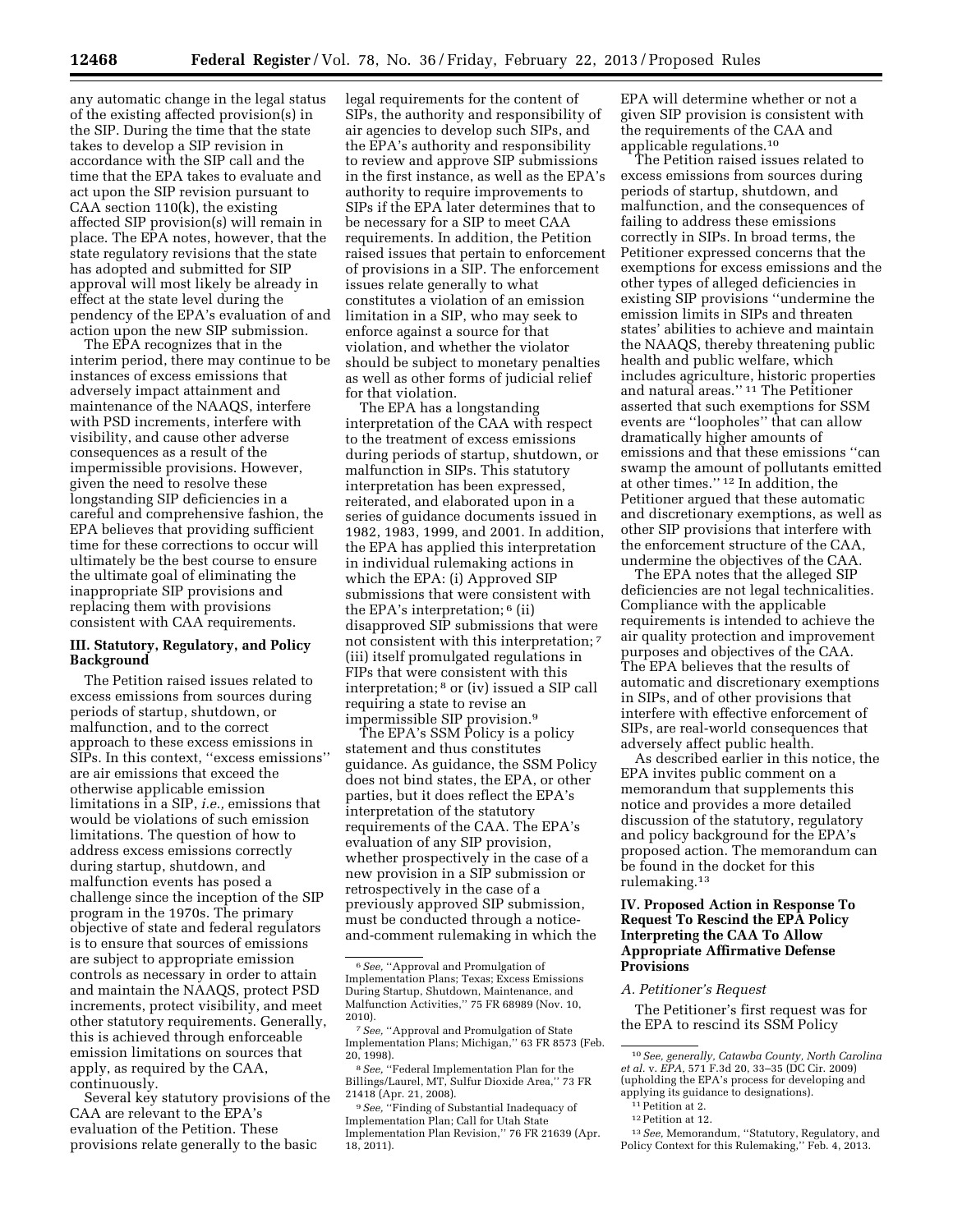element interpreting the CAA to allow affirmative defense provisions in SIPs for excess emissions during SSM events.14 Related to this request, the Petitioner also asked the EPA: (i) To find that SIPs containing an affirmative defense to monetary penalties for excess emissions during SSM events are substantially inadequate because they do not comply with the CAA; and (ii) to issue a SIP call pursuant to CAA section 110(k)(5) to require each such state to revise its SIP.15 Alternatively, if the EPA denies these two related requests, the Petitioner requested the EPA: (i) To require states with SIPs that contain such affirmative defense provisions to revise them so that they are consistent with the EPA's 1999 SSM Guidance for excess emissions during SSM events; and (ii) to issue a SIP call pursuant to CAA section 110(k)(5) to states with provisions inconsistent with the EPA's interpretation of the CAA.16 The EPA interprets this latter request to refer to the specific SIP provisions that the Petitioner identified in a separate section of the Petition, titled, ''Analysis of Individual States' SSM Provisions,'' including specific existing affirmative defense provisions.

The Petitioner requested that the EPA rescind its SSM Policy element interpreting the CAA to allow SIPs to include affirmative defenses for violations due to excess emissions during any type of SSM events because the Petitioner contended there is no legal basis for the policy. Specifically, the Petitioner cited to two statutory grounds, CAA sections 113(b) and (e), related to the type of judicial relief available in an enforcement proceeding and to the factors relevant to the scope and availability of such relief, that the Petitioner claimed would bar the approval of any type of affirmative defense provision in SIPs.

In the Petitioner's view, the CAA ''unambiguously grants jurisdiction to the district courts to determine penalties that should be assessed in an enforcement action involving the violation of an emissions limit.'' 17 The Petitioner first argued that in any judicial enforcement action in the district court, CAA section 113(b) provides that ''such court shall have jurisdiction to restrain such violation, to require compliance, to assess such penalty, \* \* \* and to award any other appropriate relief.'' The Petitioner reasoned that the EPA's SSM Policy is therefore fundamentally inconsistent

with the CAA because it purports to remove the discretion and authority of the federal courts to assess monetary penalties for violations if a source is shielded from monetary penalties under an affirmative defense provision in the approved SIP.18 The Petitioner concluded that the EPA's interpretation of the CAA in the SSM Policy element allowing any affirmative defenses is impermissible ''because the inclusion of an affirmative defense provision in a SIP limits the courts' discretion—granted by Congress—to assess penalties for Clean Air Act violations."<sup>19</sup>

Second, in reliance on CAA section 113(e)(1), the Petitioner argued that in a judicial enforcement action in a district court, the statute explicitly specifies a list of factors that the court is to consider in assessing penalties.20 That section provides that either the Administrator or the court:

\* \* \* shall take into consideration (in addition to such other factors as justice may require) the size of the business, the economic impact of the penalty on the business, the violator's full compliance history and good faith efforts to comply, the duration of the violation as established by any credible evidence (including evidence other than the applicable test method), payment by the violator of penalties previously assessed for the same violation, the economic benefit of noncompliance, and the seriousness of the violation.

The Petitioner argued that the EPA's SSM Policy authorizes states to create affirmative defense provisions with criteria for monetary penalties that are inconsistent with the factors that the statute specifies and that the statute explicitly directs courts to weigh in any judicial enforcement action. In particular, the Petitioner enumerated those factors that it alleges the EPA's SSM Policy totally omits: (i) The size of the business; (ii) the economic impact of the penalty on the business; (iii) the violator's full compliance history; (iv) the economic benefit of noncompliance; and (v) the seriousness of the violation. By specifying particular factors for courts to consider, the Petitioner reasoned, Congress has already definitively spoken to the question of what factors are germane in assessing monetary penalties under the CAA for violations. The Petitioner concluded that the EPA has no authority to allow a state to include an affirmative defense provision in a SIP with different criteria to be considered in awarding monetary penalties because ''[p]reventing the district courts from considering these

statutory factors is not a permissible interpretation of the Clean Air Act.'' 21 The Petitioner drew no distinction between affirmative defenses for unplanned events such as malfunctions and planned events such as startup and shutdown.

#### *B. The EPA's Response*

The EPA has considered the concerns raised by the Petitioner regarding the legal basis under the CAA for any form of affirmative defense for violations due to excess emissions as contemplated in the EPA's SSM Policy. The EPA does not agree with the Petitioner's overarching argument that CAA section 113 prohibits any affirmative defense provisions in SIPs. However, the EPA has evaluated the broader legal basis that supports affirmative defense provisions in general and the specific affirmative defense provisions identified in the Petition in particular. Although the Petitioner did not distinguish between affirmative defense provisions for unplanned events such as malfunctions and affirmative defense provisions for planned events such as startup and shutdown, the EPA's evaluation of the legal basis for affirmative defense provisions indicates that the SSM Policy should differentiate between unplanned and planned events. Accordingly, the EPA is proposing to deny the Petition in part with respect to affirmative defenses for malfunction events and to grant the Petition in part with respect to affirmative defenses for planned startup and shutdown events. To address this issue fully, it is necessary: (i) To explain the legal and policy basis for affirmative defenses for malfunction events; (ii) to explain why that basis would not extend to startup and shutdown events; and (iii) to explain why the Petitioner's arguments with respect to CAA section 113 do not preclude affirmative defense provisions for malfunction events but support the distinction between unplanned and planned events.

The EPA proposes to deny the Petition with respect to affirmative defense provisions in SIPs applicable to sources during malfunctions. The EPA's SSM Policy has long recognized that there may be limited circumstances in which excess emissions are entirely beyond the control of the owner or operator. Thus, the EPA believes that an appropriately drawn affirmative defense provision recognizes that, despite diligent efforts by sources, such circumstances may create difficulties in meeting a legally required emission limitation continuously and that

<sup>14</sup>Petition at 11.

<sup>15</sup> *Id.* 

<sup>16</sup>Petition at 12.

<sup>17</sup> Petition at 10.

<sup>18</sup> *Id.* 

<sup>19</sup> *Id.* 

<sup>&</sup>lt;sup>21</sup> Petition at 11.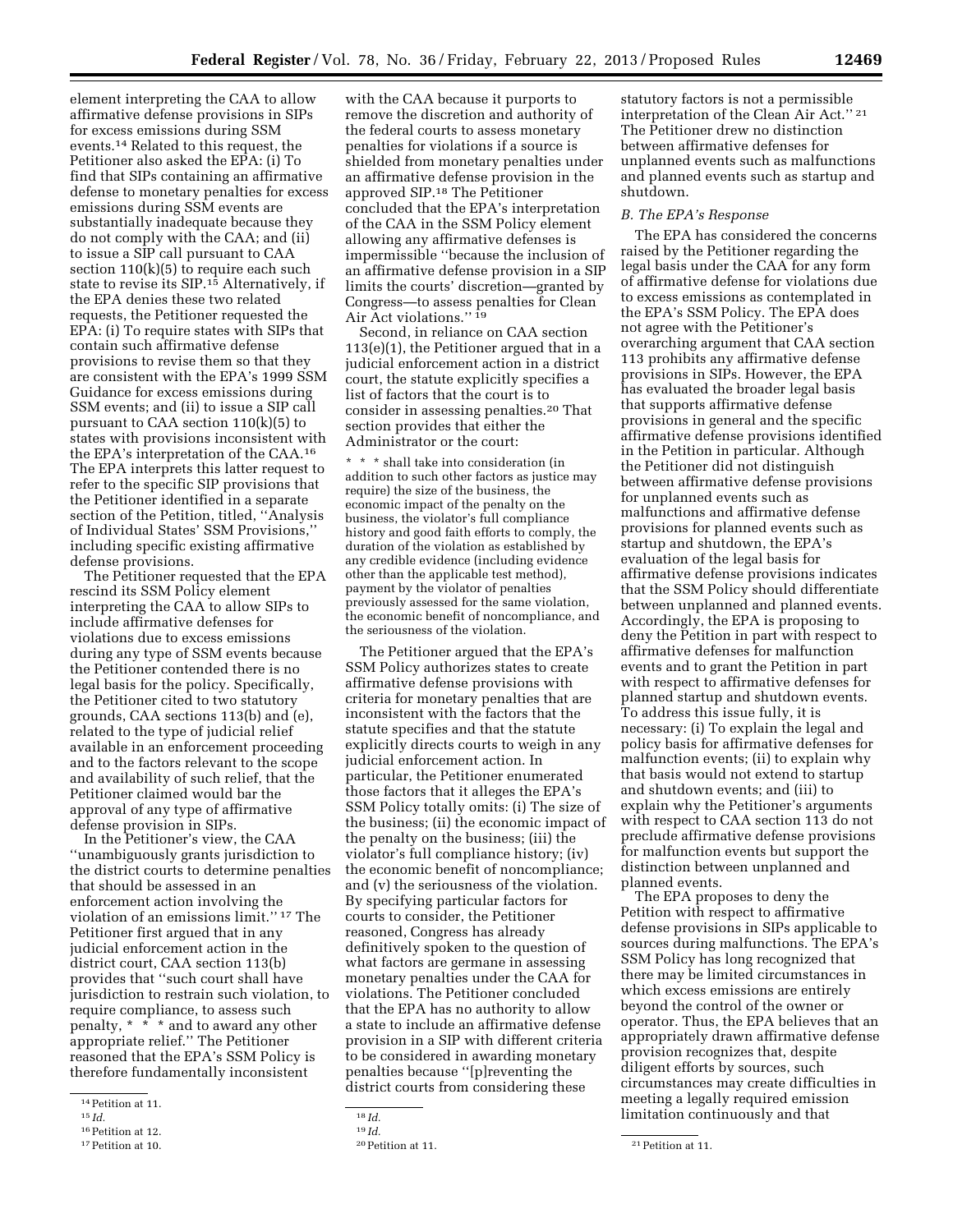emission standards may be violated under limited circumstances beyond the control of the source.

In accordance with CAA section 302(k), SIPs must contain emission limitations that ''limit the quantity, rate, or concentration of emissions of air pollutants on a continuous basis.'' 22 While ''continuous'' standards are required, there is also case law indicating that technology-based standards should account for the practical realities of technology. For example, in *Essex Chemical* v. *Ruckelshaus,* the court acknowledged that in setting standards under CAA section 111, "variant provisions" such as provisions allowing for upsets during startup, shutdown and equipment malfunction ''appear necessary to preserve the reasonableness of the standards as a whole and that the record does not support the 'never to be exceeded' standard currently in force.'' 23 Though intervening case law and amendments to the CAA call into question the relevance of this line of cases today, they support the EPA's view that a system that incorporates some level of flexibility is reasonable and consistent with the overall intent of the CAA. An appropriately drawn affirmative defense provision simply provides for a defense to monetary penalties for violations that are proven to be beyond the control of the source. The EPA notes that the affirmative defense does not excuse a source from injunctive relief, *i.e.,* from being required to take further steps to prevent future upsets or malfunctions that cause harm to the public health. The EPA believes that affirmative defense provisions can supply flexibility both to ensure that emission limitations are ''continuous'' as required by CAA section 302(k), because any violations remain subject to a claim for injunctive relief, and to provide limited relief in actions for penalties for malfunctions that are beyond the control of the owner where the owner has taken necessary steps to minimize the likelihood and the extent of any such violation. This approach supports the reasonableness of the SIP emission limitations as a whole. SIP emission limitations must apply and be enforceable at all times. A narrow affirmative defense for malfunction events helps to meet this requirement by

ensuring that even where there is a malfunction, the emission limitations are still applicable and enforceable through injunctive relief. Several courts have agreed with this approach.<sup>24</sup>

Because the Petitioner questioned the legal basis for affirmative defense provisions in SIPs, the EPA wants to reiterate the basis for its recommendations concerning such provisions. Starting with the 1982 SSM Guidance, the EPA has made a series of recommendations concerning how states might address violations of SIP provisions consistent with CAA requirements in the event of malfunctions. In the 1982 SSM Guidance, the EPA recommended the exercise of enforcement discretion. Subsequently, in the 1983 SSM Guidance, the EPA expanded on this approach by recommending that a state could elect to adopt SIP provisions providing parameters for the exercise of enforcement discretion by the state's personnel. In the 1999 SSM Guidance, the EPA recognized the use of an affirmative defense as a permissible method for addressing excess emissions that were beyond the control of the owner or operator of the source and recommended parameters that should be included as part of such an affirmative defense in order to ensure that it would be available only in certain narrow circumstances.

The EPA interprets the provisions in CAA section 110(a) to allow the use of narrowly tailored affirmative defense provisions in SIP provisions. In particular, CAA section 110(a) requires each state to have a SIP that provides for the attainment, maintenance, and enforcement of the NAAQS, protects PSD increments, protects visibility, and meets the other requirements of the CAA. These statutory provisions include the explicit requirements that SIPs contain emission limitations in accordance with section  $110(a)(2)(A)$ and that these emission limitations must apply continuously in accordance with CAA section 302(k). The CAA is silent as to whether or not states may elect to create affirmative defense provisions in SIPs. In light of the ambiguity created by this silence, the EPA has interpreted the

CAA to allow affirmative defense provisions in certain narrowly prescribed circumstances. While recognizing that there is some ambiguity in the statute, the EPA also recognizes that there are some limits imposed by the overarching statutory requirements such as the obligation that SIPs provide for the attainment and maintenance of the NAAQS. Thus, the EPA believes that in order for an affirmative defense provision to be consistent with the CAA, it: (i) Has to be narrowly drawn to address only those excess emissions that are unavoidable; (ii) cannot interfere with the requirement that the emission limitations apply continuously (*i.e.,* cannot provide relief from injunctive relief); and (iii) cannot interfere with the overarching requirements of the CAA, such as attaining and maintaining the NAAQS.25

The EPA believes this interpretation is reasonable because it does not interfere with the overarching goals of title I of the CAA, such as attainment and maintenance of the NAAQS, and at the same time recognizes that, despite best efforts of sources, technology is fallible. The EPA disagrees with the suggestion that an affirmative defense will encourage lax behavior by sources and, in fact, believes the opposite. The potential relief from monetary penalties for violations in many cases may serve as an incentive for sources to be more diligent to prevent and to minimize excess emissions in order to be able to qualify for the affirmative defense. An underlying premise of an affirmative defense provision for malfunctions is that the excess emissions are entirely beyond the control of the owner or operator of the source. First, a malfunction is a sudden and unavoidable event that cannot be foreseen or planned for. As explained in the 1999 SSM Guidance, the EPA considers malfunctions to be ''sudden, unavoidable, and unpredictable in nature.'' 26 In order to establish an affirmative defense for a malfunction, the recommended criteria specify that the source, among other things, must have been appropriately designed, operated, and maintained to prevent such an event, and the source must have taken all practicable steps to prevent

<sup>22</sup>Court decisions confirm that this requirement for continuous compliance prohibits exemptions for excess emissions during SSM events. *See, e.g., Sierra Club* v. *EPA,* 551 F.3d 1019, 1021 (D.C. Cir. 2008); *US Magnesium, LLC* v. *EPA,* 690 F.3d 1157, 1170 (10th Cir. 2012).

<sup>23</sup>*See,* 486 F.2d 427, 433 (D.C. Cir. 1973); *Portland Cement Association* v. *Ruckelshaus,* 486 F.2d 375 (D.C. Cir. 1973).

<sup>24</sup>*See, Luminant Generation Co.* v. *EPA,* 699 F.3d 427 (5th Cir. 2012) (upholding the EPA's approval of an affirmative defense applicable during malfunctions in a SIP submission as a permissible interpretation of the statute under *Chevron* step 2 analysis); *Mont. Sulphur & Chemical Co.* v. *EPA,*  666 F.3d 1174, 1191–93 (9th Cir. 2012) (upholding the EPA's creation of an affirmative defense applicable during malfunctions in a FIP); *Ariz. Public Service Co.* v. *EPA,* 562 F.3d 1116, 1130 (9th Cir. 2009) (upholding the EPA's creation of an affirmative defense applicable during malfunctions in a FIP).

<sup>25</sup>*See, e.g.,* ''Approval and Promulgation of Implementation Plans; Texas; Excess Emissions During Startup, Shutdown, Maintenance, and Malfunction Activities; Notice of proposed rulemaking,'' 75 FR 26892 at 26895 (May 13, 2010). In this proposed rule, the EPA explained 12 specific considerations that justified the proposed approval of the affirmative defense for unplanned events in the state's SIP submission as consistent with the requirements of the CAA.

<sup>26</sup>*See,* 1999 SSM Guidance at Attachment p. 4.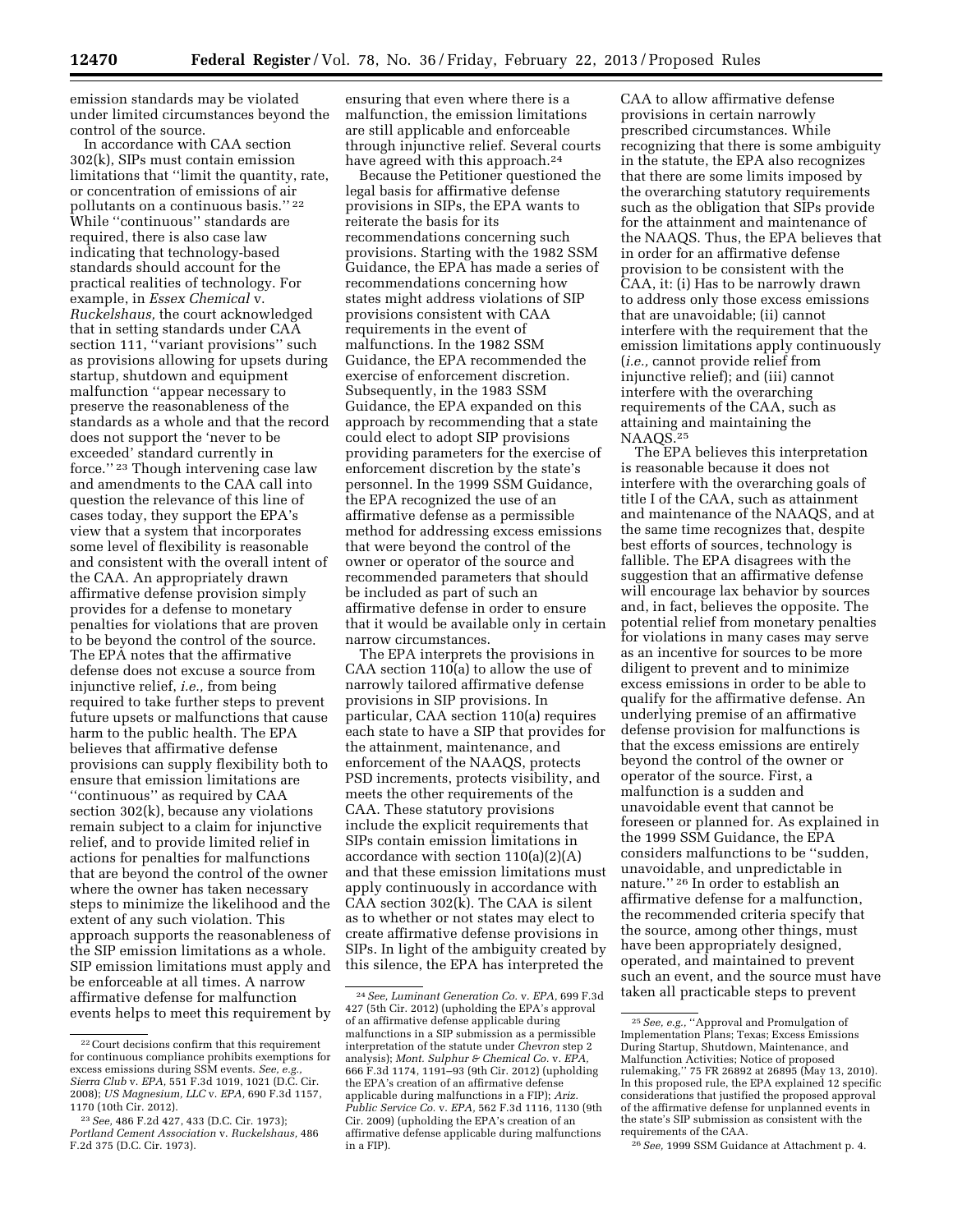and to minimize the excess emissions that result from the malfunction. Through the criteria recommended in the 1999 SSM Guidance for approvable affirmative defense provisions for malfunctions, the EPA reflected its view that approvable provisions should be narrowly drawn and should be restricted to events beyond the control of the owner or operator of the source.27 The EPA recommends that states consider 10 specific criteria in such affirmative defense provisions.

Unlike the EPA's proposed response to the request to rescind its SSM Policy with respect to affirmative defenses for malfunctions, the EPA proposes to grant the Petition with respect to its interpretation of the CAA concerning affirmative defense for excess emissions during startup and shutdown events. Accordingly, the EPA is also proposing to issue a SIP call for SIP provisions identified in the Petition that provide an affirmative defense for excess emissions during planned events, such as startup and shutdown. The legal and factual rationale for an affirmative defense provision for malfunctions does not translate to planned events such as startup and shutdown. By definition, the owner or operator of a source can foresee and plan for startup and shutdown events. Because these events are planned and predictable, the EPA believes that air agencies should be able to establish, and sources should be able to comply with, the applicable emission limitations or other control measures during these periods of time. In addition, a source can be designed, operated, and maintained to control and to minimize emissions during such normal expected events. If sources in fact cannot meet the otherwise applicable emission limitations during planned events such as startup and shutdown, then an air agency can develop specific alternative requirements that apply during such periods, so long as they meet other applicable CAA requirements.

Providing an affirmative defense to sources for violations that they could reasonably anticipate and prevent is not consistent with the theory that supports allowing such affirmative defenses for malfunctions, *i.e.,* that where excess emissions are entirely beyond the control of the owner or operator of the source it is appropriate to provide limited relief to claims for monetary penalties. The EPA has previously made the distinction that excess emissions that occur during maintenance should not be accorded special treatment, because sources should be expected to

27 *Id.* at 3–4.

The EPA acknowledges that its 1999 SSM Guidance explicitly recognized that states could elect to create affirmative defense provisions applicable to startup and shutdown events. However, the EPA has reevaluated the justification that could support an affirmative defense during these activities and now believes that the ability and obligation of sources to anticipate and to plan for routine events such as startup and shutdown negates the justification for relief from monetary penalties for violations during those events. Moreover, the EPA notes that the various criteria recommended for affirmative defenses for startup and shutdown to a large extent already mirrored those relevant for malfunctions, such as: (i) The event could not have been prevented through careful planning and design; (ii) the excess emissions were not part of a recurring pattern; and (iii) if the excess emissions resulted from bypassing a control measure, they were unavoidable to prevent loss of life, personal injury, or severe property damage.30 As a practical matter, many startup and shutdown events that could have met these conditions recommended in the 1999 SSM Guidance are likely to have been associated with malfunctions, and the EPA explicitly stated that if the excess emissions ''occur during routine startup or shutdown periods due to a malfunction, then those instances should be treated as malfunctions.'' The key distinction remains, however, that normal source operations such as startup and shutdown are planned and predictable events. For this reason, the EPA is proposing to revise its SSM Policy to reflect its interpretation of the CAA that affirmative defense provisions applicable during startup and shutdown are not appropriate.

Further support for distinguishing between malfunctions and planned events such as startup and shutdown is to be found in the Petitioner's argument that affirmative defense provisions in SIPs usurp the role of courts to decide liability and to assess penalties for violations under CAA section 113. The Petitioner views CAA sections 113(b) and 113(e) as statutory bars to any form of affirmative defense provision, regardless of the nature of the event. Rather than supporting the Petitioner's conclusion, however, the EPA believes that this argument illustrates why it is appropriate to allow affirmative defenses for malfunctions but not for planned events such as startup and shutdown.

At the outset, the EPA disagrees with the Petitioner's view that CAA section 113(b) explicitly precludes air agencies from adopting, and the EPA from approving, SIP emission limitations for sources that distinguish between conduct such that some violations should only be subject to injunctive relief rather than injunctive relief and monetary penalties. Section 110(a)(2)(A) of the CAA requires states to develop SIPs that ''include enforceable emission limitations \* \* \* as may be necessary or appropriate to meet the requirements of'' the CAA. However, CAA section 302(k) defines ''emission limitation'' very broadly to require limits on ''the quantity, rate, or concentration of emissions of air pollutants on a continuous basis.'' Significantly, the latter definition does not on its face preclude provisions devised by the state that may distinguish between violations based on the conduct of the source. The CAA is silent on whether or not a state may include an affirmative defense provision in its SIP. The EPA believes that the CAA thus provides states with discretion in developing plans that meet statutory and regulatory requirements, such as providing for attainment and maintenance of the NAAQS, as long as they are consistent with CAA requirements.31

The EPA believes that creating a narrowly tailored affirmative defense for malfunctions is within an air agency's

comply with emission limitations during maintenance activities as they are planned and within the control of the source.28 The EPA believes that same rationale applies to periods of startup and shutdown.29

<sup>28</sup>*See,* ''Approval and Promulgation of Implementation Plans; Texas; Excess Emissions During Startup, Shutdown, Maintenance, and Malfunction Activities,'' 75 FR 68989 at 68992 (Nov. 10, 2010).

<sup>29</sup> *In Luminant Generation Co.* v. *EPA,* 699 F.3d 427 (5th Cir. 2012), the court upheld the EPA's disapproval of an affirmative defense provision in a SIP submission that pertained to ''planned activities,'' which included startup, shutdown, and maintenance. The EPA disapproved this provision, in part because it provided an affirmative defense for maintenance. The court rejected challenges to the EPA's disapproval of this provision, holding that under *Chevron* step 2, the EPA's interpretation of the CAA was reasonable.

<sup>30</sup>*See,* 1999 SSM Guidance at Attachment 5–6.

<sup>31</sup>States have primary responsibility for developing SIPs in accordance with CAA section 107(a). An air agency's discretion to develop SIP provisions is not unbounded, however, and the EPA's responsibility under CAA section 110(k), section 110(l), and section 193, to review SIP submissions prospectively, and under CAA section  $110(k)(5)$  retrospectively, is to determine whether the SIP provisions in fact meet all applicable statutory and regulatory requirements. Thus, for example, the EPA does not believe that an air agency has discretion to create an exemption for excess emissions during SSM events, because such exemption would conflict with fundamental CAA requirements for SIPs.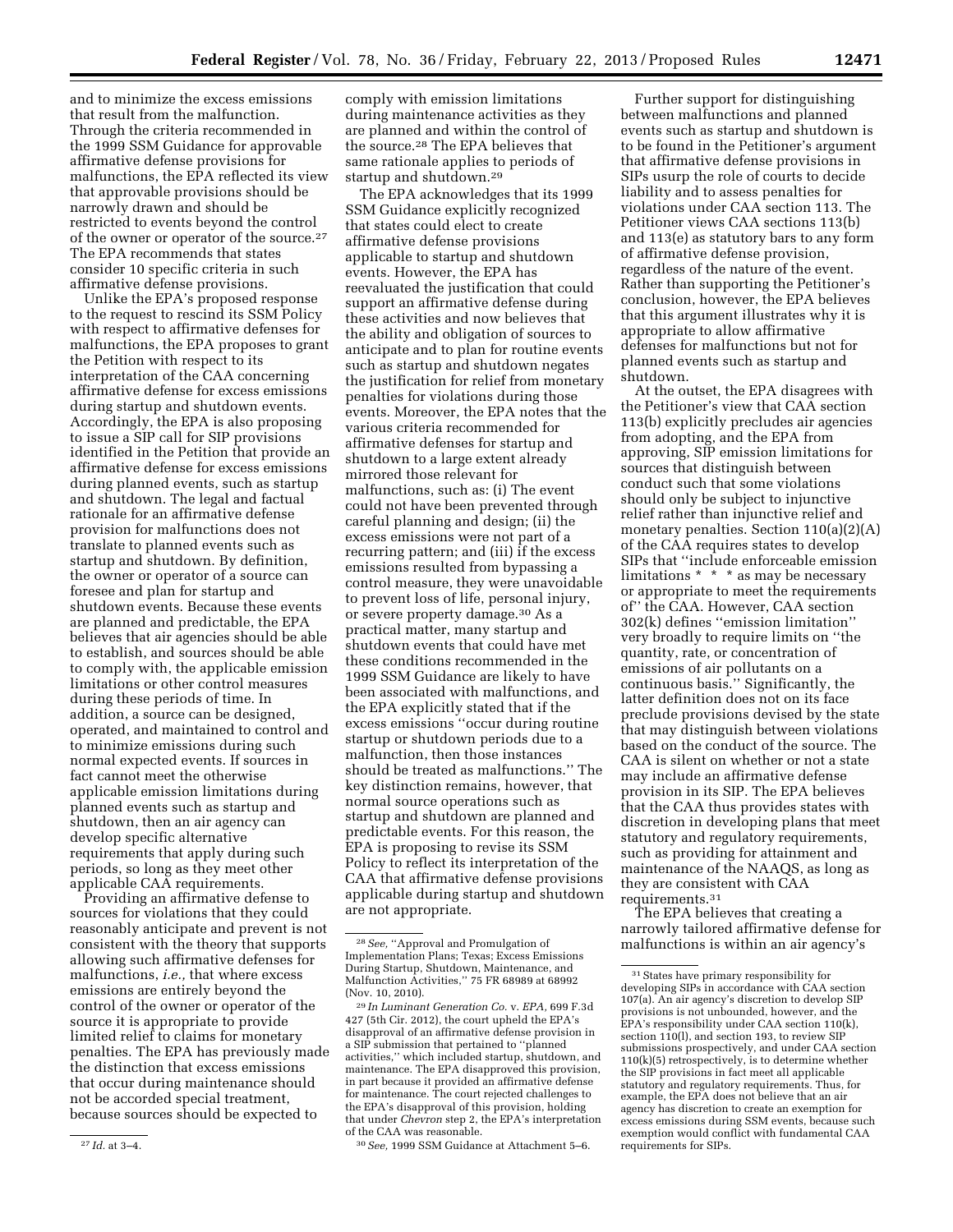authority, and that approving such a provision to make it part of the SIP is within the EPA's authority. An affirmative defense provision can be a means of striking a reasonable balance between the requirements of the CAA and the realities and limits of technology. Air agencies and the EPA must ensure continuous compliance but also recognize that, despite diligent efforts by sources, there may be limited unforeseen and unavoidable circumstances that create difficulties in meeting applicable emission limitations continuously.

The EPA's SSM Policy recognizes an approach under which air agencies may, if they elect, create two tiers of liability for violations due to excess emissions during periods of malfunction: (i) A lesser level of liability for violations for which the source could only be subject to injunctive relief (where it could meet the requirements for an affirmative defense with respect to penalties); and (ii) a higher level of liability for violations for which the source could be subject to both injunctive relief and monetary penalties (where it could not meet the requirements for an affirmative defense with respect to penalties).

The EPA also disagrees with the Petitioner's argument that the inclusion of penalty factors in CAA section 113(e) is a statutory bar to all affirmative defense provisions in SIPs. The EPA believes that these statutory factors apply only for violations for which the regulations approved into the SIP contemplate monetary penalties. A court, in determining whether there is a violation of the SIP provision, and whether the source has met the conditions for an affirmative defense, cannot change the forms of relief for violations provided in the approved SIP. Approval of the regulation into the SIP by the EPA thus affects the availability of monetary penalties for the violation in the first instance. The EPA reiterates, however, that such a provision would not be consistent with the requirements of the CAA if it did not preserve the availability for injunctive relief in the event of violations. Failure to provide in a SIP provision for any form of enforcement for excess emissions during SSM events would be equivalent to the type of provision that excused excess emissions during malfunction from compliance with standards under CAA section 112 that the court rejected in *Sierra Club* v. *EPA.*32 The EPA's longstanding position with regard to SIPs is that blanket exemptions from compliance are not consistent with the requirements such as attainment and

maintenance of the NAAQS because they eliminate much of the incentive that sources would otherwise have to minimize the likelihood of violations and to minimize the extent of a violation once it occurs. Elimination of potential availability of injunctive relief for violations would be fundamentally inconsistent with the requirement that there may be enforcement to cause the installation of control measures, changes of operation, or other changes necessary at the source in order to bring the source into compliance with the applicable emission limitations to meet CAA requirements.

The EPA likewise disagrees with the Petitioner's claim that the elements for establishing an affirmative defense in a SIP provision supplant the mandatory factors that Congress provided for determining the amount of penalties to be assessed in CAA section 113(e). Under CAA section 110(a)(2), states have the responsibility to devise enforceable emission limitations for sources and to develop a program for their implementation and enforcement. The CAA does not require that air agencies treat all violations equally. In devising its SIP, an air agency has authority to determine what constitutes a violation and to distinguish between different types of violations, within the bounds allowed by the CAA and applicable regulations. As the EPA has long recognized in its SSM Policy, circumstances surrounding a given violation may justify distinguishing between those where injunctive relief is appropriate versus those where both injunctive relief and monetary penalties are appropriate. Providing an affirmative defense to monetary penalties in certain circumstances does not negate the factors that Congress provided in CAA section 113(e). In the event that a source violates its emission limitations and fails to meet the requirements of an available defense in the SIP, then it is the court that determines the level of monetary penalties appropriate using the statutory factors in CAA section 113(e).

The EPA notes that the provisions of CAA section 304 relevant to citizen enforcement provide additional support for the view that air agencies can determine that certain violations should not be subject to monetary penalties. Section 304(a) explicitly provides that the court in an enforcement proceeding has jurisdiction to enforce emission limits, to issue orders, ''and to apply any appropriate civil penalties.'' The EPA believes that monetary penalties that might otherwise be an available response to a violation cannot be ''appropriate'' if an air agency has

properly created an affirmative defense provision that eliminates such penalties for violations under specified circumstances in the SIP provision that is before the court. The mere fact that CAA section 113(b) includes penalties as a potential form of relief for violations in general does not mean that air agencies must construct SIP requirements that in all instances require monetary penalties.

As with CAA section 110(a) governing SIP provisions in general, neither CAA section 113(b) nor CAA 113(e) expressly addresses the availability of an affirmative defense. Thus, the EPA believes it is reasonable to interpret these specific provisions in light of the need to balance the requirement for continuous compliance with emission limitations in order to meet overarching goals of the statute such as attainment and maintenance of the NAAQS with the fact that even the most diligent source may not be able to meet emission limitations 100 percent of the time. The EPA has recognized that it is permissible for an air agency to provide narrowly drawn affirmative defense provisions in SIPs that provide relief from monetary penalties for violations that occur due to circumstances beyond the control of the source. When a source has been properly designed, operated, and maintained, and has taken action to prevent and to minimize the excess emissions, such relief may be warranted. Also, as with CAA section 110(a), the EPA does not believe that CAA section 113's silence with regard to affirmative defense provisions should be interpreted to allow broad use of such provisions during planned events that are within the control of the source. The enforcement provisions of the CAA must be read in light of the goals and purposes of the provisions with which they are meant to ensure compliance. As provided above, the EPA believes that the use of an affirmative defense is appropriate only in those narrow circumstances where it is necessary to harmonize the competing interests of the CAA regarding continuous compliance and the limits or fallibility of technology.

In summary, the EPA believes that the CAA provides air agencies in the first instance in their role as the developer of SIPs, and then the EPA in its role as approver of SIPs, some discretion in defining the substantive requirements that are necessary to attain and maintain the NAAQS, protect PSD increments, and protect visibility, or to meet other CAA requirements. Until the air agency takes action to create a SIP, or the EPA takes action to create a FIP, that imposes and defines the applicable emission

<sup>32</sup> 551 F.3d 1019, 1021 (D.C. Cir. 2008).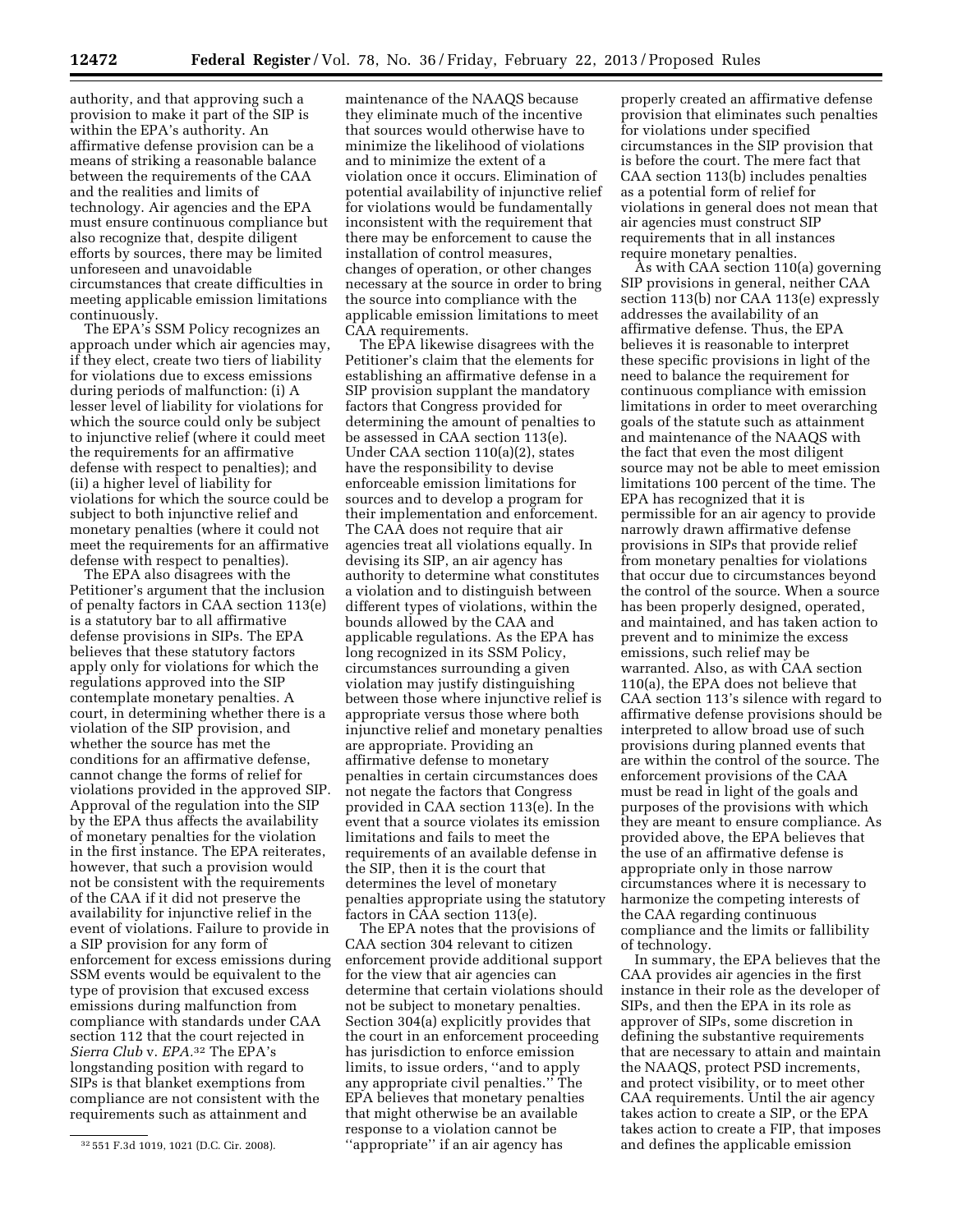limitations, there is no standard for a source to violate and thus no conduct for which a court could assess any penalties. The EPA believes that the CAA allows air agencies (or the EPA when it is promulgating a FIP) in defining emission standards to define narrowly drawn affirmative defenses that provide limited relief from monetary penalties but not for injunctive relief in specified circumstances. The EPA emphasizes that affirmative defense provisions for malfunctions need to be appropriately and narrowly drawn, and thus the SSM Policy makes recommendations for the types of criteria that would make such a provision consistent with the requirements of the CAA.

For the foregoing reasons, the EPA is proposing to grant the Petition in part, and to deny the Petition in part, with respect to the Petitioner's request that the EPA rescind its SSM Policy interpreting the CAA to allow affirmative defense provisions in SIPs for excess emissions during SSM events. In addition, the EPA is proposing to grant the Petition in part, and to deny the Petition in part, with respect to the Petitioner's request that the EPA issue SIP calls for those affirmative defense provisions in specific SIP provisions identified in the Petition. The EPA requests comment on this proposed action. As discussed in section VII.B of this notice, the EPA is also restating its recommended criteria for approvable affirmative defenses for malfunctions in SIP provisions consistent with CAA requirements. Further, as discussed in section IX of this notice, the EPA is proposing to grant or to deny the Petition with respect to the specific SIP provisions identified by the Petitioner as inconsistent with the CAA.

# **V. Proposed Action in Response to Request for the EPA's Review of Specific Existing SIP Provisions for Consistency With CAA Requirements**

# *A. Petitioner's Request*

The Petitioner's second request was for the EPA to find that SIPs ''containing an SSM exemption or a provision that could be interpreted to affect EPA or citizen enforcement are substantially inadequate to comply with the requirements of the Clean Air Act.'' 33 In addition, the Petitioner requested that if the EPA finds such defects in existing SIPs, the EPA ''issue a call for each of the states with such a SIP to revise it in conformity with the requirements or

otherwise remedy these defective SIPs.'' 34

In support of this request, the Petitioner expressed concern that many SIPs contain provisions that are inconsistent with the requirements of the CAA. According to the Petitioner, these provisions fall into two general categories: (1) Exemptions for excess emissions by which such emissions are not treated as violations; and (2) enforcement discretion provisions that may be worded in such a way that a decision by the state not to enforce against a violation could be construed by a court to bar enforcement by the EPA under CAA section 113, or by citizens under CAA section 304.

First, the Petitioner expressed concern that many SIPs have either automatic or discretionary exemptions for excess emissions that occur during periods of startup, shutdown, or malfunction. Automatic exemptions are those that, on the face of the SIP provision, provide that any excess emissions during such events are not violations even though the source exceeds the otherwise applicable emission limitations. These provisions preclude enforcement by the state, the EPA, or citizens, because by definition these excess emissions are defined as not violations. Discretionary exemptions or, more correctly, exemptions that may arise as a result of the exercise of ''director's discretion'' by state officials, are exemptions from an otherwise applicable emission limitation that a state may grant on a case-by-case basis with or without any public process or approval by the EPA, but that do purport to bar enforcement by the EPA or citizens. The Petitioner argued that ''[e]xemptions that may be granted by the state do not comply with the enforcement scheme of title I of the Act because they undermine enforcement by the EPA under section 113 of the Act or by citizens under section 304.''

The Petitioner explained that all such exemptions are fundamentally at odds with the requirements of the CAA and with the EPA's longstanding interpretation of the CAA with respect to excess emissions in SIPs. SIPs are required to include emission limitations designed to provide for the attainment and maintenance of the NAAQS and for protection of PSD increments. The Petitioner emphasized that the CAA requires that such emission limitations be ''continuous'' and that they be established at levels that achieve sufficient emissions control to meet the required CAA objectives when adhered to by sources. Instead, the Petitioner

contended, exemptions for excess emissions often result in real-world emissions that are far higher than the level of emissions envisioned and planned for in the SIP. Citing the EPA's own guidance and past administrative actions, the Petitioner explained that exemptions from otherwise applicable emission limitations can allow large amounts of additional emissions that are not accounted for in SIPs and that exemptions thus ''create large loopholes to the Act's fundamental requirement that a SIP must provide for attainment and maintenance of the NAAQS and PSD increments.''

Second, the Petitioner expressed concern that many SIPs have provisions that may have been intended to govern only the exercise of enforcement discretion by the state's own personnel but are worded in a way that could be construed to preclude enforcement by the EPA or citizens if the state elects not to enforce against the violation. The Petitioner contended that ''any SIP provision that purports to vest the determination of whether or not a violation of the SIP has occurred with the state enforcement authority is inconsistent with the enforcement provisions of the Act.'' In support of this contention, the Petitioner quoted from the EPA's recent action to rectify such a provision in the Utah SIP:

\* \* \* SIP provisions that give exclusive authority to a state to determine whether an enforcement action can be pursued for an exceedance of an emission limit are inconsistent with the CAA's regulatory scheme. EPA and citizens, and any court in which they seek to file an enforcement claim, must retain the authority to independently evaluate whether a source's exceedance of an emission limit warrants enforcement action.35

After articulating these overarching concerns with existing SIP provisions, the Petitioner requested that the EPA evaluate specific SIP provisions identified in the separate section of the Petition titled, ''Analysis of Individual States' SSM Provisions.'' 36 In that section, the Petitioner identified specific provisions in the SIPs of 39 states that the Petitioner believed to be inconsistent with the requirements of the CAA and explained in detail the basis for that belief. In the conclusion section of the Petition, the Petitioner

<sup>33</sup>Petition at 14. 34 *Id.* 

<sup>35</sup>*See,* ''Finding of Substantial Inadequacy of Implementation Plan; Call for Utah State Implementation Plan Revision; Notice of proposed rulemaking,'' 75 FR 70888 at 70892–93 (Nov. 19, 2010) (proposed SIP call, *inter alia,* to rectify an enforcement discretion provision that in fact appeared to bar enforcement by the EPA or citizens if the state decided not to enforce). 36Petition at 17.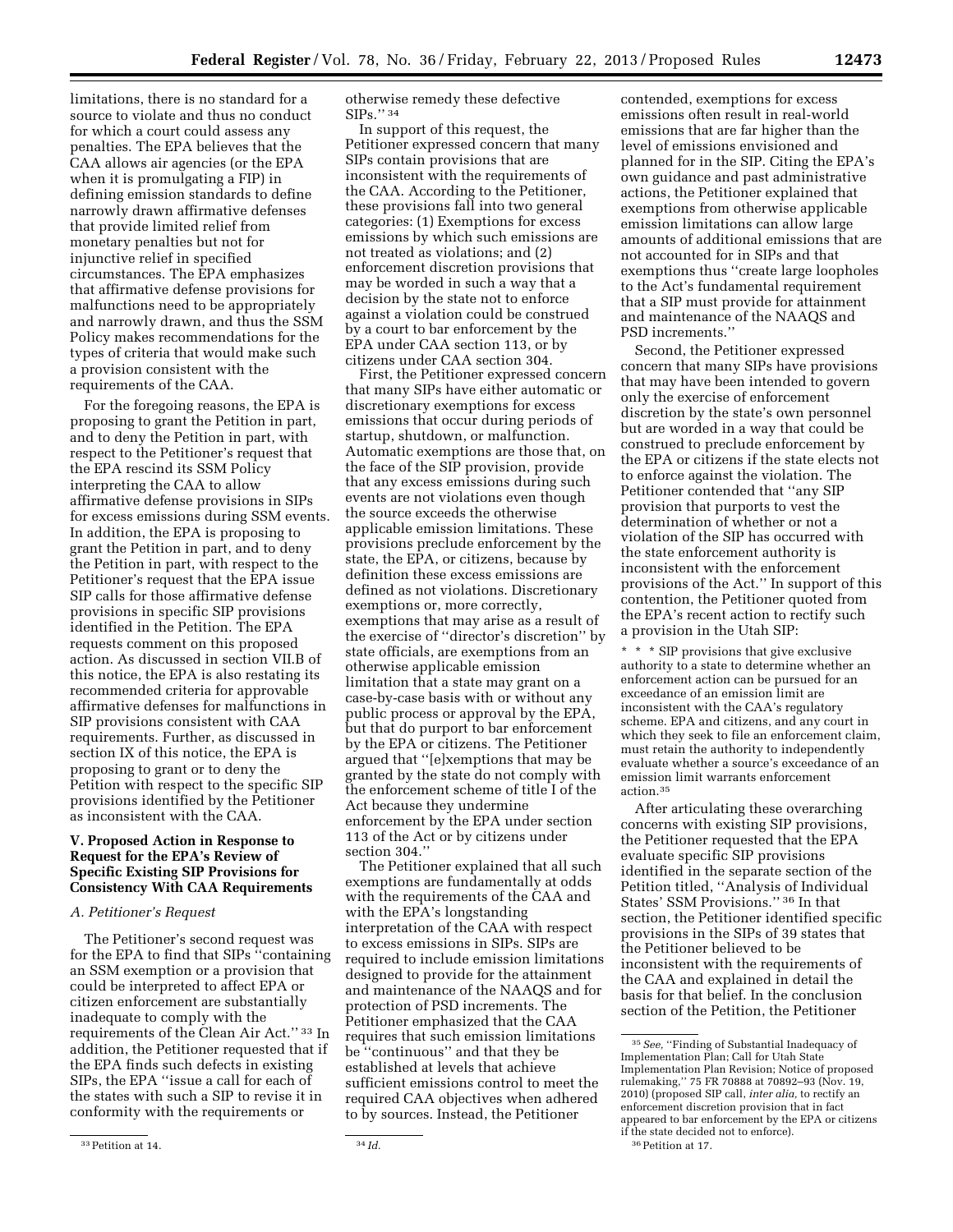listed the SIP provisions in each state for which it seeks a specific remedy.

## *B. The EPA's Response*

In general, the EPA agrees with key statements of the Petitioner. The EPA's longstanding interpretation of the CAA is that automatic exemptions from emission limitations in SIPs are impermissible because they are inconsistent with the fundamental requirements of the CAA. The EPA has reiterated this point in its guidance documents and in rulemaking actions numerous times. The EPA has also acknowledged that it previously approved some SIP provisions that provide such exemptions in error and encouraged states to rectify them.37

The EPA also has a longstanding interpretation of the CAA that does not allow ''director's discretion'' provisions in SIPs if they provide unbounded discretion to allow what would amount to a case-specific revision of the SIP without meeting the statutory requirements of the CAA for SIP revisions. Moreover, the CAA would not allow approval of a SIP provision that provided director's discretion to create discretionary exemptions for violations when the CAA would not allow such exemptions in the first instance.

In addition, the EPA's longstanding interpretation of the CAA is that SIPs may contain provisions concerning ''enforcement discretion'' by the air agency's own personnel, but such provisions cannot bar enforcement by the EPA or through a citizen suit.38 In the event such a provision could be construed by a court to preclude EPA or citizen enforcement, that provision would be at odds with fundamental requirements of the CAA pertaining to enforcement. Although the EPA does not agree with the Petitioner concerning all affirmative defense provisions in SIPs, the EPA does agree that such provisions have to meet CAA requirements.

The EPA also agrees that automatic exemptions, discretionary exemptions via director's discretion, ambiguous enforcement discretion provisions that may be read to preclude EPA or citizen enforcement, and inappropriate affirmative defense provisions can interfere with the overarching objectives of the CAA, such as attaining and maintaining the NAAQS, protection of PSD increments, and protection of visibility. Such provisions in SIPs can interfere with effective enforcement by air agencies, the EPA, and the public to

assure that sources comply with CAA requirements, contrary to the fundamental enforcement structure provided in CAA sections 113 and 304.

The EPA's agreement on these broad principles, however, does not necessarily mean that the EPA agrees with the Petitioner's views as to each of the specific SIP provisions identified as problematic in the Petition. The EPA has undertaken a comprehensive review of those specific SIP provisions to determine whether they are consistent with CAA requirements, and if they are not consistent, whether the provisions are substantially inadequate to meet CAA requirements and thus warrant action to rectify.

The EPA has carefully evaluated the concerns expressed by the Petitioner with respect to each of the identified SIP provisions and has considered the specific remedy sought by the Petitioner. In many instances, the EPA tentatively concurs with the Petitioner's analysis of the provision in question and accordingly is proposing to grant the Petition with respect to that provision and simultaneously proposing to make a finding of substantial inadequacy and to issue a SIP call to rectify the SIP inadequacy. In other instances, however, the EPA tentatively disagrees with the Petitioner's analysis of the provision and thus is proposing to deny the Petition with respect to that provision and to take no further action.

The EPA's evaluation of each of the provisions identified in the Petition is summarized in section IX of this notice. For the reasons discussed in section IX of this notice, the EPA is proposing to grant the Petition in part, and to deny the Petition in part, with respect to the specific existing SIP provisions for which the Petitioner requested a remedy. The EPA requests comment on the proposed actions on these specific SIP provisions.

# **VI. Proposed Action in Response To Request That the EPA Limit SIP Approval to the Text of State Regulations and Not Rely Upon Additional Interpretive Letters From the State**

#### *A. Petitioner's Request*

The Petitioner's third request was that when the EPA evaluates SIP revisions submitted by a state, the EPA should require ''all terms, conditions, limitations and interpretations of the various SSM provisions to be reflected in the unambiguous language of the SIPs themselves.'' 39 The Petitioner expressed concern that the EPA has previously

approved SIP submissions with provisions that ''by their plain terms'' do not appear to comply with the EPA's interpretation of CAA requirements embodied in the SSM Policy and has approved those SIP submissions in reliance on separate ''letters of interpretation'' from the state that construe the provisions of the SIP submission itself to be consistent with the SSM Policy.40 Because of this reliance on interpretive letters, the Petitioner argued that ''such constructions are not necessarily apparent from the text of the provisions and their enforceability may be difficult and unnecessarily complex and inefficient." 41

In support of this request, the Petitioner alleged that past SIP approvals related to Oklahoma and Tennessee illustrate the practical problems that can arise from reliance on interpretive letters. With respect to Oklahoma, the Petitioner asserted that a 1984 approval of a SIP submission from that state addressing SSM provisions required two letters of interpretation from the state in order for the EPA to determine that the actual regulatory text in the SIP submission was sufficiently consistent with CAA requirements pertaining to SSM provisions.42 The Petitioner conceded that the **Federal Register** notices for the proposed and final actions to approve the Oklahoma SIP submission did quote from the state's letters but expressed concern that those letters were not actually ''promulgated as part of the Oklahoma SIP.''

With respect to Tennessee, the Petitioner pointed to a more recent action concerning the redesignation of the Knoxville area to attainment for the 1997 8-hour ozone NAAQS.43 In this action, the EPA evaluated whether the SIP for that state met requirements necessary for redesignation from nonattainment to attainment in accordance with CAA section 107(d)(3).44 Again, the Petitioner noted that in order to complete that redesignation action, the EPA had to request that both the state and the local air planning officials confirm officially that the existing SIP provisions do not in fact provide an exemption for excess

40Petition at 14. 41Petition at 15. 42*See,* ''Revision to Oklahoma Regulation 1.5— Reports Required, Excess Emissions During Startup, Shutdown and Malfunction of Equipment,'' 49 FR 3084 (Jan. 25, 1984). At the time of the proposed and final action, the operative EPA guidance was the 1983 SSM Guidance.<br><sup>43</sup> Petition at 15.<br><sup>44</sup> *See*, ''Redesignation of the Knoxville 1997 8-

Hour Ozone Nonattainment Area to Attainment,'' 76 FR 12587 (Mar. 8, 2011).

<sup>37</sup>*See, e.g.,* 1982 SSM Guidance at 1.

<sup>38</sup>*See, e.g.,* 1983 SSM Guidance at Attachment

<sup>&</sup>lt;sup>39</sup> Petition at 16.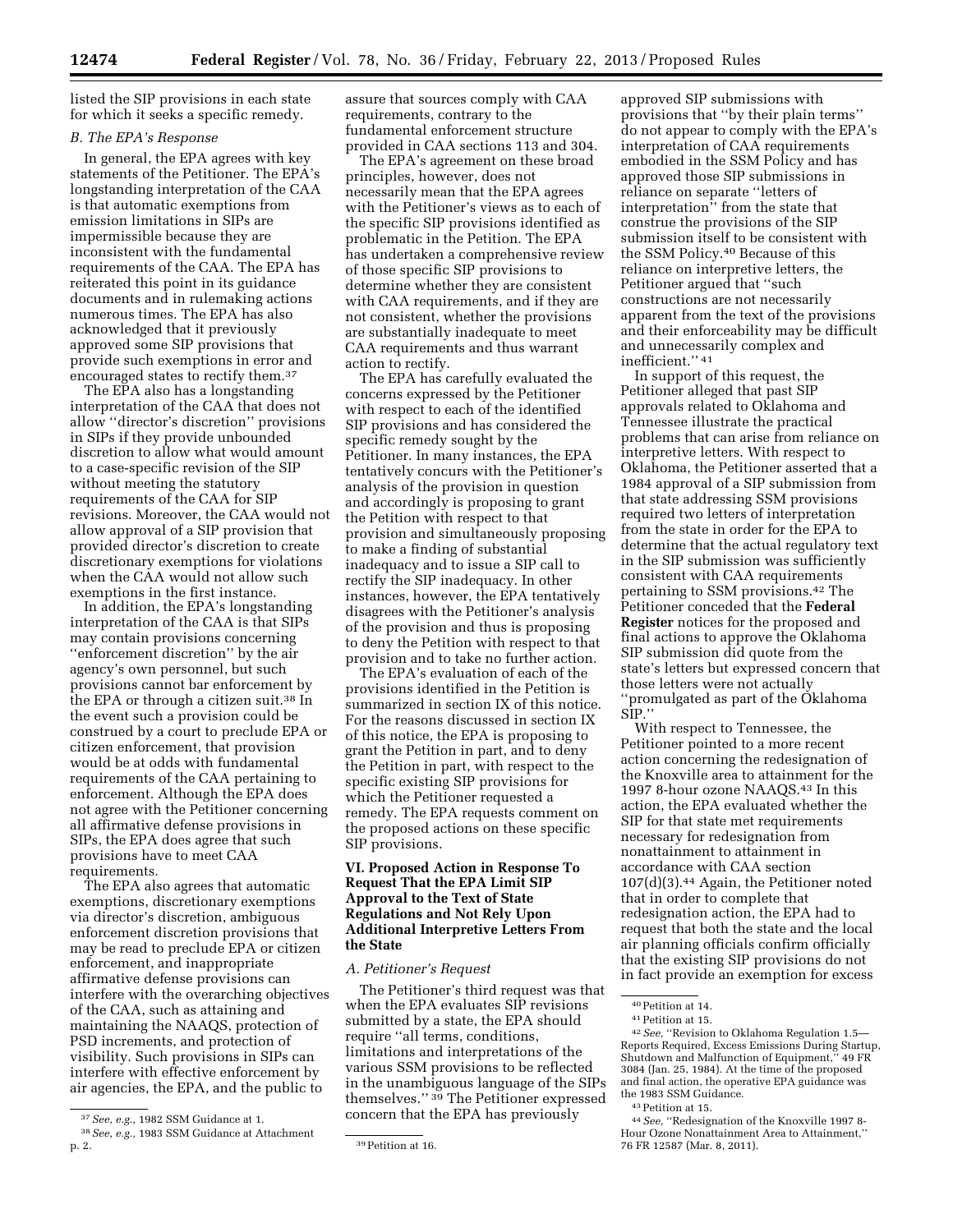emissions during SSM events and that the provisions should not be interpreted to do so. The implication of the Petitioner's observation is that if the SIP provisions had been clear and unambiguous in the first instance, interpretive letters would not have been necessary.

By contrast, the Petitioner pointed to the more recent SIP call action for Utah in which the EPA itself noted that it was unclear why the EPA had originally approved a particular SIP provision relevant to SSM events.45 Specifically, the Petitioner quoted the EPA's own statement that ''thirty years later, it is not clear how EPA reached the conclusion that exemptions granted by Utah would not apply as a matter of federal law or whether a court would honor EPA's interpretation \* \* \*" 46 The Petitioner argued that this situation where the EPA itself was unable to ascertain why a SIP provision was previously approved as meeting CAA requirements illustrates the concern that ''the state's interpretation of its regulations may (or may not) be known by parties attempting to enforce the SIP decades after the provisions were created.'' 47

From these examples, the Petitioner drew the conclusion that reliance on letters of interpretation from the state, even if reflected in the **Federal Register**  notice as part of the explicit basis for the SIP approval, is insufficient. The Petitioner argued that such interpretations, if they are not plain on the face of the state regulations themselves, should be set forth in the SIP as reflected in the Code of Federal Regulations. The Petitioner advocated that all parties should be able to rely on the terms of the SIP as reflected in the Code of Federal Regulations, or alternatively on the SIP as shown on an EPA Internet Web page, rather than having to rely on other interpretive letters that may be difficult to locate. The Petitioner's preferred approach,

47Petition at 16. The Petitioner assumed that the original SIP action was one in which the EPA must have relied on an interpretive letter from the state as a basis for the prior SIP approval. In fact, however, the EPA recognized that the EPA statement in the prior final action approving the SIP revision in 1980 concerning federal law superseding incorrect state law embodied in the SIP was incorrect. Moreover, subsequent case law has illustrated that courts will not decide that CAA requirements automatically override existing SIP provisions, regardless of whether those SIP provisions met CAA requirements at the time of the approval or since. *See, Sierra Club, et al.* v. *Georgia Power Co.,* 443 F.3d 1346, 1354 (11th Cir. 2006).

however, was that ''all terms, conditions, limitations and interpretations of the various SSM provisions be reflected in the unambiguous language of the SIPs themselves.''

#### *B. The EPA's Response*

The EPA agrees with the core principle advocated by the Petitioner, *i.e.,* that the language of regulations in SIPs that pertain to SSM events should be clear and unambiguous. This is necessary as a legal matter but also as a matter of fairness to all parties, including the regulated entities, the regulators, and the public. In some cases, the lack of clarity may be so significant that amending the regulation may be warranted to eliminate the potential for confusion or misunderstanding about applicable legal requirements that could interfere with compliance or enforcement. Indeed, as noted by the Petitioner, the EPA has requested that states clarify ambiguous SIP provisions when the EPA has subsequently determined that to be necessary.48

However, the EPA believes that the use of interpretive letters to clarify perceived ambiguity in the provisions in a SIP submission is a permissible, and sometimes necessary, approach under the CAA. Used correctly, and with adequate documentation in the **Federal Register** and the docket for the underlying rulemaking action, reliance on interpretive letters can serve a useful purpose and still meet the enforceability concerns of the Petitioner. Regulated entities, regulators, and the public can readily ascertain the existence of interpretive letters relied upon in the EPA's approval that would be useful to resolve any perceived ambiguity. By virtue of being part of the stated basis for the EPA's approval of that provision, the interpretive letters necessarily establish the correct interpretation of any arguably ambiguous SIP provision.

In addition, reliance on interpretive letters to address concerns about perceived ambiguity can often be the most efficient and timely way to resolve concerns about the correct meaning of regulatory provisions. Both air agencies and the EPA are required to follow timeand resource-intensive administrative processes in order to develop and evaluate SIP submissions. It is reasonable for the EPA to exercise its discretion to use interpretive letters to clarify concerns about the meaning of

regulatory provisions, rather than to require air agencies to reinitiate a complete administrative process merely to resolve perceived ambiguity in a provision in a SIP submission.49 In particular, the EPA considers this an appropriate approach where reliance on such an interpretive letter allows the air agency and the EPA to put into place SIP provisions that are necessary to meet important CAA objectives and for which unnecessary delay would be counterproductive. For example, where an air agency is adopting emission limitations for purposes of attaining the NAAQS in an area, a timely letter from the air agency clarifying that an enforcement discretion provision is applicable only to air agency enforcement personnel and has no bearing on enforcement by the EPA or the public could help the area reach attainment more expeditiously than requiring the air agency to undertake a time-consuming administrative process to make a minor change in the regulatory text.

Thus, to the extent that the Petitioner intended the Petition on this issue to be a request for the EPA never to use interpretive letters as part of the basis for approval of any SIP submission, the EPA disagrees with the Petitioner and accordingly is proposing to deny the request. The EPA notes that it is already the EPA's practice to assure that any interpretive letters are correctly and adequately reflected in the **Federal Register** and are included in the rulemaking docket for a SIP approval.

There are multiple reasons why the EPA does not agree with the Petitioner with respect to the alleged inadequacy of using interpretive letters to clarify specific ambiguities SIP regulations, provided this process is done correctly. First, under section 107(a), the CAA gives air agencies both the authority and the primary responsibility to develop SIPs that meet applicable statutory and regulatory requirements. However, the CAA generally does not specify exactly how air agencies are to meet the requirements substantively, nor does the CAA specify that air agencies must use specific regulatory terminology, phraseology, or format, in provisions submitted in a SIP submission. Air agencies each have their own requirements and practices with respect to rulemaking, making flexibility toward

 $\,$  45 Petition at 15–16.

<sup>46</sup>*See,* ''Finding of Substantial Inadequacy of Implementation Plan; Call for Utah State Implementation Plan Revision; Notice of proposed rulemaking,'' 75 FR 70888 at 70890 (Nov. 19, 2010).

<sup>48</sup>*See, e.g.,* ''Finding of Substantial Inadequacy of Implementation Plan; Call for Utah State Implementation Plan Revision,'' 76 FR 21639 at 21648 (Apr. 18, 2011).

<sup>49</sup>CAA section 110(k) directs the EPA to act on SIP submissions and to approve those that meet statutory and regulatory requirements. Implicit in this authority is the discretion, through appropriate notice-and-comment rulemaking, to determine whether or not a given SIP provision meets such requirements, in reliance on the information that the EPA considers relevant for this purpose.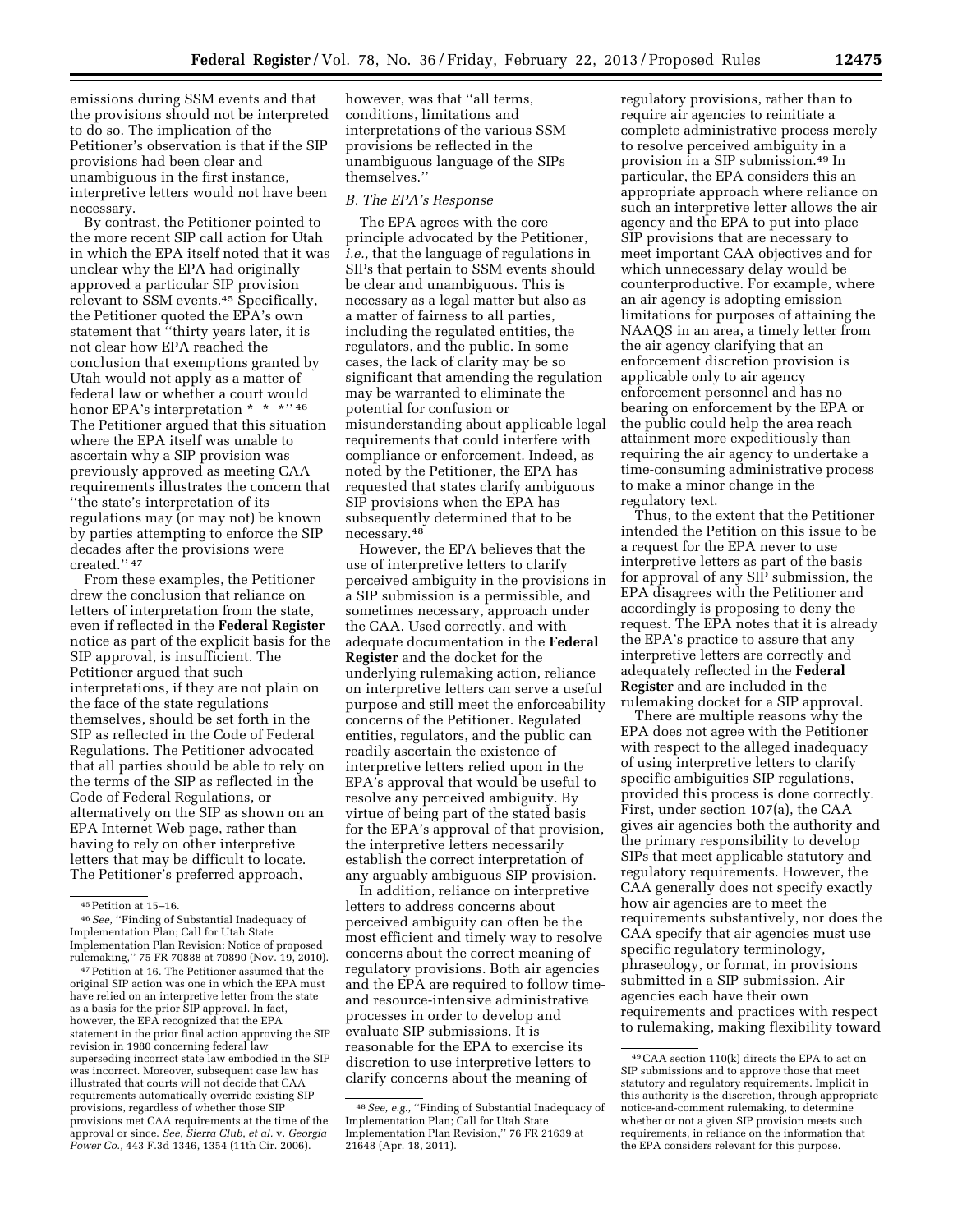terminology on the EPA's part appropriate.

As a prime example relevant to the SSM issue, CAA section 110(a)(2)(A) requires that a state's SIP shall include ''enforceable emission limitations and other control measures, means, or techniques (including economic incentives such as fees, marketable permits, and auctions of emissions rights) as well as schedules and timetables for compliance as may be necessary or appropriate to meet the applicable requirements of '' the CAA. Section 302(k) of the CAA further defines the term ''emission limitation'' in important respects but nevertheless leaves room for variations of approach:

\* \* \* a requirement established by the State or Administrator which limits the quantity, rate, or concentration of emissions of air pollutants on a continuous basis, including any requirement related to the operation or maintenance of a source to assure continuous emissions reduction, and any design, equipment, work practice or operational standard promulgated under [the CAA].

Even this most basic requirement of SIPs, the inclusion of enforceable ''emission limitations,'' allows air agencies discretion in how to structure or word the emission limitations, so long as the provisions meet fundamental legal requirements.50 Thus, by the explicit terms of the statute and by design, air agencies generally have considerable discretion in how they elect to structure or word their state regulations submitted to meet CAA requirements in a SIP.

Second, under CAA section 110(k), the EPA has both the authority and the responsibility to assess whether a SIP submission meets applicable CAA and regulatory requirements. Given that air agencies have authority and discretion to structure or word SIP provisions as they think most appropriate so long as they meet CAA and regulatory requirements, the EPA's role is to evaluate whether those provisions in fact meet those legal requirements.51 Necessarily, this process entails the exercise of judgment concerning the specific text of regulations, with regard both to content and to clarity. Because actions on SIP submissions are subject to notice-and-comment rulemaking, there is also the opportunity for other parties to identify SIP provisions that they consider problematic and to bring to the EPA's attention any concerns about ambiguity in the meaning of the SIP provisions under evaluation.

Third, careful review of regulatory provisions in a SIP submission can reveal areas of potential ambiguity. It is essential, however, that regulations are sufficiently clear that regulated entities, regulators, and the public can understand the SIP requirements. Where the EPA perceives ambiguity in draft SIP submissions, it endeavors to resolve those ambiguities through interactions with the air agency in question even in advance of the SIP submission. On occasion, however, there may still remain areas of regulatory ambiguity in a SIP submission's provisions that the EPA identifies, either independently or as a result of public comments on a proposed action, for which resolution is both appropriate and necessary as part of the rulemaking action.

In such circumstances, the ambiguity may be so significant as to require the air agency to revise the regulatory text in its SIP submission in order to resolve the concern. At other times, however, the EPA may determine that with adequate explanation from the state, the provision is sufficiently clear and complies with applicable CAA and regulatory requirements. In some instances, the air agency may supply that extra explanation in an official letter from the appropriate authority to resolve any potential ambiguity. When the EPA bases its approval of a SIP submission in reliance on the air agency's official interpretation of the provision, that reading is explicitly incorporated into the EPA's action and is memorialized as the proper intended reading of the provision.

For example, in the Knoxville redesignation action that the Petitioner noted, the EPA took careful steps to ensure that the perceived ambiguity was substantively resolved and fully reflected in the rulemaking record, *i.e.,*  through inclusion of the interpretive letters in the rulemaking docket, quoting relevant passages from the letters in the **Federal Register**, and carefully evaluating the areas of potential ambiguity in response to public comments on a provision-by-provision basis.

Finally, the EPA notes that while it is possible to reflect or incorporate interpretive letters in the regulatory text of the CFR, there is no requirement to do so in all actions and there are other

ways for the public to have a clear understanding of the content of the SIP. First, for each SIP, the CFR contains a list or table of actions that reflects the various components of the approved SIP, including information concerning the submission of, and the EPA's action approving, each component. With this information, interested parties can readily locate the actual **Federal Register** notice in which the EPA will have explained the basis for its approval in detail, including any interpretive letters that may have been relied upon to resolve any potential ambiguity in the SIP provisions. With this information, the interested party can also locate the docket for the underlying rulemaking and obtain a copy of the interpretive letter itself. Thus, if there is any debate about the correct reading of the SIP provision, either at the time of the EPA's approval or in the future, it will be possible to ascertain the mutual understanding of the air agency and the EPA of the correct reading of the provision in question at the time the EPA approved it into the SIP. Most importantly, regardless of whether the content of the interpretive letter is reflected in the CFR or simply described in the **Federal Register** preamble accompanying the EPA's approval of the SIP submission, this mutual understanding of the correct reading of that provision upon which the EPA relied will be the reading that governs, should that later become an issue.

The EPA notes that the existence of, or content of, an interpretive letter that is part of the basis for the EPA's approval of a SIP submission is in reality analogous to many other things related to that approval. Not everything that may be part of the basis for the SIP approval in the docket, including the proposal or final preambles, the technical support documents, responses to comments, technical analyses, modeling results, or docket memoranda, will be restated *verbatim,* incorporated into, or referenced in the CFR. These background materials remain part of the basis for the SIP approval and remain available should they be needed for any purpose. To the extent that there is any question about the correct interpretation of an ambiguous provision in the future, an interested party will be able to access the docket to verify the correct meaning of SIP provisions.

With regard to the Petitioner's concern that either actual or alleged ambiguity in a SIP provision could impede an effective enforcement action, the EPA believes that its current process for evaluating SIP submissions and resolving potential ambiguities, including the reliance on interpretive

<sup>50</sup>The EPA notes that notwithstanding discretion in wording in regulatory provisions, many words have specific recognized legal meaning whether by statute, regulation, case law, dictionary definition, or common usage. For example, the term ''continuous'' has a specific meaning that must be complied with substantively, however the state may elect to word its regulatory provisions.

<sup>51</sup>*See, e.g., Luminant Generation Co.* v. *EPA,* 699 F.3d 427 (5th Cir. 2012) (upholding the EPA's disapproval in part of affirmative defense provision with unclear regulatory text); *US Magnesium, LLC*  v. *EPA,* 690 F.3d 1157, 1170 (10th Cir. 2012) (upholding the EPA's issuance of a SIP call to clarify a provision that could be interpreted in a way inconsistent with CAA requirements).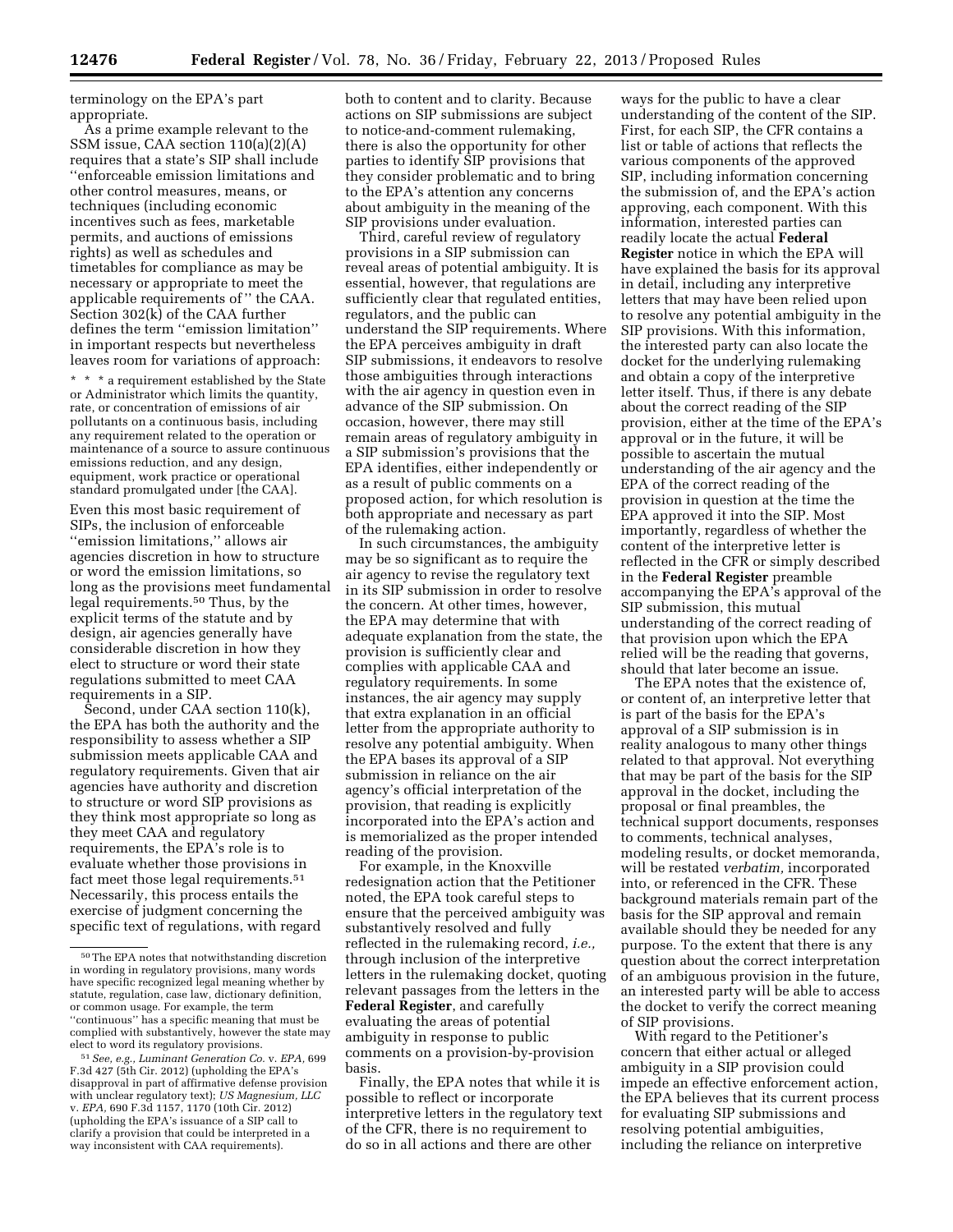letters in appropriate circumstances with correct documentation in the rulemaking action, minimizes the possibility for any such ambiguity in the first instance. To the extent that there remains any perceived ambiguity, the EPA concludes that regulated entities, regulators, the public, and ultimately the courts, have recourse to the administrative record to shed light on and resolve any such ambiguity as explained above.

For the foregoing reasons, the EPA is proposing to deny the Petition on this issue concerning reliance on interpretive letters in actions on SIP submissions. The EPA requests comment on this proposed action.

#### **VII. Clarifications, Reiterations, and Revisions to the EPA's SSM Policy**

## *A. Applicability of Emission Limitations During Periods of Startup and Shutdown*

The EPA's evaluation of the Petition indicates that there is a need to clarify the SSM Policy with respect to excess emissions that occur during periods of planned startup and shutdown or other planned events. The significant number of SIP provisions identified in the Petition that create automatic or discretionary exemptions from emission limitations during startup and shutdown suggests that there may be a misunderstanding concerning whether the CAA permits such exemptions. Although the EPA's stated position on this issue has been consistent since 1977, ambiguity in some statements in the EPA's guidance documents may have left the misimpression that such exemptions are consistent with the requirements of the CAA. Recent court decisions have indicated that such exemptions for excess emissions during periods of startup and shutdown are not in fact permissible under the CAA. Thus, in acting upon the Petition the EPA is clarifying its interpretation of the requirements of the CAA to forbid exemptions from otherwise applicable emission limitations for excess emissions during planned events such as startup and shutdown in SIP provisions.

The EPA believes that any misimpression that exemptions for excess emissions are permissible during planned events such as startup and shutdown may have begun with a statement in the 1983 SSM Guidance. In this guidance, the EPA distinguished between excess emissions during unforeseeable events like malfunctions and foreseeable events like startup and shutdown. In drawing distinctions

between these broad categories of events, the EPA stated:

Startup and shutdown of process equipment are part of the normal operation of a source and should be accounted for in the planning, design and implementation of operating procedures for the process and control equipment. Accordingly, it is reasonable to expect that careful and prudent planning and design will eliminate violations of emission limitations during such periods. However, for a few sources there may exist infrequent short periods of excess emissions during startup and shutdown which cannot be avoided. Excess emissions during these infrequent short periods *need not be treated as violations* providing the source adequately shows that the excess could not have been prevented through careful planning and design and that bypassing of control equipment was unavoidable to prevent loss of life, personal injury, or severe property damage (emphasis added).52

The phrase ''need not be treated as violations'' may have been misunderstood to be a statement that the CAA would allow SIP provisions that provide an exemption for the resulting excess emissions, thereby defining the excess emissions as not a violation of the applicable emission limitations. The EPA did not intend to suggest that SIP provisions that included an actual exemption for excess emissions during startup and shutdown events would be consistent with the CAA; the EPA made this statement in the context of whether air agencies should exercise enforcement discretion and more specifically whether air agencies could elect to have SIP provisions that embodied their own exercise of enforcement discretion in such circumstances. As with any such SIP provisions addressing parameters of the air agency's own exercise of enforcement discretion, that exercise of discretion cannot purport to bar enforcement by the EPA or through a citizen suit for excess emissions that must be treated as violations to meet CAA requirements. Thus, the use of the phrase ''need not be treated as violations'' was at a minimum confusing because it seemed to go to the definition of what could constitute a ''violation'' in a SIP provision rather than to whether the air agency might or might not elect to exercise enforcement discretion in such circumstances.

The EPA believes that additional confusion may have resulted from ambiguity in the 1999 SSM Guidance. That document contained an entire section devoted to ''source category specific rules for startup and shutdown.'' In explaining its intentions in providing that section of the guidance, the EPA stated:

Finally, EPA is clarifying how excess emissions that occur during periods of startup and shutdown should be addressed. In general, because excess emissions that occur during these periods are reasonably foreseeable, they *should not be excused.*  However, EPA recognizes that, for some source categories, even the best available emissions control systems might not be consistently effective during startup or shutdown periods. [For certain sources in certain areas] these technological limitations *may be addressed in the underlying standards themselves through narrowlytailored SIP revisions* that take into account the potential impacts on ambient air quality caused by the inclusion of these allowances (emphasis added).53

The phrase "may be addressed \* \* \* in narrowly-tailored SIP revisions'' may have been misunderstood to suggest that the CAA would allow SIP provisions that provide an actual exemption for the resulting excess emissions and thus not treat the emissions as a violation of the applicable emission limitations. The EPA did not intend to suggest that an exemption would be permissible; the EPA intended to suggest that the air agency might elect to design special emission limitations or other control measures that applied to the sources in question during startup and shutdown, as indicated by the earlier phrase that the excess emissions ''should not be excused.''

In addition, Section III.A of the 1999 SSM Guidance recommended very specific criteria that air agencies should consider including as part of any SIP provision that was intended to apply to sources during startup and shutdown in lieu of the otherwise applicable emission limitations.54 In order to revise the otherwise applicable emission limitation in the SIP, the EPA recommended that in order to be approvable (*i.e.,* meet CAA requirements), the new special requirements applicable to the source during startup and shutdown should be narrowly tailored and take into account considerations such as the technological limitations of the specific source category and the control technology that is feasible during startup and shutdown. However, the 1999 SSM Guidance should have been clearer that the SIP revisions under discussion could not create an exemption for emissions during startup and shutdown, but rather specific emission limitations or control measures that would apply during those periods. Also unstated but implicit was the requirement that any such SIP

<sup>52</sup>*See,* 1983 SSM Guidance at Attachment p. 3.

<sup>53</sup>*See,* 1999 SSM Guidance at 3.

<sup>54</sup>*See,* 1999 SSM Guidance at Attachment 3–4.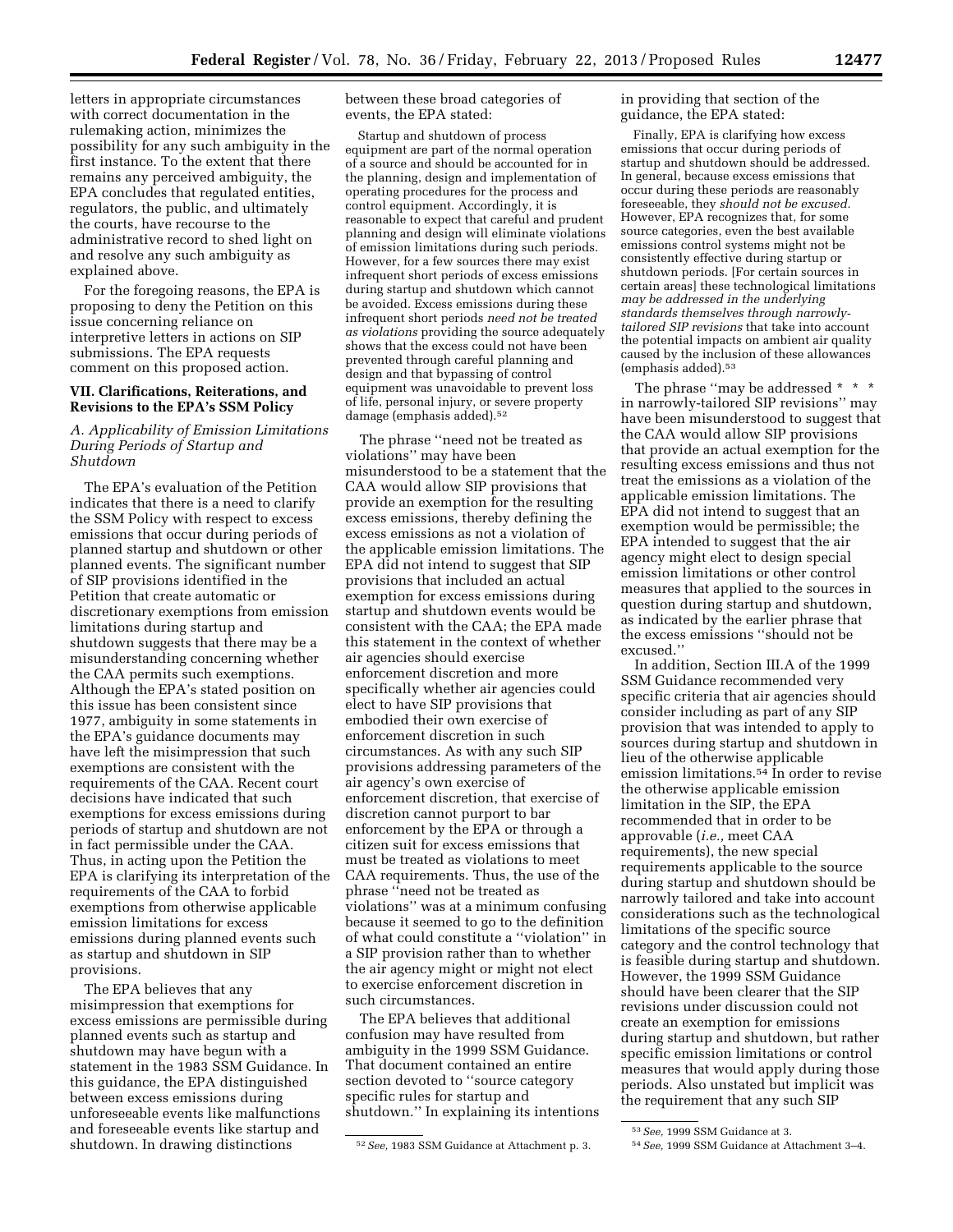revision that would alter the existing applicable emission limitations for a source during startup and shutdown would be subject to the same requirements as any other SIP submission, *i.e.,* compliance with CAA sections 110(a), 110(k), 110(l), 193, and any other CAA provision substantively germane to the SIP revision.

The EPA concludes that the CAA does not allow SIP provisions that include exemptions from emission limitations during planned events such as startup and shutdown. Instead, the CAA would allow special emission limitations or other control measures or control techniques that are designed to minimize excess emissions during startup and shutdown. The EPA continues to recommend the seven specific criteria enumerated in Section III.A of the Attachment to the 1999 SSM Guidance as appropriate considerations for SIP provisions that apply to startup and shutdown. These criteria are:

(1) The revision must be limited to specific, narrowly defined source categories using specific control strategies (*e.g.,* cogeneration facilities burning natural gas and using selective catalytic reduction);

(2) Use of the control strategy for this source category must be technically infeasible during startup or shutdown periods;

(3) The frequency and duration of operation in startup or shutdown mode must be minimized to the maximum extent practicable;

(4) As part of its justification of the SIP revision, the state should analyze the potential worst-case emissions that could occur during startup and shutdown;

(5) All possible steps must be taken to minimize the impact of emissions during startup and shutdown on ambient air quality;

(6) At all times, the facility must be operated in a manner consistent with good practice for minimizing emissions, and the source must have used best efforts regarding planning, design, and operating procedures to meet the otherwise applicable emission limitation; and

(7) The owner or operator's actions during startup and shutdown periods must be documented by properly signed, contemporaneous operating logs, or other relevant evidence.

The EPA's evaluation of the Petition also indicates that there is a need to reiterate the SSM Policy with respect to excess emissions that occur during other periods of normal source operation in addition to during periods of startup and shutdown. A number of SIP provisions identified in the Petition

create automatic or discretionary exemptions from otherwise applicable emission limitations during periods such as ''maintenance,'' ''load change,'' ''soot blowing,'' ''on-line operating changes,'' or other similar normal modes of operation. Like startup and shutdown, the EPA considers all of these to be phases of normal operation at a source, for which the source can be designed, operated, and maintained in order to meet the applicable emission limitations and during which a source should be expected to control and minimize emissions. Accordingly, exemptions for emissions during these periods of normal source operation are not consistent with CAA requirements. Excess emissions during planned and predicted periods should be treated as violations of the applicable emission limitations.

#### *B. Affirmative Defense Provisions During Periods of Malfunction*

The EPA's evaluation of the Petition indicates that it would be helpful to reiterate the SSM Policy with respect to affirmative defense provisions that would be consistent with CAA requirements for malfunctions. Many of the specific SIP provisions identified in the Petition may have been intended to operate as affirmative defenses, but nevertheless they have significant deficiencies. In particular, many of the SIP provisions at issue stipulate that if the source meets the conditions specified, then the excess emissions would not be considered violations for any purpose, not merely with respect to monetary penalties. This is contrary to the EPA's interpretation of the CAA. In addition, many of the SIP provisions identified in the Petition that resemble affirmative defense provisions do not have sufficiently robust criteria to assure that the affirmative defense is available only for events that are entirely beyond the control of the owner or operator of the source and events where the owner or operator of the sources has made all practicable efforts to comply.

After consideration of the issues raised by the Petition and the wide variety of existing SIP provisions the Petitioner alleged are deficient, the EPA wants to reiterate the criteria that it considers appropriate for approvable affirmative defense provisions in SIPs. In addition, to provide a clear illustration of regulatory text that embodies these criteria effectively, the EPA also wishes to provide an example of the regulatory provisions that the EPA employs in its own regulations to serve this purpose effectively and consistently with CAA requirements.

The criteria that the EPA recommends for approvable affirmative defense provisions for excess emissions for malfunctions consistent with CAA requirements remain essentially the same as stated in the 1999 SSM Guidance.55 We repeat them here. Most importantly, a valid affirmative defense for excess emissions due to a malfunction can only be effective with respect to monetary penalties, not with respect to potential injunctive relief. Second, the affirmative defense should be limited only to malfunctions that are sudden, unavoidable, and unpredictable. Third, a valid affirmative defense provision must provide that the defendant has the burden of proof to demonstrate all of the elements of the defense to qualify. This demonstration has to occur in a judicial or administrative proceeding where the merits of the affirmative defense are independently and objectively evaluated. The specific criteria that the EPA recommends for an affirmative defense provision for malfunctions to be consistent with CAA requirements are:

(1) The excess emissions were caused by a sudden, unavoidable breakdown of technology, beyond the control of the owner or operator;

(2) The excess emissions (a) did not stem from any activity or event that could have been foreseen and avoided, or planned for, and (b) could not have been avoided by better operation and maintenance practices;

(3) To the maximum extent practicable the air pollution control equipment or processes were maintained and operated in a matter consistent with good practice for minimizing emissions;

(4) Repairs were made in an expeditious fashion when the operator knew or should have known that applicable emission limitations were being exceeded. Off-shift labor and overtime must have been utilized, to the extent practicable, to ensure that such repairs were made as expeditiously as practicable;

(5) The amount and duration of the excess emissions (including any bypass) were minimized to the maximum extent practicable during periods of such emissions;

(6) All possible steps were taken to minimize the impact of the excess emissions on ambient air quality;

(7) All emission monitoring systems were kept in operation if at all possible;

(8) The owner or operator's actions in response to the excess emissions were documented by properly signed,

<sup>55</sup>*See,* 1999 SSM Guidance at Attachment 3–4.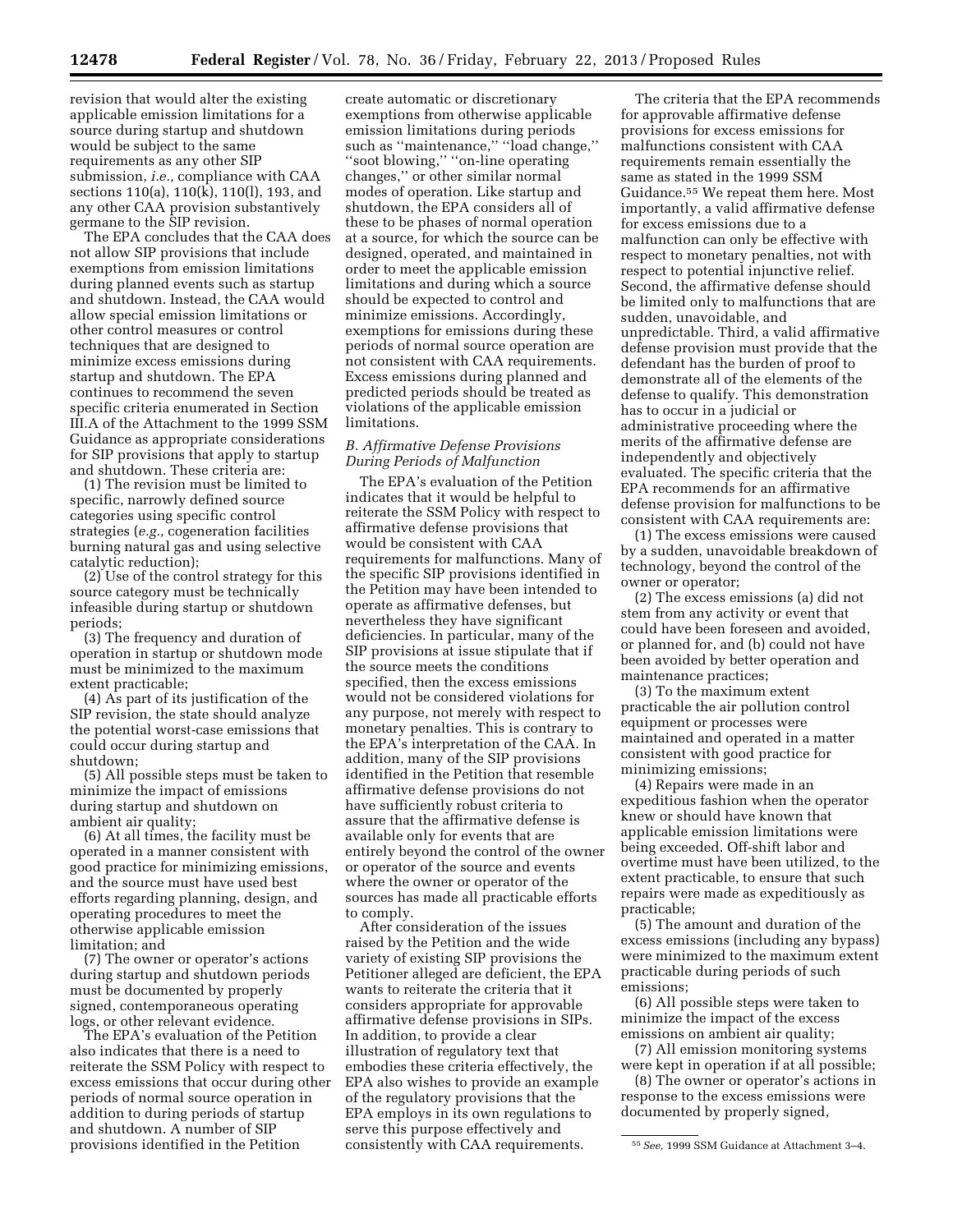contemporaneous operating logs, or other relevant evidence;

(9) The excess emissions were not part of a recurring pattern indicative of inadequate design, operation, or maintenance; and

(10) The owner or operator properly and promptly notified the appropriate regulatory authority.

One refinement to these recommendations from the 1999 SSM Guidance that should be highlighted is the EPA's view concerning whether affirmative defenses should be provided in the SIP in the case of geographic areas and pollutants ''where a single source or small group of sources has the potential to cause an exceedance of the NAAQS or PSD increments.'' The EPA believes that such affirmative defenses may be permissible if there is no ''potential'' for exceedances. Such provisions may also be permissible if the affirmative defense alternatively requires the source to make an affirmative after-the-fact showing that the excess emissions that resulted from the violations did not in fact cause an exceedance of the NAAQS or PSD increments. The EPA has previously approved such provisions as meeting CAA requirements on a case-by-case basis in specific actions on SIP submissions, and in this action proposes to continue that approach under proper facts and circumstances.

In addition to the foregoing criteria for appropriate affirmative defense provisions, the EPA also recommends that air agencies consider the following regulatory language that the EPA is currently using for affirmative defense provisions when it issues new National Emissions Standards for Hazardous Air Pollutants (NESHAP) for purposes of CAA section 112.56 Air agencies may wish to adapt this sample regulatory text for their own affirmative defense provisions in SIPs.

#### **§ 63.456 Affirmative defense for violation of emission standards during malfunction.**

In response to an action to enforce the standards set forth in §§ 63.443(c) and (d), 63.444(b) and (c), 63.445(b) and (c), 63.446(c), (d), and (e), 63.447(b) or § 63.450(d), the owner or operator may assert an affirmative defense to a claim for civil penalties for violations of such standards that are caused by malfunction, as defined at 40 CFR 63.2. Appropriate penalties may be assessed, however, if the owner or operator fails to meet the burden of proving all of the requirements in the affirmative defense. The

affirmative defense shall not be available for claims for injunctive relief.

(a) To establish the affirmative defense in any action to enforce such a standard, the owner or operator must timely meet the reporting requirements in paragraph (b) of this section, and must prove by a preponderance of evidence that:

(1) The violation:

(i) Was caused by a sudden, infrequent, and unavoidable failure of air pollution control equipment, process equipment, or a process to operate in a normal or usual manner; and

(ii) Could not have been prevented through careful planning, proper design, or better operation and maintenance practices; and

(iii) Did not stem from any activity or event that could have been foreseen and avoided, or planned for; and

(iv) Was not part of a recurring pattern indicative of inadequate design, operation, or maintenance; and

(2) Repairs were made as expeditiously as possible when a violation occurred. Off-shift and overtime labor were used, to the extent practicable to make these repairs; and

(3) The frequency, amount and duration of the violation (including any bypass) were minimized to the maximum extent practicable; and

(4) If the violation resulted from a bypass of control equipment or a process, then the bypass was unavoidable to prevent loss of life, personal injury, or severe property damage; and

(5) All possible steps were taken to minimize the impact of the violation on ambient air quality, the environment, and human health; and

(6) All emissions monitoring and control systems were kept in operation if at all possible, consistent with safety and good air pollution control practices; and

(7) All of the actions in response to the violation were documented by properly signed, contemporaneous operating logs; and

(8) At all times, the affected source was operated in a manner consistent with good practices for minimizing emissions; and

(9) A written root cause analysis has been prepared, the purpose of which is to determine, correct, and eliminate the primary causes of the malfunction and the violation resulting from the malfunction event at issue. The analysis shall also specify, using best monitoring methods and engineering judgment, the amount of any emissions that were the result of the malfunction.

(b) *Report.* The owner or operator seeking to assert an affirmative defense shall submit a written report to the Administrator with all necessary supporting documentation, [showing] that it has met the requirements set forth in paragraph (a) of this section. This affirmative defense report shall be included in the first periodic compliance [report], deviation report, or excess emission report otherwise required after the initial occurrence of the violation of the relevant standard (which may be the end of any applicable averaging period). If such compliance [report], deviation report, or excess emission report is due less than 45 days after the initial occurrence of the

be included in the second compliance [report], deviation report, or excess emission report due after the initial occurrence of the violation of the relevant standard. (Punctuation adjusted)

The EPA notes that this example regulatory text has some features that are not explicitly among the criteria recommended for SIP provisions in the SSM Policy, such as the requirement for a ''root cause analysis'' in subsection (a)(9) and an affirmative requirement to report the malfunction to the regulator by a set date and in a particular report, rather than merely a general duty to report the malfunction event to the regulator. The EPA considers such features useful because they serve important purposes related to the analysis, documentation, and memorialization of the facts concerning the malfunction, thereby facilitating better evaluation of the events and better evaluation of the source's qualification for the affirmative defense. The EPA believes that these specific features would be very useful and thus recommends that they be included in SIP provisions for affirmative defenses. However, these features need not be required, so long as the SIP provision otherwise provides that the owner or operator of the source will: (i) Bear the burden of proof to establish that the elements of the affirmative defense have been met; and (ii) properly and promptly notify the appropriate regulatory authority about the malfunction.

The EPA also wants to reiterate its views concerning appropriate affirmative defense provisions as they relate to malfunctions that occur during planned startup and shutdown and as they relate to startup and shutdown that occur as the result of or part of a malfunction. With respect to malfunctions that happen to occur during planned startup or shutdown, as the EPA articulated in the 1999 SSM Guidance, the excess emissions that occur as a result of the malfunction may be addressed by an appropriately drawn affirmative defense provision consistent with the recommended criteria for such provisions.57 By definition, the malfunction would have been sudden, unavoidable, and unpredictable, and the source could not have precluded the event by better source design, operation and maintenance. The EPA interprets the CAA to allow narrowly drawn affirmative defense provision in SIPs in such circumstances.

Another question is how to treat the excess emissions that occur during a startup or shutdown that is necessitated

<sup>56</sup>*See,* ''National Emission Standards for Hazardous Air Pollutants From the Pulp and Paper Industry,'' final rule, 77 FR 55698 (Sept. 11, 2012). Parameters for the affirmative defense are provided at p. 55712. 57*See,* 1999 SSM Guidance at attachment p. 6. violation, the affirmative defense report may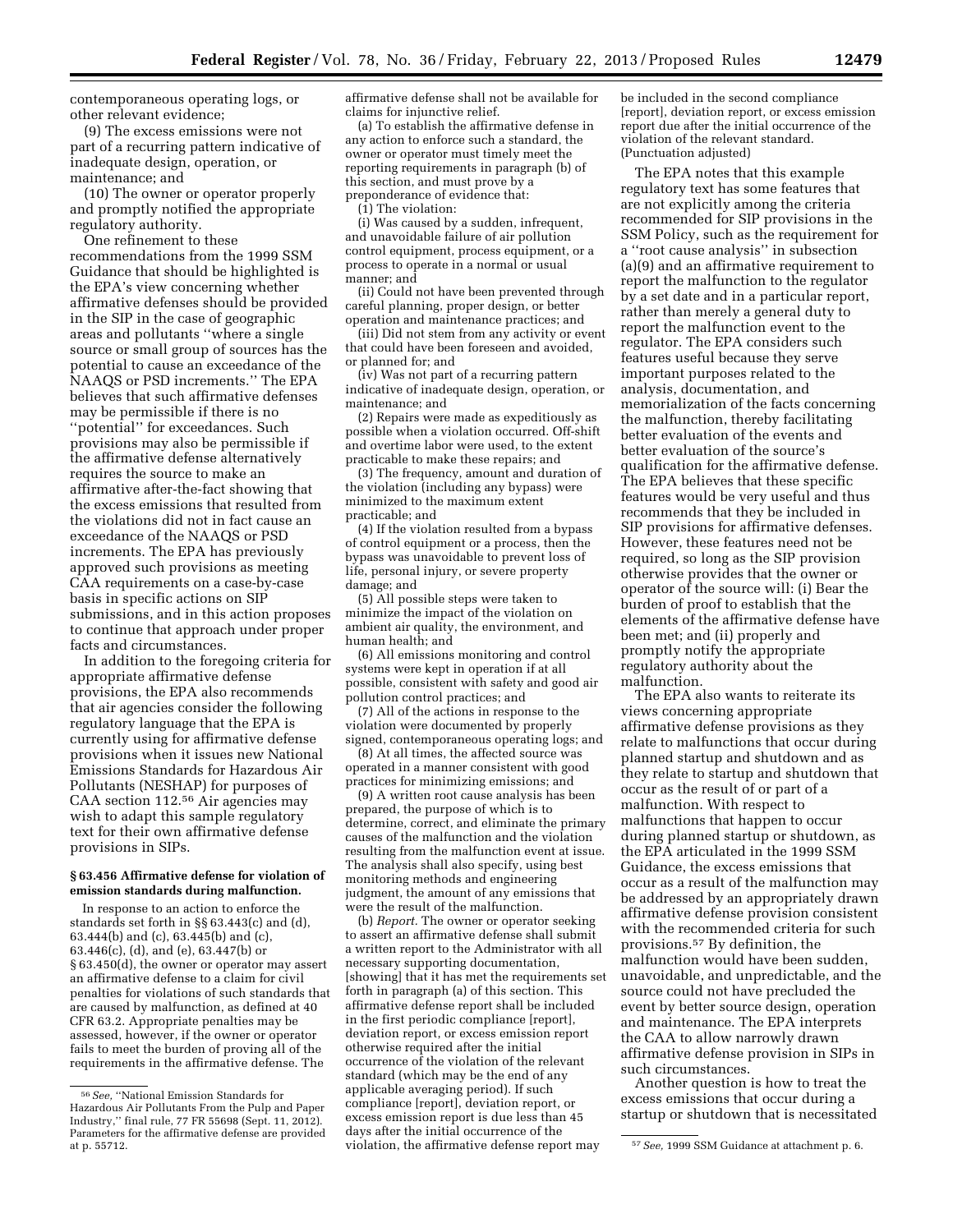by the malfunction and are thus potentially components of the malfunction event. The EPA believes that drawing the distinction between what is directly caused by the malfunction itself and what is indirectly caused by the malfunction as a part of non-routine startup and shutdown must always be a case-specific enquiry, dependent upon the facts and circumstances of the specific event. It is foreseeable that a shutdown necessitated by a malfunction could be considered part of the malfunction event with the appropriate demonstration of the need to shut down differently than during a routine shutdown, during which a source should be expected to comply with applicable emission limitations. It is possible, however, that a routine shutdown may be achievable following a malfunction event, and a source should be expected to strive for this result. With respect to startups after a malfunction event, the EPA believes that such startups should not be considered part of the malfunction, because startups are within the control of the source. Malfunctions should have been resolved prior to startup, and the source should be designed, operated, and maintained so that it would meet emission limitations during startups. As a general matter, the EPA does not anticipate that there would be startups that would follow a malfunction that should be considered part of the malfunction event, but in this action the EPA is requesting that commenters address this issue if there could be circumstances that would justify such treatment.

Finally, the EPA reiterates that an affirmative defense provision in a SIP cannot extend to direct federal regulations such as New Source Performance Standards (NSPS) or NESHAP that the air agency may elect to adopt into its SIP, or to incorporate by reference into its SIP in order to receive delegation of federal authority. To the extent that any affirmative defense is warranted during malfunctions for these technology-based standards, the federal standards contained in the EPA's regulations already specify the appropriate affirmative defense. No additional or different affirmative defense provision applicable through a SIP provision would be warranted or appropriate.

# *C. Affirmative Defense Provisions During Periods of Startup and Shutdown*

The EPA's evaluation of the Petition indicates that revisions to the SSM Policy are necessary with respect to

affirmative defense provisions during startup and shutdown periods. In the 1999 SSM Guidance, the EPA explicitly discussed the possibility of affirmative defenses in the context of startup and shutdown, and provided recommended criteria to ensure that any such affirmative defense provisions in a SIP submission would be appropriately narrowly drawn to comply with CAA requirements. As with affirmative defense provisions for malfunctions, the EPA then believed that achieving a balance between the requirement of the statute for emission limitations that apply continuously and the possibility that not all sources can comply 100 percent of the time justified such affirmative defenses during startup and shutdown as a means of providing some flexibility while still supporting the overall objectives of the CAA.

Review of the Petition and reconsideration of this question in light of recent case law concerning emission limitations and affirmative defenses has caused the EPA to alter its view on the appropriateness of affirmative defenses applicable to planned events such as startup and shutdown. The EPA believes that sources should be designed, maintained, and operated in order to comply with applicable emission limitations during normal operations. By definition, planned events such as startup and shutdown are phases of normal source operation. Because these events are modes of normal operation, the EPA believes that sources should be expected to comply with applicable emission limitations during such events.

Unlike malfunctions, startup and shutdown are not unexpected events and are not events that are beyond the control of the owner or operator of the source. Also unlike malfunctions, it is possible for the source to anticipate the amount of emissions during startup and shutdown, to take appropriate steps to limit those emissions as needed, and to remain in continuous compliance. In the event that a source in fact cannot comply with the otherwise applicable emission limitations during normal modes of source operation due to technological limitations, then it may be appropriate for the state to provide special emission limitations or control measures that apply to the source during startup and shutdown.

The EPA acknowledges that the availability of an affirmative defense for planned startup and shutdown as contemplated in the 1999 SSM Guidance may have provided extra incentive for sources to take extra precautions to minimize emissions during startup and shutdown in order to be eligible for the affirmative defense in the event of a violation. However, sources should not need extra incentive to comply during normal modes of operation such as startup and shutdown, as they should be designed, operated, and maintained in order to comply with applicable emission limitations at all times, and certainly during planned and predictable events. By logical extension, the theory that an affirmative defense should be available during planned startup and shutdown could apply to all phases of normal source operation, which would not be appropriate.

The EPA believes that providing affirmative defenses for violations that occur as a result of planned events within the control of the owner or operator of the source is inconsistent with the requirements of CAA sections 113 and 304, which provide for potential civil penalties for violations of SIP requirements. The distinction that makes affirmative defenses appropriate for malfunctions is that by definition those events are unforeseen and could not have been avoided by the owner or operator of the source, and the owner or operator of the source will have taken steps to prevent the violation and to minimize the effects of the violation after it occurs. In such circumstances, the EPA interprets the CAA to allow narrowly drawn affirmative defense provisions that may shield owners or operators of sources from civil penalties, when their conduct justifies this relief.

Such is not the case with planned and predictable events, such as startup and shutdown, during which the owners or operators of sources should be expected to comply with applicable emission limitations and should not be accorded relief from civil penalties if they fail to do so. Providing an affirmative defense for monetary penalties for violations that result from planned events is inconsistent with the basic premise that the excess emissions were beyond the control of the owner or operator of the source and thus is diametrically opposed to the intended purpose of such an affirmative defense to encourage better compliance even by sources for which 100-percent compliance is not possible. The EPA notes that enforcement discretion may still be warranted in such circumstances, but the elimination of potential civil penalties is not appropriate. For these reasons, the EPA is proposing to rescind its prior interpretation of the CAA that would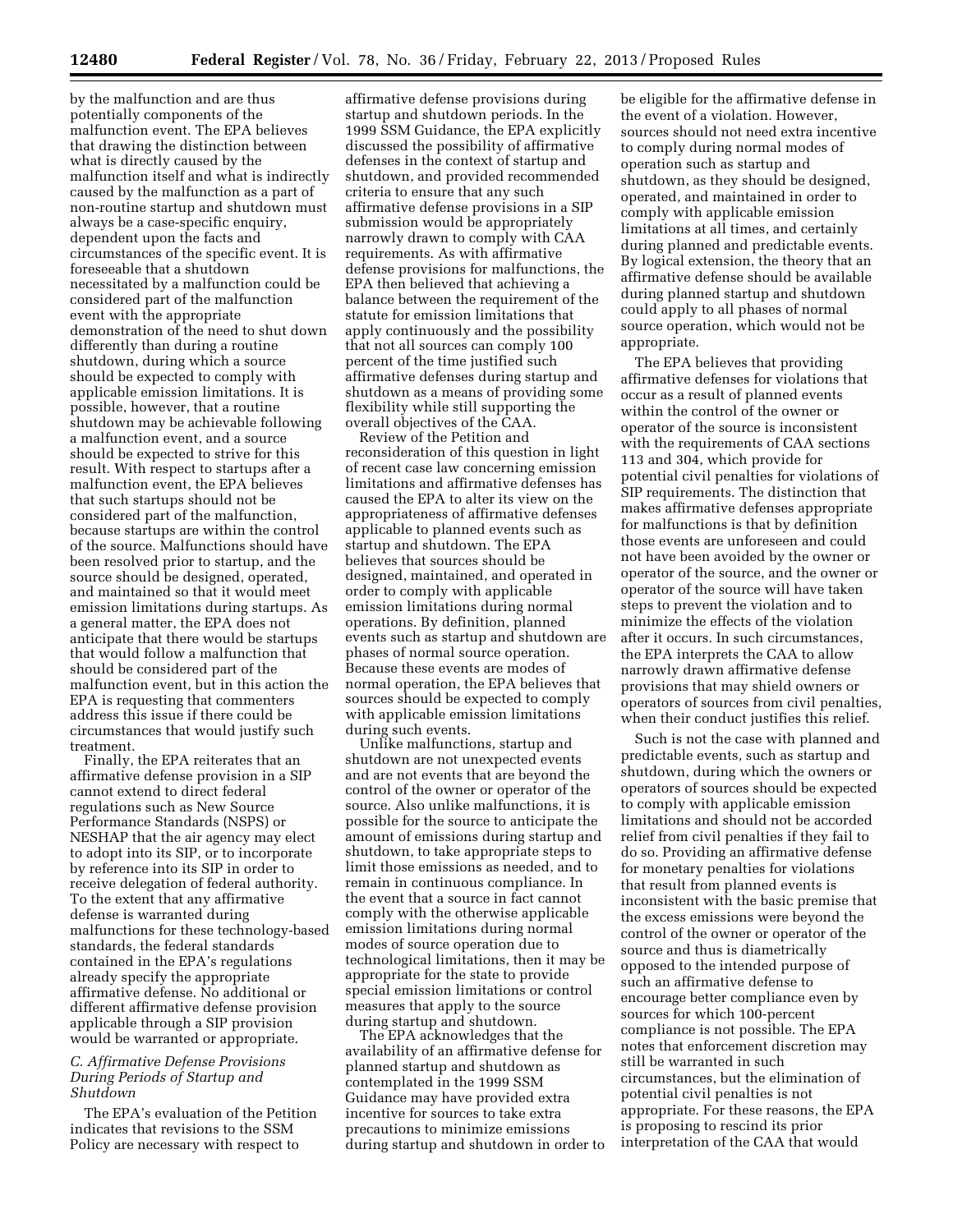allow affirmative defense provisions during planned startup and shutdown.<sup>58</sup>

# *D. Relationship Between SIP Provisions and Title V Regulations*

The EPA's review of the Petition has highlighted an area of potential ambiguity or conflict between the SSM Policy applicable to SIP provisions and the EPA's regulations applicable to title V permit provisions. The EPA has promulgated regulations in 40 CFR part 70 applicable to state operating permit programs and in 40 CFR part 71 applicable to federal operating permit programs.59 Under each set of regulations, the EPA has provided that permits may contain, at the permitting authority's discretion, an ''emergency provision.'' 60 The relationship between such an ''emergency provision'' in a permit applicable to a source and the SIP provisions applicable to the same source with respect to excess emissions during a malfunction event warrants explanation.

The regulatory parameters applicable to such emergency provisions in operating permits are the same for both state operating permit programs regulations and the federal operating permit program regulations. The definition of emergency is identical in the regulations for each program:

An ''emergency'' means any situation arising from sudden and reasonably unforeseeable events beyond the control of the source, including acts of God, which situation requires immediate corrective action to restore normal operation, and that causes the source to exceed a technologybased emission limitation under the permit, due to unavoidable increases in emissions attributable to the emergency. An emergency shall not include noncompliance to the extent caused by improperly designed equipment, lack of preventative maintenance, careless or improper operation or operator error.61

Thus, the definition of ''emergency'' in these title V regulations is similar to the concept of ''malfunctions'' in the EPA's

60*See,* 40 CFR 70.6(g); 40 CFR 71.6(g). The EPA also notes that states are not required to adopt the ''emergency provision'' contained in 40 CFR 70.6(g) into their state operating permit programs, and many states have chosen not to do so. *See, e.g.,*  ''Clean Air Act Full Approval of Partial Operating Permit Program; Allegheny County; Pennsylvania; Direct final rule,'' 66 FR 55112 at 55113 (Nov. 1, 2001).

61*See,* 40 CFR 70.6(g)(1); 40 CFR 71.6(g)(1).

SSM Policy for SIP provisions, but it uses somewhat different terminology concerning the nature of the event and restricts the qualifying exceedances to ''technology-based'' emission limitations.62 Some SIP provisions may also be ''technology-based'' emission limitations and thus this terminology in the operating permit regulations may engender some potential inconsistency with the SSM Policy.

If there is an emergency event meeting the regulatory definition, then the EPA's regulations for operating permits provide that the source can assert an ''affirmative defense'' to enforcement for noncompliance with technology-based standards during the emergency event. In order to establish the affirmative defense, the regulations place the burden of proof on the source to demonstrate through specified forms of evidence that:

(i) An emergency occurred and that the permittee can identify the cause(s) of the emergency;

(ii) The permitted facility was at the time being properly operated;

(iii) During the period of the emergency the permittee took all reasonable steps to minimize levels of emissions that exceeded the emission standards, or other requirements in the permit; and

(iv) The permittee submitted notice of the emergency to the permitting authority within 2 working days of the time when emission limitations were exceeded due to the emergency. This notice fulfills the requirement of either paragraph 40 CFR 70.6(a)(3)(iii)(B) or 40 CFR  $71.6(a)(3)(iii)(B)$ . This notice must contain a description of the emergency, any steps taken to mitigate emissions, and corrective actions taken.63

The Petitioner did not directly request that the EPA evaluate the existing regulatory provisions applicable to operating permits in 40 CFR part 70 and 40 CFR part 71, and the EPA is not revising those provisions in this action. However, the Petitioner did identify a number of specific SIP provisions that indirectly relate to this issue because the state may have modeled its SIP provision, at least in part, on the EPA's

operating permit regulations.64 In those instances, the state in question presumably intended to create an affirmative defense applicable during malfunctions appropriate for SIP provisions, but by using the terminology used in the operating permit regulations, the state has created provisions that are not permissible in SIPs.

The elements for the affirmative defense in the title V permit regulations are similar to the criteria recommended in the SSM Policy for SIP provisions applicable to malfunctions. However, the elements for the affirmative defense provisions in operating permits do not explicitly include some of the criteria that the EPA believes are necessary in order to make such a provision appropriate in a SIP provision. For example, the EPA recommends that approvable SIP provisions include an affirmative duty for the source to establish that the malfunction was ''not part of a recurring pattern indicative of inadequate design, operation, or maintenance.'' 65 In addition, the regulations applicable to operating permits use somewhat different terminology for the elements of the defense, such as providing that the emergencies were ''sudden and reasonably unforeseeable events beyond the control of the source,'' whereas the EPA's SSM Policy describes malfunctions as events that ''did not stem from any activity or event that could have been foreseen and avoided, or planned for.'' 66 Again, the use of somewhat different terminology about the elements the source must establish in order to qualify for an affirmative defense may engender some potential inconsistency with the EPA's SSM Policy.

Although the differing regulatory terminology with respect to the nature of the event or the elements necessary to establish an affirmative defense may not ultimately be significant in practical application in a given enforcement action, there are two additional ways in which incorporation of the text of the regulatory provisions in 40 CFR 70.6(g) and 40 CFR 71.6(g) into a SIP is potentially more directly in conflict with the SSM Policy. First, these provisions do not explicitly limit the affirmative defense only to civil penalties available under the CAA for violations of emission limitations. Each provision states only that an

<sup>58</sup> In accordance with CAA section 113(e), sources retain the ability to seek lower monetary penalties through the factors provided for consideration in administrative or judicial enforcement proceedings. In this context, for example, a violating source could argue that factors such as good faith efforts to comply should reduce otherwise applicable statutory penalties.

<sup>59</sup>*See,* 40 CFR sections 70.1–70.12; 40 CFR sections 71.1–71.27.

<sup>62</sup> 1999 SSM Guidance at Attachment p. 1 and footnote 6. The term ''malfunction'' means ''a sudden and unavoidable breakdown of process or control equipment.'' The malfunction events that may be suitable for an affirmative defense are those that are ''caused by circumstances entirely beyond the control of the owner or operator.'' The EPA notes that by definition emergencies do not include normal source operation such as startup, shutdown, or maintenance.

<sup>63</sup> 40 CFR 70.6(g)(3); 40 CFR 71.6(g)(3).

<sup>64</sup>*See, e.g.,* Petition at 24. The Petitioner identified a provision in the Arkansas SIP that appears to be closely modeled on 40 CFR 70.6(g). 65 1999 SSM Guidance at Attachment pp. 3–4.

<sup>66</sup> 1999 SSM Guidance at Attachment p. 3.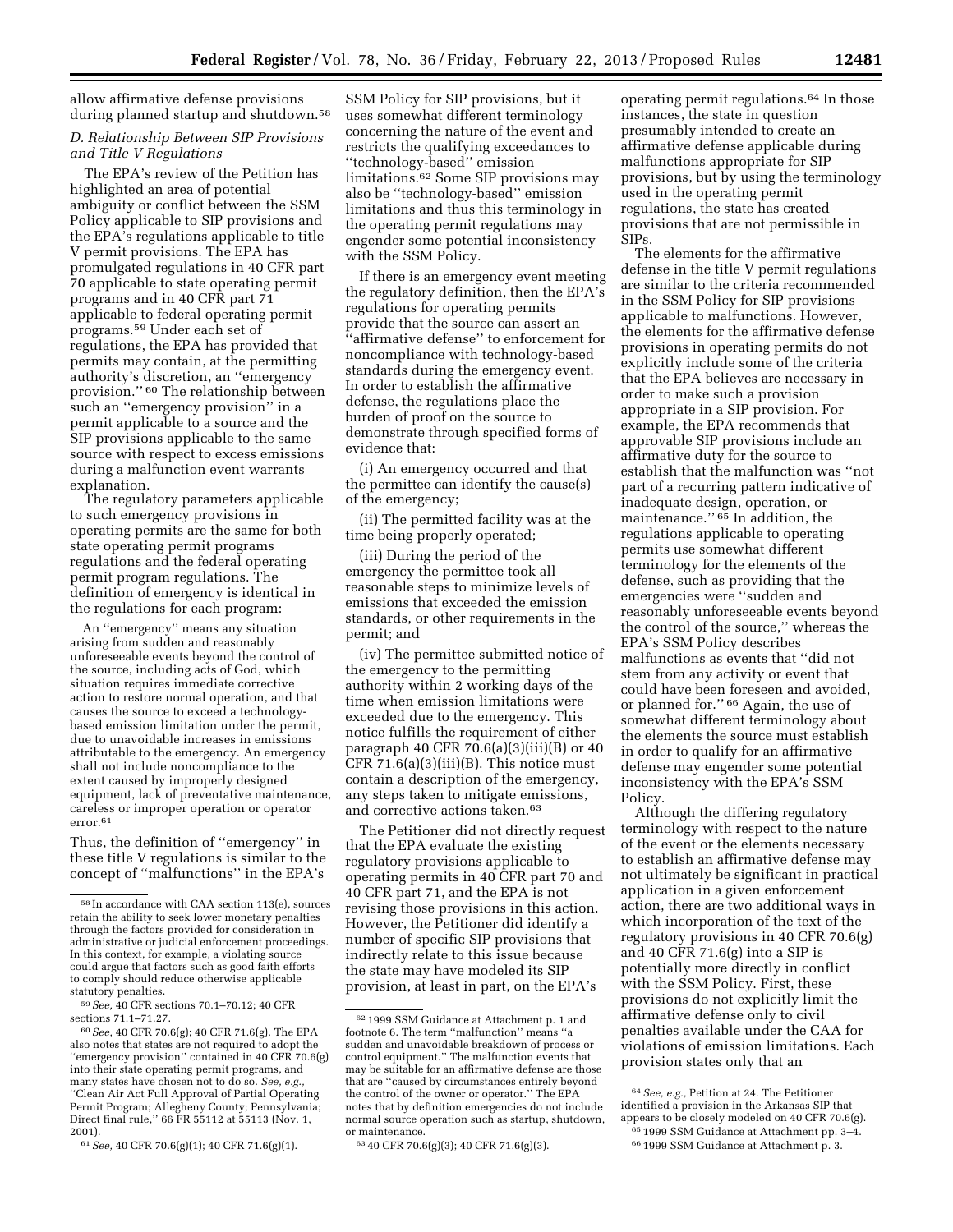''emergency constitutes an affirmative defense to an action brought for noncompliance'' if the source proves that it meets the conditions for the affirmative defense.67 Given this lack of an explicit limitation, it could be argued that SIP provisions that copy the wording of 40 CFR 70.6(g) and 40 CFR 71.6(g) are not limited to civil penalties.68 Such a reading would be inconsistent with the EPA's view that affirmative defenses in SIP provisions are only consistent with the CAA if they apply to civil penalties and not to injunctive relief. The EPA believes it is essential for SIPs to ensure that injunctive relief is available should a court determine that such relief is necessary to prevent excess emissions in the future.

Second, these operating permit regulatory provisions state that they are ''in addition to any emergency or upset provision contained in any applicable requirement.'' 69 The EPA's view is that federal technology-based standards already include the appropriate affirmative defense provisions, if any, and that creation of additional affirmative defenses via a SIP provision is impermissible.70 Thus, SIP provisions that add to or alter the terms of any federal technology-based standards would be substantially inadequate to meet CAA requirements.71

In this action, the EPA is taking action to evaluate the specific SIP provisions identified in the Petition and is proposing to make a finding of substantial inadequacy and to issue a SIP call for those SIP provisions that include features that are inappropriate

69 40 CFR 70.6(g)(5); 40 CFR 71.6(g)(5).

70 1999 SSM Guidance at Attachment p. 3, footnote 6. The EPA explained that to the extent a state elected to include federal technology-based standards into its SIP, such as NSPS or NESHAPs, the standards should not deviate from those standards as promulgated. Because the EPA has already taken into account technological limitations in setting the standards, additional exemptions or affirmative defenses would be inappropriate.

71*See,* ''Finding of Substantial Inadequacy of Implementation Plan; Call for Utah State Implementation Plan Revision,'' 74 FR 21639 (Apr. 18, 2011) (the EPA issued a SIP call because, *inter alia,* the SIP provision applied to NSPS and NESHAP); *US Magnesium, LLC* v. *EPA,* 690 F.3d 1157 (10th Cir. 2012) (upholding the SIP call).

for SIPs, regardless of whether those provisions contain terms found in other regulations. First, consistent with its longstanding interpretation of the CAA with respect to SIP requirements, the EPA believes that approvable affirmative defenses in a SIP provision can only apply to civil penalties, not to injunctive relief. Second, approvable affirmative defenses in a SIP provision should reflect the recommended criteria in the EPA's SSM Policy to assure that sources only assert affirmative defenses in appropriately narrow circumstances. Third, approvable affirmative defenses in a SIP provision cannot operate to create different or additional defenses from those that are provided in underlying federal technology-based emission limitations, such as NSPS or NESHAP. SIPs are comprised of emission limitations that are intended to provide for attainment and maintenance of the NAAQS, protection of PSD increments, protection of visibility, and other CAA objectives. Thus, the EPA believes that only narrowly drawn affirmative defense provisions, as recommended in its SSM Policy, are consistent with these overarching SIP requirements of the CAA.

#### *E. Intended Effect of the EPA's Action on the Petition*

As in the 2001 SSM Guidance, the EPA is endeavoring to be particularly clear about the intended effect of its proposed action on the Petition, of its proposed clarifications and revisions to the SSM Policy, and ultimately of its final action on the Petition.

First, the EPA only intends its actions on the larger policy or legal issues raised by the Petitioner to inform the public of the EPA's current views on the requirements of the CAA with respect to SIP provisions related to SSM events. Thus, for example, the EPA's proposed disapproval of the Petitioner's request that the EPA disallow all affirmative defense provisions for excess emissions during malfunctions is intended to convey that the EPA has not changed its views that such provisions can be consistent with CAA requirements for SIPs with respect to malfunctions. In this fashion, the EPA's action on the Petition provides updated guidance relevant to future SIP actions.

Second, the EPA only intends its actions on the specific existing SIP provisions identified in the Petition to be applicable to those provisions. The EPA does not intend its action on those specific provisions to alter the current status of any other existing SIP provisions relating to SSM events. The EPA must take later rulemaking actions, if necessary, in order to evaluate any

comparable deficiencies in other existing SIP provisions that may be inconsistent with the requirements of the CAA. Again, however, the EPA's actions on the Petition provide updated guidance on the types of SIP provisions that it believes would be consistent with CAA requirements in future rulemaking actions.

Third, the EPA does not intend its action on the Petition to affect existing permit terms or conditions regarding excess emissions during SSM events that reflect previously approved SIP provisions. In the event that the EPA finalizes a proposed finding of substantial inadequacy and a SIP call for a given state, the state will have time to revise its SIP in response to the SIP call through the necessary state and federal administrative process. Thereafter, any needed revisions to existing permits will be accomplished in the ordinary course as the state issues new permits or reviews and revises existing permits. The EPA does not intend the issuance of a SIP call to have automatic impacts on the terms of any existing permit.

Fourth, the EPA does not intend its action on the Petition to alter the emergency defense provisions at 40 CFR 70.6(g) and 40 CFR 71.6(g), *i.e.,* the title V regulations pertaining to ''emergency provisions'' permissible in title V operating permits. The EPA's regulations applicable to title V operating permits may only be changed through appropriate rulemaking procedures and existing permit terms may only be changed through established permitting processes.

Fifth, the EPA does not intend its interpretations of the requirements of the CAA in this action on the Petition to be legally dispositive with respect to any particular current enforcement proceedings in which a violation of SIP emission limitations is alleged to have occurred. The EPA handles enforcement matters by assessing each situation, on a case-by-case basis, to determine the appropriate response and resolution. For purposes of alleged violations of SIP provisions, however, the terms of the applicable SIP provision will continue to govern until that provision is revised following the appropriate process for SIP revisions, as required by the CAA.

Finally, the EPA does intend that the final notice for this action after considering public comments will embody its most current SSM Policy, reflecting the EPA's interpretation of CAA requirements applicable to SIP provisions related to excess emissions during SSM events. In this regard, the EPA is proposing to add to and clarify its prior statements in the 1999 SSM Guidance and to make the specific

<sup>67</sup> 40 CFR 70.6(g)(2); 40 CFR 71.6(g)(2).

<sup>68</sup>Because title V requires that a source have a permit that ''assure[s] compliance with applicable [CAA] requirements,'' CAA section 504(a), it follows that the title V emergency provision itself can best be read to provide only an affirmative defense against civil penalties and not against injunctive relief. *See also,* ''National Emission Standards for Hazardous Air Pollutant Emissions for Primary Lead Processing; Final Rule,'' 76 FR 70834 at 70838/2 (Nov. 15, 2011) (explaining why limiting affirmative defenses to civil penalties conforms with the purposes of the CAA and existing case law).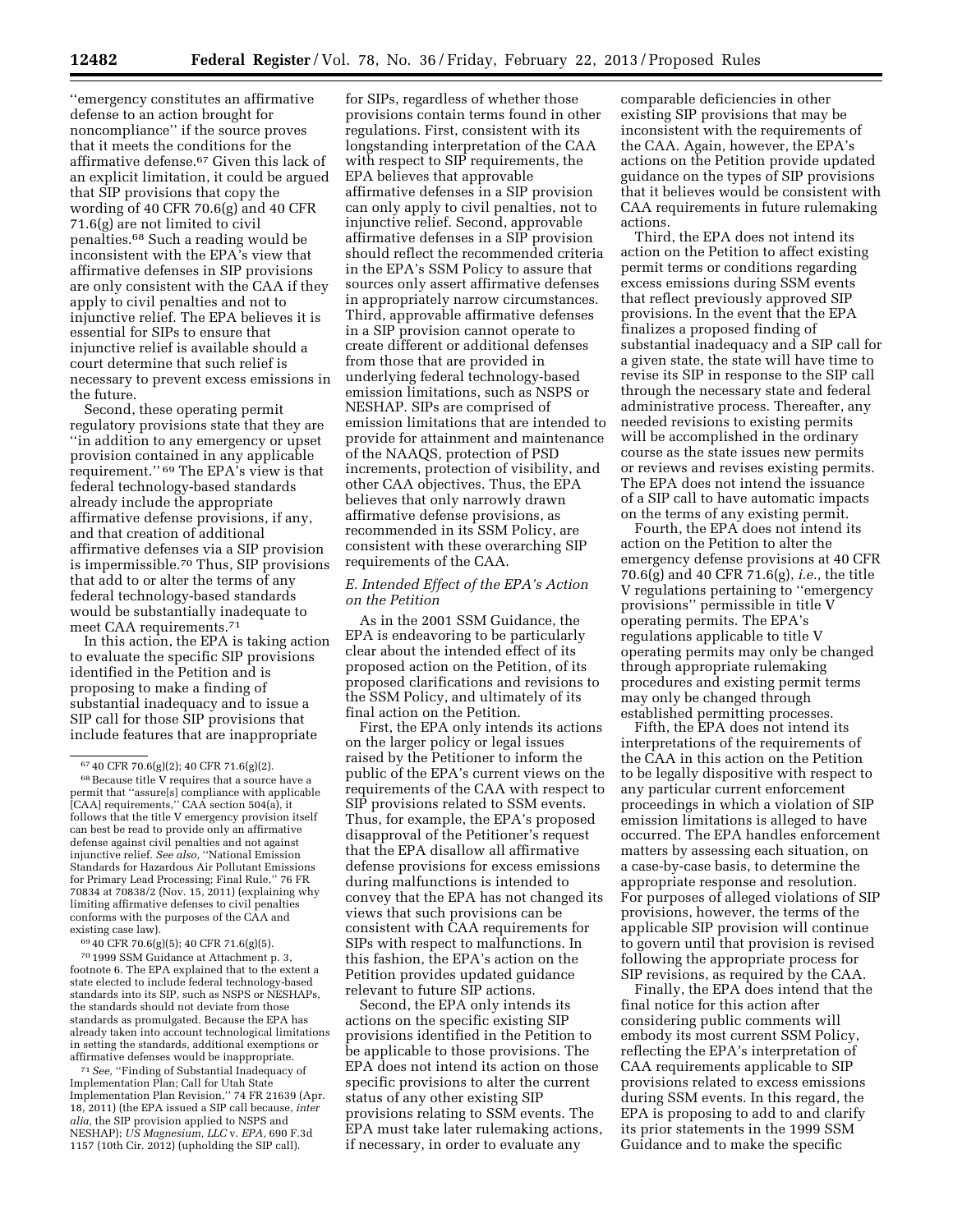changes to that guidance as discussed in this action. Thus, the final notice for this action will constitute the EPA's SSM Policy on a going-forward basis.

# **VIII. Legal Authority, Process, and Timing for SIP Calls**

#### *A. SIP Call Authority Under Section 110(k)(5)*

# 1. General Statutory Authority

The CAA provides a mechanism for the correction of flawed SIPs, under CAA section 110(k)(5), which provides:

(5) Calls for plan revisions

Whenever the Administrator finds that the applicable implementation plan for any area is substantially inadequate to attain or maintain the relevant national ambient air quality standards, to mitigate adequately the interstate pollutant transport described in section [176A] of this title or section [184] of this title, or to otherwise comply with any requirement of [the Act], the Administrator shall require the State to revise the plan as necessary to correct such inadequacies. The Administrator shall notify the State of the inadequacies and may establish reasonable deadlines (not to exceed 18 months after the date of such notice) for the submission of such plan revisions.

By its explicit terms, this provision authorizes the EPA to find that a state's existing SIP is ''substantially inadequate'' to meet CAA requirements and, based on that finding, to ''require the State to revise the [SIP] as necessary to correct such inadequacies.'' This type of action is commonly referred to as a ''SIP call.'' 72

Significantly, CAA section 110(k)(5) explicitly authorizes the EPA to issue a SIP call ''whenever'' the EPA makes a finding that the existing SIP is substantially inadequate, thus providing authority for the EPA to take action to correct existing inadequate SIP provisions even long after their initial approval, or even if the provisions only become inadequate due to subsequent

events.73 The statutory provision is worded in the present tense, giving the EPA authority to rectify any deficiency in a SIP that currently exists, regardless of the fact that the EPA previously approved that particular provision in the SIP and regardless of when that approval occurred.

It is also important to emphasize that CAA section 110(k)(5) expressly directs the EPA to take action if the SIP provision is substantially inadequate not just for purposes of attainment or maintenance of the NAAQS, but also for purposes of ''any requirement'' of the CAA. The EPA interprets this reference to ''any requirement'' of the CAA on its face to authorize reevaluation of an existing SIP provision for compliance with those statutory and regulatory requirements that are germane to the SIP provision at issue. Thus, for example, a SIP provision that is intended to be an ''emission limitation'' for purposes of a nonattainment plan for purposes of the 1997 PM2.5 NAAQS must meet various applicable statutory and regulatory requirements, including requirements of CAA section  $110(a)(2)(A)$  such as enforceability, the definition of the term ''emission limitation'' in CAA section 302(k), the level of emissions control required to constitute a ''reasonably available control measure'' in CAA section  $172(c)(1)$ , and the other applicable requirements of the implementation regulations for the 1997 PM2.5 NAAQS. Failure to meet any of those applicable requirements could constitute a substantial inadequacy suitable for a SIP call, depending upon the facts and circumstances. By contrast, that same SIP provision should not be expected to meet specifications of the CAA that are completely irrelevant for its intended purpose, such as the unrelated requirement of CAA section 110(a)(2)(G) that the state have general legal authority comparable to CAA section 303 for emergencies.

Use of the term ''any requirement'' in CAA section  $110(k)(5)$  also reflects the

fact that SIP provisions could be substantially inadequate for widely differing reasons. One provision might be substantially inadequate because it fails to prohibit emissions that contribute to violations of the NAAQS in downwind areas many states away. Another provision, or even the same provision, could be substantially inadequate because it also infringes on the legal right of members of the public who live adjacent to the source to enforce the SIP. Thus, the EPA has previously interpreted CAA section  $110(k)(5)$  to authorize a SIP call to rectify SIP inadequacies of various kinds, both broad and narrow in terms of the scope of the SIP revisions required.74 On its face, CAA section  $110(k)(5)$  authorizes the EPA to take action with respect to SIP provisions that are substantially inadequate to meet any CAA requirements, including requirements relevant to the proper treatment of excess emissions during SSM events.

An important baseline question is whether a given deficiency renders the SIP provision ''substantially inadequate.'' The EPA notes that the term ''substantially inadequate'' is not defined in the CAA. Moreover, CAA section  $110(k)(5)$  does not specify a particular form of analysis or methodology that the EPA must use to evaluate SIP provisions for substantial inadequacy. Thus, under *Chevron* step 2, the EPA is authorized to interpret this provision reasonably, consistent with the provisions of the CAA. In addition, the EPA is authorized to exercise its discretion in applying this provision to determine whether a given SIP provision is substantially inadequate. To the extent that the term ''substantially inadequate'' is ambiguous, the EPA believes that it is reasonable to interpret the term in light of the specific purposes for which the SIP provision at issue is required, and thus whether the provision meets the fundamental CAA requirements applicable to such a provision.

The EPA does not interpret CAA section 110(k)(5) to require a showing that the effect of a SIP provision that is facially inconsistent with CAA

<sup>72</sup>The EPA also has other discretionary authority to address incorrect SIP provisions, such as the authority in CAA section 110(k)(6) for the EPA to correct errors in prior SIP approvals. The authority in CAA section 110(k)(5) and CAA section 110(k)(6) can sometimes overlap and offer alternative mechanisms to address problematic SIP provisions. In this instance, the EPA believes that the mechanism provided by CAA section 110(k)(5) is the better approach, because using the mechanism of the CAA section 110(k)(6) error correction would eliminate the affected emission limitations from the SIP potentially leaving no emission limitation in place, whereas the mechanism of the CAA section 110(k)(5) SIP call will keep the provisions in place during the pendency of the state's revision of the SIP and the EPA's action on that revision. In the case of provisions that include impermissible automatic exemptions or discretionary exemptions, the EPA believes that retention of the existing SIP provision is preferable to the absence of the provision in the interim.

<sup>73</sup>*See, e.g., Michigan* v. *EPA,* 213 F.3d 663 (D.C. Cir. 2000) (upholding the "NO<sub>X</sub> SIP Call" to states requiring revisions to previously approved SIPs with respect to ozone transport and section  $110(a)(20)(D)(i)(I))$ ; "Action to Ensure Authority To Issue Permits Under the Prevention of Significant Deterioration Program to Sources of Greenhouse Gas Emissions: Finding of Substantial Inadequacy and SIP Call; Final Rule,'' 75 FR 77698 (Dec. 13, 2010) (the EPA issued a SIP call to 13 states because the endangerment finding for GHGs meant that these previously approved SIPs were substantially inadequate because they did not provide for the regulation of GHGs in the PSD permitting programs of these states as required by CAA section  $110(a)(2)(C)$  and section  $110(a)(2)(J)$ ); "Finding of Substantial Inadequacy of Implementation Plan; Call for Utah State Implementation Plan Revision,'' 74 FR 21639 (Apr. 18, 2011) (the EPA issued a SIP call to rectify SIP provisions dating back to 1980).

<sup>74</sup>*See, e.g.,* ''Finding of Significant Contribution and Rulemaking for Certain States in the Ozone Transport Assessment Group Region for Purposes of Reducing Regional Transport of Ozone,'' 63 FR 57356 (Oct. 27, 1998) (the EPA issued a SIP call to 23 states requiring them to rectify the failure to address interstate transport of pollutants as required by section 110(a)(2)(D); ''Finding of Substantial Inadequacy of Implementation Plan; Call for Utah State Implementation Plan Revision,'' 74 FR 21639 (Apr. 18, 2011) (the EPA issued a SIP call to one state requiring it to rectify several very specific SIP provisions).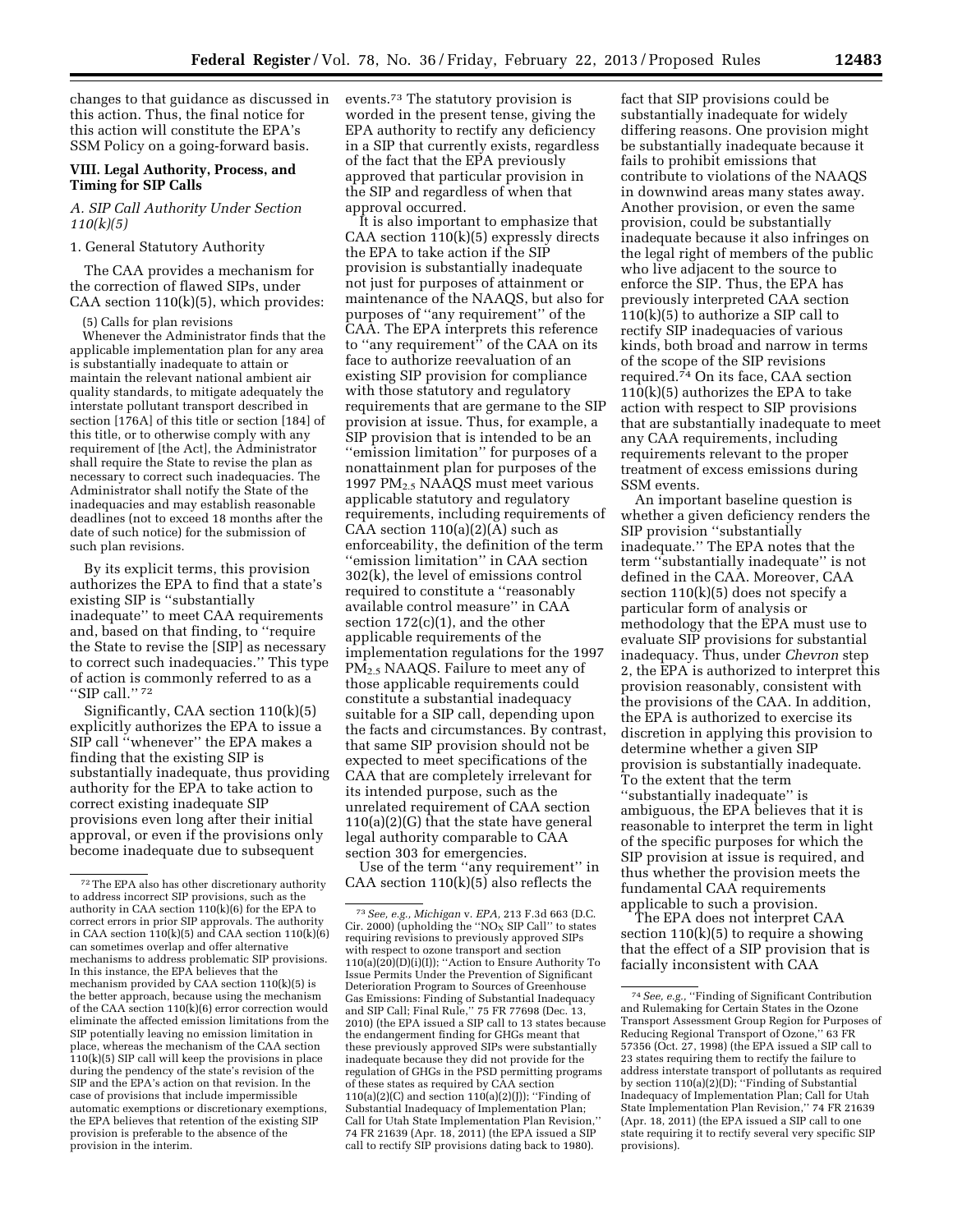requirements is causally connected to a particular adverse impact. For example, the plain language of CAA section 110(k)(5) does not require direct causal evidence that excess emissions have occurred during a specific malfunction at a specific source and have literally caused a violation of the NAAQS in order to conclude that the SIP provision is substantially inadequate.75 A SIP provision that purports to exempt a source from compliance with applicable emission limitations during SSM events, contrary to the requirements of the CAA for continuous emission limitations, does not become legally permissible merely because there is not definitive evidence that any excess emissions have resulted from the exemption and have literally caused a specific NAAQS violation.76

Similarly, the EPA does not interpret CAA section 110(k)(5) to require direct causal evidence that a SIP provision that improperly undermines enforceability of the SIP has resulted in a specific failed enforcement attempt by any party. A SIP provision that has the practical effect of barring enforcement by the EPA or through a citizen suit, either because it would bar enforcement if an air agency elects to grant a discretionary exemption or to exercise its own enforcement discretion, is inconsistent with fundamental requirements of the CAA.77 Such a provision also does not become legally permissible merely because there is not definitive evidence that the state's action literally undermined a specific attempted enforcement action by other parties. Indeed, the EPA notes that these impediments to effective enforcement likely have a chilling effect on potential enforcement in general. The possibility

76The EPA notes that the GHG SIP call did not require ''proof'' that the failure of a state to address GHGs in a given PSD permit ''caused'' particularized environmental impacts; it was sufficient that the state's SIP fails to meet the current fundamental legal requirements for regulation of GHGs in accordance with the CAA. *See,* ''Action to Ensure Authority To Issue Permits Under the Prevention of Significant Deterioration Program to Sources of Greenhouse Gas Emissions: Finding of Substantial Inadequacy and SIP Call; Final Rule,'' 75 FR 77698 (Dec. 13, 2010).

77*See,* ''Finding of Substantial Inadequacy of Implementation Plan; Call for Utah State Implementation Plan Revision,'' 74 FR 21639 at 21641 (Apr. 18, 2011); *see also, US Magnesium, LLC*  v. *EPA,* 690 F.3d 1157, 1168 (10th Cir. 2012) (upholding the EPA's interpretation of section  $110(k)(5)$  to authorize a SIP call when the state's SIP provision worded so that state decisions whether a given excess emissions event constituted a violation interfered with enforcement by the EPA or citizens for such event).

for effective enforcement of emission limitations in SIPs is itself an important principle of the CAA, as embodied in CAA sections 113 and 304.

The EPA's interpretation of CAA section 110(k)(5) is that the fundamental integrity of the CAA's SIP process and structure are undermined if emission limitations relied upon to meet CAA requirements related to protection of public health and the environment can be violated without potential recourse. For example, the EPA does not believe that it is authorized to issue a SIP call to rectify an impermissible automatic exemption provision only after a violation of the NAAQS has occurred, or only if that NAAQS violation can be directly linked to the excess emissions that resulted from the impermissible automatic exemption by a particular source on a particular day. If the SIP contains a provision that is inconsistent with fundamental requirements of the CAA, that renders the SIP provision substantially inadequate.

The EPA notes that CAA section 110(k)(5) can also be an appropriate tool to address ambiguous SIP provisions that could be read by a court in a way that would violate the requirements of the CAA. For example, if an existing SIP provision concerning the state's exercise of enforcement discretion is sufficiently ambiguous that it could be construed to preclude enforcement by the EPA or through a citizen suit if the state elects to deem a given SSM event not a violation, then that could render the provision substantially inadequate by interfering with the enforcement structure of the CAA.78 If a court could construe the ambiguous SIP provision to bar enforcement, the EPA believes that it may be appropriate to take action to eliminate that uncertainty by requiring the state to revise the ambiguous SIP provision. Under such circumstances, it may be appropriate for the EPA to issue a SIP call to assure that the SIP provisions are sufficiently clear and

consistent with CAA requirements on their face.79

In this instance, the Petition raised questions concerning the adequacy of existing SIP provisions that pertain to the treatment of excess emissions during SSM events. The SIP provisions identified by the Petitioner generally fall into four major categories: (i) Automatic exemptions; (ii) exemptions as a result of director's discretion; (iii) provisions that appear to bar enforcement by the EPA or through a citizen suit if the state decides not to enforce through exercise of enforcement discretion; and (iv) affirmative defense provisions that appear to be inconsistent with the CAA and the EPA's SSM Policy. The EPA believes that each of these types of SIP deficiency potentially justifies a SIP call pursuant to CAA section 110(k)(5), if the SIP provision is as the Petitioner describes it.

2. Substantial Inadequacy of Automatic Exemptions

The EPA believes that SIP provisions that provide an automatic exemption from otherwise applicable emission limitations are substantially inadequate to meet CAA requirements. A typical SIP provision that includes an impermissible automatic exemption would provide that a source has to meet a specific emission limitation, except during startup, shutdown, and malfunction, and by definition any excess emissions during such events would not be violations and thus there could be no enforcement based on those excess emissions. The EPA's interpretation of CAA requirements for SIP provisions has been reiterated multiple times through the SSM Policy and actions on SIP submissions that pertain to this issue. The EPA's longstanding view is that SIP provisions that include automatic exemptions for excess emissions during SSM events, such that the excess emissions during those events are not considered violations of the applicable emission limitations, do not meet CAA requirements. Such exemptions undermine the protection of the NAAQS and PSD increments and fail to meet other fundamental requirements of the CAA.

The EPA interprets CAA sections  $110(a)(2)(A)$  and  $110(a)(2)(C)$  to require that SIPs contain ''emission limitations'' to meet CAA requirements. Pursuant to CAA section  $302(k)$ , those emission

<sup>75</sup>*See, US Magnesium, LLC* v. *EPA,* 690 F.3d 1157 (10th Cir. 2012) (upholding the EPA's interpretation of section 110(k)(5) to authorize a SIP call when the SIP provisions are inconsistent with CAA requirements).

<sup>78</sup>Courts have on occasion interpreted SIP provisions to limit the EPA's enforcement authority as a result of ambiguous SIP provisions. See, e.g. *U.S.* v. *Ford Motor Co.,* 736 F.Supp. 1539 (W.D. Mo. 1990) and *U.S.* v. *General Motors Corp.,* 702 F. Supp. 133 (N.D. Texas 1988) (the EPA could not pursue enforcement of SIP emission limitations where states had approved alternative emission limitations under procedures the EPA had approved in the SIP); *Florida Power & Light Co.* v. *Costle,* 650 F.2d 579, 588 (5th Cir. 1981) (the EPA to be accorded no discretion in interpreting state law). The EPA does not agree with the holdings of these cases, but they illustrate why it is reasonable to eliminate any uncertainty about enforcement authority by requiring a state to remove or revise a SIP provision that could be read in a way inconsistent with the requirements of the CAA.

<sup>79</sup>*See, US Magnesium, LLC* v. *EPA,* 690 F.3d 1157, 1170 (10th Cir. 2012) (upholding the EPA's use of SIP call authority in order to clarify language in the SIP that could be read to violate the CAA, even if a court has not yet interpreted the language in that way).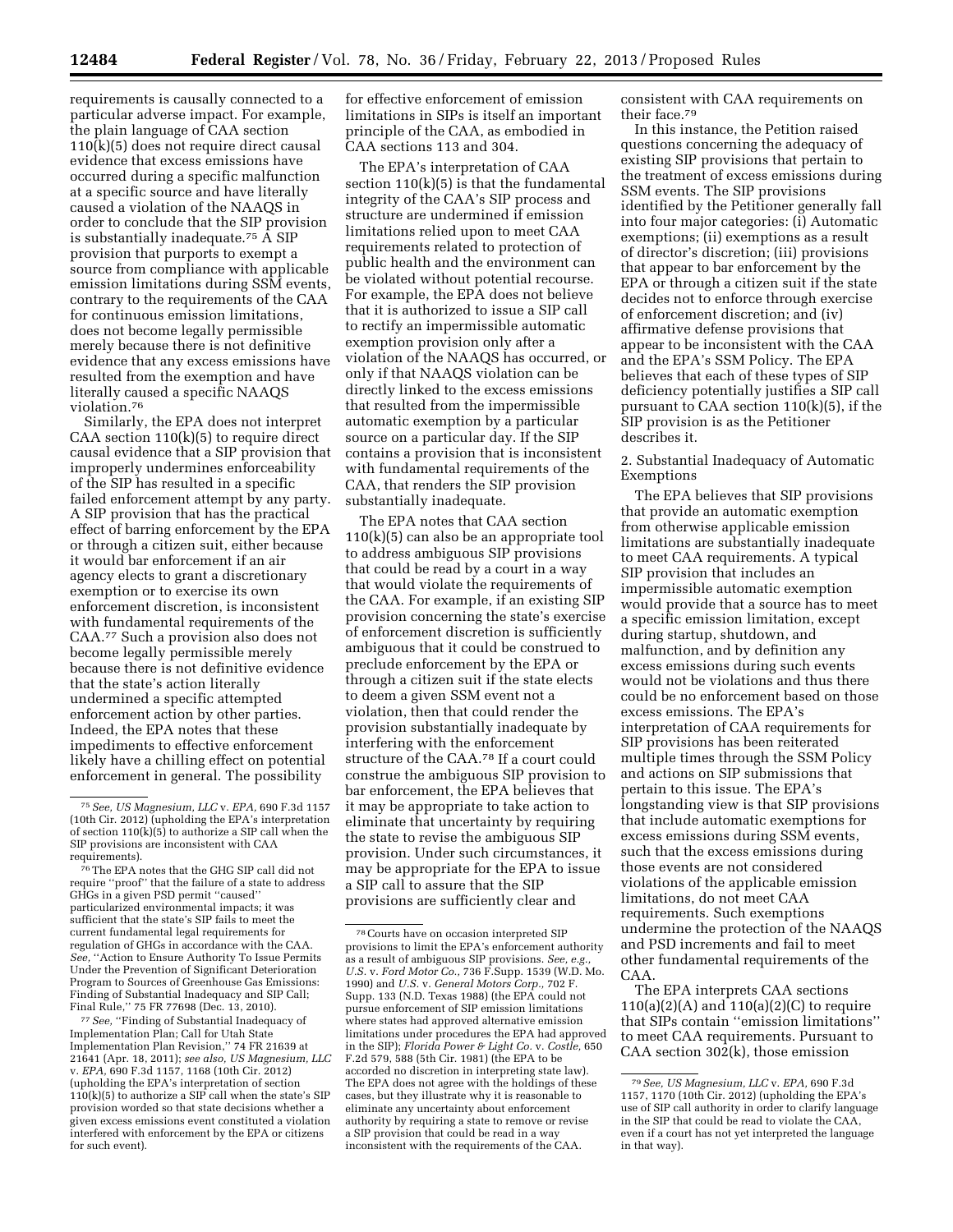3. Substantial Inadequacy of Director's Discretion Exemptions

Automatic exemptions from otherwise applicable emission limitations thus render those limits less than continuous as required by CAA sections 110(a)(2)(A) and 110(a)(2)(C), thereby inconsistent with a fundamental requirement of the CAA and thus substantially inadequate as contemplated in CAA section 110(k)(5). This inadequacy has far-reaching impacts. For example, air agencies rely

limitations must be ''continuous.''

on emission limitations in SIPs in order to provide for attainment and maintenance of the NAAQS. These emission limitations are basic building blocks for SIPs, often used by air agencies to meet various requirements including: (i) In the estimates of emissions for emissions inventories; (ii) in the determination of what level of emissions meets various statutory requirements such as ''reasonably available control measures'' in nonattainment SIPs or ''best available retrofit technology'' in regional haze SIPs; and (iii) in critical modeling exercises such as attainment demonstration modeling for nonattainment areas or increment use for PSD permitting purposes. All of these uses typically assume continuous source compliance with applicable emission limitations.

Because the NAAQS are not directly enforceable against individual sources, air agencies rely on the adoption and enforcement of these generic and specific emission limits in SIPs in order to provide for attainment and maintenance of the NAAQS, protection of PSD increments, protection of visibility, and other CAA requirements. Automatic exemption provisions for excess emissions eliminate the possibility of enforcement for what would otherwise be clear violations of the relied-upon emission limitations and thus eliminate any opportunity to obtain injunctive relief that may be needed to protect the NAAQS or meet other CAA requirements. Likewise, the elimination of any possibility for penalties for what would otherwise be clear violations of the emission limitations, regardless of the conduct of the source, eliminates any opportunity for penalties to encourage appropriate design, operation, and maintenance of sources and efforts by source operators to prevent and to minimize excess emissions in order to protect the NAAQS or to meet other CAA requirements. Removal of this monetary incentive to comply with the SIP reduces a source's incentive to design, operate, and maintain its facility to meet emission limitations at all times.

The EPA believes that SIP provisions that allow discretionary exemptions from otherwise applicable emission limitations are substantially inadequate to meet CAA requirements for the same reasons as automatic exemptions, but for additional reasons as well. A typical SIP provision that includes an impermissible ''director's discretion'' component would purport to authorize air agency personnel to modify existing SIP requirements under certain conditions, *e.g.,* to grant a variance from an otherwise applicable emission limitation if the source could not meet

the requirement in certain circumstances.80 If such provisions are sufficiently specific, provide for sufficient public process, and are sufficiently bounded, so that it is possible to anticipate at the time of the EPA's approval of the SIP provision how that provision will actually be applied and the potential adverse impacts thereof, then such a provision might meet basic CAA requirements. In essence, if it is possible to anticipate and evaluate in advance how the exercise of enforcement discretion could impact compliance with other CAA requirements, then it may be possible to determine in advance that the preauthorized exercise of director's discretion will not interfere with other CAA requirements, such as providing for attainment and maintenance of the NAAQS. Most director's discretion-type provisions cannot meet this basic test.

Unless it is possible at the time of the approval of the SIP provision to anticipate and analyze the impacts of the potential exercise of the director's discretion, such provisions functionally could allow *de facto* revisions of the approved provisions of the SIP without complying with the process for SIP revisions required by the CAA. Sections 110(a)(1) and (2) of the CAA impose procedural requirements on states that seek to amend SIP provisions. The elements of CAA section 110(a)(2) and other sections of the CAA, depending upon the subject of the SIP provision at issue, impose substantive requirements that states must meet in a SIP revision. Section 110(i) of the CAA prohibits

modification of SIP requirements for stationary sources by either the state or the EPA, except through specified processes.81 Section 110(k) of the CAA imposes procedural and substantive requirements on the EPA for action upon any SIP revision. Sections 110(l) and 193 of the CAA both impose additional procedural and substantive requirements on the state and the EPA in the event of a SIP revision. Chief among these many requirements for a SIP revision would be the necessary demonstration that the SIP revision in question would not interfere with any requirement concerning attainment and reasonable further progress or ''any other applicable requirement of'' the CAA to meet the requirements of CAA section 110(l).

Congress presumably imposed these many explicit requirements in order to assure that there is adequate public process at both the air agency and federal level for any SIP revision, and to assure that any SIP revision meets the applicable substantive requirements of the CAA. Although no provision of the CAA explicitly addresses whether a ''director's discretion'' provision is acceptable by name, the EPA interprets the statute to prohibit such provisions unless they would be consistent with the statutory and regulatory requirements that apply to SIP revisions.82 A SIP provision that

<sup>80</sup>The EPA notes that problematic ''director's discretion'' provisions are not limited only to those that purport to authorize alternative emission limitations from those required in a SIP. Other problematic director's discretion provisions could include those that purport to provide for discretionary changes to other substantive requirements of the SIP, such as applicability, operating requirements, recordkeeping requirements, monitoring requirements, test methods, and alternative compliance methods.

 $^{81}\rm{Section}$  110(i) of the Act states that ''no order, suspension, plan revision or other action modifying any requirement of an applicable implementation plan may be taken with respect to any stationary source by the State or by the Administrator'' except in compliance with the CAA's requirements for promulgation or revision of a plan, with limited exceptions. *See, e.g.,* ''Approval and Disapproval and Promulgation of Air Quality Implementation Plans; Colorado; Revisions to Regulation 1; Notice of proposed rulemaking,'' 75 FR 42342 at 42344 (July 21, 2010) (proposing to disapprove ''director discretion'' provisions as inconsistent with CAA requirements and noting that ''[s]ection 110(i) specifically prohibits States, except in certain limited circumstances, from taking any action to modify any requirement of a SIP with respect to any stationary source, except through a SIP revision''), finalized as proposed at 76 FR 4540 (Jan. 26, 2011); ''Corrections to the California State Implementation Plan,'' 69 FR 67062 at 67063 (Nov. 16, 2004) (noting that ''a state-issued variance, though binding as a matter of State law, does not prevent EPA from enforcing the underlying SIP provisions unless and until EPA approves that variance as a SIP revision''); *Industrial Environmental Association* v. *Browner,* No. 97–71117 at n. 2 (9th Cir. May 26, 2000) (noting that the EPA has consistently treated individual variances granted under state variance provisions as ''modifications of the SIP requiring independent EPA approval'').

<sup>82</sup>*See, e.g.,* EPA's implementing regulations at 40 CFR 51.104(d) (''In order for a variance to be considered for approval as a revision to the [SIP], the State must submit it in accordance with the requirements of this section'') and 51.105 (''Revisions of a plan, or any portion thereof, will not be considered part of an applicable plan until Continued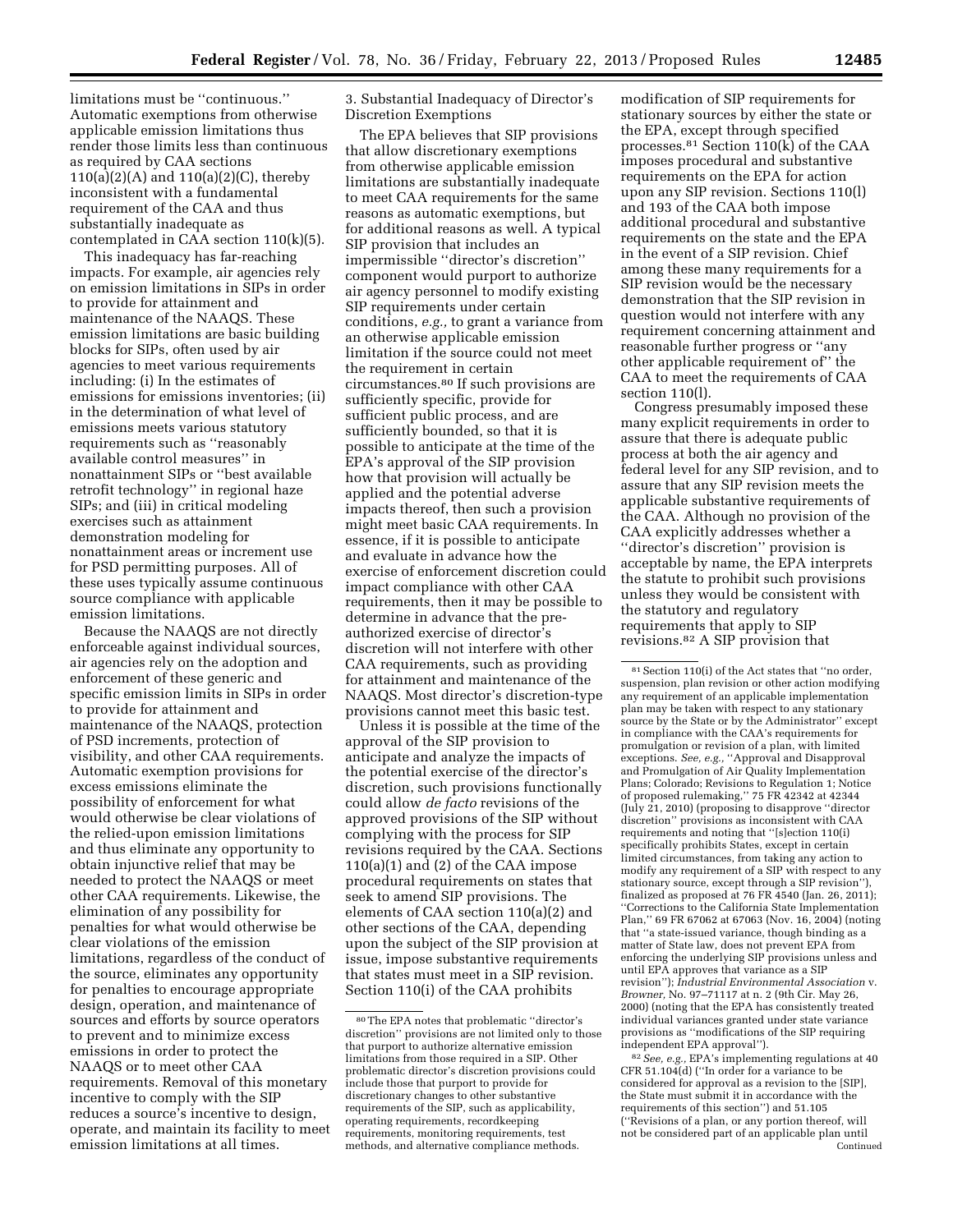purports to give broad and unbounded director's discretion to alter the existing legal requirements of the SIP with respect to meeting emission limitations would be tantamount to allowing a revision of the SIP without meeting the applicable procedural and substantive requirements for such a SIP revision.

For this reason, the EPA has long discouraged the creation of new SIP provisions containing an impermissible director's discretion feature and has also taken actions to remove existing SIP provisions that it had previously approved in error.83 In recent years, the EPA has also recommended that if an air agency elects to have SIP provisions that contain a director's discretion feature consistent with CAA requirements, then the provisions must be structured so that any resulting variances or other deviations from the SIP requirements have no federal law validity, unless and until the EPA specifically approves that exercise of the director's discretion as a SIP revision. Barring such a later ratification by the EPA through a SIP revision, the exercise of director's discretion is only valid for state (or tribal) law purposes and would have no bearing in the event of an action to enforce the provision of the SIP as it was originally approved by the EPA.

The EPA's evaluation of the specific SIP provisions of this type identified in the Petition indicates that none of them provide sufficient process or sufficient bounds on the exercise of director's discretion to be permissible. Most on their face would allow potentially limitless exemptions with potentially dramatic adverse impacts inconsistent with the objectives of the CAA. More importantly, however, each of the identified SIP provisions goes far beyond the limits of what might theoretically be a permissible director's discretion provision by authorizing state personnel to create case-by-case exemptions from the applicable

emission limitations from the requirements of the SIP for excess emissions during SSM events. Given that the EPA interprets the CAA not to allow exemptions from SIP emission limitations for excess emissions during SSM events in the first instance, it follows that providing such exemptions through the mechanism of director's discretion provision is also not permissible and compounds the problem.

As with automatic exemptions for excess emissions during SSM events, a provision that allows discretionary exemptions would not meet the statutory requirements of CAA sections 110(a)(2)(A) and 110(a)(2)(C) that require SIPs to contain ''emission limitations'' to meet CAA requirements. Pursuant to CAA section 302(k), those emission limitations must be ''continuous.'' Discretionary exemptions from otherwise applicable emission limitations render those limits less than continuous, as is required by CAA sections 110(a)(2)(A) and 110(a)(2)(C), and thereby inconsistent with a fundamental requirement of the CAA and thus substantially inadequate as contemplated in section CAA 110(k)(5). Such exemptions undermine the objectives of the CAA such as protection of the NAAQS and PSD increments, and they fail to meet other fundamental requirements of the CAA.

In addition, discretionary exemptions undermine effective enforcement of the SIP by the EPA or through a citizen suit, because often there may have been little or no public process concerning the exercise of director's discretion to grant the exemptions, or easily accessible documentation of those exemptions, and thus even ascertaining the possible existence of such *ad hoc* exemptions will further burden parties who seek to evaluate whether a given source is in compliance or to pursue enforcement if it appears that the source is not. Where there is little or no public process concerning such *ad hoc* exemptions, or inadequate access to relevant documentation of those exemptions, enforcement by the EPA or through a citizen suit may be severely compromised. As explained in the 1999 SSM Guidance, the EPA does not interpret the CAA to allow SIP provisions that would allow the exercise of director's discretion concerning violations to bar enforcement by the EPA or through a citizen suit. The exercise of director's discretion to exempt conduct that would otherwise constitute a violation of the SIP would interfere with effective enforcement of the SIP. Such provisions are inconsistent with and undermine the

enforcement structure of the CAA provided in CAA sections 113 and 304, which provide independent authority to the EPA and citizens to enforce SIP provisions, including emission limitations. Thus, SIP provisions that allow discretionary exemptions from applicable SIP emission limitations through the exercise of director's discretion are substantially inadequate to comply with CAA requirements as contemplated in CAA section 110(k)(5).

4. Substantial Inadequacy of Improper Enforcement Discretion Provisions

The EPA believes that SIP provisions that pertain to enforcement discretion but could be construed to bar enforcement by the EPA or through a citizen suit if the air agency declines to enforce are substantially inadequate to meet CAA requirements. A typical SIP provision that includes an impermissible enforcement discretion provision specifies certain parameters for when air agency personnel should pursue enforcement action, but is worded in such a way that the air director's decision defines what constitutes a ''violation'' of the emission limitation for purposes of the SIP, *i.e.,*  by defining what constitutes a violation, the air agency's own enforcement discretion decisions are imposed on the EPA or citizens.84

The EPA's longstanding view is that SIP provisions cannot enable an air agency's decision concerning whether or not to pursue enforcement to bar the ability of the EPA or the public to enforce applicable requirements.85 Such enforcement discretion provisions in a SIP would be inconsistent with the enforcement structure provided in the CAA. Specifically, the statute provides explicit independent enforcement authority to the EPA under CAA section 113 and to citizens under CAA section 304. Thus, the CAA contemplates that the EPA and citizens have authority to pursue enforcement for a violation even if the air agency elects not to do so. The EPA, citizens, and any court in which they seek to pursue an enforcement claim for violation of SIP requirements must retain the authority to evaluate independently whether a source's violation of an emission limitation

such revisions have been approved by the Administrator in accordance with this part.'').

<sup>83</sup>*See, e.g.,* ''Approval and Disapproval and Promulgation of Air Quality Implementation Plans; Colorado; Revisions to Regulation 1,'' 76 FR 4540 (Jan. 26, 2011) (partial disapproval of SIP submission based on inclusion of impermissible director's discretion provisions); ''Correction of Implementation Plans; American Samoa, Arizona, California, Hawaii, and Nevada State Implementation Plans; Notice of proposed rulemaking,'' 61 FR 38664 (July 25, 1996) (proposed SIP correction to remove, pursuant to CAA section 110(k)(6), several variance provisions from American Samoa, Arizona, California, Hawaii, and Nevada SIPs), finalized at 62 FR 34641 (June 27, 1997); ''Approval and Promulgation of Implementation Plans; Corrections to the Arizona and Nevada State Implementation Plans,'' 74 FR 57051 (Nov. 3, 2009) (direct final rulemaking to remove, pursuant to CAA section 110(k)(6), variance provisions from Arizona and Nevada SIPs).

<sup>84</sup>*See, e.g.,* ''Finding of Substantial Inadequacy of Implementation Plan; Call for Utah State Implementation Plan Revision,'' 75 FR 70888 at 70892 (Nov. 19, 2010). The SIP provision at issue provided that information concerning a malfunction ''shall be used by the executive secretary in determining whether a violation has occurred and/ or the need of further enforcement action.'' This SIP language appeared to give the state official exclusive authority to determine whether excess emissions constitute a violation.

<sup>85</sup>*See,* 1999 SSM Guidance at 3.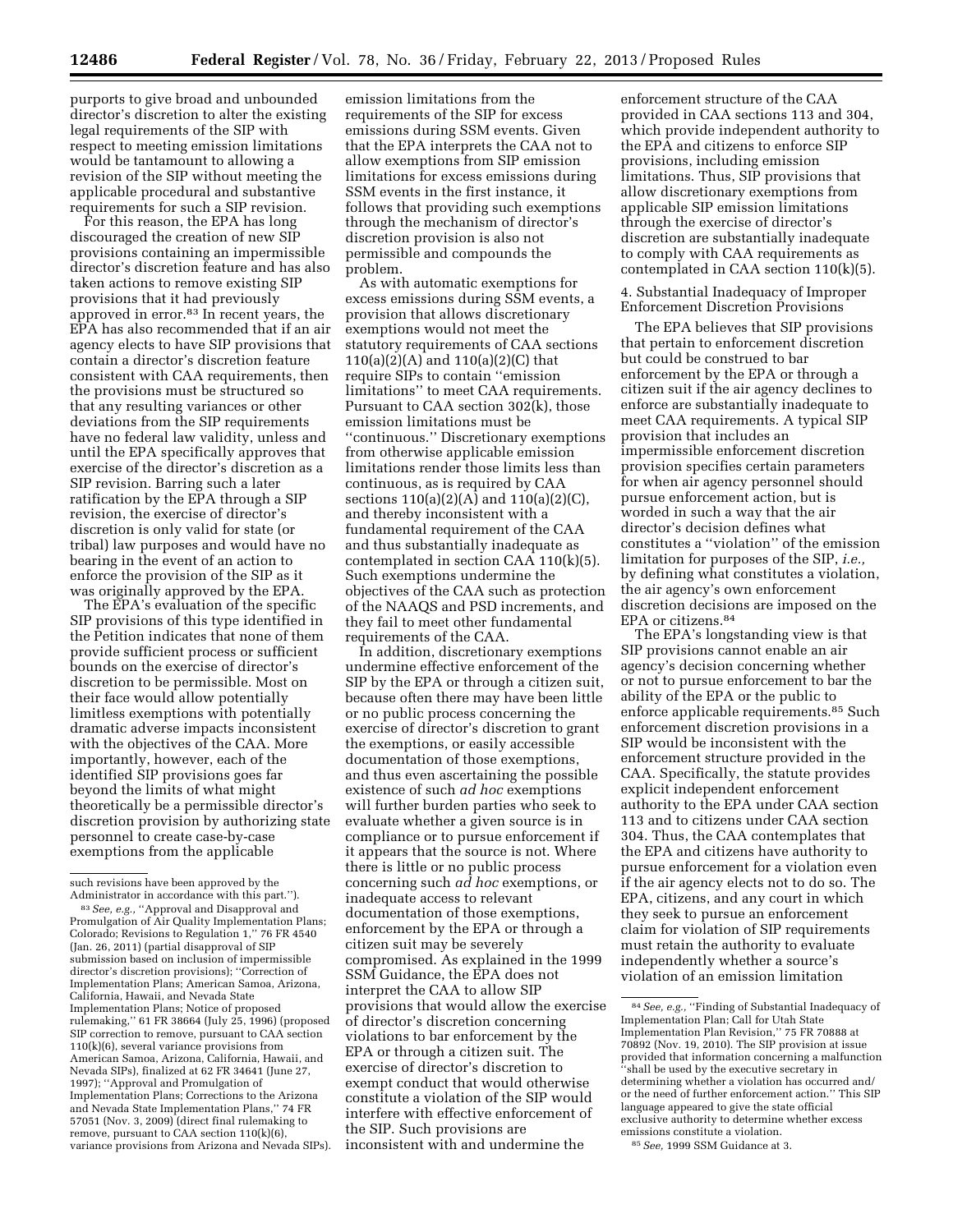warrants enforcement action. Potential for enforcement by the EPA or through a citizen suit provides an important safeguard in the event that the air agency lacks resources or ability to enforce violations and provides additional deterrence. Accordingly, a SIP provision that operated to eliminate the authority of the EPA or the public to pursue enforcement actions because the air agency elects not to, would undermine the enforcement structure of the CAA and would thus be substantially inadequate to meet fundamental requirements in CAA sections 113 and 304.

5. Substantial Inadequacy of Deficient Affirmative Defense Provisions

The EPA believes that SIP provisions that provide inappropriate affirmative defenses for excess emissions during SSM events are substantially inadequate to meet CAA requirements. A typical SIP provision that includes an impermissible affirmative defense provision could contain several deficiencies simultaneously, even though it may superficially resemble such a defense and actually contain the term ''affirmative defense.'' There are a number of ways in which such provisions can be deficient, including: (i) Extending the affirmative defense to injunctive relief; (ii) not including sufficient criteria to make the affirmative defense appropriately narrow; (iii) imposing the affirmative defense provision on federal technology-based emission limitations in the SIP; and (iv) providing an affirmative defense to startup, shutdown, or other planned and routine modes of source operation.

First, the EPA interprets the CAA to allow only those affirmative defense provisions that provide a potential for relief from civil penalties and not those that provide relief from injunctive relief as well. As explained in more detail in section IV of this notice, the EPA interprets the provisions of CAA section 110(a) to allow affirmative defenses only in certain narrow circumstances, as a means of balancing the obligations of sources to meet emission limitations continuously as required by CAA section 302(k) with the practical reality that despite the most diligent of efforts, a source may violate emission standards under certain limited circumstances beyond the source's control. For sources that meet the conditions for an affirmative defense, the EPA believes that it is appropriate to provide relief only from monetary penalties. This limitation assures that the EPA and air agencies remain able to meet fundamental CAA requirements such as

attainment and maintenance of the NAAQS, protection of PSD increments, protection of visibility, and other CAA requirements.

By contrast, because SIP provisions are intended to meet fundamental CAA objectives including attainment and maintenance of the NAAQS, it would be inappropriate to eliminate the availability of injunctive relief for violations, in order to ensure that the necessary emissions reductions could be obtained through changes at the source or in source operation should that be necessary. In this way, the EPA believes that affirmative defense provisions applicable only to monetary penalties can meet the requirements of CAA sections 110(a) and 302(k) and the enforcement structure provided in CAA sections 113 and 304. Failure to preserve the availability of injunctive relief for violations would thus be substantially inadequate to meet CAA requirements.

Second, the EPA interprets the CAA to allow only those affirmative defense provisions that are narrowly drawn to provide relief under appropriate circumstances where the event was entirely beyond the control of the owner or operator of the source and for which the source must have taken all practicable steps to prevent and to minimize the excess emissions that result from the event. Through the criteria in the 1999 SSM Guidance, the EPA has recommended the conditions that it considers appropriate for an approvable SIP provision in order to ensure that the affirmative defense is available to sources that warrant relief from monetary penalties otherwise required by the CAA. Affirmative defense provisions that are consistent with these criteria would be appropriately narrowly drawn. Affirmative defense provisions that do not address these criteria adequately, however, would potentially shield a source from CAA statutory penalties in circumstances that are not warranted.

For example, an affirmative defense provision that did not impose a burden upon the source to establish that the violation was not the result of an event that could have been prevented through proper maintenance would not serve to encourage better maintenance. Similarly, an affirmative defense provision that failed to impose a burden upon the source to establish that it took all possible steps to minimize the effect of the violation on ambient air quality, the environment, and human health, would not serve to encourage diligence in rectifying the malfunction as quickly and effectively as possible. By addressing the recommended criteria

adequately, a state can develop a narrow provision that appropriately balances the requirement for continuous compliance against the reality that there may be limited circumstances beyond the source's control that justify relief from monetary penalties. The EPA believes that failure to have an affirmative defense provision that is sufficiently narrowly drawn would fail to meet the requirements of CAA sections 110(a) and 302(k) and the enforcement structure provided in CAA sections 113 and 304. Failure to have a sufficiently narrow affirmative defense would thus be substantially inadequate to meet CAA requirements.

Third, the EPA interprets the CAA to preclude SIP provisions that would create affirmative defense provisions applicable to federal regulations that an air agency may have copied into its SIP or incorporated by reference in order to take credit for resulting emissions reductions for SIP planning purposes or to receive delegation of federal authority, such as NSPS or NESHAP. To the extent that any affirmative defense appropriate for these technology-based standards is warranted, the federal standards contained in the EPA's regulations already specify the appropriate affirmative defense. Creating affirmative defenses that do not exist in such federal technology-based standards, or providing different affirmative defenses in addition to those that do exist, would be inappropriate. Similarly, reliance on inappropriate affirmative defenses in the context of PSD permitting or nonattainment New Source Review (NSR) permitting programs could likewise be problematic.

Fourth, the EPA interprets the CAA to allow only affirmative defense provisions that are available for events that are entirely beyond the control of the owner or operator of the source. Thus, an affirmative defense may be appropriate for events like malfunctions, which are sudden and unavoidable events that cannot be foreseen or planned for. The underlying premise for an affirmative defense provision is that the source is properly designed, operated, and maintained, and could not have taken action to prevent the exceedance. Because the qualifying source could not have foreseen or prevented the event, the affirmative defense is available to provide relief from monetary penalties that could result from an event beyond the control of the source.

The legal and factual basis that supports the concept of an affirmative defense for malfunctions does not support providing and an affirmative defense for normal modes of operation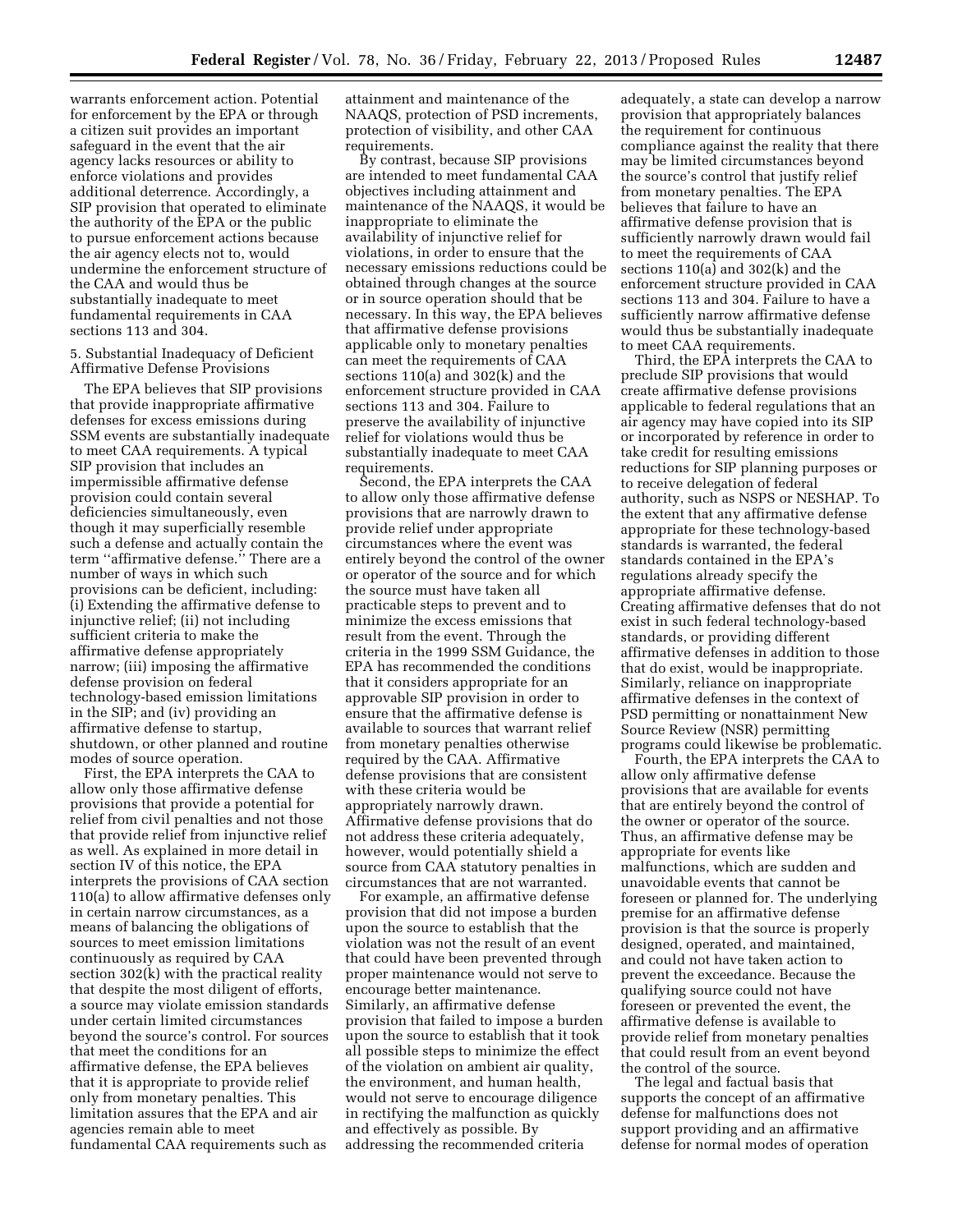like startup and shutdown. Such events are planned and predictable. The source should be designed, operated, and maintained to comply with applicable emission limitations. Because startup and shutdown periods are part of a source's normal operations, the same approach to compliance with, and enforcement of, applicable emission limitations during those periods should apply as otherwise applies during a source's normal operations. If justified, the state can develop special emission limitations or control measures that apply during startup and shutdown if the source cannot meet the otherwise applicable emission limitations in the SIP.

Even if a source is a suitable candidate for distinct SIP emission limitations during startup and shutdown, however, that does not justify the creation of an affirmative defense in the case of excess emissions during such periods. Because these events are planned, the EPA believes that sources should be able to comply with applicable emission limitations during these periods of time. To provide an affirmative defense for violations that occur during planned and predictable events for which the source should have been expected to comply is tantamount to providing relief from civil penalties for a planned violation. The EPA believes that affirmative defense provisions that include periods of normal source operation that are within the control of the owner or operator of the source, such as planned startup and shutdown, would be inconsistent with the requirements of CAA sections 110(a) and 302(k) and the enforcement structure provided in CAA sections 113 and 304. An affirmative defense provision that expands the availability of the defense to planned events such as startup and shutdown would thus be substantially inadequate to meet CAA requirements.

# *B. SIP Call Process Under Section 110(k)(5)*

Section 110(k)(5) of the CAA provides the EPA with authority to determine whether a SIP is substantially inadequate to attain or maintain the NAAQS or otherwise comply with any requirement of the CAA. Where the EPA makes such a determination, the EPA then has a duty to issue a SIP call.

In addition to providing general authority for a SIP call, CAA section 110(k)(5) sets forth the process and timing for such an action. First, the statute requires the EPA to notify the state of the final finding of substantial inadequacy. The EPA typically provides notice to states by a letter from the

Assistant Administrator for the Office of Air and Radiation to the appropriate state officials in addition to publication of the final action in the **Federal Register**.

Second, the statute requires the EPA to establish ''reasonable deadlines (not to exceed 18 months after the date of such notice)'' for the state to submit a corrective SIP submission to eliminate the inadequacy in response to the SIP call. The EPA proposes and takes comment on the schedule for the submission of corrective SIP revisions in order to ascertain the appropriate timeframe, depending on the nature of the SIP inadequacy.

Third, the statute requires that any finding of substantial inadequacy and notice to the state be made public. By undertaking a notice-and-comment rulemaking, the EPA assures that the air agency, affected sources, and members of the public all are adequately informed and afforded the opportunity to participate in the process. Through this proposal notice and the later final notice, the EPA intends to provide a full evaluation of the issues raised by the Petition and to use this process as a means of giving clear guidance concerning SIP provisions relevant to SSM events that are consistent with CAA requirements.

If the state fails to submit the corrective SIP revision by the deadline that the EPA finalizes as part of the SIP call, CAA section 110(c) authorizes the EPA to ''find[] that [the] State has failed to make a required submission.'' 86 Once the EPA makes such a finding of failure to submit, CAA section 110(c)(1) requires the EPA to ''promulgate a Federal implementation plan at any time within 2 years after the [finding] \* \* \* unless the State corrects the deficiency, and [the EPA] approves the plan or plan revision, before [the EPA] promulgates such [FIP].'' Thus, if the EPA finalizes a SIP call and then finds that the air agency failed to submit a complete SIP revision that responds to the SIP call, or if the EPA disapproves such SIP revision, then the EPA will have an obligation under CAA section  $110(c)(1)$  to promulgate a FIP no later than 2 years from the date of the finding or the disapproval, if the deficiency has not been corrected before that time.<sup>87</sup>

The finding of failure to submit a revision in response to a SIP call, or the EPA's disapproval of that corrective SIP revision, can also trigger sanctions under CAA section 179. If a state fails

to submit a complete SIP revision that responds to a final SIP call, CAA section 179(a) provides for the EPA to issue a finding of state failure. Such a finding starts mandatory 18-month and 24 month sanctions clocks. The two sanctions that apply under CAA section 179(b) are the 2-to-1 emission offset requirement for all new and modified major sources subject to the nonattainment new source review program and restrictions on highway funding. However, section 179 leaves it to the EPA to decide the order in which these sanctions apply. The EPA issued an order of sanctions rule in 1994 but did not specify the order of sanctions where a state fails to submit or submits a deficient SIP revision in response to a SIP call.88 As the EPA has done in other SIP calls, the EPA proposes that the 2-to-1 emission offset requirement will apply for all new sources subject to the nonattainment new source review program 18 months following such finding or disapproval unless the state corrects the deficiency before that date. The EPA proposes that the highway funding restrictions sanction will also apply 24 months following such finding or disapproval unless the state corrects the deficiency before that date. The EPA is proposing that the provisions in 40 CFR 52.31 regarding staying the sanctions clock and deferring the imposition of sanctions would also apply.

Mandatory sanctions under CAA section 179 generally apply only in nonattainment areas. By its definition, the emission offset sanction applies only in areas required to have a part D NSR program, typically areas designated nonattainment. Section 179(b)(1) expressly limits the highway funding restriction to nonattainment areas. Additionally, the EPA interprets the section 179 sanctions to apply only in the area or areas of the state that are subject to or required to have in place the deficient SIP and for the pollutant or pollutants the specific SIP element addresses. For example, if the deficient provision applies statewide and applies for all NAAQS pollutants, then the mandatory sanctions would apply in all areas designated nonattainment for all NAAQS within the state. In this case, the EPA will evaluate the geographic scope of potential sanctions at the time it makes a final determination whether the state's SIP is substantially inadequate and issues a SIP call, as this

<sup>86</sup>CAA section 110(c)(1)(A).

<sup>87</sup>The 2-year deadline does not necessarily apply to FIPs following disapproval of a tribal implementation plan.

<sup>88</sup>*See,* ''Selection of Sequence of Mandatory Sanctions for Findings Made Pursuant to Section 179 of the Clean Air Act,'' 59 FR 39832 (Aug. 4, 1994), codified at 40 CFR 52.31.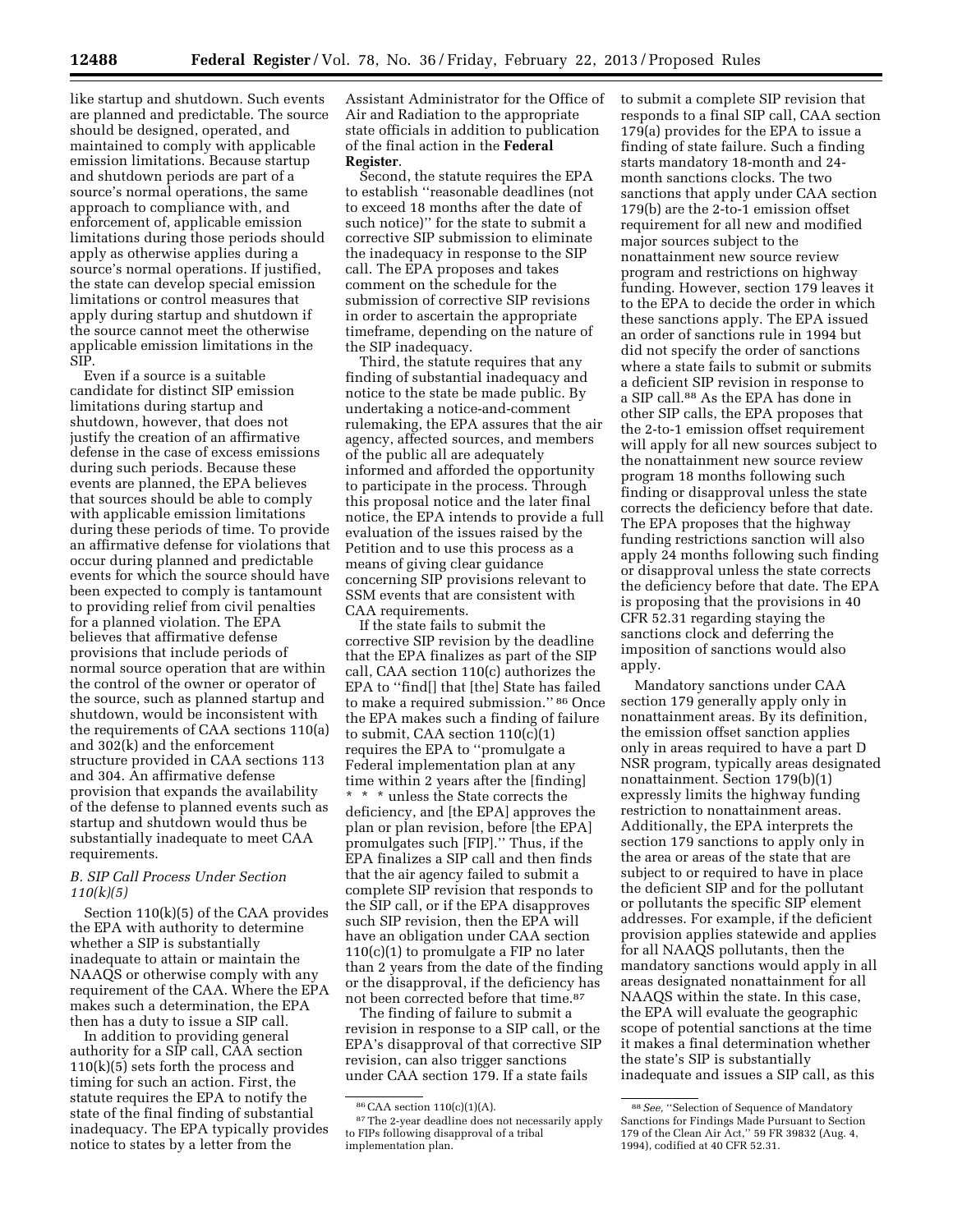may vary depending upon the provisions at issue.

# *C. SIP Call Timing Under Section 110(k)(5)*

If the EPA finalizes a proposed finding of substantial inadequacy and a proposed SIP call for any state, CAA section 110(k)(5) requires the EPA to establish a SIP submission deadline by which the state must make a SIP submission to rectify the identified deficiency. Pursuant to CAA section  $110(k)(5)$ , the EPA has authority to set a SIP submission deadline up to 18 months from the date of the final finding of inadequacy.

The EPA is proposing that if it promulgates a final finding of inadequacy and a SIP call for a state, the EPA will establish a date 18 months from the date of promulgation of the final finding for the state to respond to the SIP call. If, for example, the EPA's final findings are signed and disseminated in August 2013, then the SIP submission deadline for each of the states subject to the final SIP call would fall in February 2015. Thereafter, the EPA will review the adequacy of that new SIP submission in accordance with the CAA requirements of sections 110(a), 110(k), 110(l), and 193, including the EPA's interpretation of the CAA reflected in the SSM Policy as clarified and updated through this rulemaking.

The EPA is proposing the maximum time permissible under the CAA for a state to respond to a SIP call. The EPA believes that it is appropriate to provide states with the maximum time allowable under CAA section 110(k)(5) in order to allow states sufficient time to make SIP revisions following their own SIP development process. The EPA considers this a reasonable time period for the affected states to revise their state regulations, provide for public input, process the SIP revision through the state's own procedures, and submit the SIP revision to the EPA. Such a schedule will allow for the necessary SIP development process to correct the deficiencies, yet still achieve the necessary SIP improvements as expeditiously as practicable. The EPA acknowledges that the longstanding existence of many of the provisions at issue, such as automatic exemptions for SSM events, may have resulted in undue reliance on them as a compliance mechanism by some sources. As a result, development of appropriate SIP revisions may entail reexamination of the applicable emission limitations themselves, and this process may require the maximum time allowed by the CAA. Nevertheless, the EPA

encourages the affected states to make the necessary revisions in as timely a fashion as possible and encourages the states to work with the respective EPA Regional Office as they develop the SIP revisions.

The EPA notes that the SIP calls that it is proposing for affected states in this action would be narrow and apply only to the specific SIP provisions determined to be inconsistent with the requirements of the CAA. To the extent that a state is concerned that elimination of a particular aspect of an existing emission limitation, such as an impermissible exemption, will render that emission limitation more stringent than the state originally intended and more stringent than needed to meet the CAA requirements it was intended to address, the EPA anticipates that the state will revise the emission limitation accordingly, but without the impermissible exemption or other feature that necessitated the SIP call.

Finally, the EPA notes that its authority under CAA section 110(k)(5) does not extend to requiring a state to adopt a particular control measure in its SIP in response to the SIP call. Under principles of cooperative federalism, the CAA vests air agencies with substantial discretion to develop SIP provisions, so long as the provisions meet the legal requirements and objectives of the CAA.89 Thus, the issuance of a SIP call should not be misconstrued as a directive to the state in question to adopt a particular control measure. The EPA is merely proposing to require that affected states make a SIP revision to remove or revise existing SIP provisions that fail to comply with fundamental requirements of the CAA. The states retain discretion to remove or revise those provisions as they determine best, so long as they bring their SIPs into compliance with the requirements of the CAA.90

# **IX. What is the EPA proposing for each of the specific SIP provisions identified in the petition?**

# *A. Overview of the EPA's Evaluation of Specific SIP Provisions*

In reviewing the Petitioner's concerns with respect to the specific SIP provisions identified in the Petition, the EPA notes that most of the provisions relate to a small number of common issues. As the EPA acknowledges in section II.A of this notice, many of these provisions are as old as the original SIPs that the EPA approved in the early 1970s, when the states and the EPA had limited experience in evaluating the provisions' adequacy, enforceability, and consistency with CAA requirements.

In some instances the EPA does not agree with the Petitioner's reading of the provision in question, or with the Petitioner's conclusion that the provision is inconsistent with the requirements of the CAA. However, given the common issues that arise in the Petition for multiple states, there are some overarching conceptual points that merit discussion in general terms before delving into the facts and circumstances of the specific SIP provisions in each state. The EPA solicits comment on all aspects of this proposal.

#### 1. Automatic Exemption Provisions

A significant number of provisions identified by the Petitioner pertain to existing SIP provisions that create automatic exemptions for excess emissions during periods of startup, shutdown, or malfunction. Occasionally, these provisions also pertain to exemptions for excess emission that occur during maintenance, load change, or other types of normal source operation. These provisions typically provide that a source subject to a specific SIP emission limitation is exempted from compliance during startup, shutdown, and malfunction, so that the excess emissions are defined as not violations. Often, these provisions are artifacts of the early phases of the SIP program, approved before state and EPA regulators recognized the implications of such exemptions. Whatever the genesis of these existing SIP provisions, however, these automatic exemptions from emission limitations are not consistent with the CAA, as the EPA has stated in its SSM Policy since at least 1982.

After evaluating the Petition, the EPA proposes to determine that a number of states have existing SIP provisions that create impermissible automatic exemptions for excess emissions during

<sup>89</sup>*See, Virginia, et al.* v. *EPA,* 108 F.3d 1397 (D.C. Cir. 1997) (SIP call remanded and vacated because, *inter alia,* the EPA had issued a SIP call that required states to adopt a particular control measure for mobile sources).

<sup>90</sup>Notwithstanding the latitude states have in developing SIP provisions, the EPA is required to assure that states meet the basic legal criteria for SIPs. *See, Michigan, et al.* v. *EPA,* 213 F.3d 663, 686 (D.C. Cir. 2000) (upholding  $NO<sub>x</sub>$  SIP call because, *inter alia,* the EPA was requiring states to meet basic legal requirement that SIPs comply with section 110(a)(2)(D), not dictating the adoption of a particular control measure).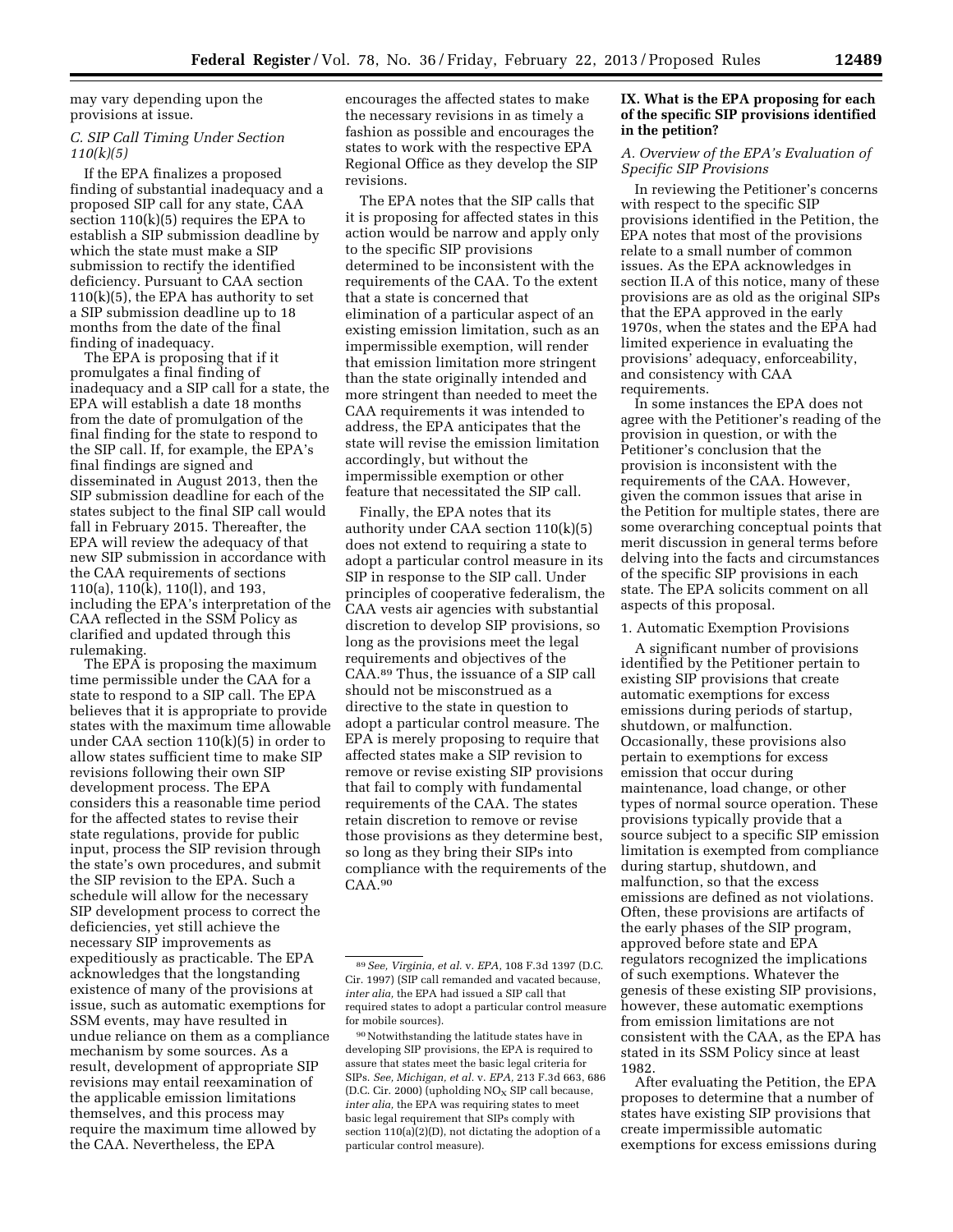malfunctions or during startup, shutdown, or other types of normal source operation. In those instances where the EPA agrees that a SIP provision identified by the Petitioner contains such an exemption contrary to the requirements of the CAA, the EPA is proposing to grant the Petition and accordingly to issue a SIP call to the appropriate state.

#### 2. Director's Discretion Exemption Provisions

Another category of problematic SIP provision identified by the Petitioner is exemptions for excess emissions that, while not automatic, are exemptions for such emissions granted at the discretion of state regulatory personnel. In some cases, the SIP provision in question may provide some minimal degree of process and some parameters for the granting of such discretionary exemptions, but the typical provision at issue allows state personnel to decide unilaterally and without meaningful limitations that what would otherwise be a violation of the applicable emission limitation is instead exempt. Because the state personnel have the authority to decide that the excess emissions at issue are not a violation of the applicable emission limitation, such a decision would transform the violation into a non-violation, thereby barring enforcement by the EPA or others.

The EPA refers to this type of provision as a ''director's discretion'' provision, and the EPA interprets the CAA generally to forbid such provisions in SIPs because they have the potential to undermine fundamental statutory objectives such as the attainment and maintenance of the NAAQS and to undermine effective enforcement of the SIP. As discussed in sections VIII.A and IX of this notice, unbounded director's discretion provisions purport to allow unilateral revisions of approved SIP provisions without meeting the applicable statutory substantive and procedural requirements for SIP revisions. The specific SIP provisions at issue in the Petition (*see* section IX of this notice) are especially inappropriate because they purport to allow discretionary creation of case-by-case exemptions from the applicable emission limitations, when the CAA does not permit any such exemptions in the first instance. The practical impact of such provisions is that in effect they transform an enforcement discretion decision by the state (*e.g.,* that the excess emission from a given SSM event should be excused for some reason) into an exemption from compliance that also prevents enforcement by the EPA or through a citizen suit. The EPA's

longstanding SSM Policy has interpreted the CAA to preclude SIP provisions in which a state's exercise of its own enforcement discretion bars enforcement by the EPA or through a citizen suit. Where the EPA agrees that a SIP provision identified by the Petitioner contains such a discretionary exemption contrary to the requirements of the CAA, the EPA is proposing to grant the Petition and to call for the state to rectify the problem.

#### 3. State-Only Enforcement Discretion Provisions

The Petitioner identified existing SIP provisions in many states that ostensibly pertain to parameters for the exercise of enforcement discretion by state personnel for violations due to excess emissions during SSM events. The EPA's SSM Policy has consistently encouraged states to utilize traditional enforcement discretion within appropriate bounds for such violations and, in the 1982 SSM Guidance, explicitly recommended criteria that states might consider in the event that they elected to formalize their enforcement discretion with provisions in the SIP. The intent has been that such enforcement discretion provisions in a SIP would be ''state-only,'' meaning that the provisions apply only to the state's own enforcement personnel and not to the EPA or to others.

The EPA has determined that a number of states have SIP provisions that, when evaluated carefully, could reasonably be construed to allow the state to make enforcement discretion decisions that would purport to foreclose enforcement by the EPA under CAA section 113 or by citizens under section 304. In those instances where the EPA agrees that a specific provision could have the effect of impeding adequate enforcement of the requirements of the SIP by parties other than the state, the EPA is proposing to grant the Petition and to take action to rectify the problem. By contrast, where the EPA's evaluation indicates that the existing provision on its face or as reasonably construed could not be read to preclude enforcement by parties other than the state, the EPA is proposing to deny the Petition, and the EPA is taking comment on this issue in particular to assure that the state and the EPA have a common understanding that the provision does not have any impact on potential enforcement by the EPA or through a citizen suit. This process should serve to ensure that there is no misunderstanding in the future that the correct reading of the SIP provision would not bar enforcement by the EPA or through a citizen suit when the state

elected to exercise its own enforcement discretion.

The EPA notes that another method by which to eliminate any potential ambiguity about the meaning of these enforcement discretion provisions would be for the state to revise its SIP to remove the provisions. Because these provisions are only applicable to the state, the EPA's current view is that they need not be included within the SIP. Thus, the EPA supports states that elect to revise their SIPs to remove these provisions to avoid any unnecessary confusion.

4. Adequacy of Affirmative Defense Provisions

In addition to its overarching request that the EPA revise its interpretation of the CAA and forbid any form of affirmative defense, the Petitioner also identified specific existing affirmative defense provisions in SIPs that the Petitioner contended are not consistent with the EPA's SSM Policy. In general, these provisions are structured as affirmative defense provisions, but the Petitioner expressed concern that they fail to address some or all of the criteria for such provisions that the EPA recommended in the 1999 SSM Guidance.

In reviewing the claims of the Petitioner with respect to this type of alleged SIP inadequacy, the EPA is reevaluating each of the challenged affirmative defense provisions on the merits to determine whether it provides the types of assurances that the EPA has recommended as necessary to meet CAA requirements. As the SSM Policy is guidance, it does not require any particular approach, but it does reflect the EPA's interpretation of the CAA with respect to what could constitute an acceptable affirmative defense provision. For each of these provisions identified by the Petitioner, the EPA proposes to grant or to deny the Petition, based on the EPA's evaluation as to whether the provision at issue provides adequate criteria to provide only a narrow affirmative defense for sources under certain circumstances consistent with the overarching CAA objectives, such as attaining and maintaining the NAAQS.<sup>91</sup> In addition, as discussed in section VII.C of this

<sup>91</sup>By definition, an affirmative defense provision in a SIP provides a source with a defense to assert in an enforcement proceeding. The source has the ability to establish whether or not it has met the legal and factual parameters for such affirmative defense, and that question will be decided by the trier of fact in the proceeding. The relevant circumstances in such a proceeding would thus include issues relevant to the parameters for affirmative defense provisions, as enumerated in section VII.B of this notice.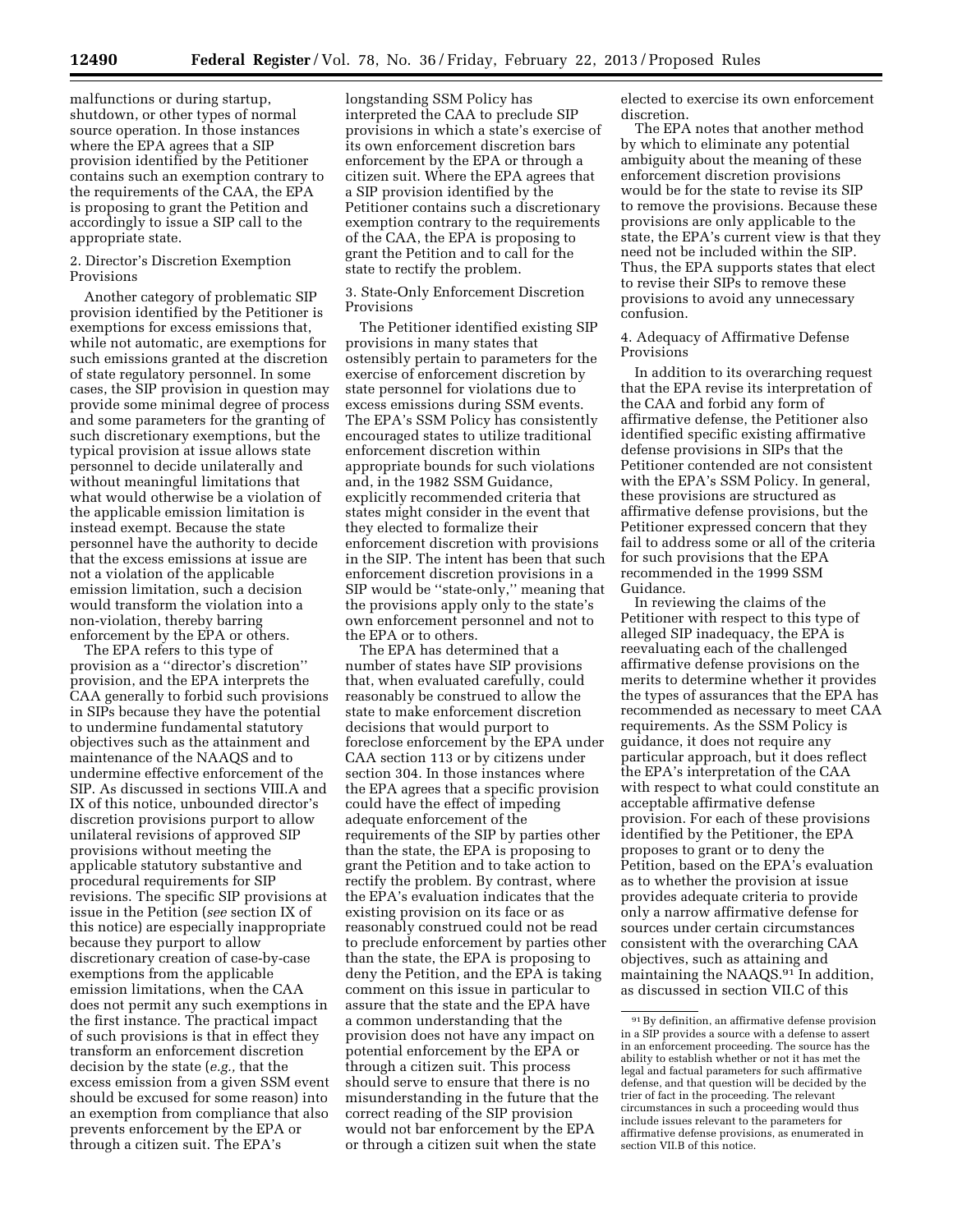notice, the EPA is also proposing to grant the Petition with respect to any identified provision that creates an affirmative defense applicable during planned startup and shutdown events, because such provisions are not consistent with the requirements of the CAA.

5. Affirmative Defense Provisions Applicable to a ''Source or Small Group of Sources''

The Petitioner specifically objected to existing provisions in SIPs for a few states that allow an affirmative defense for certain categories of sources to be based on an after-the-fact showing that the excess emissions during a particular SSM event did not cause a violation of the NAAQS or PSD increments. The Petitioner argued that these affirmative defense provisions are inconsistent with the CAA and with the EPA's own recommendations for affirmative defenses in the SSM Policy, because the provisions provide the possibility for an affirmative defense to be used by sources that would fall into the category of ''a source or small group of sources that has the potential to cause an exceedance of the NAAQS or PSD increments.'' 92

The EPA acknowledges that its 1999 SSM Guidance recommended against affirmative defense provisions in SIPs for sources that have the potential, either individually or in small groups, to have excess emissions during SSM events that could cause a violation of the NAAQS or PSD increments. The EPA recommended that states utilize an enforcement discretion approach, rather than create an affirmative defense provision, for such sources. However, the EPA's SSM Policy is guidance, and the facts and circumstances of a particular situation may justify adopting a different approach. The EPA has evaluated each of the affirmative defense provisions identified by the Petitioner on the facts and circumstances of the particular provision. For each of these provisions, the EPA proposes to grant or to deny the Petition, based on an evaluation of whether the specific provision at issue in an individual SIP contains adequate criteria to achieve the objective of providing only a narrow affirmative defense for sources under certain circumstances consistent with the overarching CAA objectives, such as attaining and maintaining the NAAQS. The criteria that the EPA recommends

for an affirmative defense provision for malfunctions to be consistent with CAA requirements are restated in this notice at section VII.B, which also highlights EPA's view concerning case-by-case approval of affirmative defenses in the case of geographic areas and pollutants ''where a single source or small group of sources has the potential to cause an exceedance of the NAAQS or PSD increments.''

# *B. Affected States in EPA Region I*

# 1. Maine

# a. Petitioner's Analysis

The Petitioner first objected to a specific provision in the Maine SIP that provides an exemption for certain boilers from otherwise applicable SIP visible emission limits during startup and shutdown (06–096–101 Me. Code R. § 3).<sup>93</sup> The provision exempts violations of the otherwise applicable SIP emission limitations for boilers over a certain rated input capacity ''during the first 4 hours following the initiation of cold startup or planned shutdown.'' The Petitioner recognized that this provision might operate as an affirmative defense because the exemption is only available once the person claiming an ''exemption'' establishes that the facility was being run to minimize emissions. The provision does not make clear who is authorized to determine whether the visible emission limits apply. The Petitioner argued that one plausible interpretation of this provision is that state officials are ''authorized to decide that the exemption applies and therefore preclude enforcement by the EPA and by citizens.'' 94 The Petitioner argued that such an interpretation of this provision precluding enforcement by the EPA or citizens, both for civil penalties and injunctive relief, is forbidden by the EPA's interpretation of the CAA. Accordingly, the Petitioner requested that this provision be eliminated from the SIP.

Second, the Petitioner objected to a provision that empowers the state to ''exempt emissions occurring during periods of unavoidable malfunction or unplanned shutdown from civil penalty under section 349, subsection 2'' (06– 096–101 Me. Code R. § 4). The Petitioner noted that the provision ''clearly provides an exemption at the discretion of the department.'' 95 The Petitioner argued that such a provision provides exemptions from the otherwise applicable SIP emission limitations, and such exemptions are inconsistent with

the requirements of the CAA and the EPA's SSM Policy. Further, the Petitioner argued that the provision precludes enforcement by the EPA or citizens, both for civil penalties and injunctive relief, and that the EPA's interpretation of the CAA would forbid such a provision.

#### b. The EPA's Evaluation

The EPA agrees that the CAA does not allow for exemptions from otherwise applicable SIP emission limitations, whether automatic or through the exercise of a state official's discretion. In accordance with the requirements of CAA section  $110(a)(2)(A)$ , SIPs must contain emission limitations and, in accordance with the definition of ''emission limitations'' in CAA section 302(k), such emission limitations must be continuous. Thus, any excess emissions above the level of the applicable emission limitation must be considered violations, whether or not the state elects to exercise its enforcement discretion. SIP provisions that create exemptions such that the excess emissions during startup, shutdown, or malfunctions are not violations of the applicable emission limitations are inconsistent with the fundamental requirements of the CAA with respect to emission limitations in SIPs. The EPA believes that inclusion of such an exemption in 06–096–101 Me. Code R. § 3 from the otherwise applicable SIP emission limitation for violations during the first 4 hours following cold startup or planned shutdown of boilers with a rated input capacity of more than 200 million BTU per hour is a substantial inadequacy and renders this specific SIP provision impermissible.

With respect to the Petitioner's concern that this exemption could preclude enforcement by the EPA or citizens, the EPA agrees that this is one of the critical reasons why such a provision is impermissible under the CAA. By having a SIP provision that defines what would otherwise be violations of the applicable emission limitations as non-violations, the state has effectively negated the ability of the EPA or the public to enforce against those violations.

The EPA also believes that even if 06– 096–101 Me. Code R. § 3 is interpreted to allow the source to make the required demonstration only in the context of an enforcement proceeding, the conditions set forth in the provision do not render it an acceptable affirmative defense provision. As explained in sections IV and VII.C of this notice, the EPA believes that affirmative defenses are only permissible under the CAA in the

<sup>92</sup>*See,* 1999 SSM Guidance at 4, and Attachment at 2, 3, and 5. Footnote 2 to that document articulates the reasoning behind the EPA's recommendation against such provisions, at least for some sources and for some NAAQS.

<sup>93</sup>Petition at 43–44.

<sup>94</sup>Petition at 44.

<sup>95</sup>Petition at 44.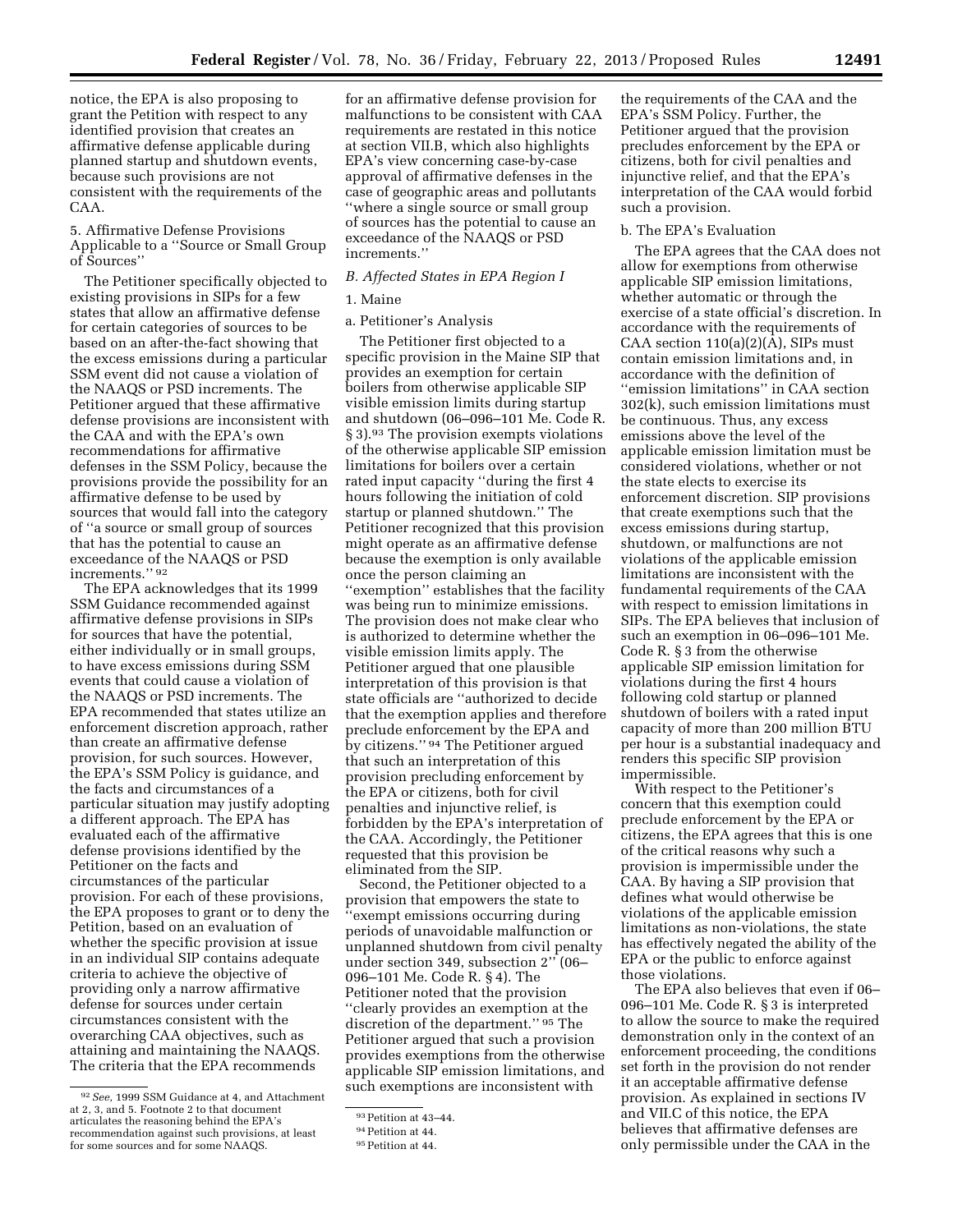case of events that are beyond the control of the source, *i.e.,* malfunctions. Affirmative defense provisions are not appropriate in the case of planned source actions, such as cold startup or planned shutdown, because sources should be expected to comply with applicable emission limitations during those normal planned and predicted modes of source operation.

Finally, the EPA believes that 06– 096–101 Me. Code R. § 4 is impermissible under the CAA as interpreted in the EPA's SSM Policy as an unbounded director's discretion provision. The provision authorizes a state official ''to exempt emissions occurring during periods of unavoidable malfunction or unplanned shutdown from civil penalty under section 349, subsection 2.'' Although the reference to section 349, subsection 2 is to a Maine state penalty provision, the EPA believes that the provision is unclear as written. This provision could be read to mean that once the state official has exempted excess emissions during malfunctions from otherwise applicable SIP limitations, those excess emissions are not subject to any penalties, including penalties under CAA section 113. As discussed in section VII.A of this notice, such director's discretion provisions are impermissible. Such an interpretation would make the state official the unilateral arbiter of whether the excess emissions in a given event constitute a violation, which could preclude enforcement by the EPA or the public who might disagree about whether enforcement action is warranted. Most importantly, however, the provision may be read to authorize the state official to create an exemption from the emission limitation, and such an exemption is impermissible in the first instance. The EPA believes that inclusion of an unbounded director's discretion provision in 06–096–101 Me. Code R. § 4 is thus a substantial inadequacy and renders this specific SIP provision impermissible for this reason.

# c. The EPA's Proposal

The EPA proposes to grant the Petition with respect to 06–096–101 Me. Code R. § 3. The EPA believes that this provision allows for exemptions from the otherwise applicable SIP emission limitations, and that such exemptions are inconsistent with the fundamental requirements of the CAA with respect to emission limitations in SIPs as required by sections  $110(a)(2)(A)$ ,  $110(a)(2)(C)$ , and 302(k). In addition, by creating these impermissible exemptions, the state has defined violations in a way that would interfere with effective enforcement by the EPA and the public

for excess emissions during these events as provided in CAA sections 113 and 304. Even if the EPA were to consider 06–096–101 Me. Code R. § 3 to provide an affirmative defense rather than an automatic exemption, the provision is not a permissible affirmative defense provision consistent with the requirements of the CAA as interpreted in the EPA's recommendations in the EPA's SSM Policy.

The EPA also proposes to grant the Petition with respect to 06–096–101 Me. Code R. § 4. The EPA believes that this provision, as written, applies only to state penalties. However, the EPA is concerned that the provision could cause confusion among the public, the regulated community, and the courts, who might interpret the provision as applying to both state and federal penalties. Of course, such an interpretation would seem to allow for exemptions from otherwise applicable emission limitations through a state official's unilateral exercise of unbounded discretionary authority and therefore be inconsistent with the fundamental requirements of the CAA with respect to SIPs and SIP revisions. To avoid any such misunderstanding, the EPA is proposing to find that these provisions are substantially inadequate to meet CAA requirements and thus proposing to issue a SIP call with respect to these provisions.

#### 2. New Hampshire

#### a. Petitioner's Analysis

The Petitioner objected to two generally applicable provisions in the New Hampshire SIP that allow emissions in excess of otherwise applicable SIP emission limitations during ''malfunction or breakdown of any component part of the air pollution control equipment.'' 96 The Petitioner argued that the challenged provisions provide an automatic exemption for excess emissions during the first 48 hours when any component part of air pollution control equipment malfunctions (N.H. Code R. Env-A 902.03) and further provide that ''[t]he director may \* \* \* grant an extension of time or a temporary variance'' for excess emissions outside of the initial 48-hour time period (N.H. Code R. Env-A 902.04). The Petitioner argued that N.H. Code R. Env-A 902.03 is an impermissible automatic exemption because it ''provides that if certain conditions existed during a period of excess emissions, then those exceedances would not be considered

violations.'' 97 The Petitioner argued that such exemptions are inconsistent with the requirements of the CAA and the EPA's SSM Policy. The Petitioner argued that the CAA and the EPA's interpretation of the CAA in the SSM Policy require that all such excess emissions be treated as violations. The Petitioner further argued that both N.H. Code R. Env-A 902.03 and N.H. Code R. Env-A 902.04 appear ''to authorize the division to allow [exemptions], which could be interpreted to preclude enforcement by EPA or citizens'' 98 for the excess emissions that would otherwise be violations of applicable SIP emission limitations.

Second, the Petitioner objected to two specific provisions in the New Hampshire SIP which provide sourcespecific exemptions for periods of startup for ''any process, manufacturing and service industry'' (N.H. Code R. Env-A 1203.05) and for pre-June 1974 asphalt plants during startup, provided they are at 60-percent opacity for no more than 3 minutes (N.H. Code R. Env-A 1207.02).99 The Petitioner recognized that EPA permits source categoryspecific emission limitations for startup and shutdown if certain conditions are met. The Petitioner argued, however, that ''[o]f the seven criteria EPA considers adequate to justify a source specific emission limit during startup and shutdown, section 1207.02 arguably meets only one of them and section 1203.05 meets none at all.'' 100 The Petitioner thus requested that EPA require New Hampshire to remove both provisions from the SIP.

#### b. The EPA's Evaluation

The EPA agrees that the CAA does not allow for exemptions from otherwise applicable SIP emission limitations, whether automatic or through the exercise of a state official's discretion. In accordance with the requirements of CAA section  $110(a)(2)(\overline{A})$ , SIPs must contain emission limitations and, in accordance with the definition of ''emission limitations'' in CAA section 302(k), such emission limitations must be continuous. Thus, any excess emissions above the level of the applicable emission limitation must be considered violations, whether or not the state elects to exercise its enforcement discretion. SIP provisions that create exemptions such that the excess emissions during startup, shutdown, or malfunctions are not violations are inconsistent with the

<sup>96</sup>Petition at 52–53.

<sup>97</sup>Petition at 52.

<sup>98</sup>Petition at 53.

<sup>99</sup>Petition at 52–53.

<sup>100</sup>Petition at 53.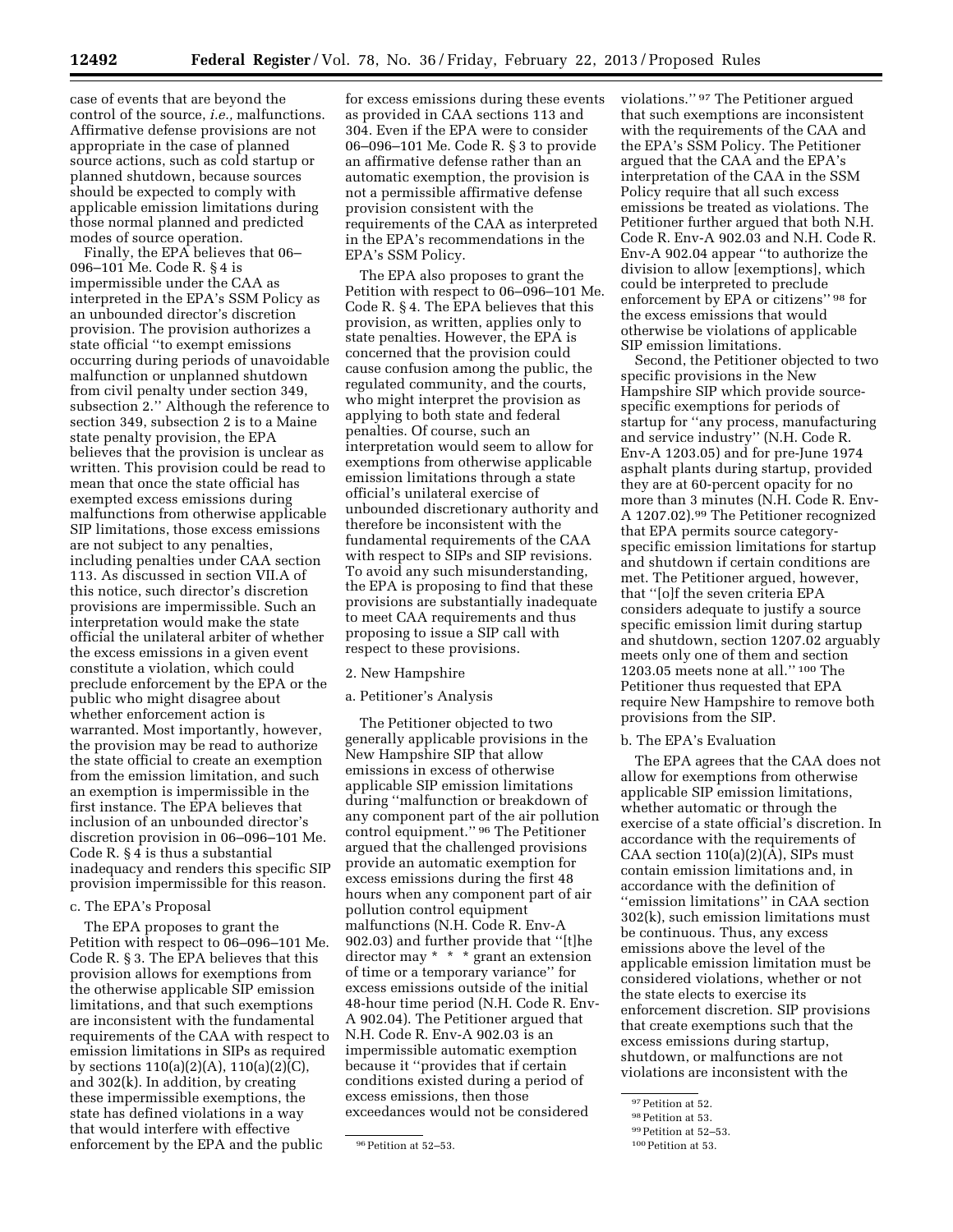fundamental requirements of the CAA with respect to emission limitations in SIPs. The first provision identified by the Petitioner, N.H. Code R. Env-A 902.03, explicitly states that ''increased emissions shall be allowed'' during ''malfunction or breakdown of any component part of the air pollution control equipment.'' The third provision identified by the Petitioner, N.H. Code R. Env-A 1203.05, provides that applicable SIP emission limitations apply ''for any process, manufacturing and service industry'' ''[e]xcept during periods of start-ups and warm-ups.'' Both of these provisions allow automatic exemptions during periods of startup from otherwise applicable SIP emission limitations for excess emissions and thus are inconsistent with the requirements of the CAA as interpreted in the EPA's SSM Policy. The EPA believes that inclusion of such exemptions from otherwise applicable SIP emission limitations in these provisions is a substantial inadequacy and renders these SIP provisions impermissible.

Similarly, N.H. Code R. Env-A 1203.05 does not appear to comply with the Act's requirements for source category-specific rules for startup and shutdown as interpreted in the EPA's SSM Policy. N.H. Code R. Env-A 1203.05 establishes a visible emissions limit for ''any process, manufacturing and service industry'' but further states that this limit does not apply during startups. Automatic exemptions from otherwise applicable SIP emission limitations for excess emissions during periods of startup are not permissible under the CAA. As discussed in section VII.A of this notice, states may elect to develop alternative emission limitations or other forms of enforceable control measures or techniques that apply during startup or shutdown, but exemptions for excess emissions during such periods are inconsistent with the fundamental requirements of the CAA.

Similarly, N.H. Code R. Env-A 1207.02 provided an alternate opacity limit, ''60 percent opacity, No. 3 on the Ringelmann Smoke Chart,'' for pre-June 1974 asphalt plants during startups. The EPA believes that this alternate emissions limit does not meet the elements of the EPA's SSM Policy interpreting the CAA for establishing source-specific startup and shutdown alternative limits. However, after the Petitioner filed its Petition, the EPA acted on a SIP revision from New Hampshire correcting N.H. Code R. Env-A 1207.02 and renaming that provision as N.H. Code R. Env-A 2703.02. The N.H. Code R. Env-A 2703.02, as rewritten and submitted by New

Hampshire, corrected the deficiencies identified by the Petitioner and removed the alternative limitations applicable during startups for pre-June 1974 asphalt plants. The EPA approved New Hampshire's SIP revision with respect to N.H. Code R. Env-A 2703.02 on August 22, 2012.101 Thus, the Petitioner's objection to this provision is moot.

Finally, the EPA believes that N.H. Code R. Env-A 902.04 is impermissible under the CAA as interpreted in the EPA's SSM Policy, because it includes an unbounded director's discretion provision. The provision authorizes a state official to grant ''an extension of time'' to the time-limited exemption provided by N.H. Code R. Env-A 902.03 or a ''temporary variance'' to an applicable SIP emission limitation during malfunctions of air pollution control equipment. This provision could be read to mean that once the state official has granted a time extension or temporary variance for excess emissions during malfunctions from otherwise applicable SIP limitations, those excess emissions are not violations. As discussed in section VII.A of this notice, such director's discretion provisions are impermissible. Such an interpretation would make the state official the unilateral arbiter of whether the excess emissions in a given event constitute a violation, which could preclude enforcement by the EPA or the public who might disagree about whether enforcement action is warranted. Most importantly, however, the provision may be read to authorize the state official to create an exemption from the emission limitation, and such an exemption is impermissible in the first instance. The EPA believes that inclusion of an unbounded director's discretion provision in N.H. Code R. Env-A 902.03 is thus a substantial inadequacy and renders this specific SIP provision impermissible for this reason.

#### c. The EPA's Proposal

The EPA proposes to grant the Petition with respect to N.H. Code R. Env-A 902.03 and N.H. Code R. Env-A 1203.05. The EPA believes that both of these provisions allow for automatic exemptions from otherwise applicable emission limitations and that such outright exemptions are inconsistent with the fundamental requirements of the CAA with respect to emission limitations in SIPs as required by sections 110(a)(2)(A), 110(a)(2)(C), and 302(k). In addition, by creating these impermissible exemptions, the state has defined violations in a way that would

interfere with effective enforcement by the EPA and citizens for excess emissions during these events as provided in CAA sections 113 and 304. For these reasons, the EPA is proposing to find that these provisions are substantially inadequate to meet CAA requirements and thus is proposing to issue a SIP call with respect to these provisions.

The EPA proposes to grant the Petition with respect to N.H. Code R. Env-A 902.04. The EPA believes that this provision allows for exemptions from otherwise applicable emission limitations through a state official's unilateral exercise of discretionary authority that is unbounded. Such provisions are inconsistent with the fundamental requirements of the CAA with respect to emission limitations in SIPs as required by sections  $110(a)(2)(A)$ ,  $110(a)(2)(C)$ , and  $302(k)$ . For these reasons, the EPA is proposing to find that this provision is substantially inadequate to meet CAA requirements and thus proposing to issue a SIP call with respect to this provision.

The EPA proposes to deny the Petition with respect to N.H. Code R. Env-A 1207.02. New Hampshire has corrected the inadequacy identified by the Petitioner, and the EPA approved the SIP revision. Therefore, the Petitioner's objection is moot.

#### 3. Rhode Island

#### a. Petitioner's Analysis

The Petitioner objected to a generally applicable provision in the Rhode Island SIP that allows for a case-by-case petition procedure whereby a source can obtain a variance from state personnel under R.I. Gen. Laws § 23– 23–15 to continue to operate during a malfunction of its control equipment that lasts more than 24 hours, if the source demonstrates that enforcement would constitute undue hardship without a corresponding benefit (25–4– 13 R.I. Code R. § 16.2).102 103 The Petitioner argued that if the state grants the source's petition and provides a variance allowing the source to continue to operate, the facility could be excused from compliance with otherwise applicable SIP emission limitations

<sup>101</sup>*See,* 77 FR 50561 at 50608.

<sup>&</sup>lt;sup>102</sup> Petition at 63–65.<br><sup>103</sup> The EPA notes that the Petitioner also identified several additional provisions, 25–4–13 R.I. Code R. §§ 13.4.1(a), 27.2.3 and 25–4–39 R.I. Code R. §§ 39.5.4, 39.7.5(a), 39.7.6(b), 39.7.7(e), 39.7.8(f), 39.7.9(e), 39.7.11(c)(2), that it alleged are inconsistent with the CAA and the EPA's SSM Policy. However, the Petitioner did not request that the EPA address those provisions in its remedy request, and thus the EPA is not addressing those provisions in this action. The EPA may elect to evaluate those provisions in a later action.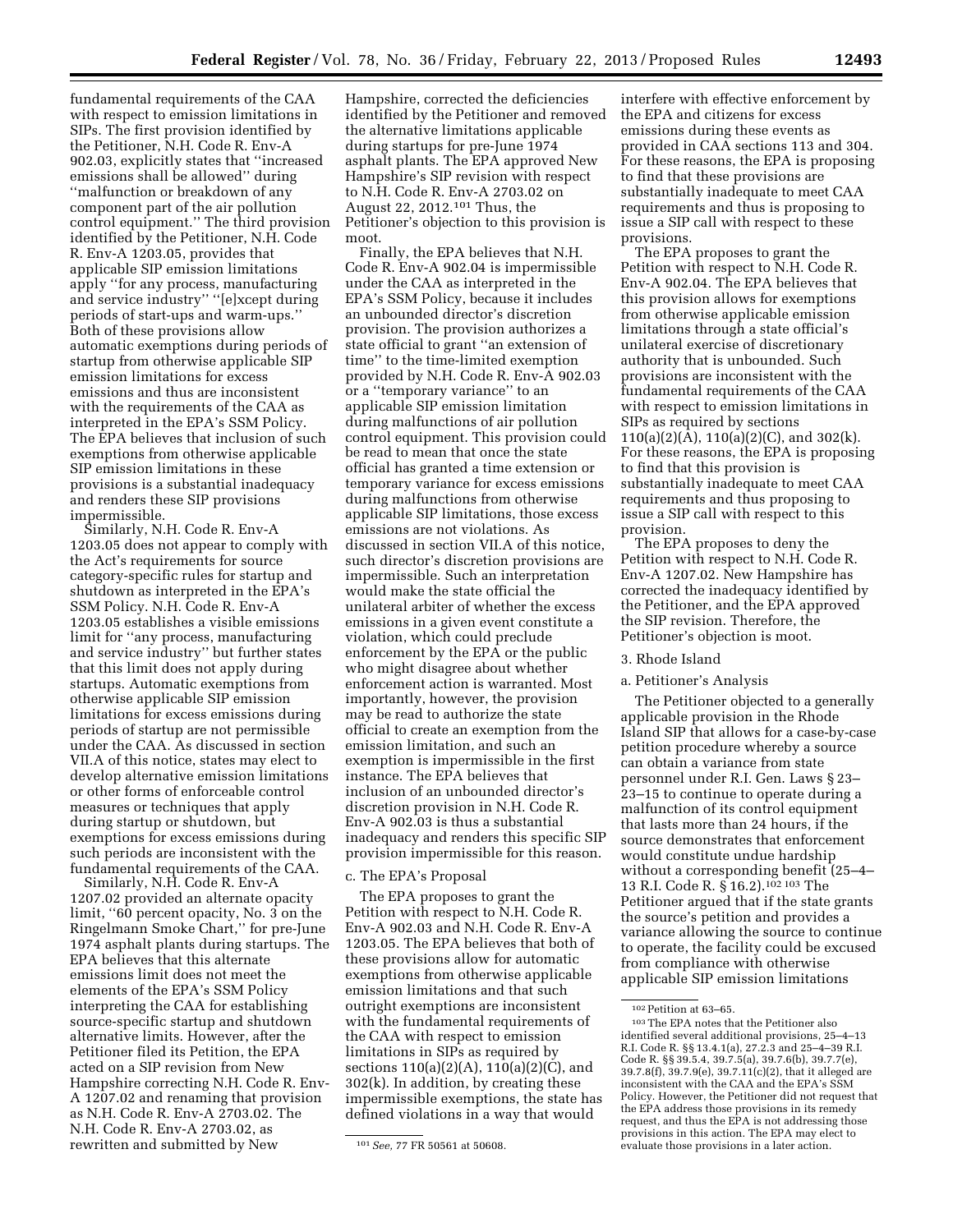during malfunction periods. The Petitioner argued that this provision could be read to preclude enforcement by the EPA or citizens in the event that the state elects not to treat the event as a violation of SIP emission limitations. Thus, the Petitioner argued, the provision is inconsistent with the CAA and the EPA's SSM Policy because it allows the state to make a unilateral decision that the excess emissions were not a violation and thus purports to bar enforcement for the excess emissions by the EPA and citizens.

#### b. The EPA's Evaluation

The EPA agrees that the CAA does not allow for exemptions from otherwise applicable SIP emission limitations, whether automatic or through the exercise of a state official's discretion. In accordance with the requirements of CAA section  $110(a)(2)(\overline{A})$ , SIPs must contain emission limitations and, in accordance with the definition of ''emission limitations'' in CAA section 302(k), such emission limitations must be continuous. Thus, any excess emissions above the level of the applicable emission limitation must be considered violations, whether or not the state elects to exercise its enforcement discretion. SIP provisions that create exemptions such that excess emissions during malfunctions are not violations are inconsistent with the fundamental requirements of the CAA with respect to emission limitations in SIPs.

The EPA believes that 25–4–13 R.I. Code R. § 16.2 is impermissible under the CAA as interpreted in the EPA's SSM Policy, due to an insufficiently bounded director's discretion provision. The provision specifies a mechanism for a variance to be granted ''[i]n the event that the malfunction of an air pollution control system is expected or may reasonably be expected to continue for longer than 24 hours.'' This provision could be read to mean that once a state official has exempted excess emissions during malfunctions from otherwise applicable SIP limitations, those excess emissions are not violations. As discussed in section VII.A of this notice, such director's discretion provisions are impermissible. Such an interpretation would make the state official the unilateral arbiter of whether the excess emissions in a given event constitute a violation, which could preclude enforcement by the EPA or the public who might disagree about whether enforcement action is warranted. Most importantly, however, the provision may be read to authorize the state official to create an exemption from the emission limitation, and such an

exemption is impermissible in the first instance. The EPA believes that inclusion of an insufficiently bounded director's discretion provision in 25–4– 13 R.I. Code R. § 16.2 is thus a substantial inadequacy and renders this specific SIP provision impermissible for this reason.

#### c. The EPA's Proposal

The EPA proposes to grant the Petition with respect to 25–4–13 R.I. Code R. § 16.2. The EPA believes that this provision allows for exemptions from otherwise applicable emission limitations through a state official's unilateral exercise of discretionary authority that is insufficiently bounded. Such provisions are inconsistent with the fundamental requirements of the CAA with respect to emission limitations in SIPs as required by sections 110(a)(2)(A), 110(a)(2)(C), and 302(k). For these reasons, the EPA is proposing to find that this provision is substantially inadequate to meet CAA requirements and thus proposing to issue a SIP call with respect to this provision.

#### *C. Affected States in EPA Region II*

#### 1. New Jersey

#### a. Petitioner's Analysis

The Petitioner objected to two specific provisions in the New Jersey SIP that allow for automatic exemptions for excess emissions during emergency situations.104 The Petitioner objected to the first provision because it provides industrial process units that have the potential to emit sulfur compounds an exemption from the otherwise applicable sulfur emission limitations where ''[t]he discharge from any stack or chimney [has] the sole function of relieving pressure of gas, vapor or liquid under abnormal emergency conditions'' (N.J. Admin. Code 7:27–7.2(k)(2)). The Petitioner argued that such an exemption is inconsistent with the requirements of the CAA and the EPA's SSM Policy. The Petitioner argued that the CAA and the EPA's interpretation of the CAA in the SSM Policy require that all such excess emissions be treated as violations.

The Petitioner objected to the second provision because it provides electric generating units (EGUs) an exemption from the otherwise applicable  $NO<sub>x</sub>$ emission limitations when the unit is operating at ''emergency capacity,'' also known as a ''MEG alert,'' which is statutorily defined as a period in which one or more EGUs is operating at emergency capacity at the direction of

the load dispatcher in order to prevent or mitigate voltage reductions or interruptions in electric service, or both (N.J. Admin. Code 7:27–19.1). The Petitioner argued that this sourcespecific exemption from the emission limitations ''cannot ensure compliance with the NAAQS and PSD increments for  $NO<sub>x</sub>$  because ambient air quality is nowhere mentioned as a relevant consideration.'' 105

#### b. The EPA's Evaluation

The EPA agrees that the CAA does not allow for exemptions from otherwise applicable SIP emission limitations. In accordance with the requirements of CAA section  $110(a)(2)(\overline{A})$ , SIPs must contain emission limitations and, in accordance with the definition of ''emission limitations'' in CAA section 302(k), such emission limitations must be continuous. Thus, any excess emissions above the level of the applicable emission limitation must be considered violations of such limitations, whether or not the state elects to exercise its enforcement discretion. SIP provisions that create exemptions such that excess emissions during emergency conditions, however defined, are not violations are inconsistent with the fundamental requirements of the CAA with respect to emission limitations in SIPs.

The first provision identified by the Petitioner explicitly states that emission limitations of sulfur compounds ''shall not apply'' to emissions coming from a stack or a chimney during ''abnormal emergency conditions,'' when the discharges are solely to relieve pressure of gas, vapor, or liquid. The EPA believes that inclusion of such an exemption from emission limitations in N.J. Admin. Code 7:27–7.2(k)(2) is a substantial inadequacy and renders this specific SIP provision impermissible. The EPA notes that this exemption is impermissible even though the state has imposed the limitation that such exemption would apply only during ''abnormal emergency conditions.'' The core problem remains that the provision provides an impermissible exemption from the sulfur compound emission limitations otherwise applicable under the SIP.

With regard to the second provision raised by the Petitioner (N.J. Admin. Code 7:27–19.1), the EPA disagrees that it is a substantial inadequacy in the SIP, because the exemption from the  $NO<sub>x</sub>$ emission limitations ceased to be applicable after November 15, 2005. Because the statute's exemption applies only to those emergency situations, or

<sup>104</sup>Petition at 53–54. 105Petition at 54.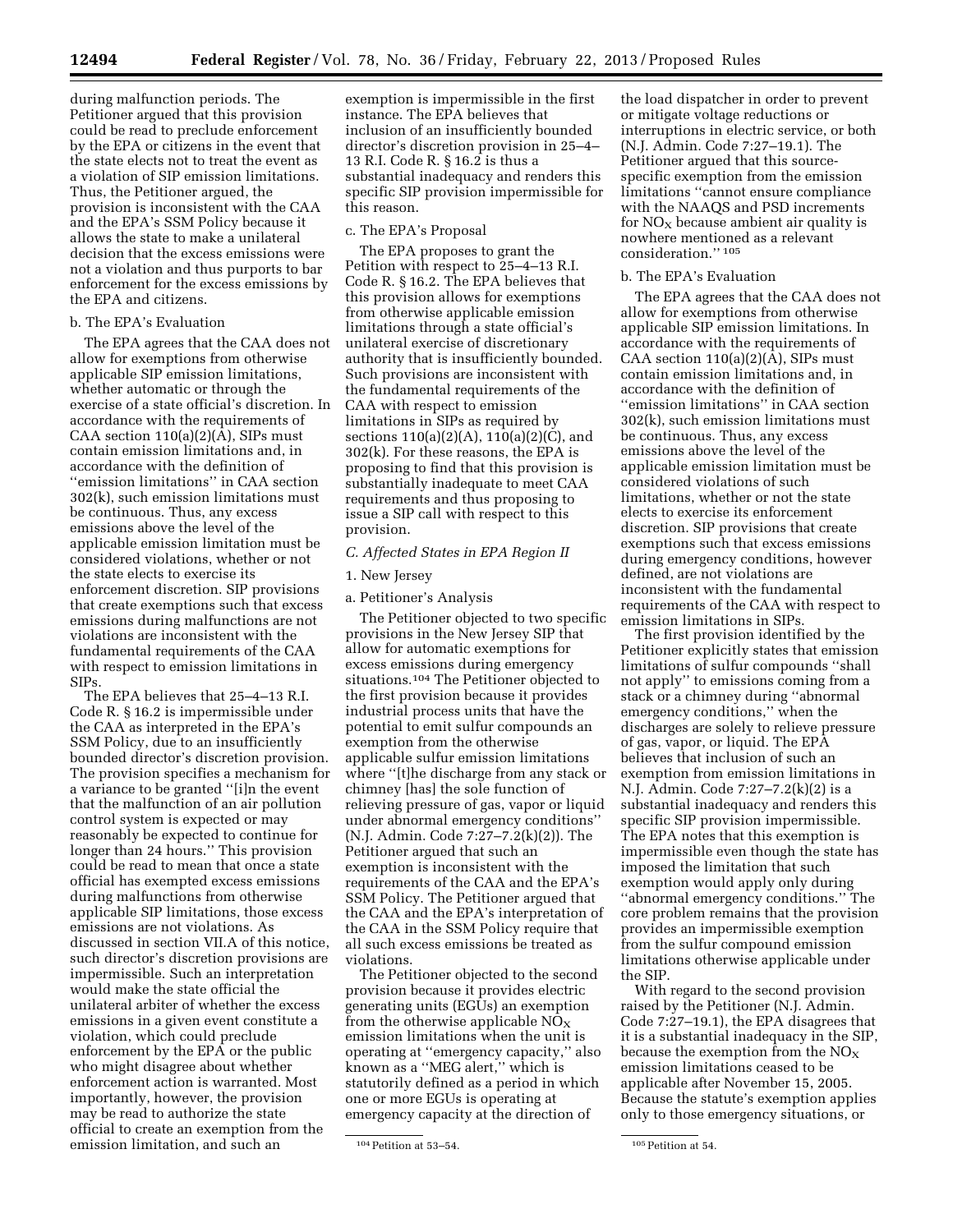''MEG alerts,'' that occur ''on or before November 15, 2005'' (N.J. Admin. Code 7:27–19.1), the Petitioner's claim is moot.

# c. The EPA's Proposal

The EPA proposes to grant the Petition with respect to N.J. Admin. Code  $7:27-7.2(k)(2)$ . The EPA believes that this provision allows for an exemption from the otherwise applicable emission limitations, and that such an exemption is inconsistent with the fundamental requirements of the CAA with respect to emission limitations in SIPs as required by CAA sections 110(a)(2)(A), 110(a)(2)(C), and 302(k). For this reason, the EPA is proposing to find that this provision is substantially inadequate to meet CAA requirements and thus is proposing to issue a SIP call with respect to this provision. The EPA proposes to deny the Petition with respect to N.J. Admin. Code 7:27–19.1, because its effectiveness expired on November 15, 2005, and therefore Petitioner's claim with regard to the impermissibility of this provision is moot.

#### 2. [Reserved]

# *D. Affected States in EPA Region III*

#### 1. Delaware

## a. Petitioner's Analysis

The Petitioner objected to seven provisions in the Delaware SIP that provide exemptions during startup and shutdown from the otherwise applicable SIP emission limitations.106 The seven source-specific and pollutant-specific provisions that provide exemptions during periods of startup and shutdown are: 7–1100–1104 Del. Code Regs § 1.5 (Particulate Emissions from Fuel Burning Equipment); 7–1100–1105 Del. Code Regs § 1.7 (Particulate Emissions from Industrial Process Operations); 7– 1100–1108 Del. Code Regs § 1.2 (Sulfur Dioxide Emissions from Fuel Burning Equipment); 7–1100–1109 Del. Code Regs § 1.4 (Emissions of Sulfur Compounds From Industrial Operations); 7–1100–1114 Del. Code Regs § 1.3 (Visible Emissions); 7–1100– 1124 Del. Code Regs § 1.4 (Control of Volatile Organic Compound Emissions); and 7–1100–1142 Del. Code Regs § 2.3.5 (Specific Emission Control Requirements). These provisions provide exemptions to the emission limitations during startup and shutdown when "the emissions \* \* \* during start-up and shutdown are governed by an operation permit issued pursuant to the provisions of 2.0 of 7 DE

Admin. Code 1102.'' (*E.g.,* 7–1100–1104 Del. Code Regs § 1.5.)

The Petitioner objected to these provisions because they provide a state official with the discretion, through the permitting process, to exempt sources from otherwise applicable SIP emission limitations or to set alternative limitations for periods of startup and shutdown. The Petitioner argued that such discretion is not permissible because the CAA and the EPA's interpretation of the CAA in the SSM Policy require that all such excess emissions be treated as violations. Moreover, the Petitioner argued that any alternative limits for periods of startup and shutdown created by the state official through the permitting process do not meet the requirements of the Act and the EPA's SSM Policy, because there is no requirement in the provision that the limits be narrowly tailored, source-specific, created in consultation with the EPA, and approved into the Delaware SIP by the EPA.

### b. The EPA's Evaluation

The EPA agrees that the CAA does not allow for exemptions from otherwise applicable SIP emission limitations, whether automatic or through the exercise of a state official's discretion. In accordance with the requirements of CAA section  $110(a)(2)(A)$ , SIPs must contain emission limitations and, in accordance with the definition of ''emission limitations'' in CAA section 302(k), such emission limitations must be continuous. Thus, any excess emissions above the level of the applicable emission limitation must be considered violations, whether or not the state elects to exercise its enforcement discretion. SIP provisions that create exemptions such that the excess emissions during startup and shutdown could be deemed not a violation of the applicable emission limitations are inconsistent with the fundamental requirements of the CAA with respect to emission limitations in SIPs.

The EPA believes that the seven provisions raised by the Petitioner are impermissible because they are unbounded director's discretion provisions, created through the state permitting program, in which state officials are provided unbounded discretion to set alternative limits and could therefore provide an outright exemption from the emission limitations. In each of the provisions raised by the Petitioner, an exemption from the SIP's emission limitations during periods of startup and shutdown is automatically granted if the permit to which the source is subject has terms or conditions governing emissions during startup and shutdown. The SIP provisions therefore vest state officials with the unilateral power to establish alternative limits, or to create an exemption altogether, in permits by deeming such periods of excess emissions during startup and shutdown permissible. Were the state to exercise its discretion and decide on a case-bycase basis that such an event was not a violation of the emission limitations, the EPA and citizens could be precluded from enforcement. More importantly, however, an exemption from the emission limitations is impermissible in the first instance, and these provisions purport to authorize state officials in the permitting context to grant such exemptions. These provisions therefore undermine the SIP's emission limitations and the emissions reductions they are intended to achieve and render them less enforceable by the EPA or through a citizen suit. The EPA believes that the inclusion of insufficiently bounded director's discretion provisions in 7–1100–1104 Del. Code Regs § 1.5, 7–1100–1105 Del. Code Regs § 1.7, 7–1100–1108 Del. Code Regs § 1.2, 7–1100–1109 Del. Code Regs § 1.4, 7–1100–1114 Del. Code Regs § 1.3, 7–1100–1124 Del. Code Regs § 1.4, and 7–1100–1142 Del. Code Regs § 2.3.5 is thus a substantial inadequacy and renders these specific SIP provisions impermissible for this reason.

In addition, the EPA agrees with the Petitioner that while the CAA, as interpreted in the EPA's SSM Policy, allows states to set source categoryspecific alternative emission limitations or other forms of enforceable control measures or techniques that apply during periods of startup and shutdown, such alternative limitations are only permitted in a narrow set of circumstances and must be accomplished through the appropriate SIP process (*see* section VII.A of this notice.) Those alternative limitations must be developed in consultation with the EPA and must be approved by the EPA into the SIP. The provisions of Delaware's SIP raised by the Petitioner purport to authorize the state to establish alternative limitations for excess emissions during periods of startup and shutdown (or to exempt those emissions altogether, as discussed above) on a case-by-case basis in the permitting process, and the provisions do not require the state to consult with the EPA or have those alternative limits approved by the EPA into the SIP. The EPA believes that the inclusion of processes to establish alternative limits for some sources and in regard to some

<sup>106</sup>Petition at 28–29.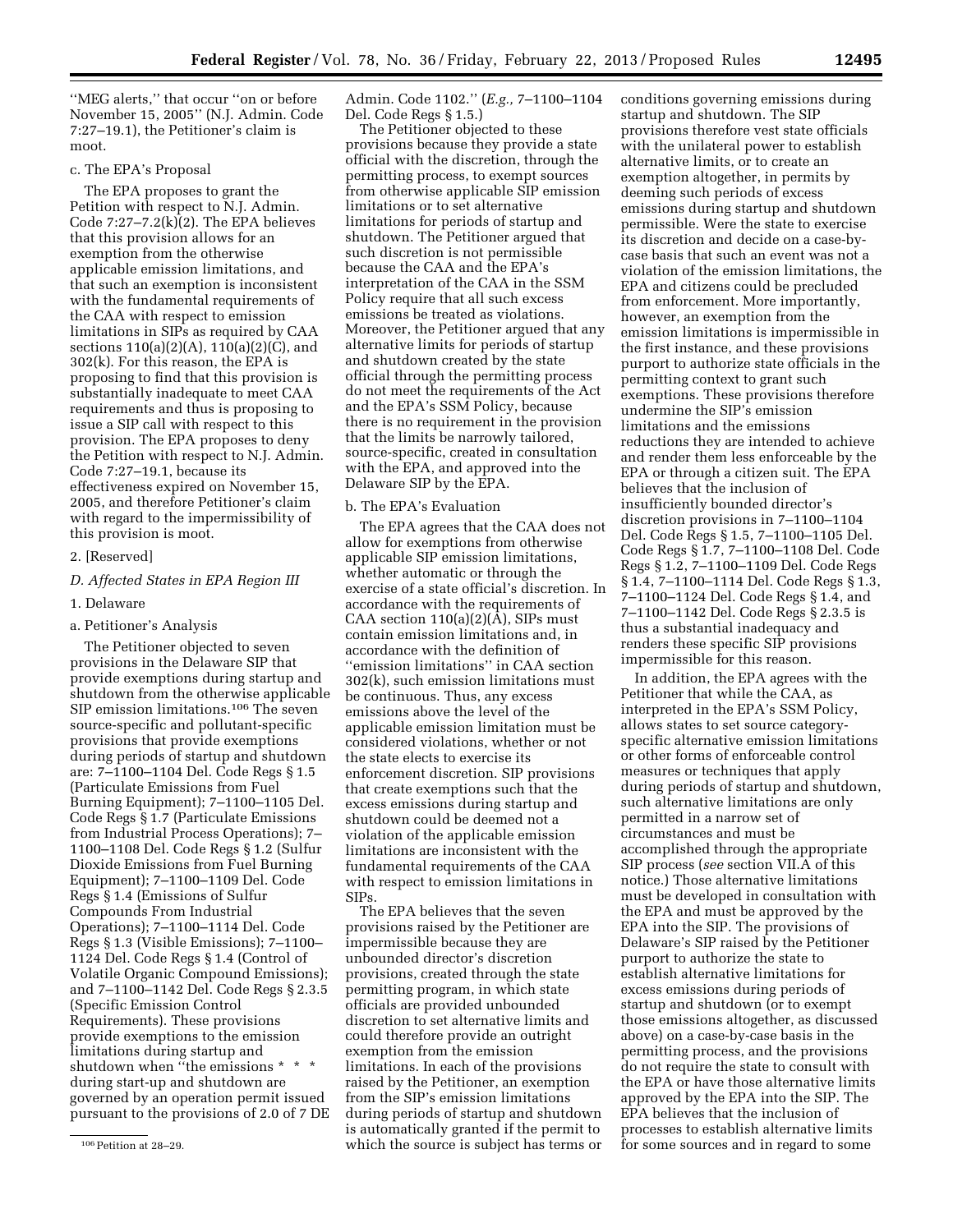pollutants in a manner that does not conform with the requirements of the Act as interpreted in the EPA's SSM Policy in 7–1100–1104 Del. Code Regs § 1.5, 7–1100–1105 Del. Code Regs § 1.7, 7–1100–1108 Del. Code Regs § 1.2, 7– 1100–1109 Del. Code Regs § 1.4, 7– 1100–1114 Del. Code Regs § 1.3, 7– 1100–1124 Del. Code Regs § 1.4, and 7– 1100–1142 Del. Code Regs § 2.3.5 is thus a substantial inadequacy and renders these specific SIP provisions impermissible, in addition to the creation of unbounded discretion in a state official.

# c. The EPA's Proposal

The EPA proposes to grant the Petition with respect to 7–1100–1104 Del. Code Regs § 1.5, 7–1100–1105 Del. Code Regs § 1.7, 7–1100–1108 Del. Code Regs § 1.2, 7–1100–1109 Del. Code Regs § 1.4, 7–1100–1114 Del. Code Regs § 1.3, 7–1100–1124 Del. Code Regs § 1.4, and 7–1100–1142 Del. Code Regs § 2.3.5. The EPA believes that these provisions allow for exemptions from otherwise applicable SIP emission limitations, and that such outright exemptions are inconsistent with the fundamental requirements of the CAA with respect to emission limitations in SIPs in sections 110(a)(2)(A), 110(a)(C), and 302(k). In addition, the aforementioned provisions each allow for such exemptions through a state official's unilateral exercise of insufficiently bounded discretionary authority in the permitting process, and such provisions are inconsistent with the fundamental requirements of the CAA with respect to SIPs and SIP revisions. Moreover, the discretion in these provisions also allows state officials to establish alternative emission limitations during periods of startup and shutdown through a process that does not conform to the requirements of the Act or the EPA's SSM Policy with regard to establishing alternative emission limitations. For these reasons, the EPA is proposing to find that these provisions are substantially inadequate to meet CAA requirements and thus is proposing to issue a SIP call with respect to these provisions.

# 2. District of Columbia

# a. Petitioner's Analysis

The Petitioner objected to five provisions in the District of Columbia (D.C.) SIP as being inconsistent with the CAA and the EPA's SSM Policy.107 The Petitioner first objected to a generally applicable provision in the D.C. SIP that allows for discretionary exemptions

during periods of maintenance or malfunction (D.C. Mun. Regs. tit. 20 § 107.3). The provision provides the Mayor with the authority to permit continued operation of a stationary source when air pollution controls are shut down due to maintenance or malfunction. The Petitioner argued that this provision could provide an exemption from the otherwise applicable SIP emission limitations, and such an exemption is impermissible under the CAA because the statute and the EPA's interpretation of the CAA in the SSM Policy require that all such excess emissions be treated as violations. Moreover, the Petitioner objected to this discretionary exemption because the Mayor's grant of permission to continue to operate during the period of malfunction or maintenance could be interpreted to excuse excess emissions during such time period and could thus be read to preclude enforcement by the EPA or citizens in the event that the Mayor elects not to treat the event as a violation. Thus, in addition to creating an impermissible exemption for the excess emissions, the Petitioner argued, the provision is also inconsistent with the CAA as interpreted in the EPA's SSM Policy because it allows the Mayor to make a unilateral decision that the excess emissions were not a violation and thus purports to bar enforcement for the excess emissions by the EPA and citizens.

Secondly, the Petitioner objected to the alternative limitations on stationary sources for visible emissions during periods of ''start-up, cleaning, soot blowing, adjustment of combustion controls, or malfunction,'' (D.C. Mun. Regs. tit. 20 § 606.1) and, for fuelburning equipment placed in initial operation before January 1977, alternative limits for visible emissions during startup and shutdown (D.C. Mun. Regs. tit. 20 § 606.2). The Petitioner also objected to the exemption from emission limitations for emergency standby engines (D.C. Mun. Regs. tit. 20 § 805.1(c)(2)). The Petitioner argued that these provisions could provide exemptions or deviations from the otherwise applicable SIP emission limitations, and such exemptions are impermissible under the CAA because the statute and the EPA's interpretation of the CAA in the SSM Policy require that all such excess emissions be treated as violations. Moreover, the Petitioner argued that the alternative limits do not appear to meet the criteria for a source category-specific rule as permitted under the EPA's SSM Policy interpreting the Act.

Finally, the Petitioner objected to the provision in the D.C. SIP that provides

an affirmative defense for violations of visible emission limitations during ''unavoidable malfunction'' (D.C. Mun. Regs. tit. 20 § 606.4). The Petitioner objected to this provision because the elements of the defense are not laid out clearly in the SIP, because the term ''affirmative defense'' is not defined in the SIP, and finally, the Petitioner argues, because affirmative defenses for any excess emissions are wholly inconsistent with the CAA and should be removed from the SIP.

## b. The EPA's Evaluation

The EPA agrees that the CAA does not allow for exemptions from otherwise applicable SIP emission limitations, whether automatic or through the exercise of a state official's discretion. In accordance with the requirements of CAA section  $110(a)(2)(\overline{A})$ , SIPs must contain emission limitations and, in accordance with the definition of ''emission limitations'' in CAA section 302(k), such emission limitations must be continuous. Thus, any excess emissions above the level of the applicable emission limitation must be considered violations, whether or not the state elects to exercise its enforcement discretion. SIP provisions that create exemptions such that the excess emissions during startup, shutdown, load change, or emergencies are not violations of the applicable emission limitations are inconsistent with the fundamental requirements of the CAA with respect to emission limitations in SIPs. The EPA believes that the inclusion of such an exemption from the emission limitations in D.C. Mun. Regs. tit. 20 § 107.3 is thus a substantial inadequacy and renders this specific SIP provision impermissible.

The EPA believes that D.C. Mun. Regs. tit. 20 § 107.3 is also impermissible due to an unbounded director's discretion provision that purports to make the Mayor the unilateral arbiter of whether the excess emissions in a given event constitute a violation. In the case of D.C. Mun. Regs. tit. 20 § 107.3, the provision authorizes the Mayor to permit continued operation at stationary sources without functioning air pollution control equipment. The Mayor's grant of permission to continue to operate during the period of malfunction or maintenance could be interpreted to excuse excess emissions from that time period, and it could thus be read to preclude enforcement by the EPA or through a citizen suit in the event that the Mayor elects not to treat the event as a violation. In addition, the provision vests the Mayor with the unilateral power to grant an exemption from the

<sup>107</sup>Petition at 29–30.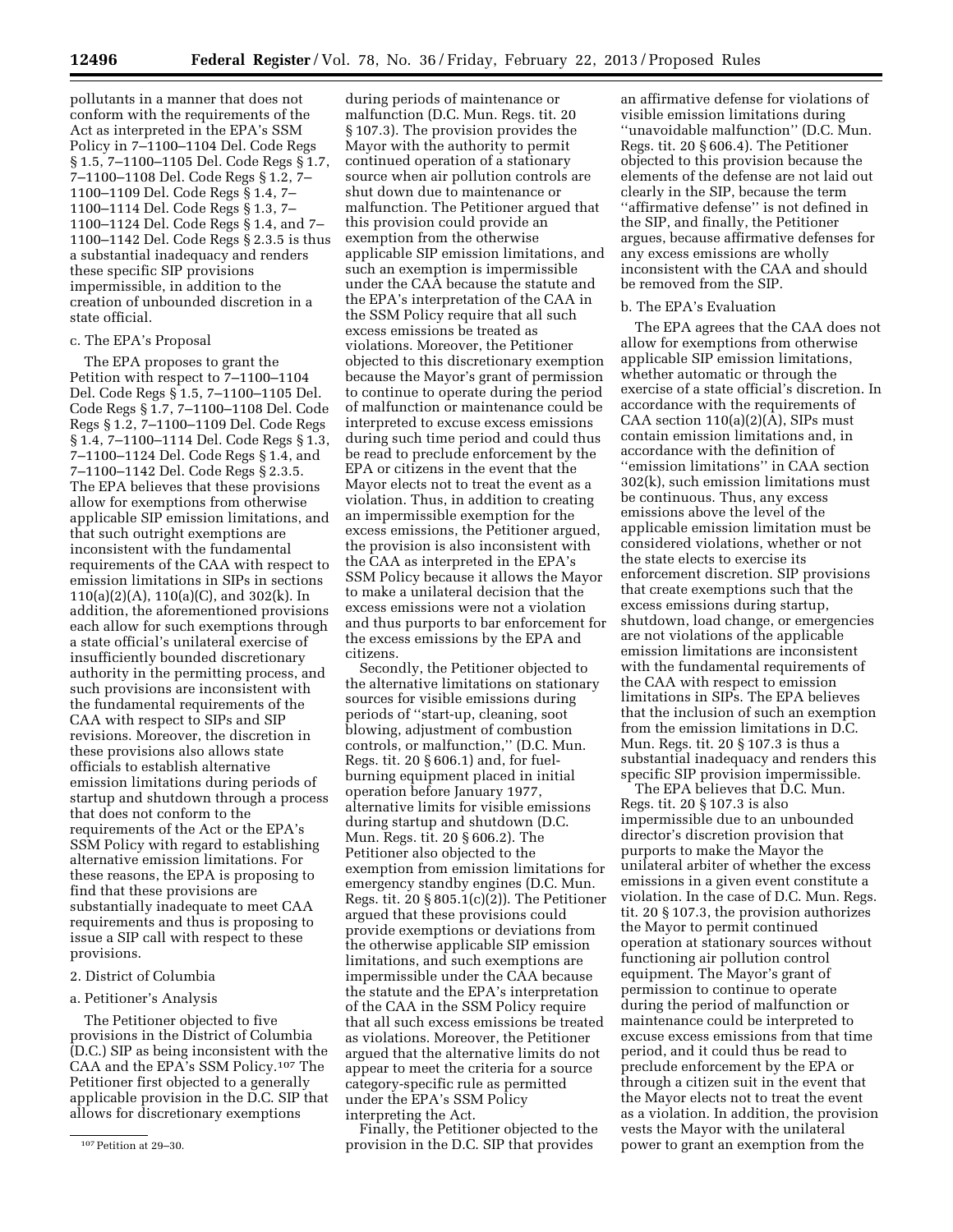otherwise applicable SIP emission limitation, without any additional public process at the D.C. or federal level, and without any bounds or parameters to the exercise of this discretion. Most importantly, however, the provision purports to authorize the Mayor to create an exemption from the emission limitation, and such an exemption is impermissible in the first instance. Such a director's discretion provision undermines the emission limitations and the emissions reductions they are intended to achieve and renders them less enforceable by the EPA or through a citizen suit. The EPA believes that the inclusion of an unbounded director's discretion provision in D.C. Mun. Regs. tit. 20 § 107.3 is thus a substantial inadequacy and renders this specific SIP provision impermissible for this reason, in addition to the creation of an impermissible exemption.

The EPA notes that while the CAA does not allow for exemptions for excess emissions, it does, as discussed in section VII.A of this notice, allow states to develop alternative emission limitations or other forms of enforceable control measures or techniques that apply during startup or shutdown. The EPA believes that emission limitations in SIPs should generally be developed in the first instance to account for the types of normal operation outlined in D.C. Mun. Regs. tit. 20 § 606.1, such as cleaning, soot blowing, and adjustment of combustion controls. The D.C. Mun. Regs. tit. 20 §§ 606.1 and 606.2 do not appear to comply with the CAA's requirements as interpreted in the EPA's SSM Policy. The alternative limitations on stationary sources for visible emissions during periods of ''start-up, cleaning, soot blowing, adjustment of combustion controls, or malfunction,'' (D.C. Mun. Regs. tit. 20 § 606.1) do not comply with the Act and the EPA's policy interpreting the Act, because, for instance, they do not apply only to ''specific, narrowly-defined source categories using specific control strategies.'' 108 The EPA believes that the inclusion of these alternative limitations, which do not comply with the requirements of the Act, in D.C. Mun. Regs. tit. 20 §§ 606.1 and 606.2 is thus a substantial inadequacy and renders these specific SIP provisions impermissible.

With respect to the Petitioner's objection to the exemption for emergency standby engines (D.C. Mun. Regs. tit. 20 § 805.1(c)(2)), the EPA disagrees that this provision applies to an exemption from emission limitations during startup, shutdown, or malfunction periods. Instead, this provision applies to a specific source category that is not subject to control under the D.C. SIP. At this point in time, the SIP reflects that regulation of this source category is not necessary in the SIP in order to meet the applicable reasonably available control technology (RACT) requirements or other CAA requirements in this area. The EPA therefore disagrees with Petitioner that D.C. Mun. Regs. tit. 20 § 805.1(c)(2) renders the D.C. SIP substantially inadequate.

Finally, the EPA agrees with the Petitioner that the affirmative defense contained in D.C. Mun. Regs. tit. 20 § 606.4 is not an acceptable affirmative defense provision under the CAA as interpreted the EPA's SSM Policy. Although the EPA believes that narrowly drawn affirmative defenses are permitted under the CAA for malfunction events (*see* section VII.B of this notice), the EPA's interpretation of the CAA is that such affirmative defenses can only shield the source from monetary penalties and cannot be a bar to injunctive relief. An affirmative defense provision that purports to bar any enforcement action for injunctive relief for violations of emission limitations is inconsistent with the requirements of CAA sections 113 and 304. Furthermore, the SIP provision is deficient because while it appears to create an affirmative defense, it does so with conditions that are not consistent with the criteria that the EPA recommends in the SSM Policy. The EPA acknowledges that the SSM Policy is only guidance concerning what types of SIP provisions could be consistent with the requirements of the CAA. Nonetheless, through this rulemaking, the EPA is proposing to determine that D.C. Mun. Regs. tit. 20 § 606.4 does not include criteria that are sufficiently robust to qualify as an acceptable affirmative defense provision. The EPA believes that the inclusion of the complete bar to liability, including injunctive relief, and the insufficiently robust qualifying criteria in D.C. Mun. Regs. tit. 20 § 606.4 are substantial inadequacies and render this specific SIP provision impermissible.

#### c. The EPA's Proposal

The EPA proposes to grant the Petition with respect to D.C. Mun. Regs. tit. 20 § 107.3. The EPA believes that this provision allows for exemptions from the otherwise applicable SIP emission limitations, and that such exemptions are inconsistent with the fundamental requirements of the CAA with respect to emission limitations in

SIPs in sections  $110(a)(2)(A)$ , 110(a)(2)(C), and 302(k). In addition, D.C. Mun. Regs. tit. 20 § 107.3 allows for such an exemption through a state official's unilateral exercise of discretionary authority that is unbounded and includes no additional public process at the D.C. or federal level, and such provisions are inconsistent with the fundamental requirements of the CAA with respect to SIPs and SIP revisions. For these reasons, the EPA is proposing to find that D.C. Mun. Regs. tit. 20 § 107.3 is substantially inadequate to meet CAA requirements and thus proposing to issue a SIP call with respect to this provision.

The EPA also proposes to grant the Petition with respect to D.C. Mun. Regs. tit. 20 §§ 606.1 and 606.2. The EPA believes that section 606.1 impermissibly provides an alternative visible emission limitation to stationary sources during periods of malfunction and during planned maintenance events. Furthermore, while sections 606.1 and 606.2 appropriately provide alternative visible emission limitations only during periods of startup and shutdown, both sections apply to a broad category of sources and are not narrowly limited to a source category employing a specific control strategy, as required by the CAA as interpreted in the EPA's SSM Policy. For these reasons, the EPA is proposing to find that D.C. Mun. Regs. tit. 20 §§ 606.1 and 606.2 are substantially inadequate to meet CAA requirements and is thus proposing to issue a SIP call with respect to these provisions.

The EPA proposes to deny the Petition with respect to D.C. Mun. Regs. tit. 20 § 805.1(c)(2). The EPA disagrees that this provision applies to an exemption from emission limitations during startup, shutdown, or malfunction periods. Rather, this provision applies to a specific source category that is not subject to control under the D.C. SIP. At this point in time, the SIP reflects that regulation of this source category is not necessary in the SIP in order to meet the applicable RACT requirements or other CAA requirements in this area.

Finally, the EPA proposes to grant the petition with respect to D.C. Mun. Regs. tit. 20 § 606.4 because it is not a permissible affirmative defense provision consistent with the requirements of the CAA and the EPA's recommendations in the EPA's SSM Policy. By purporting to create a bar to enforcement that applies not just to monetary penalties but also to injunctive relief, this provision is inconsistent with the requirements of

<sup>108</sup> 1999 SSM Guidance Attachment at 4–5.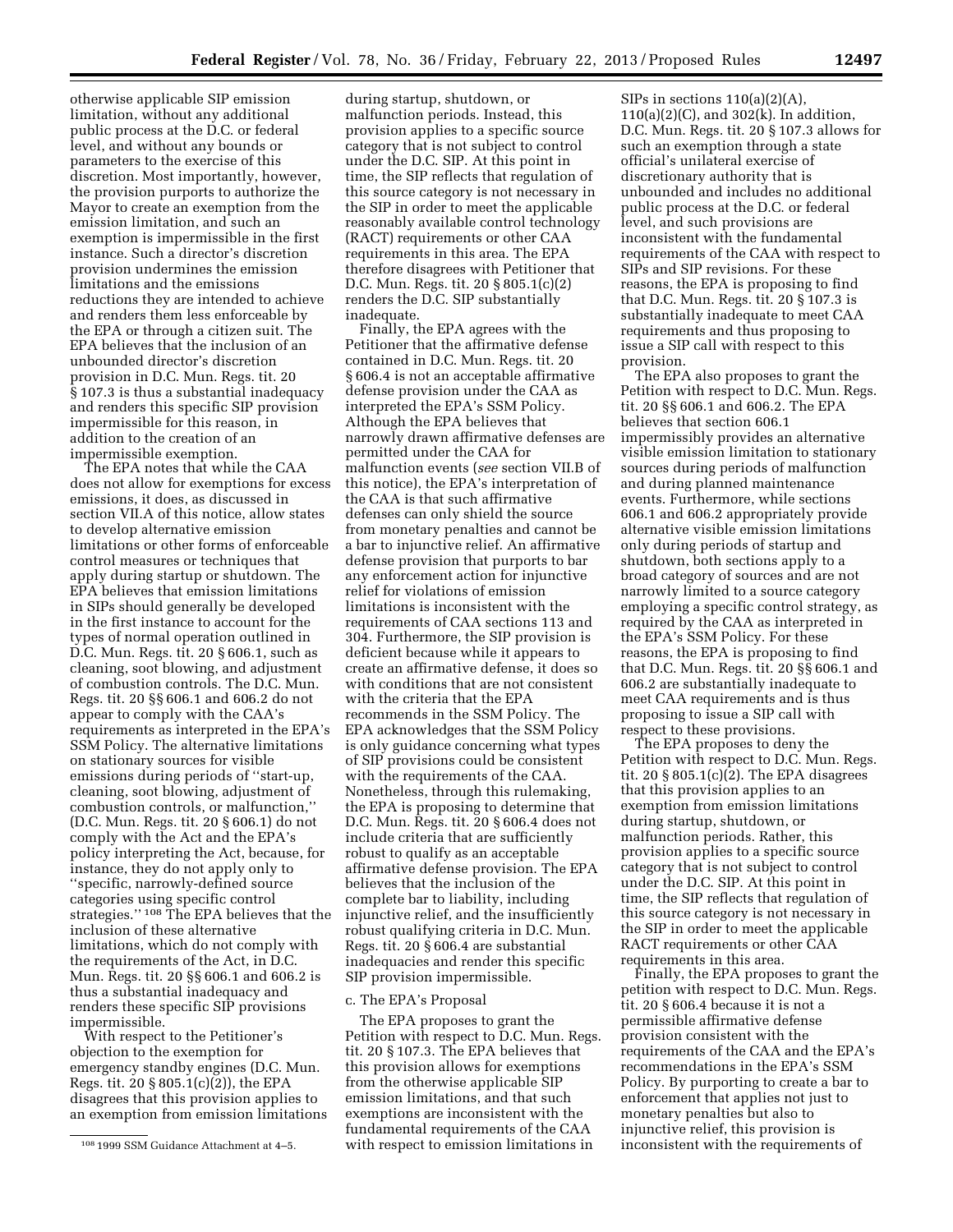CAA sections 113 and 304. By not including sufficient criteria to assure that sources seeking to raise the affirmative defense have in fact been properly designed, maintained, and operated, and to assure that sources have taken all appropriate steps to minimize excess emissions, the provision also fails to be sufficiently narrowly drawn to justify shielding from monetary penalties for violations. Thus, this provision is not appropriate as an affirmative defense provision because it is inconsistent with fundamental requirements of the CAA. For these reasons, the EPA is proposing to find that this provision is substantially inadequate to meet CAA requirements and thus proposing to issue a SIP call with respect to this provision.

## 3. Virginia

## a. Petitioner's Analysis

The Petitioner objected to a generally applicable provision in the Virginia SIP that allows for discretionary exemptions during periods of malfunction (9 Va. Admin. Code § 5–20–180(G)).109 First, the Petitioner objected because this provision provides an exemption from the otherwise applicable SIP emission limitations, and such an exemption is impermissible under the CAA because the statute and the EPA's interpretation of the CAA in the SSM Policy require that all such excess emissions be treated as violations. The Petitioner argued that the CAA and the EPA's interpretation of the CAA in the SSM Policy require that all such excess emissions be treated as violations.

Second, the Petitioner objected to the discretionary exemption for excess emissions during malfunction because the provision gives the state the authority to determine whether a violation ''shall be judged to have taken place'' (9 Va. Admin. Code § 5–20– 180(G)). The Petitioner argued that this provision could be read to preclude enforcement by the EPA or citizens in the event that the state elects not to treat the event as a violation. Thus, in addition to creating an impermissible exemption for the excess emissions, the Petitioner argued, the provision is also inconsistent with the CAA and the EPA's SSM Policy because it allows the state to make a unilateral decision that the excess emissions were not a violation and thus purports to bar enforcement for the excess emissions by the EPA and citizens.

Third, the Petitioner argued that while the regulation provides criteria, akin to an affirmative defense, by which the state must make such a judgment that the event is not a violation, the criteria ''fall far short of EPA policy'' and the provision ''fails to establish any procedure through which the criteria are to be evaluated.''

## b. The EPA's Evaluation

The EPA agrees that the CAA does not allow for exemptions from otherwise applicable SIP emission limitations, whether automatic or through the exercise of a state official's discretion. In accordance with the requirements of CAA section  $110(a)(2)(A)$ , SIPs must contain emission limitations and, in accordance with the definition of ''emission limitations'' in CAA section 302(k), such emission limitations must be continuous. Thus, any excess emissions above the level of the applicable emission limitation must be considered violations, whether or not the state elects to exercise its enforcement discretion. SIP provisions such as 9 Va. Admin. Code § 5–20– 180(G) that create exemptions by authorizing the state to determine that the excess emissions during startup, shutdown, load change, or emergencies are not violations of the applicable emission limitations are inconsistent with the fundamental requirements of the CAA with respect to emission limitations in SIPs. The EPA believes that the inclusion of such an exemption in 9 Va. Admin. Code § 5–20–180(G) is thus a substantial inadequacy and renders this specific SIP provision impermissible.

The EPA believes that 9 Va. Admin. Code § 5–20–180(G) is also impermissible due to the inclusion of a director's discretion provision that purports to make the state official the unilateral arbiter of whether the excess emissions in a given malfunction event constitute a violation. In the case of 9 Va. Admin. Code § 5–20–180(G), the provision authorizes the state official to judge that ''no violation'' has taken place. The provision therefore vests the state official with the unilateral power to grant an exemption from the otherwise applicable SIP emission limitation, without any additional public process at the state or federal level. By deciding that an exceedance of the emission limitation was not a ''violation,'' exercise of this discretion could preclude enforcement by the EPA or the public who may not agree with that conclusion. Most importantly, however, the provision purports to authorize the state official to create an exemption from the otherwise applicable SIP emission limitation, and such an exemption is impermissible in

the first instance. Such a director's discretion provision undermines the emission limitations in the SIP and the emissions reductions that they are intended to achieve and renders them less enforceable by the EPA or through a citizen suit. The EPA believes that the inclusion of a director's discretion provision in 9 Va. Admin. Code § 5–20– 180(G) is thus a substantial inadequacy and renders this specific SIP provision impermissible for this reason, in addition to the creation of an impermissible exemption.

Finally, the EPA agrees with Petitioner that although the exemption requires that certain conditions must be met by the source, the conditions set forth in the provision do not render it an acceptable affirmative defense provision. The Petitioner is correct that 9 Va. Admin. Code § 5–20–180(G) is not an acceptable affirmative defense provision under the CAA as interpreted in the EPA's SSM Policy. Although the EPA believes that narrowly drawn affirmative defenses are permitted under the CAA for malfunction events (*see*  section VII.B of this notice), the EPA's interpretation of the CAA is that such affirmative defenses can only shield the source from monetary penalties and cannot be a bar to injunctive relief. An affirmative defense provision that purports to bar any enforcement action for injunctive relief for violations of emission limitations is inconsistent with the requirements of CAA sections 113 and 304. Furthermore, Virginia's SIP provision is deficient because even if it attempts to create an affirmative defense rather than an automatic exemption from the emission limitations, it does so with conditions that are not consistent with the criteria that the EPA recommends in the SSM Policy. The EPA acknowledges that the SSM Policy is only guidance concerning what types of SIP provisions could be consistent with the requirements of the CAA. Nonetheless, through this rulemaking, the EPA is proposing to determine that 9 Va. Admin. Code § 5– 20–180(G) does not include criteria that are sufficiently robust to qualify as an acceptable affirmative defense provision under the CAA. The EPA believes that the inclusion of the complete bar to liability, including injunctive relief, and the insufficiently robust qualifying criteria in 9 Va. Admin. Code § 5–20– 180(G) are substantial inadequacies and render this specific SIP provision impermissible.

#### c. The EPA's Proposal

The EPA proposes to grant the Petition with respect to 9 Va. Admin. Code § 5–20–180(G). The EPA believes

<sup>109</sup>Petition at 70–71.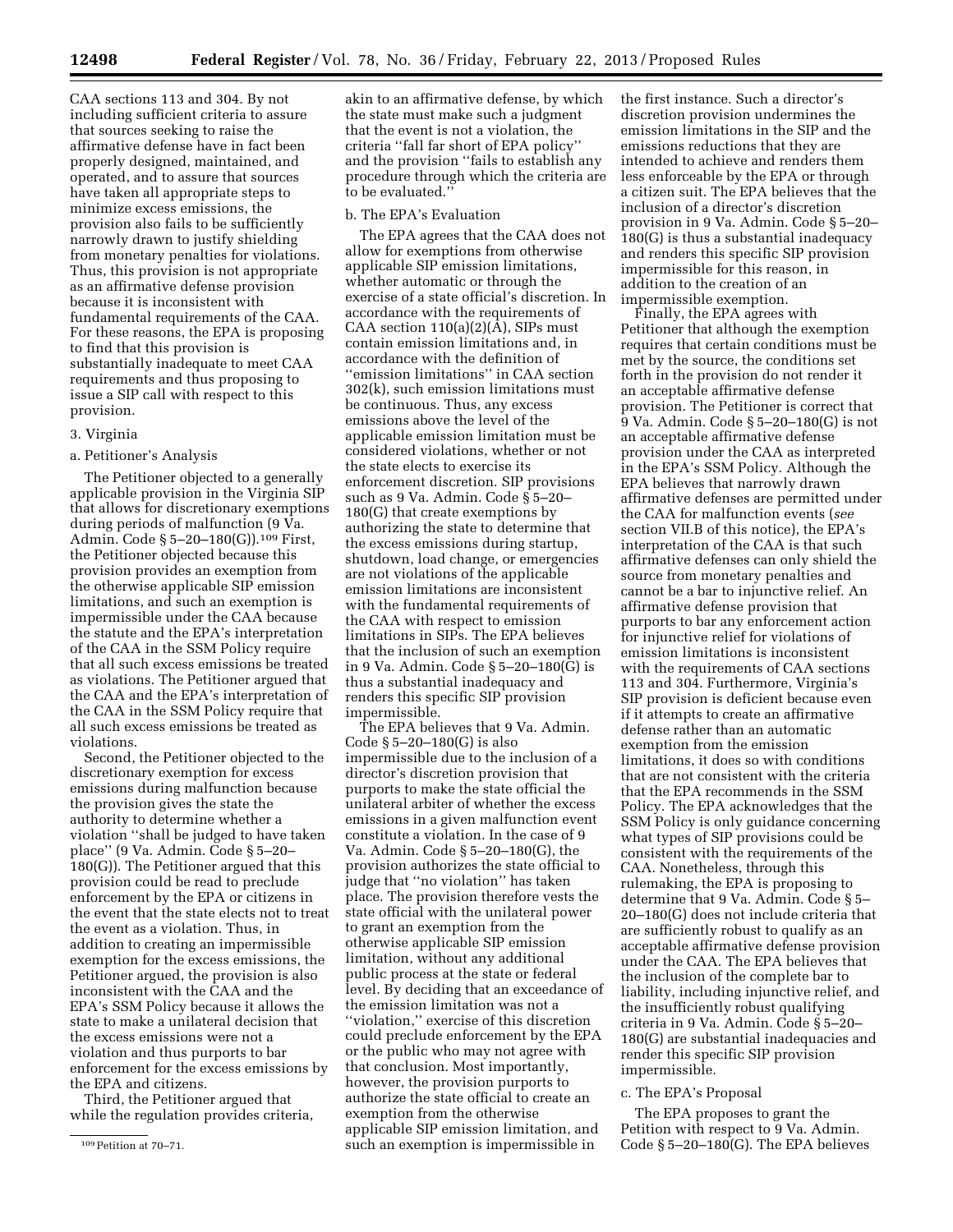that this provision allows for an exemption from the otherwise applicable SIP emission limitations, and that such exemptions are inconsistent with the fundamental requirements of the CAA with respect to emission limitations in SIPs in sections 110(a)(2)(A), 110(a)(2)(C), and 302(k). In addition, 9 Va. Admin. Code § 5–20– 180(G) allows for such an exemption through a state official's unilateral exercise of discretionary authority that includes no additional public process at the state or federal level, and such provisions are inconsistent with the fundamental requirements of the CAA with respect to SIPs and SIP revisions.

Moreover, even if the EPA were to consider 9 Va. Admin. Code § 5–20– 180(G) as providing for an affirmative defense rather than an automatic exemption, the provision is not a permissible affirmative defense provision consistent with the requirements of the CAA as interpreted in the EPA's recommendations in the EPA's SSM Policy. By purporting to create a bar to enforcement that applies not just to monetary penalties but also to injunctive relief, this provision is inconsistent with the requirements of CAA sections 113 and 304. By not including sufficient criteria to assure that sources seeking to raise the affirmative defense have in fact been properly designed, maintained, and operated, and to ensure that sources have taken all appropriate steps to minimize excess emissions, the provision also fails to be sufficiently narrowly drawn to justify shielding from monetary penalties for violations. Thus, this provision is not appropriate as an affirmative defense provision because it is inconsistent with fundamental requirements of the CAA.

For these reasons, the EPA is proposing to find that this provision is substantially inadequate to meet CAA requirements and thus proposing to issue a SIP call with respect to this provision.

# 4. West Virginia

# a. Petitioner's Analysis

The Petitioner made four types of objections identifying inadequacies regarding startup, shutdown, and malfunction provisions in West Virginia's SIP.110 First, the Petitioner objected to three specific provisions in the West Virginia SIP that allow for automatic exemptions from emission limitations, standards, and monitoring and recordkeeping requirements for excess emission during startup,

shutdown, or malfunction (W. Va. Code R. § 45–2–9.1, W. Va. Code R. § 45–7– 10.3, and W. Va. Code R. § 45–40– 100.8). The Petitioner objected because all three of these provisions provide exemptions from the otherwise applicable SIP emission limitations, and such exemptions are inconsistent with the requirements of the CAA as interpreted in the EPA's SSM Policy. The Petitioner argued that the CAA and the EPA's interpretation of the CAA in the SSM Policy require that all such excess emissions be treated as violations. The Petitioner also objected to all three of these provisions because, by providing an outright exemption from otherwise applicable requirements, the state has defined these excess emissions as not violations, thereby precluding enforcement by the EPA or citizens for the excess emissions that would otherwise be violations.

Second, the Petitioner objected to seven discretionary exemption provisions because these provisions provide exemptions from the otherwise applicable SIP emission limitations, and such exemptions are impermissible under the CAA because the statute and the EPA's interpretation of the CAA in the SSM Policy require that all such excess emissions be treated as violations. The Petitioner noted that the provisions allow a state official to ''grant an exception to the otherwise applicable visible emissions standards'' due to ''unavoidable shortage of fuel'' or ''any emergency situation or condition creating a threat to public safety or welfare'' (W. Va. Code R. § 45–2–10.1), to permit excess emissions ''due to unavoidable malfunctions of equipment'' (W. Va. Code R. § 45–3–7.1, W. Va. Code R. § 45–5–13.1, W. Va. Code R. § 45–6–8.2, W. Va. Code R. § 45–7–9.1, and W. Va. Code R. § 45–10– 9.1), and to permit exceedances where the limit cannot be ''satisfied'' because of ''routine maintenance'' or ''unavoidable malfunction'' (W. Va. Code R. § 45–21–9.3). The Petitioner argued that these provisions could be read to preclude enforcement by the EPA or citizens in the event that the state official elects not to treat the event as a violation. Thus, in addition to creating an impermissible exemption for the excess emissions, the Petitioner argued, the SIP's provisions are also inconsistent with the CAA as interpreted in the EPA's SSM Policy because they allow the state official to make a unilateral decision that the excess emissions were not a violation and thus purport to bar enforcement for the excess emissions by the EPA and citizens.

Third, the Petitioner objected to the alternative limit imposed on hot mix asphalt plants during periods of startup and shutdown in W. Va. Code R. § 45– 3–3.2 because it was ''not sufficiently justified'' under the requirements of source category-specific rules. The Petitioner argued that this provision could provide an unacceptable deviation during periods of startup and shutdown from the otherwise applicable SIP emission limitations, and such deviations are impermissible under the CAA because the statute and the EPA's interpretation of the CAA in the SSM Policy require that all such excess emissions be treated as violations. Moreover, the Petitioner argued that the alternative limits do not appear to meet the criteria for a source category-specific rule as permitted under the Act as interpreted in the EPA's SSM Policy.

Fourth, the Petitioner objected to a discretionary provision allowing the state to approve an alternative visible emission standard during startups and shutdowns for manufacturing processes and associated operations (W. Va. Code R. § 45–7–10.4). The Petitioner argued that such a provision ''allows a decision of the state to preclude enforcement by EPA and citizens.''

#### b. The EPA's Evaluation

The EPA agrees that the CAA does not allow for automatic exemptions from otherwise applicable SIP emission limitations. In accordance with the requirements of CAA section  $110(a)(2)(A)$ , SIPs must contain emission limitations and, in accordance with the definition of ''emission limitations'' in CAA section 302(k), such emission limitations must be continuous. Thus, any excess emissions above the level of the applicable emission limitation must be considered violations of such limitations, whether or not the state elects to exercise its enforcement discretion. SIP provisions that create exemptions such that the excess emissions during startup, shutdown, or malfunction are not violations are inconsistent with the fundamental requirements of the CAA with respect to emission limitations in SIPs. Two of the automatic exemption provisions identified by the Petitioner explicitly state that the standards shall not apply or that certain operations ''shall be exempt'' during periods of startup, shutdown, malfunction, or maintenance (W. Va. Code R. § 45–2– 9.1, W. Va. Code R. § 45–7–10.3). The third automatic exemption states that requirements for monitoring, recordkeeping, and reporting will not apply under certain circumstances (W. Va. Code R. § 45–40–100.8). Such an

<sup>110</sup>Petition at 72–74.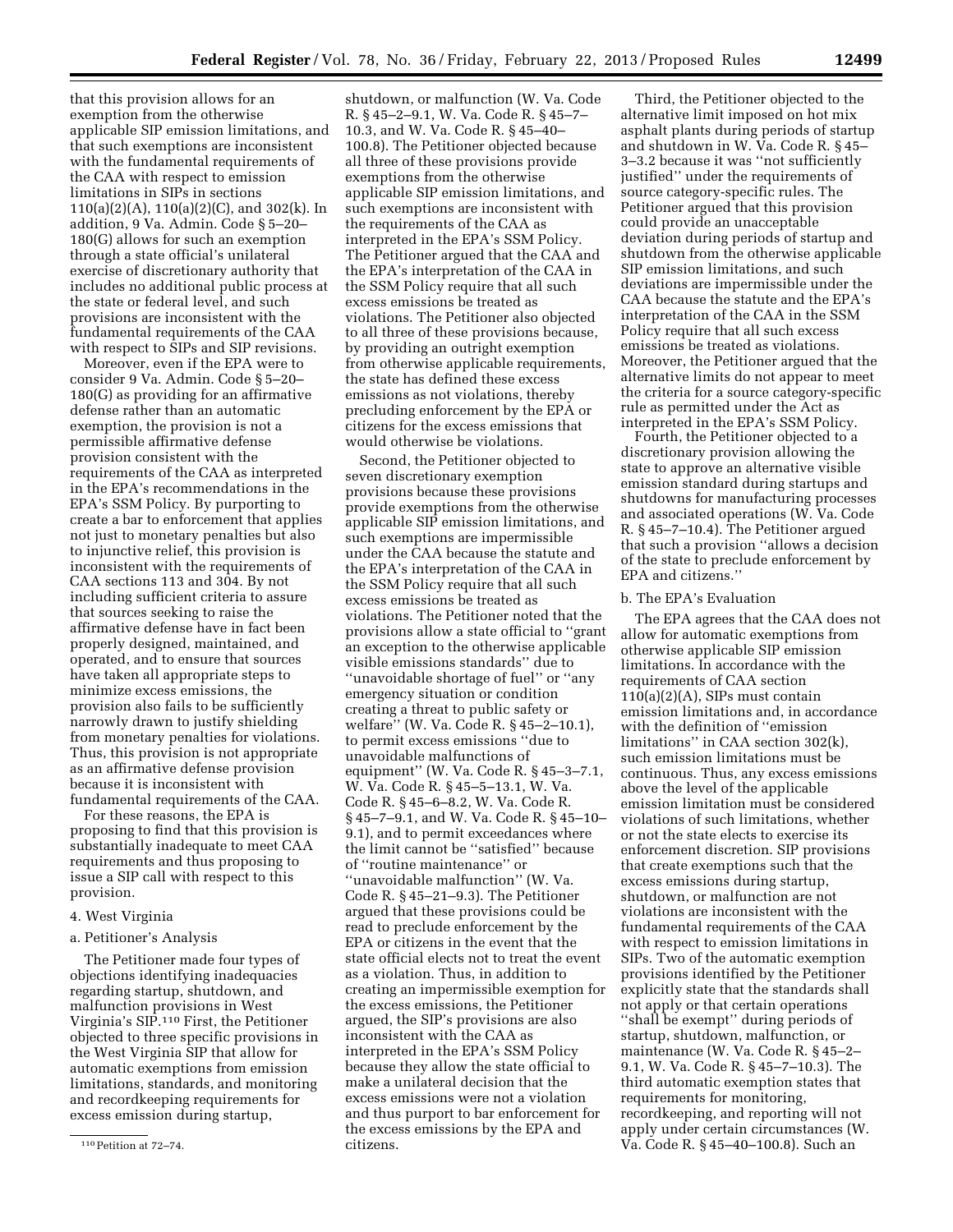exemption would affect the enforceability of the emission limitations and thus adversely affects the approvability of the emission limitations themselves. Moreover, failure to account accurately for excess emissions at sources during SSM events has a broader impact on NAAQS implementation and SIP planning, because such accounting directly informs the development of emissions inventories and emissions modeling. The exemptions therefore provide that the resulting excess emissions will not be violations, which is contrary to the requirements of the CAA. The EPA believes that the inclusion of such automatic exemptions from emission limitations in W. Va. Code R. § 45–2– 9.1, W. Va. Code R. § 45–7–10.3, and W. Va. Code R. § 45–40–100.8, is thus a substantial inadequacy and renders these specific SIP provisions impermissible.

With respect to the Petitioner's concern that these exemptions preclude enforcement by the EPA or citizens, the EPA agrees that this is one of the critical reasons why such provisions are impermissible under the CAA. By having SIP provisions that define what would otherwise be violations of the applicable emission limitations as nonviolations, the state has effectively negated the ability of the EPA or the public to enforce against those violations.

The EPA also agrees that the CAA does not allow for discretionary exemptions from otherwise applicable SIP emission limitations. As noted above, in accordance with the requirements of CAA section  $110(a)(2)(A)$ , SIPs must contain emission limitations and, in accordance with the definition of ''emission limitations'' in CAA section 302(k), such emission limitations must be continuous. Thus, any excess emissions above the level of the applicable emission limitation must be considered violations, whether or not the state elects to exercise its enforcement discretion. SIP provisions such as W. Va. Code R. § 45–2–10.1, W. Va. Code R. § 45–3–7.1, W. Va. Code R. § 45–5–13.1, W. Va. Code R. § 45–6–8.2, W. Va. Code R. § 45–7–9.1, W. Va. Code R. § 45–10– 9.1, and W. Va. Code R. § 45–21–9.3 that create exemptions by permitting the state to determine that the excess emissions during startup, shutdown, load change, or emergencies are not violations of the applicable emission limitations are inconsistent with the fundamental requirements of the CAA with respect to emission limitations in SIPs. The EPA believes that the inclusion of these discretionary

exemptions in the SIP is thus a substantial inadequacy and renders these specific SIP provisions impermissible.

The EPA believes that W. Va. Code R. § 45–2–10.1, W. Va. Code R. § 45–3–7.1, W. Va. Code R. § 45–5–13.1, W. Va. Code R. § 45–6–8.2, W. Va. Code R. § 45–7–9.1, W. Va. Code R. § 45–10–9.1, and W. Va. Code R. § 45–21–9.3 are also impermissible because these provisions purport to make a state official the unilateral arbiter of whether the excess emissions in a given malfunction, maintenance, or emergency event constitute a violation. In the case of W. Va. Code R. § 45–2–10.1, the provision allows the state official to ''grant an exception to the otherwise applicable visible emissions standards'' due to ''unavoidable shortage of fuel'' or ''any emergency situation or condition creating a threat to public safety or welfare.'' W. Va. Code R. § 45–3–7.1, W. Va. Code R. § 45–5–13.1, W. Va. Code R. § 45–6–8.2, W. Va. Code R. § 45–7–9.1, and W. Va. Code R. § 45–10–9.1 permit excess emissions ''due to unavoidable malfunctions of equipment.'' The provision at W. Va. Code R. § 45–21–9.3 permits exceedances where the limit cannot be ''satisfied'' because of ''routine maintenance'' or ''unavoidable malfunction.''

These provisions authorize the state official to judge that violations have not occurred even though the emissions exceeded the applicable SIP emission limitations. The SIP's provisions therefore vest the state official with the unilateral power to grant exemptions from otherwise applicable SIP emission limitations, without any additional public process at the state or federal level. By deciding that an exceedance of the emission limitation was not a ''violation,'' exercise of this discretion could preclude enforcement by the EPA or through a citizen suit. Most importantly, however, the provision purports to authorize the state official to create an exemption from the otherwise applicable SIP emission limitation, and such an exemption is impermissible in the first instance. Such a director's discretion provision undermines the emission limitations and the emissions reductions they are intended to achieve and renders them less enforceable by the EPA or through a citizen suit. The EPA believes that the inclusion of director's discretion provisions in W. Va. Code R. § 45–2–10.1, W. Va. Code R. § 45–3–7.1, W. Va. Code R. § 45–5–13.1, W. Va. Code R. § 45–6–8.2, W. Va. Code R. § 45–7–9.1, W. Va. Code R. § 45–10– 9.1, and W. Va. Code R. § 45–21–9.3 is thus a substantial inadequacy and renders these specific SIP provisions

impermissible for this reason, in addition to the creation of an impermissible exemption.

The EPA notes that while the CAA does not allow for exemptions for excess emissions, it does, as discussed in section VII.A of this notice, permit states to develop alternative emission limitations or other forms of enforceable control measures or techniques that apply during startup or shutdown. W. Va. Code R. § 45–3–3.2 and W. Va. Code R. § 45–2–10.2 111 do not appear to comply with the Act's requirements as interpreted in the EPA's SSM Policy. The alternative smoke and/or particulate matter limitation on hot mix asphalt plants that applies during periods of startup and shutdown (W. Va. Code R. § 45–3–3.2) does not comply with the CAA as interpreted in the EPA's policy because, for instance, it does not apply only to ''specific, narrowly-defined source categories using specific control strategies.'' 112 W. Va. Code R. § 45–2–10.2, which allows fuel-burning units employing flue gas desulphurization systems to bypass such systems during ''necessary planned or unplanned maintenance'' and provides an alternative limit of 20 percent opacity during such periods, also does not comply with the CAA as interpreted in the EPA's SSM Policy. The EPA believes that such special emission limitations or emissions controls may be appropriate during startup or shutdown, but other modes of normal source operation, including maintenance, should be accounted for in the development of the emission limitations themselves. The EPA believes that the inclusion of alternative limits that do not meet the requirements of the CAA as interpreted in the EPA's SSM Policy in W. Va. Code R. § 45–3– 3.2 and W. Va. Code R. § 45–2–10.2 is thus a substantial inadequacy and renders these specific SIP provisions impermissible for this reason.

The EPA also agrees that the discretionary provision allowing a state official to approve an alternative visible emission standard during startups and shutdowns for manufacturing processes and associated operations (W. Va. Code R. § 45–7–10.4) does not comply with the CAA or the EPA's SSM Policy interpreting the CAA. These provisions purport to authorize the state official to establish alternative limits for excess emissions during periods of startup and shutdown (or, potentially, to exempt

<sup>111</sup>The EPA notes that the Petitioner specifically focused on concern with W. Va. Code R. § 45–2– 10.1, but the same issue affects W. Va. Code R. § 45– 2–10.2.

<sup>112</sup> 1999 SSM Guidance Attachment at 4–5.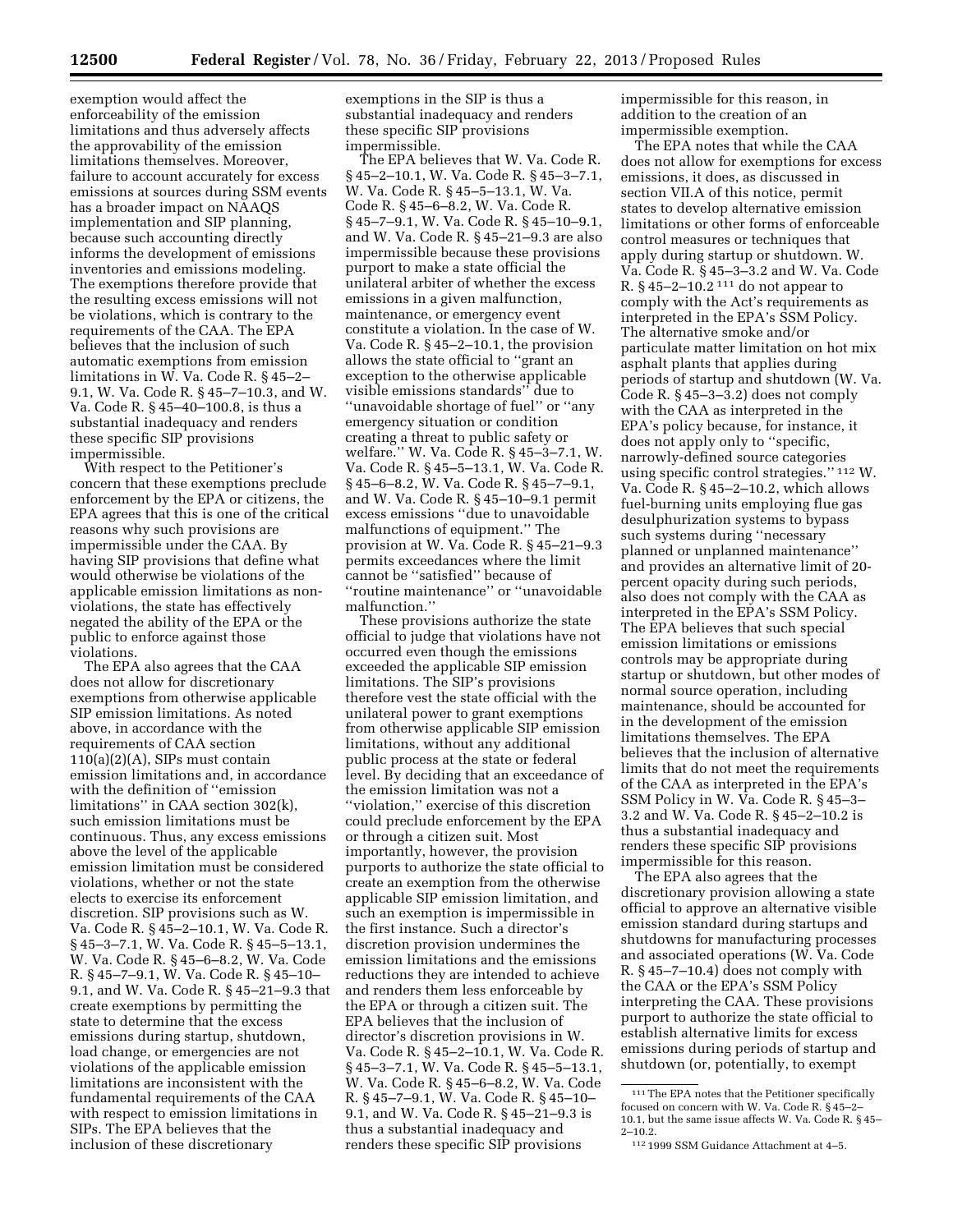those emissions altogether) on a case-bycase basis, and these provisions do not require the state official to consult with the EPA or to have those alternative limits approved by the EPA into the SIP, contrary to the EPA's SSM Policy interpreting the requirements of the CAA. The EPA believes that the inclusion of these alternative limitations, which do not comply with the EPA's interpretations of the requirements of the CAA, in W. Va. Code R. § 45–3–3.2 and W. Va. Code R. § 45–7–10.4, is thus a substantial inadequacy and renders these specific SIP provisions impermissible.

## c. The EPA's Proposal

The EPA proposes to grant the Petition with respect to W. Va. Code R. § 45–2–9.1, W. Va. Code R. § 45–7–10.3, and W. Va. Code R. § 45–40–100.8. The EPA believes that each of these provisions allows for automatic exemptions from the otherwise applicable SIP emission limitations, and that such exemptions are inconsistent with the fundamental requirements of the CAA with respect to emission limitations in SIPs as required by sections 110(a)(2)(A), 110(a)(2)(C), and 302(k). In addition, by creating these impermissible exemptions, the state has defined violations in way that would interfere with effective enforcement by the EPA and citizens for excess emissions during these events as provided in CAA sections 113 and 304. For these reasons, the EPA is proposing to find that these provisions are substantially inadequate to meet CAA requirements and thus proposing to issue a SIP call with respect to these provisions.

The EPA proposes to grant the Petition with respect to W. Va. Code R. § 45–2–10.1, W. Va. Code R. § 45–3–7.1, W. Va. Code R. § 45–5–13.1, W. Va. Code R. § 45–6–8.2, W. Va. Code R. § 45–7–9.1, W. Va. Code R. § 45–10–9.1, and W. Va. Code R. § 45–21–9.3. The EPA believes that these provisions allow for discretionary exemptions from otherwise applicable SIP emission limitations, and that such exemptions are inconsistent with the fundamental requirements of the CAA with respect to emission limitations in SIPs as required by sections 110(a)(2)(A), 110(a)(2)(C), and 302(k). In addition, these provisions allow for exemptions through a state official's unilateral exercise of discretionary authority that includes no additional public process at the state or federal level, and such provisions are inconsistent with the fundamental requirements of the CAA with respect to SIPs and SIP revisions.

The EPA also proposes to grant the Petition with respect to W. Va. Code R. § 45–3–3.2, W. Va. Code R. § 45–2–10.2, and W. Va. Code R. § 45–7–10.4. The W. Va. Code R. § 45–3–3.2 applies to a broad category of sources and is not narrowly limited to a source category that uses a specific control strategy, as required by the EPA's SSM Policy interpreting the CAA. Similarly, W. Va. Code R. § 45–2–10.2 is inconsistent with the EPA's SSM Policy interpreting the CAA because it is an alternative limit that applies during periods of maintenance, and such alternative limits are only permissible during periods of startup and shutdown. The W. Va. Code R. § 45–7–10.4 allows state officials the discretion to establish alternative visible emissions standards during startup and shutdown upon application. This provision is inconsistent with the EPA's SSM Policy and requirements under the Act because, for example, the emission limitations are required to be developed in consultation with the EPA and must be included in the SIP itself. For these reasons, the EPA is proposing to find that W. Va. Code R. § 45–3–3.2, W. Va. Code R. § 45–2–10.2, and W. Va. Code R. § 45–7–10.4 are substantially inadequate to meet CAA requirements and is thus proposing to issue a SIP call with respect to these provisions.

# *E. Affected States and Local Jurisdictions in EPA Region IV*

### 1. Alabama

# a. Petitioner's Analysis

The Petitioner objected to two generally applicable provisions in the Alabama SIP that allow for discretionary exemptions during startup, shutdown, or load change (Ala Admin Code Rule 335–3–14–.03(1)(h)(1)), and during emergencies (Ala Admin Code Rule 335–3–14–.03(1)(h)(2)).113 114 First, the Petitioner objected because both of these provisions provide exemptions from the otherwise applicable emission limitations, and such exemptions are inconsistent with the requirements of the CAA and the EPA's SSM Policy. The Petitioner argued that the CAA and the EPA's interpretation of the CAA in the

SSM Policy require that all such excess emissions be treated as violations.

Second, the Petitioner objected to the discretionary exemptions for excess emissions during startup, shutdown, or load change that are also present in Ala Admin Code Rule 335–3–14–.03(1)(h)(1) because the emissions during such events can be reasonably avoided. The Petitioner noted that such events are part of normal source operation and that any special treatment of excess emissions during such events must be justified with a showing that the excess emissions could not be avoided through careful planning and design, and that bypassing controls in such events is necessary to prevent loss of life, personal injury, or severe property damage.

Third, the Petitioner objected to the discretionary emergency exemption provision that also is present in Ala Admin Code Rule 335–3–14– .03(1)(h)(2), because the provision gives the state ''sole authority to determine whether or not a violation has occurred.'' The Petitioner argued that this provision could be read to preclude enforcement by the EPA or citizens in the event that the state elects not to treat the event as a violation. Thus, in addition to creating an impermissible exemption for the excess emissions, the Petitioner argued that the provision is also inconsistent with the CAA and the EPA's SSM Policy because it allows the state to make a unilateral decision that the excess emissions were not a violation and thus purports to bar enforcement for the excess emissions by the EPA and citizens.

#### b. The EPA's Evaluation

The EPA agrees that the CAA does not allow for exemptions from otherwise applicable emission limitations, whether automatic or through the exercise of a state official's discretion. In accordance with the requirements of CAA section  $110(a)(2)(A)$ , SIPs must contain emission limitations and, in accordance with the definition of ''emission limitations'' in CAA section 302(k), such emission limitations must be continuous. Thus, any excess emissions above the level of the applicable emission limitations must be considered violations, whether or not the state elects to exercise its enforcement discretion. SIP provisions that create exemptions such that the excess emissions during startup, shutdown, load change, or emergencies are not violations of the applicable emission limitations are inconsistent with the fundamental requirements of the CAA with respect to emission limitations in SIPs. The EPA believes

<sup>113</sup>Petition at 17–18.

<sup>114</sup>The EPA notes that the Petitioner also identified several additional pollutant-specific and source category-specific provisions in the Alabama SIP that it alleged are inconsistent with the CAA and the EPA's SSM Policy. However, the Petitioner did not request that the EPA address those SIP provisions in its remedy request, and thus the EPA is not addressing those provisions in this action. The EPA may elect to evaluate those provisions in a later action.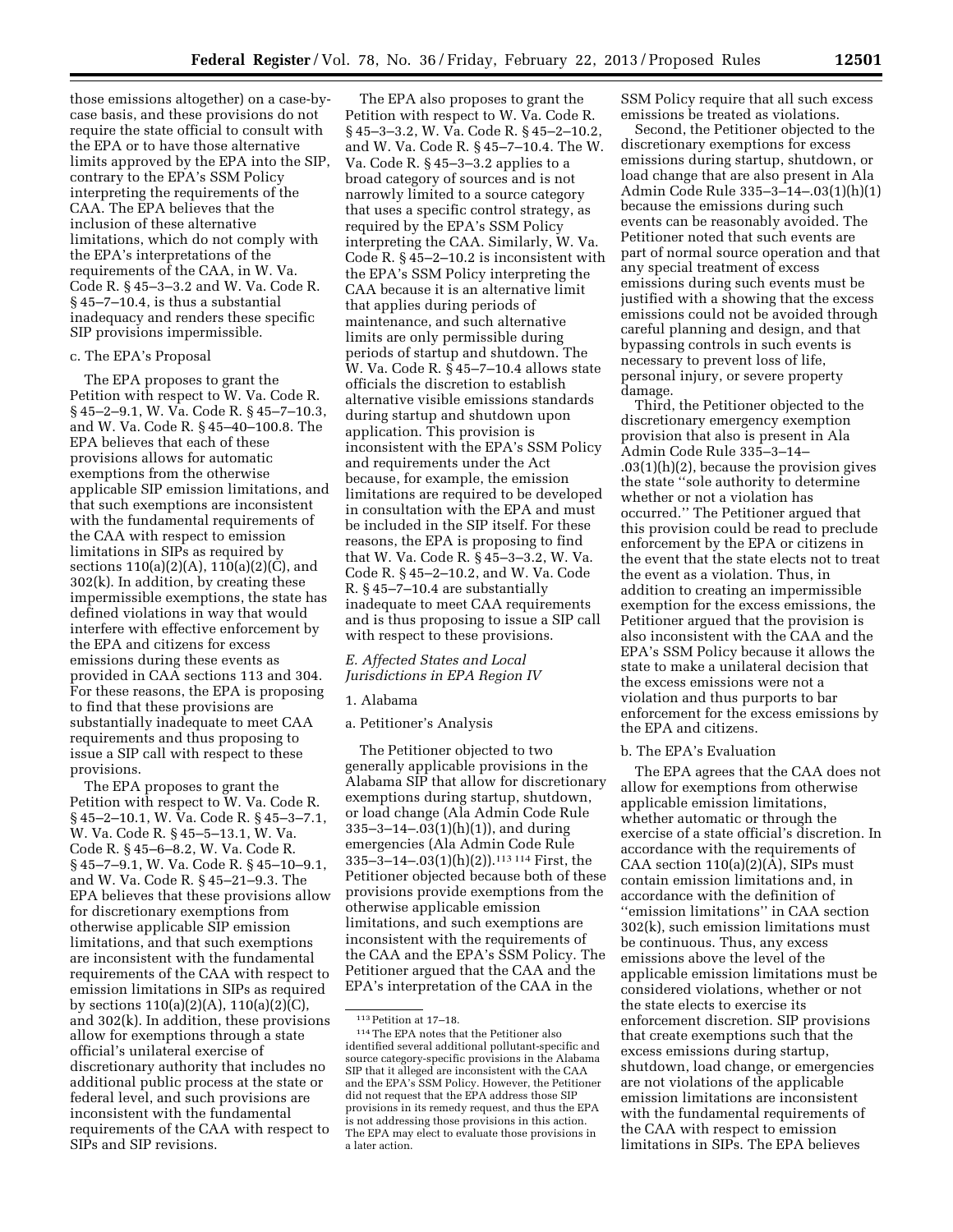that the inclusion of such exemptions from the emission limitations in Ala Admin Code Rule 335–3–14–.03(1)(h)(1) and Ala Admin Code Rule 335–3–14–  $.03(1)(h)(2)$  is thus a substantial inadequacy and renders these specific SIP provisions impermissible.

In addition, the EPA agrees that startup, shutdown, and load change are all part of normal source operation and that such events are usually planned for and predictable, and thus emissions during such events are more controllable than those that might occur during an ''emergency'' or other form of malfunction. Unlike excess emissions in malfunctions, which are by definition presumed to be beyond the reasonable control of the source through proper design, operation, and maintenance, excess emissions that occur during startup, shutdown, or load change can be anticipated and steps can be taken to minimize them. The Petitioner, citing the 1983 SSM Guidance, argued that the EPA's SSM Policy indicates that there should be ''a higher showing to escape enforcement'' during such planned events. While such a higher showing may be relevant in the context of whether a state elects to exercise its enforcement discretion, it should not be germane to whether or not the excess emissions constitute a violation of the applicable emission limitations. The EPA notes that the CAA does not allow exemptions for excess emissions during startup, shutdown, or load change, just as it does not allow such exemptions during malfunctions. As discussed in section VII.A of this notice, states may elect to develop alternative emission limitations or other forms of enforceable control measures or techniques that apply during startup and shutdown, but exemptions for excess emissions during such periods are inconsistent with the fundamental requirements of the CAA.

Finally, the EPA believes that both Ala Admin Code Rule 335–3–14– .03(1)(h)(1) and Ala Admin Code Rule 335–3–14–.03(1)(h)(2) are also impermissible as unbounded director's discretion provisions that make a state official the unilateral arbiter of whether the excess emissions in a given event constitute a violation. In the case of Ala Admin Code Rule 335–3–14–  $.03(1)(h)(1)$ , the provision authorizes a state official unilaterally to ''[], in the Air Permit, exempt on a case by case basis any exceedances of emission limits which cannot reasonably be avoided, such as during periods of startup, shut-down or load change.'' This provision vests the state official with the unilateral power to grant in a state air permit, which may not provide any additional public process at the state or

federal level, an exemption from the otherwise applicable emission limitations without any bounds or parameters to the exercise of this discretion. By deciding that an exceedance of the emission limitation will not be a ''violation,'' exercise of this discretion could preclude enforcement by the EPA or the public who may not agree that the emissions in question could not ''reasonably be avoided.'' Most importantly, however, the provision authorizes the state official to create an exemption from the emission limitations, and such an exemption is impermissible in the first instance. Such a director's discretion provision undermines the SIP emission limitations and the emissions reductions they are intended to achieve and renders them less enforceable by the EPA or through a citizen suit. As discussed in section VII.A of this notice, such provisions are substantially inadequate to meet CAA requirements.

Similarly, the EPA believes that Ala Admin Code Rule 335–3–14–.03(1)(h)(2) authorizes a state official unilaterally to decide that a given event was an ''emergency'' and thus to create an exemption from the otherwise applicable emission limitations. In this case, the provision does contain some general parameters for the source to establish that there was an emergency (*e.g.,* the source has to ''identify'' the cause of the emergency) but nevertheless empowers the state official to make a unilateral determination as to whether the event was an emergency. The provision thus vests the official with the power to grant an exemption from the otherwise applicable SIP emission limitations without any additional public process at the state or federal level, and with insufficient bounds or parameters applicable to the exercise of this discretion. Again, most significantly, this discretion authorizes the creation of an exemption on a caseby-case basis that is not permissible in the first instance. Thus, this provision also may undermine the SIP emission limitations, and the emissions reductions they are intended to achieve, and renders them less enforceable by the EPA or through a citizen suit. The EPA believes that the inclusion of an insufficiently bounded director's discretion provision in Ala Admin Code Rule 335–3–14–.03(1)(h)(1) and Ala Admin Code Rule 335–3–14–.03(1)(h)(2) is thus a substantial inadequacy and renders these specific SIP provisions impermissible for this reason, in addition to the creation of impermissible exemptions.

# c. The EPA's Proposal

The EPA proposes to grant the Petition with respect to Ala Admin Code Rule 335–3–14–.03(1)(h)(1) and Ala Admin Code Rule 335–3–14– .03(1)(h)(2). The EPA believes that both of these provisions allow for exemptions from the otherwise applicable emission limitations, and that such exemptions are inconsistent with the fundamental requirements of the CAA with respect to emission limitations in SIPs as required by sections 110(a)(2)(A), 110(a)(2)(C), and 302(k). In addition, Ala Admin Code Rule 335–3–14–.03(1)(h)(1) and Ala Admin Code Rule 335–3–14– .03(1)(h)(2) both allow for such exemptions through a state official's unilateral exercise of discretionary authority that is insufficiently bounded and includes no additional public process at the state or federal level, and such provisions are inconsistent with the fundamental requirements of the CAA with respect to SIPs and SIP revisions. Moreover, the discretion created by these provisions allows caseby-case exemptions from emission limitations, when such exemptions are not permissible in the first instance. For these reasons, the EPA is proposing to find that Ala Admin Code Rule 335–3– 14–.03(1)(h)(1) and Ala Admin Code Rule 335–3–14–.03(1)(h)(2) are substantially inadequate to meet CAA requirements and thus proposing to issue a SIP call with respect to these provisions.

#### 2. Florida

### a. Petitioner's Analysis

The Petitioner objected to three specific provisions in the Florida SIP that allow for generally applicable automatic exemptions for excess emissions during startup, shutdown, or malfunction (Fla. Admin. Code Ann Rule 62–201.700(1)), for fossil fuel steam generators during startup and shutdown (Fla. Admin. Code Ann Rule 62–201.700(2)), and for such sources during boiler cleaning and load change (Fla. Admin. Code Ann Rule 62– 201.700(3)).115 116 The Petitioner objected because all three of these provisions provide exemptions from the otherwise applicable SIP emission limitations, and such exemptions are

<sup>115</sup>Petition at 30–31.

<sup>116</sup>The EPA notes that the Petitioner also identified several additional pollutant-specific and source category-specific provisions in the Florida SIP that it alleged are inconsistent with the CAA and the EPA's SSM Policy. However, the Petitioner did not request that the EPA address those SIP provisions in its remedy request, and thus the EPA is not addressing those provisions in this action. The EPA may elect to evaluate those provisions in a later action.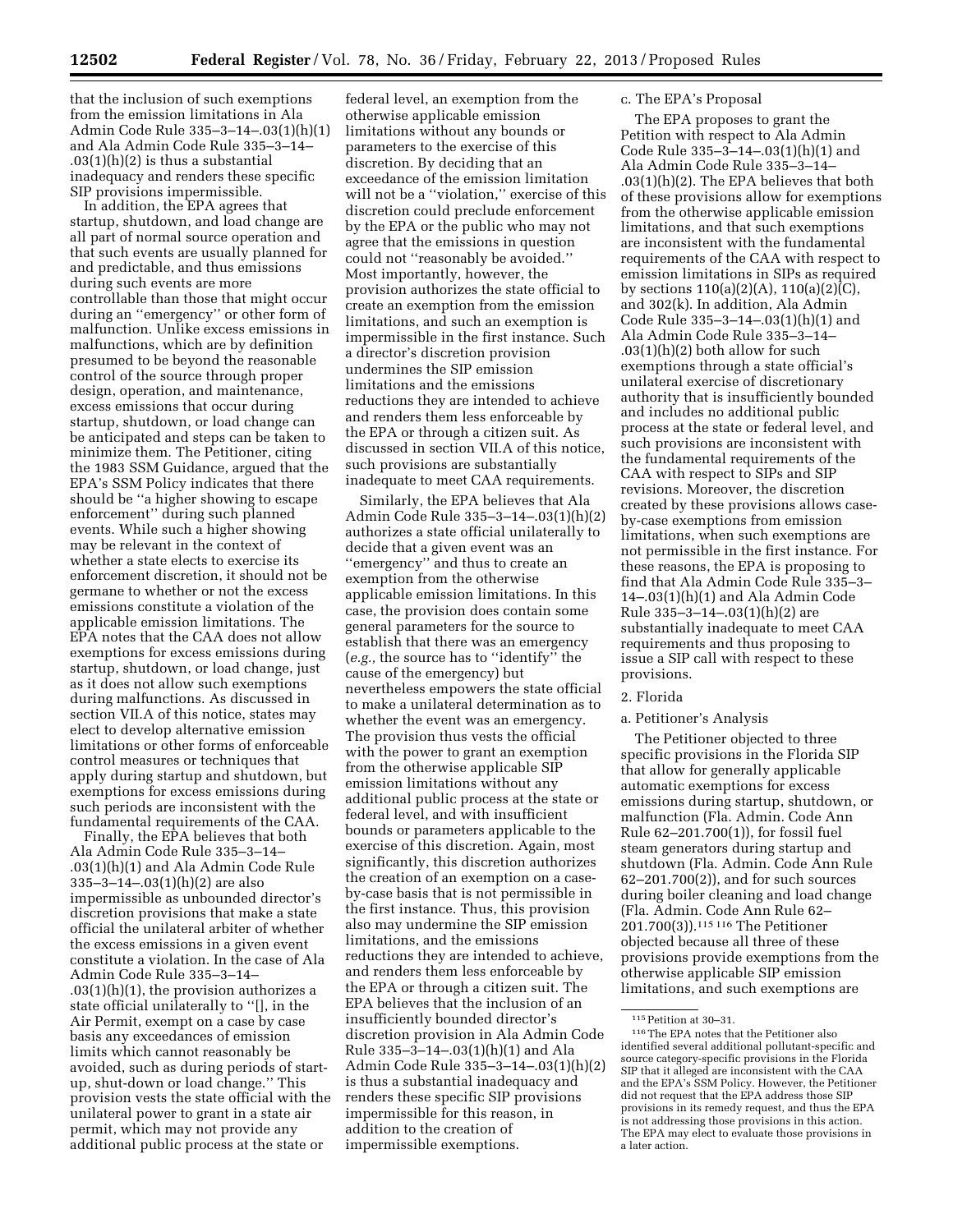inconsistent with the requirements of the CAA and the EPA's SSM Policy. The Petitioner argued that the CAA and the EPA's interpretation of the CAA in the SSM Policy require that all excess emissions be treated as violations.

The Petitioner objected to all three of these provisions because, by stating that the excess emissions during the relevant events and time periods ''are permitted,'' the state has defined these excess emissions as not violations, thereby precluding enforcement by the EPA or citizens for the excess emissions that would otherwise be violations. The Petitioner also argued that the provision creating exemptions for excess emissions during boiler cleaning and load change in Fla. Admin. Code Ann Rule 62–201.700(3) is impermissible specifically because it creates an exemption for excess emissions during normal source operation that ''are not eligible for any relief under EPA guidance.''

After objecting to the three provisions that create the exemptions, the Petitioner noted that the related provision in Fla. Admin. Code Ann Rule 62–201.700(4) reduces the potential scope of the exemptions in the other three provisions if the excess emissions at issue are caused entirely or in part by things such as poor maintenance but that it does not eliminate the impermissible exemptions. Moreover, the Petitioner asserted that none of the four provisions provides any ''procedure by which the factual premises of any of these subsections are to be proven.''

#### b. The EPA's Evaluation

The EPA agrees that the CAA does not allow for exemptions from otherwise applicable emission limitations. In accordance with the requirements of CAA section  $110(a)(2)(\overline{A})$ , SIPs must contain emission limitations and, in accordance with the definition of ''emission limitations'' in CAA section 302(k), such emission limitations must be continuous. Thus, any excess emissions above the level of the applicable SIP emission limitations must be considered violations of such limitations, whether or not the state elects to exercise its enforcement discretion. SIP provisions that create exemptions such that the excess emissions during startup, shutdown, malfunction, boiler cleaning, or load change are not violations are inconsistent with the fundamental requirements of the CAA with respect to emission limitations in SIPs. The three provisions identified by the Petitioner explicitly state that the excess emissions ''shall be permitted'' under certain

circumstances and thus provide that the resulting excess emissions will not be violations contrary to the CAA, as required by sections  $110(a)(2)(A)$ , 110(a)(2)(C), and 302(k). The EPA believes that the inclusion of such exemptions from emission limitations in Fla. Admin. Code Ann Rule 62– 201.700(1), Fla. Admin. Code Ann Rule 62–201.700(2) and Fla. Admin. Code Ann Rule 62–201.700(3), is thus a substantial inadequacy and renders these specific SIP provisions impermissible.

The EPA notes that these exemptions are impermissible even though the state has imposed some factual and temporal limitations on their potential scope. For example, in Fla. Admin. Code Ann Rule 62–201.700(1), the state has specified that the excess emissions from startup, shutdown, and malfunction events ''shall be permitted'' (*i.e.,* allowed and thus not treated as violations) provided: ''(1) best operational practices to minimize emissions are adhered to and (2) the duration of excess emissions shall be minimized but in no case exceed two hours in any 24 hour period unless specifically authorized by the Department for longer duration. Similarly, in Fla. Admin. Code Ann Rule 62–201.700(2) with respect to startup and shutdown from certain sources, the state has conditioned the exemption ''provided that best operational practices to minimize emissions are adhered to and the duration of excess emissions shall be minimized.'' In Fla. Admin. Code Ann Rule 62–201.700(3), the state has imposed much more specific limits on the duration of the events and some additional limitations on the excess emissions in the form of specified opacity limits that apply during such events. Although these extra limitations on the scope of the exemptions are helpful features, they nevertheless constitute a variance at a state official's discretion from the otherwise applicable emissions limitations, and the core problem remains that each of the three provisions provides impermissible exemptions from the emission limitations by defining the excess emissions as ''permitted'' and thus not violations. The CAA does, as discussed in section VII.A of this notice, allow states to develop alternative emission limitations or other forms of enforceable control measures or techniques that apply during startup or shutdown. However, the Florida SIP provisions do not appear to comply with the Act's requirements as interpreted in the EPA's SSM Policy because, for instance, they do not apply only to ''specific,

narrowly-defined source categories using specific control strategies.'' 117

With respect to the Petitioner's concern that these exemptions preclude enforcement by the EPA or citizens, the EPA agrees that this is one of the critical reasons why such provisions are impermissible under the CAA. By having SIP provisions that define what would otherwise be violations of the applicable emission limitations as nonviolations, the state has effectively negated the ability of the EPA or the public to enforce against those violations.

In addition, the EPA agrees that the limiting provision of Fla. Admin. Code Ann Rule 62–201.700(4) that curtails the exemptions in the prior provisions if the excess emissions are caused ''entirely or in part'' by factors within the source's control such as ''poor maintenance'' does not negate the underlying problem of providing exemptions for the excess emissions in the first instance. The EPA acknowledges that this provision would serve to prevent sources that fail to maintain or operate correctly or otherwise to take action reasonably to prevent excess emissions during SSM events from getting the benefits of the exemption. However, the EPA recommends that these are the types of considerations that should be relevant either in the state's exercise of enforcement discretion for violations, in the state's adoption of a SIP provision concerning that exercise of enforcement discretion by the state, or by an appropriately drawn affirmative defense SIP provision for excess emissions in the case of malfunctions.

Finally, the Petitioner expressed concern that the four SIP provisions at issue ''do not specify the procedure by which the factual premises are to be proven.'' Were these provisions authorizing a state official to make discretionary decisions as to whether or not a given event qualified for the (impermissible) exemption, there could be an additional concern that these provisions included a director's discretion problem as well. However, the EPA believes that these regulations are directly enforceable by the state, the EPA, or members of the public in the appropriate forums, and thus the ''procedure'' for proving the violation would be the normal process in such forums. The fact that the state has established factual requirements that would need to be evaluated in order to prove a violation of the applicable emission limitations is not itself inconsistent with CAA requirements. The EPA believes that providing

<sup>117</sup> 1999 SSM Guidance Attachment at 4–5.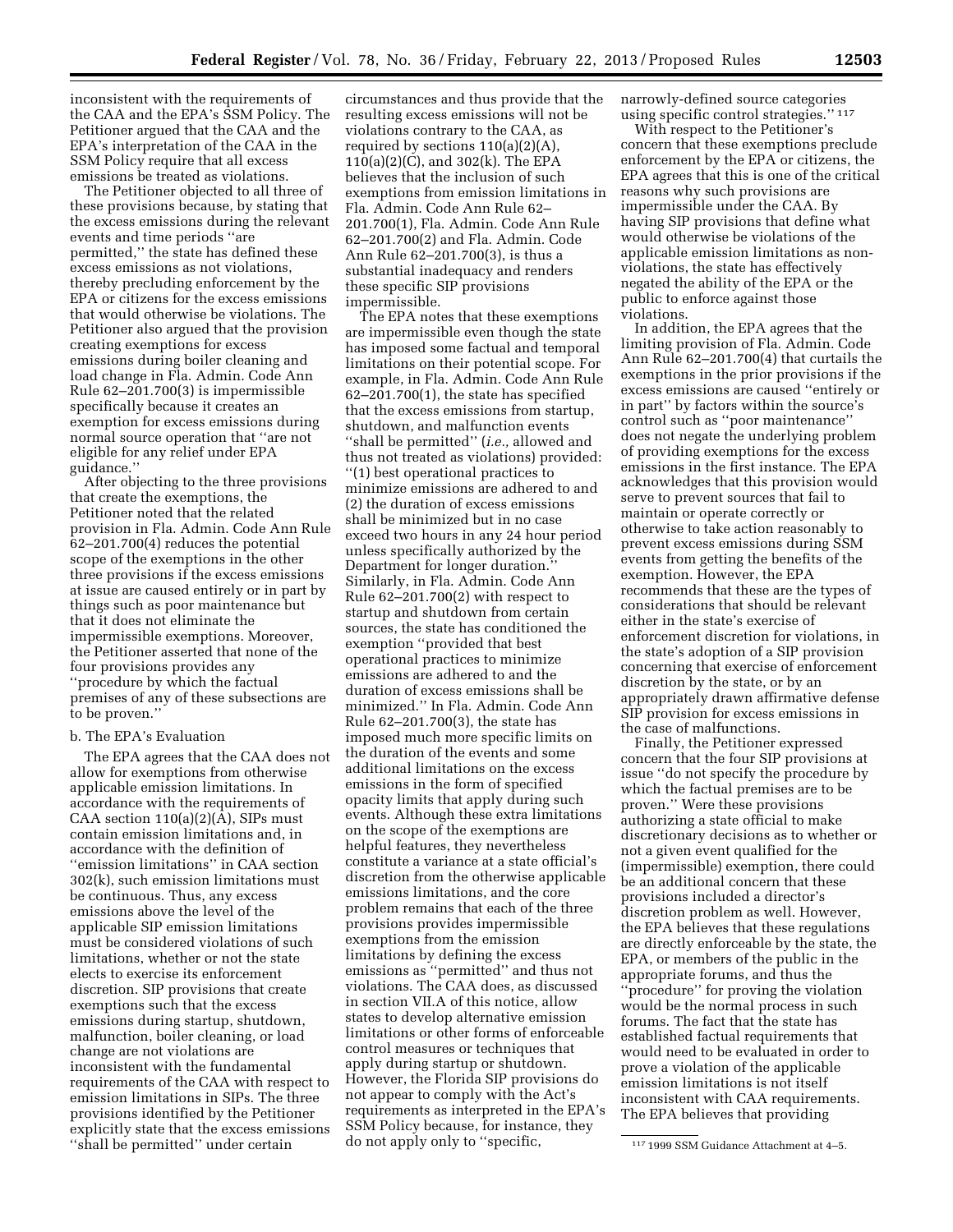requisite factual evidence to establish a violation in an enforcement proceeding is entirely appropriate.

# c. The EPA's Proposal

The EPA proposes to grant the Petition with respect to Fla. Admin. Code Ann Rule 62–201.700(1), Fla. Admin. Code Ann Rule 62–201.700(2), Fla. Admin. Code Ann Rule 62– 201.700(3), and Fla. Admin. Code Ann Rule 62–201.700(4). The EPA believes that each of these provisions allows for exemptions from the otherwise applicable emission limitations, and that such exemptions are inconsistent with the fundamental requirements of the CAA with respect to emission limitations in SIPs as required by sections 110(a)(2)(A), 110(a)(2)(C), and 302(k). In addition, by creating these impermissible exemptions, the state has defined violations in way that would interfere with effective enforcement by the EPA and citizens for excess emissions during these events as provided in CAA sections 113 and 304. For these reasons, the EPA is proposing to find that these provisions are substantially inadequate to meet CAA requirements and thus proposing to issue a SIP call with respect to Fla. Admin. Code Ann Rule 62–201.700(1), Fla. Admin. Code Ann Rule 62– 201.700(2), Fla. Admin. Code Ann Rule 62–201.700(3), and Fla. Admin. Code Ann Rule 62–201.700(4).

#### 3. Georgia

#### a. Petitioner's Analysis

The Petitioner objected to a provision in the Georgia SIP that provides for exemptions for excess emissions during startup, shutdown, or malfunctions under certain circumstances (Ga. Comp. R. & Regs. 391–3–1–.02(2)(a)(7)).118 The Petitioner acknowledged that this provision of the Georgia SIP includes some conditions for when sources may be entitled to seek the exemption under state law, such as when the source has used ''best operational practices'' to minimize emissions during the SSM event.

First, the Petitioner objected because the provision creates an exemption from the applicable emission limitations by providing that the excess emissions ''shall be allowed'' subject to certain conditions, whereas the CAA and the EPA's interpretation of the CAA in the SSM Policy prohibit any such exemptions. The Petitioner noted that all excess emissions are required to be treated as violations of the applicable emission limitations, even if they would qualify for some other special

consideration through other means such as enforcement discretion.

Second, the Petitioner argued that although the provision provides some ''substantive criteria,'' the provision does not meet the criteria the EPA recommends for an affirmative defense provision consistent with the requirements of the CAA in the EPA's SSM Policy. Third, the Petitioner asserted that the provision is not a permissible ''enforcement discretion'' provision applicable only to state personnel, because it ''is susceptible to interpretation as an enforcement exemption, precluding EPA and citizen enforcement as well as state enforcement.''

# b. The EPA's Evaluation

At the outset, the EPA notes that the Petitioner failed to include any discussion of the extensive prior litigation and administrative proceedings concerning this specific provision of the Georgia SIP. Nearly 10 years ago, citizen suit plaintiffs including the Petitioner sought to bring an enforcement action against a source for self-reported exceedances of emission limitations in the source's operating permit, and the source asserted that those exceedances were not ''violations'' through application of a permit provision that mirrored the underlying SIP provision in Ga. Comp. R. & Regs. 391–3–1–.02(2)(a)(7).119 In that case, the plaintiffs argued that the provision at issue was an ''enforcement discretion'' provision applicable to state personnel only and thus that it was not relevant in the event of enforcement actions by other parties. The District Court agreed and held that the provision was merely an enforcement discretion provision applicable to the state and that it provided no affirmative defense in the enforcement action, and thus the court ruled in favor of the plaintiffs on this issue.<sup>120</sup>

On appeal, the Court of Appeals examined the same operating permit language and underlying SIP provision and came to a different conclusion.121 The Court of Appeals concluded that the provision does provide an affirmative defense and is not an enforcement discretion provision. Moreover, the Court noted that even if

the provision is not consistent with the EPA's guidance on permissible affirmative defense provisions in SIPs (*e.g.,* because it creates exemptions for exceedances and purports to allow a complete bar to any liability, not just relief from monetary penalties), the EPA had not taken action through rulemaking to rectify that discrepancy. Because the EPA had not called upon the state to revise the SIP to bring it into compliance with the EPA's current interpretation of the CAA embodied in the 1999 SSM Guidance, the Court held that the exceedances of the applicable emission limitations were not violations and thus ruled against the plaintiffs.

Contemporaneously with this litigation, the Petitioner had also filed a May 23, 2005 petition for rulemaking, requesting that the EPA require the state to revise its SIP ''to correct a significant ambiguity'' concerning the excess emissions from SSM events.122 On July 18, 2007, the EPA denied that petition.123 As a basis for this denial, the EPA reasoned that the opinion of the Court of Appeals had rendered the petition moot as to the issues raised therein. Specifically, the EPA stated that the Court's decision that the existing provision did not create an ''automatic exemption'' and did constitute an ''affirmative defense'' resolved any ''ambiguity'' about the meaning and application of Ga. Comp. R. & Regs.  $391 - 3 - 1 - .02(2)(a)(7)$ .

At this juncture, the EPA believes that the extensive proceedings concerning Ga. Comp. R. & Regs. 391–3–1– .02(2)(a)(7) in which plaintiffs, defendants, courts, and both state and federal agencies examined the same provision and came to different conclusions concerning its meaning illustrates the need to examine this SIP provision again. In particular, the EPA concludes that the provision warrants further evaluation on the merits, because the Petition requests that the EPA consider more specific allegations about deficiencies in the provision than did the 2005 petition. As the 11th Circuit Court of Appeals suggested, the EPA agrees that a formal notice-andcomment rulemaking though CAA section  $110(k)(5)$  is a good mechanism through which to evaluate whether or not Ga. Comp. R. & Regs. 391–3–1– .02(2)(a)(7) meets the substantive requirements of the CAA. Accordingly,

<sup>118</sup>Petition at 32.

<sup>119</sup>*See, Sierra Club, et al.* v. *Georgia Power Co.,*  365 F. Supp 1297 (N.D. Ga. 2004).

<sup>120</sup> *Id.* at 1304. The court also made a series of findings to illustrate that the permit provision was not consistent with the EPA's interpretation of the CAA requirements concerning excess emissions during SSM events embodied in the 1999 SSM Guidance.

<sup>121</sup>*See, Sierra Club, et al.* v. *Georgia Power Co.,*  443 F.3d 1346 (11th Cir. 2006).

 $^{\rm 122}$  The petition was filed by Richard M. Watson of the Georgia Center for Law in the Public Interest on behalf of the Georgia Chapter of the Sierra Club.

<sup>123</sup>*See,* Letter from Stephen E. Johnson, Administrator, to Georgia Chapter of the Sierra Club, dated July 18, 2007. A copy of this letter is in the docket for this action.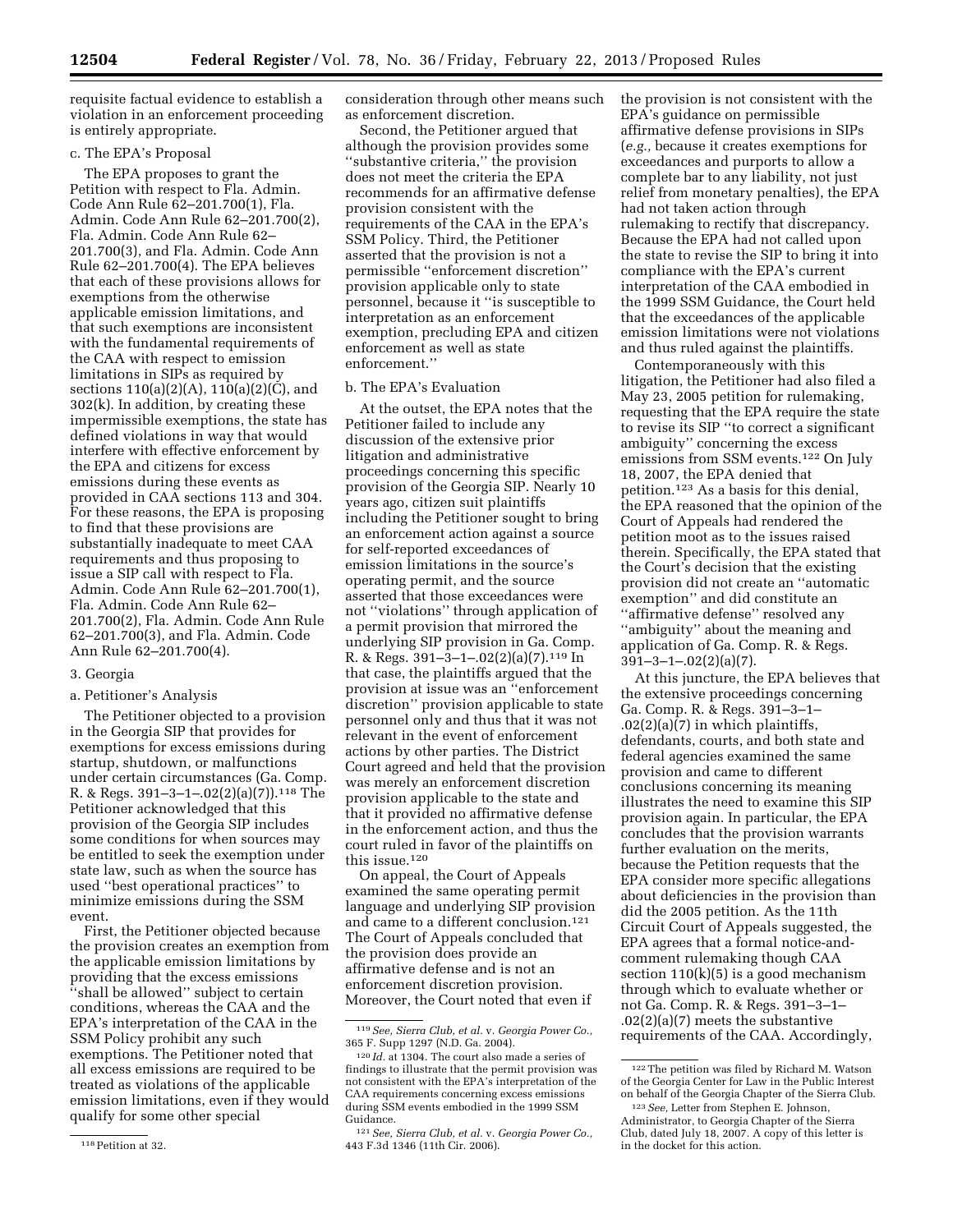the EPA is reevaluating the provision on the merits.124

The first concern with this provision is that it does create exemptions from the applicable emission limitations. The provision explicitly states that the ''excess emissions resulting from startup, shutdown, malfunction of any source which occur though ordinary diligence is employed shall be allowed,'' *i.e.,* are exempt and not subject to enforcement for either monetary penalties or injunctive relief. The exemption for these excess emissions is conditioned upon several criteria relevant to minimizing emissions during the startup, shutdown, or malfunction event, which criteria are helpful and are structured as a form of affirmative defense. Even if Ga. Comp. R. & Regs. 391–3–1–.02(2)(a)(7) could otherwise qualify as an affirmative defense provision, however, the EPA's interpretation of the CAA is that such affirmative defenses can only shield the source from monetary penalties and cannot be a bar to injunctive relief. An affirmative defense provision that purports to bar any enforcement action for violations of emission limitations is inconsistent with the requirements of CAA sections 113 and 304.

The EPA's second concern with Ga. Comp. R. & Regs. 391–3–1–.02(2)(a)(7) is that while the provision appears to create an affirmative defense, it does so with conditions that are not consistent with the full range of criteria that the EPA recommends in the SSM Policy. The EPA acknowledges that the SSM Policy is only guidance concerning what types of SIP provisions could be consistent with the requirements of the CAA. Nonetheless, through this rulemaking, the EPA is proposing to determine that Ga. Comp. R. & Regs. 391–3–1–.02(2)(a)(7) does not include criteria that are sufficiently robust to qualify as an acceptable affirmative defense provision. In particular, the provision does not limit the type of event that qualifies as a malfunction to those that are entirely beyond the control of the source, that were not reasonably foreseeable and avoidable, and that were not part of a recurring pattern indicative of inadequate design, operation, or maintenance. While the EPA continues to believe that affirmative defense provisions applying to malfunctions can be consistent with the CAA as long as the criteria set forth

in the SSM Policy are carefully adhered to, as explained in more detail in sections IV.B and VII.B of this notice, the EPA believes that the criteria in Ga. Comp. R. & Regs. 391–3–1–.02(2)(a)(7) should be augmented to assure that the affirmative defense is available only in appropriately narrow circumstances.

The EPA's third concern with Ga. Comp. R. & Regs. 391–3–1–.02(2)(a)(7) is that even if the provision were otherwise construed as an affirmative defense, it extends not just to malfunctions but also to startup and shutdown events. As explained in sections IV.B and VII.C of this notice, the EPA interprets the CAA to allow affirmative defense provisions applicable to malfunctions but not to other normal modes of source operation, including startup and shutdown. Thus, the provision is not drawn to assure that the affirmative defense is available only in appropriately narrow circumstances, as required by the EPA's interpretation of CAA requirements.

#### c. The EPA's Proposal

The EPA proposes to grant the Petition with respect to Ga. Comp. R. & Regs. 391–3–1–.02(2)(a)(7). The EPA believes that this provision allows for exemptions from the otherwise applicable emission limitations, and that such outright exemptions for excess emissions are inconsistent with the fundamental requirements of the CAA with respect to emission limitations in SIPs. Such a provision is inconsistent with the requirements of CAA sections  $110(a)(2)(A)$ ,  $110(a)(2)(C)$ , and  $302(k)$ .

In addition, Ga. Comp. R. & Regs. 391–3–1–.02(2)(a)(7) is not a permissible affirmative defense provision consistent with the requirements of the CAA and the EPA's recommendations for such provisions in the EPA's SSM Policy. By creating a bar to enforcement that applies not just to monetary penalties but also to injunctive relief, this provision is inconsistent with the requirements of CAA sections 113 and 304. By not including sufficient criteria to assure that sources seeking to raise the affirmative defense have in fact been properly designed, maintained, and operated, and to assure that sources have taken all appropriate steps to minimize excess emissions, the provision also fails to be sufficiently narrowly drawn to justify shielding from monetary penalties for violations. Moreover, Ga. Comp. R. & Regs. 391–3– 1–.02(2)(a)(7) currently applies not only to malfunctions but also to startup and shutdown events, contrary to the EPA's interpretation of the CAA. Thus, this provision is not appropriate as an affirmative defense provision because it

is inconsistent with fundamental requirements of the CAA as interpreted in the EPA's SSM Policy. For these reasons, the EPA is proposing to find that Ga. Comp. R. & Regs. 391–3–1– .02(2)(a)(7) is substantially inadequate to meet CAA requirements and thus proposing to issue a SIP call with respect to this provision.

## 4. Kentucky

#### a. Petitioner's Analysis

The Petitioner objected to a generally applicable provision that allows discretionary exemptions from otherwise applicable SIP emission limitations in Kentucky's SIP (401 KAR 50:055 § 1(1)).125 126 The provision provides that ''[e]missions which, due to shutdown or malfunctions, temporarily exceed the standard \* \* \* shall be deemed in violation of such standards unless the requirements of this section are satisfied and the determinations specified in subsection  $(4)$  \* \* \* are made." The provision requires sources to notify the director that such violations are going to or have occurred. The provision then provides that ''[a] source shall be relieved from compliance with the standards \* \* \* if the director determines'' that the source has met a number of enumerated criteria.

The Petitioner argued that this provision could provide an exemption from the otherwise applicable SIP emission limitations, and such an exemption is impermissible under the CAA because the statute and the EPA's interpretation of the CAA in the SSM Policy require that all such excess emissions be treated as violations. Moreover, the Petitioner objected to this discretionary exemption because the director's determination that the source has met the specified criteria could be interpreted to excuse excess emissions during such time period and could thus be read to preclude enforcement by the EPA or citizens in the event that the director elects not to treat the event as a violation. Thus, in addition to creating an impermissible exemption for the excess emissions, the Petitioner argued, the provision is also inconsistent with the CAA as interpreted in the EPA's SSM Policy because it allows the

<sup>124</sup>The EPA notes that it is not bound to follow a prior incorrect interpretation of its own policy, nor is it precluded from changing its policy interpretations. *See, e.g., Luminant Generation Co.*  v. *EPA,* 699 F.3d 427 (5th Cir. 2012), and U.S. Supreme Court precedent cited therein for these propositions.

<sup>125</sup>Petition at 39–40.

<sup>126</sup>The EPA notes that the Petitioner also identified several additional pollutant-specific and source category-specific provisions in Kentucky's SIP that it alleged are inconsistent with the CAA and the EPA's SSM Policy. However, the Petitioner did not request that the EPA address those SIP provisions in its remedy request, and thus the EPA is not addressing those provisions in this action. The EPA may elect to evaluate those provisions in a later action.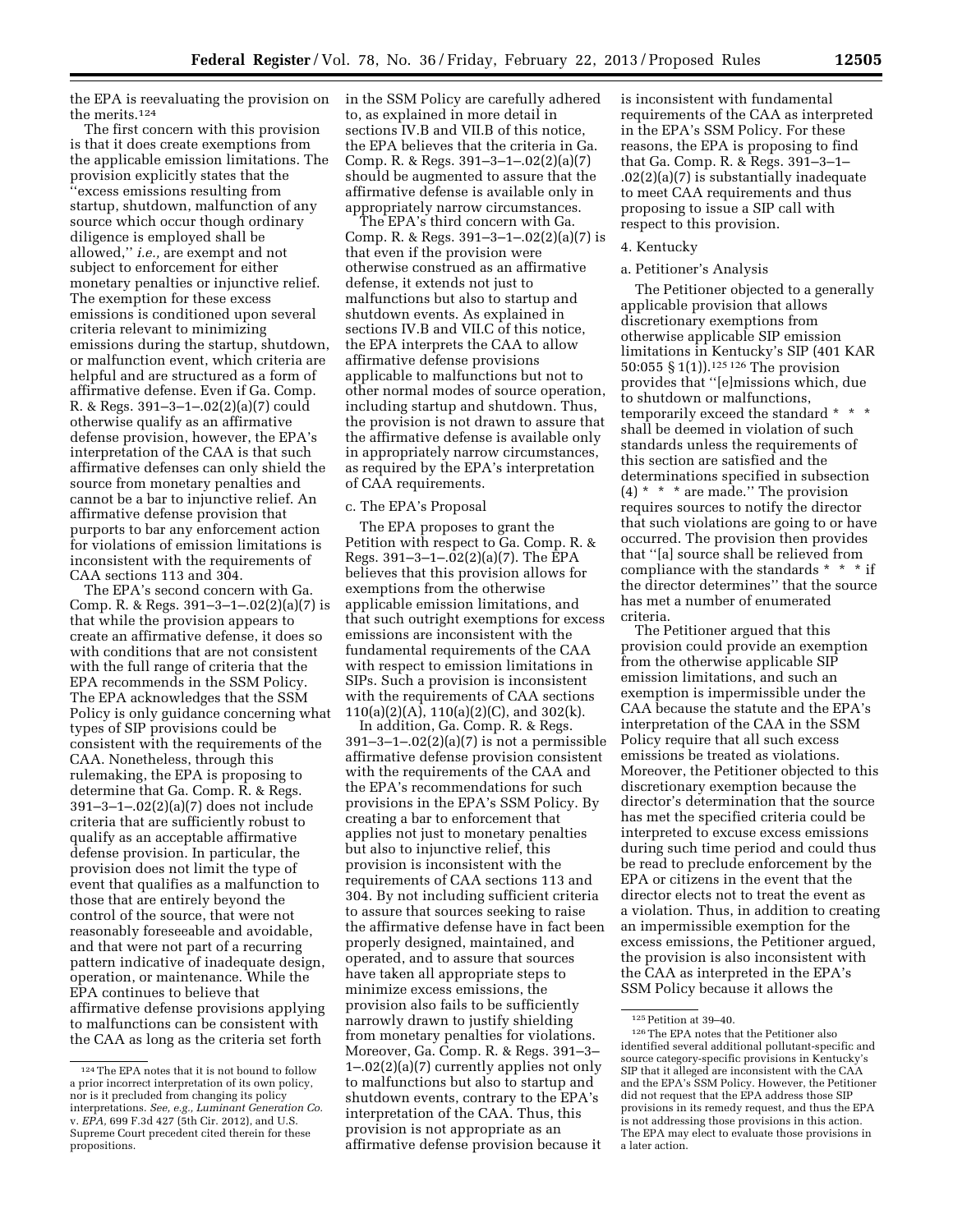director to make a unilateral decision that the excess emissions were not a violation and thus could bar enforcement for the excess emissions by the EPA and citizens.

The Petitioner noted that the criteria that sources must demonstrate to the director in order to qualify for the exemption ''resemble the criteria that are supposed to guide a state's enforcement discretion for malfunctions,'' but that if the provision is not removed from the SIP, it ''must stipulate that all excess emissions are violations and preserve the authority of EPA and citizens to enforce the SIP standards and limitations.'' Thus, the Petitioner viewed this provision as either an impermissible discretionary exemption mechanism or an impermissible enforcement discretion provision.

## b. The EPA's Evaluation

The EPA agrees that the CAA does not allow for exemptions from otherwise applicable SIP emission limitations, whether automatic or through the exercise of a state official's discretion. In accordance with the requirements of CAA section  $110(a)(2)(A)$ , SIPs must contain emission limitations and, in accordance with the definition of ''emission limitations'' in CAA section 302(k), such emission limitations must be continuous. Thus, any excess emissions above the level of the applicable emission limitation must be considered violations, whether or not the state elects to exercise its enforcement discretion. SIP provisions that create exemptions such that the excess emissions during startup, shutdown, or malfunctions are not violations of the applicable emission limitations are inconsistent with the fundamental requirements of the CAA with respect to emission limitations in SIPs. The EPA believes that the inclusion of such an exemption from the emission limitations in 401 KAR 50:055 § 1(1) is thus a substantial inadequacy and renders this specific SIP provision impermissible.

The EPA believes that 401 KAR 50:055 § 1(1) is impermissible as an unbounded director's discretion provision that makes a state official the unilateral arbiter of whether the excess emissions in a given event constitute a violation. In the case of 401 KAR 50:055 § 1(1), the provision authorizes the state official to make a determination that the source has met the specified criteria, and such a determination could be interpreted to excuse excess emissions during the event and could thus be read to preclude enforcement by the EPA or through a citizen suit. In addition, the

provision vests a state official with the unilateral power to grant an exemption from the otherwise applicable SIP emission limitation, without any additional public process at the state or federal level. Most importantly, however, the provision authorizes a state official to create an exemption from the emission limitation, and such an exemption is impermissible in the first instance. Such a director's discretion provision undermines the SIP emission limitations, and the emissions reductions they are intended to achieve, and renders them less enforceable by the EPA or through a citizen suit. The EPA believes that the inclusion of an insufficiently bounded director's discretion provision in 401 KAR 50:055 § 1(1) is thus a substantial inadequacy and renders this specific SIP provision impermissible for this reason, in addition to the creation of an impermissible exemption.

The EPA also notes that after the submission of the Petition, there has been a subsequent regulatory action that touched upon this SIP provision tangentially. In connection with a redesignation of the Kentucky portion of the tri-state Cincinnati-Hamilton area for the 1997 PM2.5 NAAQS, the state submitted an interpretive letter to the EPA explaining the state's reading of 401 KAR 50:055 § 1(1).127 In this November 4, 2011 letter, the Kentucky Division of Air Quality (KDAQ) stated that it has ''never formally taken the position that excess emissions under the regulations are not violations'' and that a determination by KDAQ ''does not limit'' the authority of the EPA and citizens to take enforcement action.128 Based on the state's interpretation of 401 KAR 50:055 § 1(1), the EPA at that time concluded that the provision could be construed not to bar enforcement by the EPA or through a citizen suit if the state elects not to pursue enforcement; *i.e.,* it could be construed as an enforcement discretion provision applicable to state personnel. In the context of acting upon the redesignation request under CAA section 107(d)(3), this clarification from the state was sufficient to address the concern raised in comments on that action. Nevertheless, the EPA noted in the redesignation action that it would evaluate 401 KAR 50:055 § 1(1) as part

of its consideration of issues raised by the Petition.

At this juncture, the EPA believes that the difference of views about the correct reading of 401 KAR 50:055 § 1(1) illustrates the need to examine this SIP provision again. The EPA appreciates KDAQ's clarification of its reading of the provision in the November 4, 2011, letter and the EPA considers that interpretation sufficient for purposes of the redesignation action. However, in the course of reevaluating this provision in light of the issues raised in the Petition, the EPA believes that the provision contains regulatory language that is potentially contradictory and requires formal revision to eliminate significant ambiguities. For example, subsection 1 of the provision states that: ''[e]missions which, due to shutdown or malfunctions, temporarily exceed the standard \* \* \* shall be deemed in violation of such standards unless the requirements of this section are satisfied.'' In subsection 4, the provision states that ''a source shall be relieved from compliance with the standards \* \* \* if the director determines, upon a showing by the owner or operator of

the source, that'' certain conditions are met. KDAQ has indicated that it reads these provisions not to bar enforcement by the EPA or through a citizen suit in the event that the state does not pursue enforcement, but the EPA believes that the provision is sufficiently ambiguous on this point that a revision is necessary to ensure that outcome in the event of an enforcement action.

As discussed in section VI.B of this notice, the EPA believes that in some instances it is appropriate to clarify provisions of a SIP through the use of interpretive letters. However, in some cases, there may be areas of regulatory ambiguity in a SIP's provisions that are sufficiently significant for which resolution is both appropriate and necessary. Because the text of Kentucky's SIP provision is not clearly phrased in terms of the state's exercise of enforcement discretion and could be interpreted to allow discretionary exemptions from the otherwise applicable SIP emission limitations or as an affirmative defense provision inconsistent with the criteria recommended in the EPA's SSM Policy, the EPA believes that the provision is substantially inadequate to meet CAA requirements.

#### c. The EPA's Proposal

The EPA proposes to grant the Petition with respect to 401 KAR 50:055 § 1(1). The EPA believes that this provision requires clarification to ensure that it meets CAA requirements.

<sup>127</sup>*See,* ''Approval and Promulgation of Implementation Plans and Designations of Areas for Air Quality Planning Purposes; Kentucky; Redesignation of the Kentucky Portion of the Cincinnati-Hamilton, OH–KY–IN 1997 Annual Fine Particulate Matter Nonattainment Area to Attainment,'' 76 FR 77903 (Dec. 15, 2011).

<sup>128</sup>A copy of this letter can be found in the docket for this rulemaking.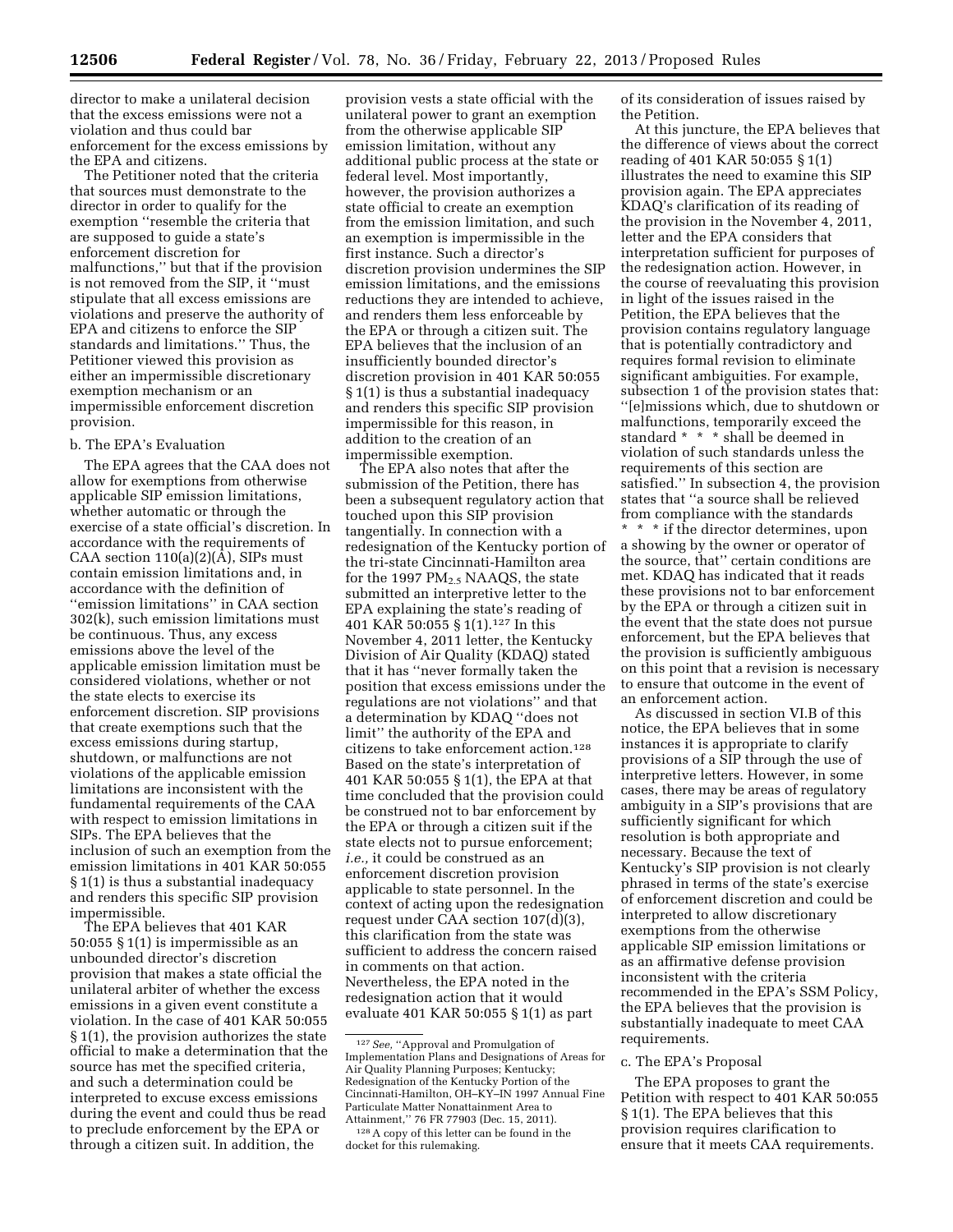The current provision could be read to allow for exemptions from the otherwise applicable SIP emission limitations, and such exemptions are inconsistent with the fundamental requirements of the CAA with respect to emission limitations in SIPs in sections 110(a)(2)(A), 110(a)(2)(C), and 302(k). In addition, 401 KAR 50:055 § 1(1) could be read to allow exemptions through a state official's unilateral exercise of discretionary authority that is insufficiently bounded and includes no additional public process at the state or federal level, and such provisions are inconsistent with the fundamental requirements of the CAA with respect to SIPs and SIP revisions. Moreover, the provision could be read to create discretion to allow case-by-case exemptions from emission limitations when such exemptions are not permissible in the first instance. In light of the potential conflicts between the provision and the differing interpretations that parties or a court might give the provision in an enforcement action, the EPA is proposing to find that 401 KAR 50:055 § 1(1) is substantially inadequate to meet CAA requirements and thus proposing to issue a SIP call with respect to this provision.

# 5. Kentucky: Jefferson County

## a. Petitioner's Analysis

First, the Petitioner objected to a generally applicable provision in the Jefferson County Air Regulations 1.07 because it provides for discretionary exemptions from compliance with emission limitations during startup, shutdown, and malfunction.129 130 The provision states that ''[e]missions due to startup, shutdown, malfunction, or emergency, that temporarily exceed the standards \* \* \* shall be deemed in violation of those standards unless, based upon a showing by the owner or operator of the source and an affirmative determination by the District, the applicable requirements of this regulation are satisfied.'' The provision requires different demonstrations for exemptions for excess emissions during startup and shutdown (Regulation 1.07 § 3), malfunction (Regulation 1.07 § 4 and § 7), and emergency (Regulation 1.07 § 5 and § 7).

The Petitioner argued that this provision could provide exemptions from the otherwise applicable SIP emission limitations, and that such exemptions are impermissible under the CAA because the statute and the EPA's interpretation of the CAA in the SSM Policy require that all excess emissions be treated as violations. The Petitioner objected to this provision as allowing discretionary exemptions, because a local official's determination that the source has met the specified criteria could be interpreted to excuse excess emissions during such events and could thus be read to preclude enforcement by the EPA or citizens if the district elects not to treat the event as a violation.

Second, the Petitioner objected to the affirmative defense for emergencies in Jefferson County Air Regulations 1.07. The Petitioner noted that the SIP provision ''mirrors the language in 40 C.F.R.  $\S 70.6(g)$ " in the EPA's own title V regulations. Thus, the Petitioner argued that the provision should not be included in the SIP because it is modeled on the EPA's own title V regulations, and such regulations do not belong in the SIP. The Petitioner also argued that even if the provision were appropriate as a SIP provision, it is deficient because it is not a ''true affirmative defense.'' On the latter point the Petitioner argued that a ''true affirmative defense'' is a defense to be asserted by the source in the context of a judicial or administrative enforcement proceeding. The Petitioner opined that the emergency affirmative defense in Jefferson County Air Regulations 1.07 ''appears to allow the District to decide whether the defense applies.''

## b. The EPA's Evaluation

The EPA agrees that the CAA does not allow for exemptions from otherwise applicable SIP emission limitations, whether automatic or through the exercise of a government official's discretion. In accordance with the requirements of CAA section  $110(a)(2)(A)$ , SIPs must contain emission limitations and, in accordance with the definition of ''emission limitations'' in CAA section 302(k), such emission limitations must be continuous. Thus, any excess emissions above the level of the applicable emission limitation must be considered violations, whether or not the state elects to exercise its enforcement discretion. SIP provisions that create exemptions such that the excess emissions during startup, shutdown, load change, or emergencies are not violations of the applicable emission limitations are inconsistent with the fundamental requirements of the CAA

with respect to emission limitations in SIPs. The EPA believes that the inclusion of such an exemption from the emission limitations in Jefferson County Air Regulations 1.07 is thus a substantial inadequacy and renders this specific SIP provision impermissible.

The EPA believes that Regulation 1.07 is also impermissible as an insufficiently bounded director's discretion provision that makes a local official the unilateral arbiter of whether the excess emissions in a given event constitute a violation. In the case of Regulation 1.07, the provision authorizes local officials to make a determination that the source has met the specified criteria for each type of event—startup and shutdown (Regulation 1.07 § 3), malfunction (Regulation 1.07 § 4), emergency (Regulation 1.07 § 5), and extended malfunction or emergency (Regulation 1.07 § 7). The local official's ''affirmative determination'' that such requirements have been met has the effect of excusing the excess emissions (Regulation 1.07 § 2.1). This determination could be interpreted to preclude enforcement by the EPA or through a citizen suit. In addition, the provision vests the local official with the unilateral power to grant an exemption from the otherwise applicable SIP emission limitations, without any additional public process at the state or federal level. Most importantly, however, the provision authorizes the local official to create an exemption from the emission limitation, and such an exemption is impermissible in the first instance. Such a director's discretion provision undermines the emission limitations, and the emissions reductions they are intended to achieve, and renders them less enforceable by the EPA or through a citizen suit. The EPA believes that the inclusion of an insufficiently bounded director's discretion provision in Regulation 1.07 is thus a substantial inadequacy and renders this specific SIP provision impermissible for this reason, in addition to the creation of an impermissible exemption.

The EPA also agrees that Regulation 1.07 provides an impermissible exemption for excess emissions that occur during ''emergencies.'' The provision uses language that is borrowed from the EPA's title V regulations (Regulation 1.07 § 5) but that is not appropriate for a SIP provision (*see* section VII.D of this notice). In addition, because Regulation 1.07 § 2.1 provides that the district may make a determination of whether ''applicable requirements'' of the regulation are ''satisfied,'' and the affirmative defense

<sup>129</sup>The Petitioner noted that this regulation was approved into Kentucky's SIP in ''Approval and Promulgation of Air Quality Implementation Plans; Kentucky; Approval of Revisions to State Implementation Plan; Revised Format for Materials Being Incorporated by Reference for Jefferson County, Kentucky,'' 66 FR 53503 at 53660 (Oct. 23, 2001).

<sup>130</sup>Petition at 40–42.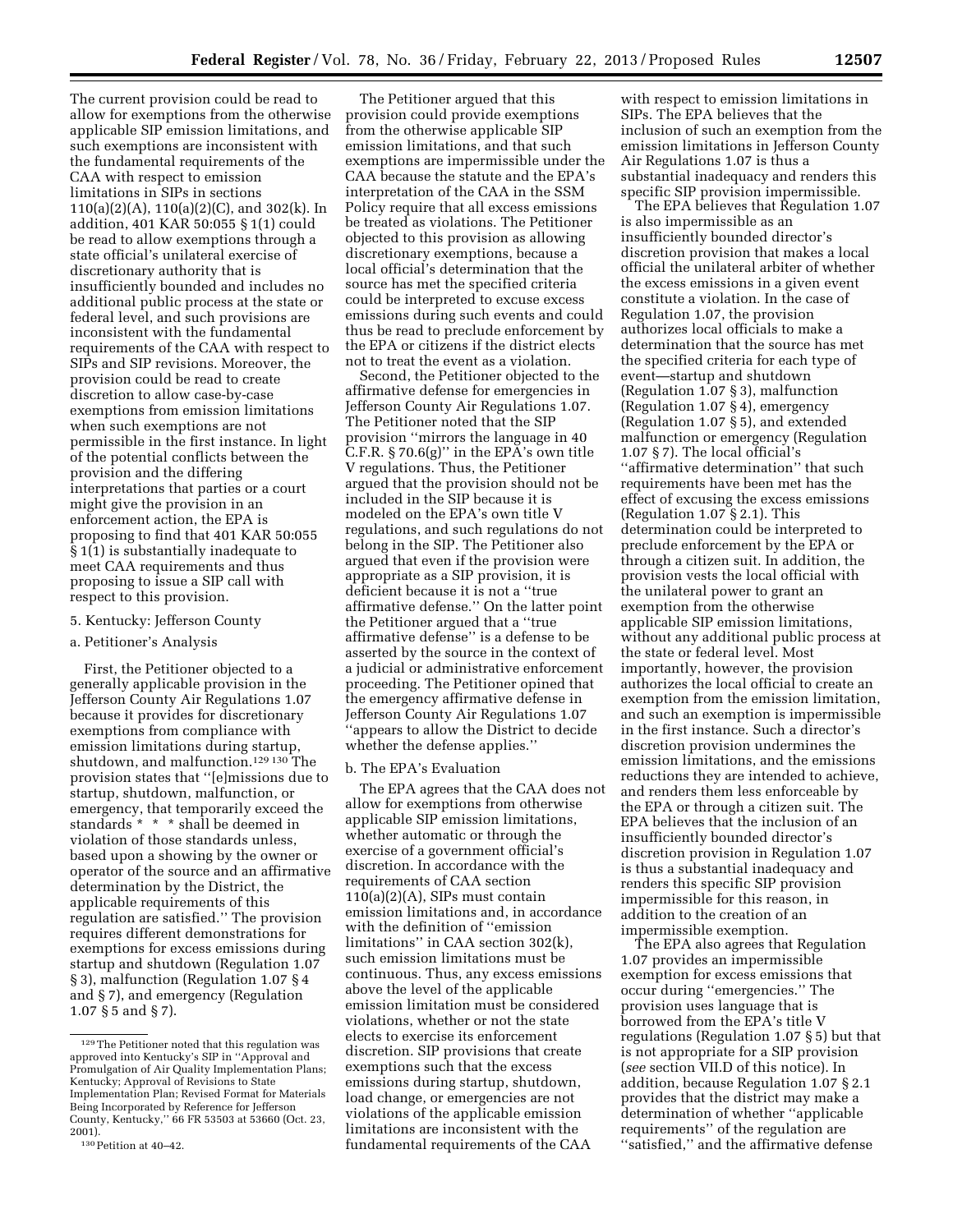for emergencies is defined as one such ''applicable requirement,'' the structure of Regulation 1.07 could be read as providing the district with the unilateral discretion to decide that the source has met the conditions for the affirmative defense. The EPA agrees with the Petitioner that affirmative defenses are only permitted in the context of an enforcement proceeding and cannot be granted unilaterally by a state agency, because this would have the effect of precluding the EPA or the public from taking enforcement action.

Regulation 1.07 also does not explicitly limit the affirmative defense for emergency events to civil penalties. Although the EPA believes that narrowly drawn affirmative defenses are permitted under the CAA for malfunction events (*see* sections IV.B and VII.B of this notice), the EPA's interpretation of the CAA is that affirmative defenses can only shield the source from monetary penalties and cannot be a bar to injunctive relief. An affirmative defense provision that purports to bar any enforcement action for injunctive relief for violations of emission limitations is inconsistent with the requirements of CAA sections 113 and 304. In addition, the provision does not contain elements for establishing the affirmative defense consistent with all of the recommended criteria in the EPA's SSM Policy. The EPA acknowledges that the SSM Policy is only guidance concerning what types of SIP provisions could be consistent with the requirements of the CAA. Nonetheless, through this rulemaking, the EPA is proposing to determine that Regulation 1.07 does not include criteria that are sufficiently robust to qualify as an acceptable affirmative defense provision for purposes of SIP requirements.

## c. The EPA's Proposal

The EPA proposes to grant the Petition with respect to Jefferson County Air Regulation 1.07.131 The EPA believes that this provision allows for exemptions from the otherwise applicable SIP emission limitations, and that such exemptions are inconsistent with the fundamental requirements of the CAA with respect to emission limitations in SIPs in sections 110(a)(2)(A), 110(a)(2)(C), and 302(k). In

addition, Regulation 1.07 allows for such exemptions through a local official's unilateral exercise of discretionary authority that is insufficiently bounded and includes no additional public process at the state or federal level, and such provisions are inconsistent with the fundamental requirements of the CAA with respect to SIPs and SIP revisions. Moreover, the discretion created by these provisions allows case-by-case exemptions from emission limitations, when such exemptions are not permissible in the first instance. For these reasons, the EPA is proposing to find that Regulation 1.07 is substantially inadequate to meet CAA requirements and thus proposing to issue a SIP call with respect to this provision.

The EPA also proposes to grant the Petition because Regulation 1.07 contains an impermissible exemption for excess emissions during emergency events, conditioned upon an affirmative defense provision that is inconsistent with the criteria recommended in the EPA's SSM Policy. Regulation 1.07 can be read to authorize the district to grant an exemption under § 2.1 and § 5, and such an interpretation could preclude the EPA and the public from bringing an enforcement action. Furthermore, the affirmative defense provision is impermissible because it does not explicitly limit the defense to monetary penalties, and it does not include sufficient criteria to assure that sources seeking to raise the affirmative defense have in fact been properly designed, maintained, and operated, and to assure that sources have taken all appropriate steps to minimize excess emissions. The provision therefore also fails to be sufficiently narrowly drawn to justify shielding from monetary penalties for violations. For these reasons, the EPA is proposing to find that Regulation 1.07 is substantially inadequate to meet CAA requirements and proposes to issue a SIP call with respect to this provision.

### 6. Mississippi

## a. Petitioner's Analysis

The Petitioner objected to two generally applicable provisions in the Mississippi SIP that allow for affirmative defenses for violations of otherwise applicable SIP emission limitations during periods of upset, *i.e.,*  malfunctions (11–1–2 Miss. Code R. § 10.1) and unavoidable maintenance (11–1–2 Miss. Code R. § 10.3).132 First, the Petitioner objected to both of these provisions based on its assertion that the CAA allows no affirmative defense

provisions in SIPs. Second, the Petitioner asserted that even if affirmative defense provisions were permissible under the CAA, the affirmative defenses in these provisions ''fall far short of the EPA policy.'' Specifically, the Petitioner argued that the EPA's guidance for affirmative defenses recommends that they ''are not appropriate where a single source or a small group of sources has the potential to cause an exceedance of the NAAQS or PSD increments,'' 133 and Mississippi's provisions do not contain a restriction to address this point. Further, the Petitioner argued that the affirmative defenses in Mississippi's SIP are not limited to actions seeking civil penalties and that they fail to meet other criteria ''that EPA requires for acceptable defense provisions.'' 134 Finally, the Petitioner argued that the CAA and the EPA's SSM Policy interpreting it do not allow affirmative defenses for excess emissions during maintenance events under any circumstances.

The Petitioner also objected to a generally applicable provision that provides an exemption from otherwise applicable SIP emission limitations during startup and shutdown (11–1–2 Miss. Code R.  $§ 10.2$ .  $135$  Within that provision, 11–1–2 Miss. Code R. § 10.2(a)(2) specifies that emission limitations apply during startup and shutdown except ''when a startup or shutdown is infrequent, the duration of the excess emissions is brief in each event, and the design of the source is such that the period of excess emissions cannot be avoided without causing damage to the equipment or persons.'' The Petitioner argued that such an exemption is inconsistent with the requirements of the CAA and the EPA's SSM Policy. The Petitioner argued that the CAA and the EPA's interpretation of the CAA in the SSM Policy require that all such excess emissions be treated as violations.

# b. The EPA's Evaluation

The EPA disagrees with the Petitioner's contention that no affirmative defense provisions are permissible in SIPs under the CAA. As explained in more detail in section IV of this notice, the EPA interprets the CAA to allow affirmative defense provisions for malfunctions. So long as these provisions are narrowly drawn and consistent with the CAA, as recommended in the EPA's guidance for affirmative defense provisions in SIPs,

<sup>131</sup>The EPA notes that Kentucky has recently made a SIP submission that includes revisions to the portion of the SIP applicable to Jefferson County that would amend Regulation 1.07. In this action, the EPA is only evaluating Regulation 1.07 as currently approved into the SIP. The EPA is not evaluating the more recent SIP submission as part of this action. The EPA will address the SIP submission in a later action. 132 Petition at 47–49.

<sup>133</sup>Petition at 48.

<sup>134</sup>Petition at 47–48.

<sup>135</sup>Petition at 47–49.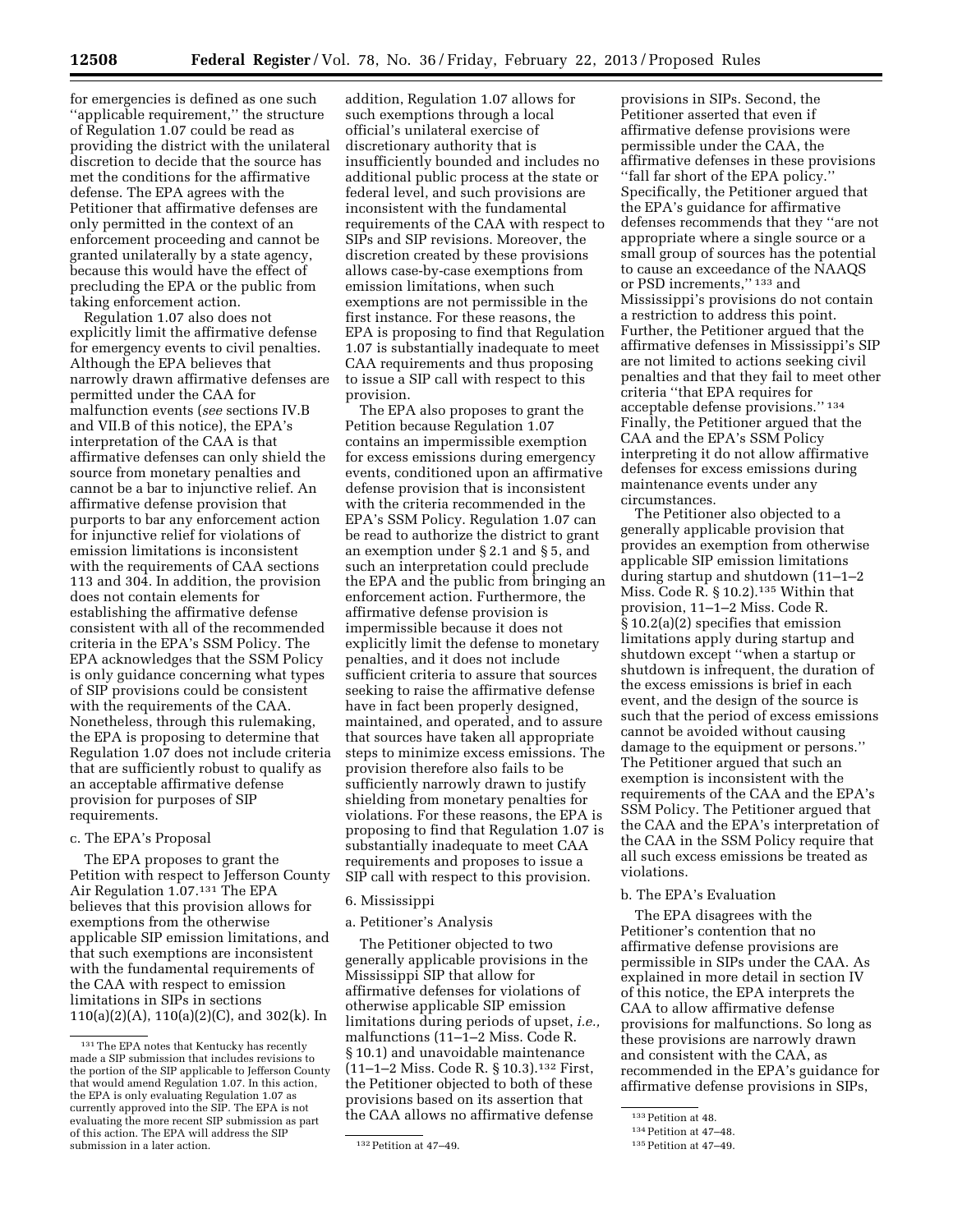the EPA believes that states may elect to have affirmative defense provisions for malfunctions.

The EPA agrees, however, that the affirmative defense contained in 11–1– 2 Miss. Code R. § 10.1 for upsets is not an acceptable affirmative defense provision under the CAA as interpreted in the EPA's SSM Policy. Section 10.1 provides that ''[t]he occurrence of an upset \* \* \* constitutes an affirmative defense to an enforcement action brought for noncompliance with emission standards,'' conditioned upon the source meeting a series of criteria. Although the EPA believes that narrowly drawn affirmative defenses are permitted under the Act for malfunction events (*i.e.,* upsets) (*see* section VII.B of this notice), the EPA's interpretation of the CAA is that an affirmative defense can only shield the source from monetary penalties and cannot be a bar to injunctive relief. The provisions of 11–1–2 Miss. Code R. § 10.1 applicable to upsets appears to create a bar not just to monetary penalties but also to injunctive relief. An affirmative defense provision that purports to bar any enforcement action for injunctive relief for violations of emission limitations is inconsistent with the requirements of CAA sections 113 and 204.

In addition, the EPA agrees that 11– 1–2 Miss. Code R. § 10.1 creates an affirmative defense for upsets with conditions that are not fully consistent with the criteria that the EPA recommends in the SSM Policy. The EPA acknowledges that the SSM Policy is only guidance concerning what types of SIP provisions could be consistent with the requirements of the CAA. Nonetheless, through this rulemaking, the EPA is proposing to determine that 11–1–2 Miss. Code R. § 10.1 does not include criteria that are sufficiently robust to qualify as an acceptable affirmative defense provision. Although this provision does contain many criteria that are comparable to those the EPA recommends, it does not address several that the EPA believes to be necessary to assure that the affirmative defense is available only in appropriate circumstances. For example, 11–1–2 Miss. Code R. § 10.1 does not contain criteria requiring the source to show that the malfunction event was not part of a recurring pattern indicative of inadequate design, operation, or maintenance. In addition, as discussed in section VII.B of this notice, the EPA believes that affirmative defense provisions should address the issue of single sources or groups of sources that have the potential to have adverse impacts on the NAAQS or PSD increments in one of two recommended ways. On its face, 11–1–2 Miss. Code R. § 10.1 does not appear to address this issue in either way. The EPA believes that the inclusion of the bar to enforcement for injunctive relief and the insufficiently robust qualifying criteria render 11–1–2 Miss. Code R. § 10.1 substantially inadequate to meet CAA requirements.

The EPA also agrees with the Petitioner that the affirmative defense for excess emissions during maintenance provided in 11–1–2 Miss. Code R. § 10.3 is not consistent with CAA requirements. As explained in sections IV and VII.C of this notice, the EPA believes that affirmative defenses are only permissible under the CAA in the case of events that are beyond the control of the source, *i.e.,* malfunctions. Affirmative defense provisions are not appropriate in the case of planned source actions, such as maintenance, because sources should be expected to comply with applicable emission limitations during those normal planned and predicted modes of source operation. Although this provision does contain parameters to limit its availability, it still provides an affirmative defense that is inconsistent with CAA requirements. The EPA believes that the inclusion of the affirmative defense for excess emissions during maintenance in 11–1–2 Miss. Code R. § 10.3 renders that provision substantially inadequate to meet CAA requirements.

The EPA also agrees that 11–1–2 Miss. Code R. § 10.2(a)(2) contains an exemption for excess emissions during startup and shutdown events that is inconsistent with CAA requirements. The EPA acknowledges that the state has imposed some parameters on the scope of the exemption by requiring that the events be infrequent, of short duration, and required to avoid damage to equipment or people. However, the EPA does not interpret the CAA to allow for exemptions for excess emissions during startup and shutdown. As discussed in section VII.A of this notice, the EPA believes that sources should be designed, operated, and maintained so that they can comply with applicable SIP emission limitations during normal modes of source operation. If appropriate, the state may elect to develop special emission limitations or other control measures that apply during startup and shutdown. The EPA believes that the inclusion of an exemption for excess emissions during startup and shutdown in 11–1–2 Miss. Code R. § 10.2 is substantially inadequate to meet CAA requirements.

## c. The EPA's Proposal

The EPA proposes to grant the Petition with respect to 11–1–2 Miss. Code R. § 10.1, 11–1–2 Miss. Code R. § 10.2, and 11–1–2 Miss. Code R. § 10.3. None of these provisions is consistent with the requirements of the CAA as interpreted in the EPA's recommendations in the EPA's SSM Policy. The EPA believes that 11–1–2 Miss. Code R. § 10.1 and 11–1–2 Miss. Code R. § 10.3 create affirmative defenses that are inconsistent with the fundamental requirements of the CAA with respect to emission limitations in SIPs as required by sections 110(a)(2)(A), 110(a)(2)(C), and 302(k). In addition, by purporting to create a bar to enforcement that applies not just to monetary penalties but also to injunctive relief, these provisions are inconsistent with the requirements of CAA sections 113 and 304. By not including sufficient criteria to assure that sources seeking to raise these affirmative defenses have in fact been properly designed, maintained, and operated, and to assure that sources have taken all appropriate steps to minimize excess emissions, 11–1–2 Miss. Code R. § 10.1 also fails to be sufficiently narrowly drawn to justify shielding from monetary penalties for violations. The comparable affirmative defense for maintenance in 11–1–2 Miss. Code R. § 10.3 is not consistent with CAA requirements because maintenance is a normal mode of source operation during which the source should be expected to comply with the applicable emission limitations. Thus, these provisions are not appropriate as affirmative defense provisions because they are inconsistent with fundamental requirements of the CAA.

The EPA is proposing to find that 11– 1–2 Miss. Code R. § 10.2 is substantially inadequate to meet CAA requirements because it provides an exemption for excess emissions that occur during startup and shutdown, which are normal modes of source operation during which sources should comply with applicable emission limitations. Such an exemption provision is inconsistent with the fundamental requirements of the CAA with respect to emission limitations in SIPs as required by sections 110(a)(2)(A), 110(a)(2)(C), and 302(k).

For these reasons, the EPA is proposing to find that these provisions are substantially inadequate to meet CAA requirements and thus proposing to issue a SIP call with respect to these provisions.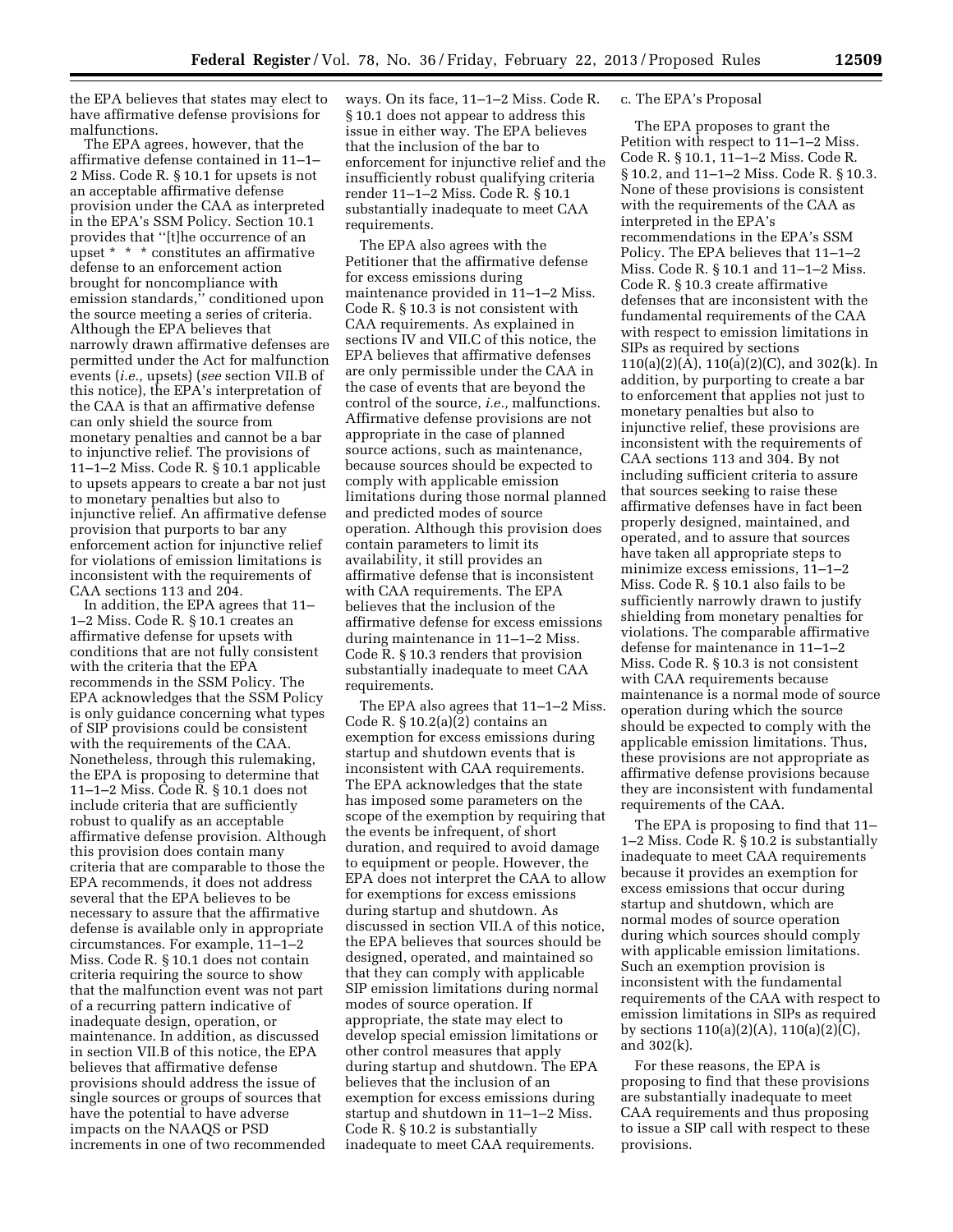# 7. North Carolina

# a. Petitioner's Analysis

The Petitioner objected to two generally applicable provisions in the North Carolina SIP that provide exemptions for emissions exceeding otherwise applicable SIP emission limitations at the discretion of the state agency during malfunctions (15A N.C. Admin. Code 2D.0535(c)) and during startup and shutdown (15A N.C. Admin. Code 2D.0535(g)).136 The Petitioner argued that both provisions allow a state official to exempt sources from compliance with otherwise applicable SIP emission limitations, and therefore both provisions allow a state official to decide whether a violation has occurred. This decision would preclude enforcement action by the EPA and citizens for both civil penalties and injunctive relief, and such an interpretation is inconsistent with the CAA and the EPA's SSM policy interpreting the CAA. The Petitioner noted that the director's discretion provision for malfunctions provided by 15A N.C. Admin. Code 2D.0535(c) is limited to 15 percent of operating time during each calendar year. According to the Petitioner, this temporal limit does not render the provision permissible under the CAA and the EPA's SSM policy interpreting the CAA, because the limit ''does nothing to ensure that ambient air quality standards are met.'' 137

#### b. The EPA's Evaluation

The EPA agrees that the CAA does not allow for exemptions from otherwise applicable SIP emission limitations, whether automatic or through the exercise of a state official's discretion. In accordance with the requirements of CAA section 110(a)(2)(A), SIPs must contain emission limitations and, in accordance with the definition of ''emission limitations'' in CAA section 302(k), such emission limitations must be continuous. Thus, any excess emissions above the level of the applicable emission limitations must be considered violations, whether or not the state elects to exercise its enforcement discretion.

The EPA believes that 15A N.C. Admin. Code 2D.0535(c) and 15A N.C. Admin. Code 2D.0535(g) are impermissible as insufficiently bounded director's discretion provisions. The explicit text of 15A N.C. Admin. Code 2D.0535(c) states that ''[a]ny excess emissions \* \* \* are considered a violation \* \* \* unless the owner or

operator of the source of excess emissions demonstrates to the Director, that the excess emissions are the result of a malfunction.'' Similarly, 15A N.C. Admin. Code 2D.0535(g) provides that a state official may determine that excess emissions during startup and shutdown are unavoidable, in which case emissions exceeding the otherwise applicable SIP limitations are not considered violations. These provisions vest the state official with unilateral power to grant an exemption from the otherwise applicable SIP emission limitation, without any public process at the state or federal level. Such a determination that the excess emissions in a given event do not constitute a violation could preclude enforcement by the EPA or through a citizen suit. While both provisions contain a list of factors that the state official ''shall consider'' in making the discretionary determination, they nevertheless empower the state official to create an exemption from the emission limitations, and such an exemption is impermissible in the first instance. Such a director's discretion provision undermines the emission limitations in the SIP, and the emissions reductions they are intended to achieve, and renders them less enforceable by the EPA or through a citizen suit. The EPA believes that the inclusion of an insufficiently bounded director's discretion provision in 15A N.C. Admin. Code 2D.0535(c) and 15A N.C. Admin. Code 2D.0535(g) is thus a substantial inadequacy and renders these specific SIP provisions impermissible for this reason.

Finally, the EPA notes that 15A N.C. Admin. Code 2D.0535(c) and 15A N.C. Admin. Code 2D.0535(g) contain a number of criteria for consideration by the state official when deciding whether the excess emissions should be treated as exempt and thus not as a violation. Superficially, these criteria are similar to those recommended by the EPA for affirmative defense provisions for malfunctions to meet CAA requirements, but they are not presented as criteria for an affirmative defense. Instead, each provision is structured so that if the source has met these criteria, the state official will deem the excess emissions not a violation. Moreover, instead of requiring that the source establish these facts in an administrative or judicial process, the provision appears to authorize the state official to make a unilateral determination whether the emissions are a violation and thus appears to bar enforcement by the EPA or through a citizen suit.

## c. The EPA's Proposal

The EPA proposes to grant the Petition with respect to 15A N.C. Admin. Code 2D.0535(c) and 15A N.C. Admin. Code 2D.0535(g). The EPA believes that both of these provisions could be read to allow for exemptions from otherwise applicable SIP emission limitations through a state official's unilateral exercise of discretionary authority that is insufficiently bounded and includes no additional public process at the state or federal level. Moreover, the discretion created by this provision could be read to allow caseby-case exemptions from emission limitations when such exemptions are not permissible in the first instance. Such exemption provisions are inconsistent with the fundamental requirements of the CAA with respect to emission limitations in SIPs as required by sections  $110(a)(2)(A)$ ,  $110(a)(2)(C)$ , and 302(k). In addition, by creating these impermissible exemptions, the state has defined violations in a way that would interfere with effective enforcement by the EPA and citizens for excess emissions during these events as provided in CAA sections 113 and 304. For these reasons, the EPA is proposing to find 15A N.C. Admin. Code 2D.0535(c) and 15A N.C. Admin. Code 2D.0535(g) are substantially inadequate to meet CAA requirements and thus is proposing to issue a SIP call with respect to these provisions.

## 8. North Carolina: Forsyth County

## a. Petitioner's Analysis

The Petitioner objected to two generally applicable provisions in the Forsyth County Code that provide exemptions for emissions exceeding otherwise applicable SIP emission limitations at the discretion of a local official during malfunctions (Forsyth County Code, ch. 3, 3D.0535(c)) and startup and shutdown (Forsyth County Code, ch. 3, 3D.0535(g)).138 The Petitioner argued that these ''local regulations have the same problems as the [North Carolina] state-wide regulations'' addressed in the previous section.139 The Petitioner argued that both provisions allow the local official to exempt sources from compliance with otherwise applicable SIP emission limitations, and therefore both provisions allow the local official to decide whether a violation has occurred. This decision would preclude action by the EPA and citizens for both civil penalties and injunctive relief, and such a provision is inconsistent with the

<sup>136</sup>Petition at 57–58.

<sup>137</sup>Petition at 58.

<sup>138</sup>Petition at 58.

<sup>139</sup>Petition at 58.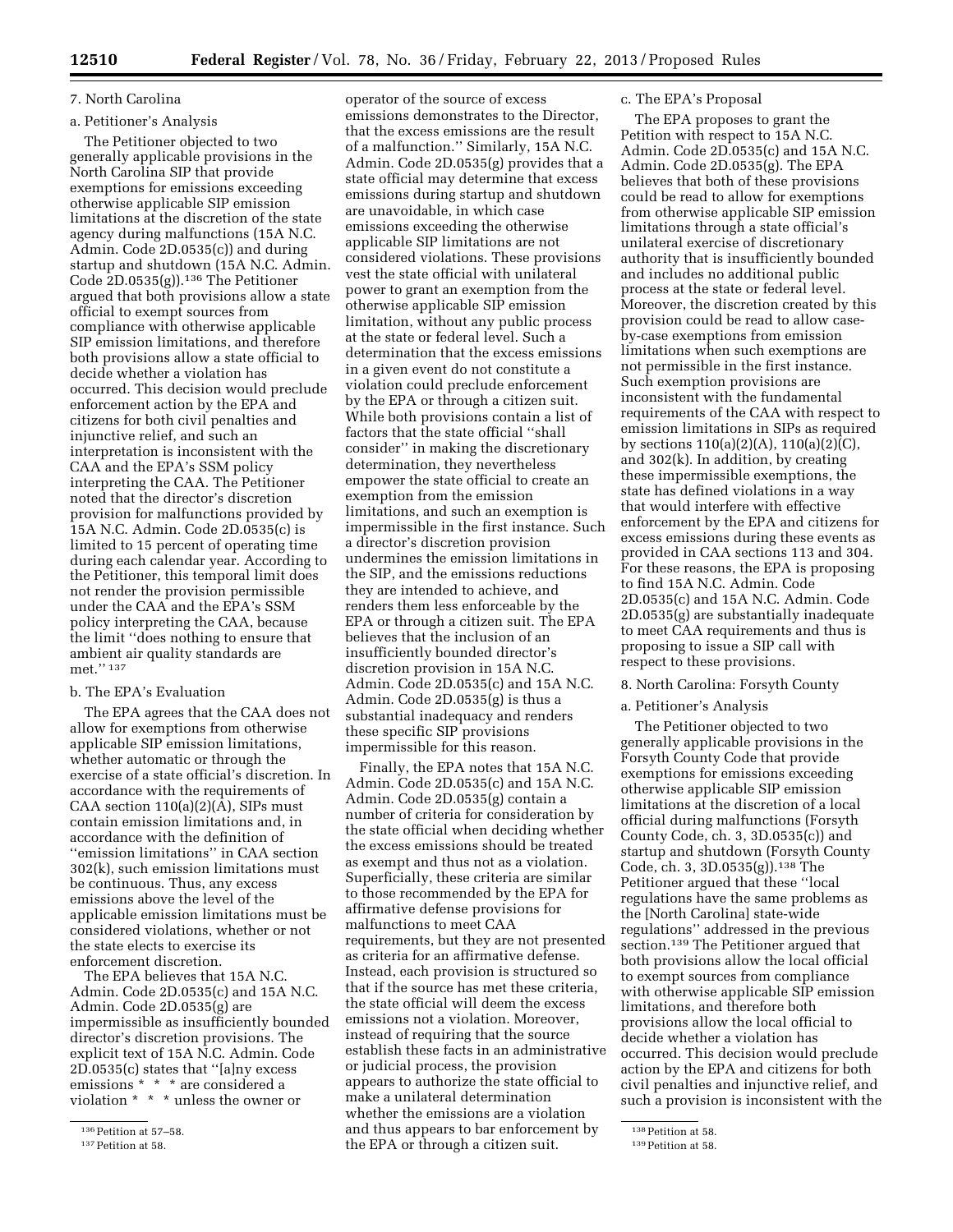CAA and the EPA's SSM policy interpreting the CAA.

# b. The EPA's Evaluation

The EPA agrees that the CAA does not allow for exemptions from otherwise applicable SIP emission limitations, whether automatic or through the exercise of a government official's discretion. In accordance with the requirements of CAA section  $110(a)(2)(A)$ , SIPs must contain emission limitations and, in accordance with the definition of ''emission limitations'' in CAA section 302(k), such emission limitations must be continuous. Thus, any excess emissions above the level of the applicable emission limitations must be considered violations, whether or not the state elects to exercise its enforcement discretion.

The EPA believes that Forsyth County Code, ch. 3, 3D.0535(c) and Forsyth County Code, ch. 3, 3D.0535(g) are impermissible as insufficiently bounded director's discretion provisions. Forsyth County Code, ch. 3, 3D.0535(c) states that ''[a]ny excess emissions \* \* \* are considered a violation \* \* \* unless the owner or operator of the source of excess emissions demonstrates to the Director, that the excess emissions are the result of a malfunction.'' Similarly, Forsyth County Code, ch. 3, 3D.0535(g) provides that a local official may determine that excess emissions during startup and shutdown are unavoidable, in which case emissions exceeding the otherwise applicable SIP limitations are not considered violations. These provisions vest the local official with unilateral power to grant an exemption from the otherwise applicable SIP emission limitation, without any public process at the local, state, or federal level. Such a determination that the excess emissions in a given event do not constitute a violation could preclude enforcement by the EPA or through a citizen suit. While both provisions contain a list of factors that the local official ''shall consider'' in making the discretionary determination, they nevertheless empower the local official to create an exemption from the emission limitation, and such an exemption is impermissible in the first instance. Such a director's discretion provision undermines the emission limitations in the SIP, and the emissions reductions they are intended to achieve, and renders them less enforceable by the EPA or through a citizen suit. The EPA believes that the inclusion of an insufficiently bounded director's discretion provision in Forsyth County Code, ch. 3, 3D.0535(c) and Forsyth County Code, ch. 3, 3D.0535(g) is thus

a substantial inadequacy and renders these specific SIP provisions impermissible for this reason.

As with the comparable statewide SIP provisions, the EPA notes that Forsyth County Code, ch. 3, 3D.0535(c) and Forsyth County Code, ch. 3, 3D.0535(g) also would not qualify as affirmative defense provisions consistent with CAA requirements. The provisions authorize the local official to deem excess emissions exempt and thus not subject to enforcement for injunctive relief. The provisions also appear to authorize the local official to make a unilateral determination that the emissions are not a violation and thus to bar enforcement by the EPA or through a citizen suit.

## c. The EPA's Proposal

The EPA proposes to grant the Petition with respect to Forsyth County Code, ch. 3, 3D.0535(c) and Forsyth County Code, ch. 3, 3D.0535(g). The EPA believes that both of these provisions could be read to allow for exemptions from otherwise applicable SIP emission limitations through a local official's unilateral exercise of discretionary authority that is insufficiently bounded and includes no additional public process at the local, state, or federal level. Moreover, the discretion created by this provision could be read to allow case-by-case exemptions from emission limitations when such exemptions are not permissible in the first instance. Such exemption provisions are inconsistent with the fundamental requirements of the CAA with respect to emission limitations in SIPs as required by sections  $110(a)(2)(A)$ ,  $110(a)(2)(C)$ , and 302(k). In addition, by creating these impermissible exemptions, the air agency has defined violations in a way that would interfere with effective enforcement by the EPA and citizens for excess emissions during these events as provided in CAA sections 113 and 304. For these reasons, the EPA is proposing to find that Forsyth County Code, ch. 3, 3D.0535(c) and Forsyth County Code, ch. 3, 3D.0535(g) are substantially inadequate to meet CAA requirements and thus is proposing to issue a SIP call with respect to these provisions.

#### 9. South Carolina

#### a. Petitioner's Analysis

The Petitioner objected to three provisions in the South Carolina SIP, arguing that they contained impermissible source category- and pollutant-specific exemptions.140 The Petitioner characterized these provisions as providing exemptions

from opacity limits for fuel-burning operations for excess emissions that occur during startup or shutdown (S.C. Code Ann. Regs. 61–62.5 St 1(C)), exemptions from NOx limits for specialuse burners that are operated less than 500 hours per year (S.C. Code Ann. Regs. 61–62.5 St 5.2(I)(b)(14)), and exemptions from sulfur limits for kraft pulp mills for excess emissions that occur during startup, shutdown, or malfunction events (S.C. Code Ann. Regs. St 4(XI)(D)(4)). The Petitioner argued that such exemptions violate the fundamental CAA requirement that all excess emissions be considered violations and that they interfere with enforcement by the EPA and citizens.

# b. The EPA's Evaluation

The EPA agrees that the CAA does not allow for exemptions from otherwise applicable SIP emission limitations. In accordance with CAA sections 110(a)(2)(A) and 302(k), SIPs must contain ''emission limitations'' and those limitations must be continuous. Thus, any excess emissions above the level of the applicable SIP emission limitation must be considered a violation of such limitation, regardless of whether the state elects to exercise its enforcement discretion. SIP provisions that create exemptions such that the excess emissions during startup, shutdown, maintenance, or malfunctions are not violations of the applicable SIP emission limitations are inconsistent with the fundamental requirements of the CAA.

The first provision identified by the Petitioner states that ''[t]he opacity standards set forth above do not apply during startup or shutdown.'' The EPA agrees with the Petitioner that the effect of this language is to exempt excess emissions that occur during startup or shutdown from otherwise applicable opacity standards, essentially treating such emissions as non-violations. The EPA believes that such automatic exemptions are impermissible under the CAA. By having SIP provisions that define what would otherwise be violations of the applicable SIP emission limitations as non-violations, the state has effectively negated the ability of the EPA or the public to enforce against those violations. Therefore, the EPA believes that the inclusion of such an automatic exemption in S.C. Code Ann. Regs. 61– 62.5 St 1(C) is impermissible and renders the provision a substantial inadequacy under the CAA.

With respect to the Petitioner's second objection relating to the exemption for special-use burners, however, the EPA disagrees with the

<sup>140</sup>Petition at 65–66.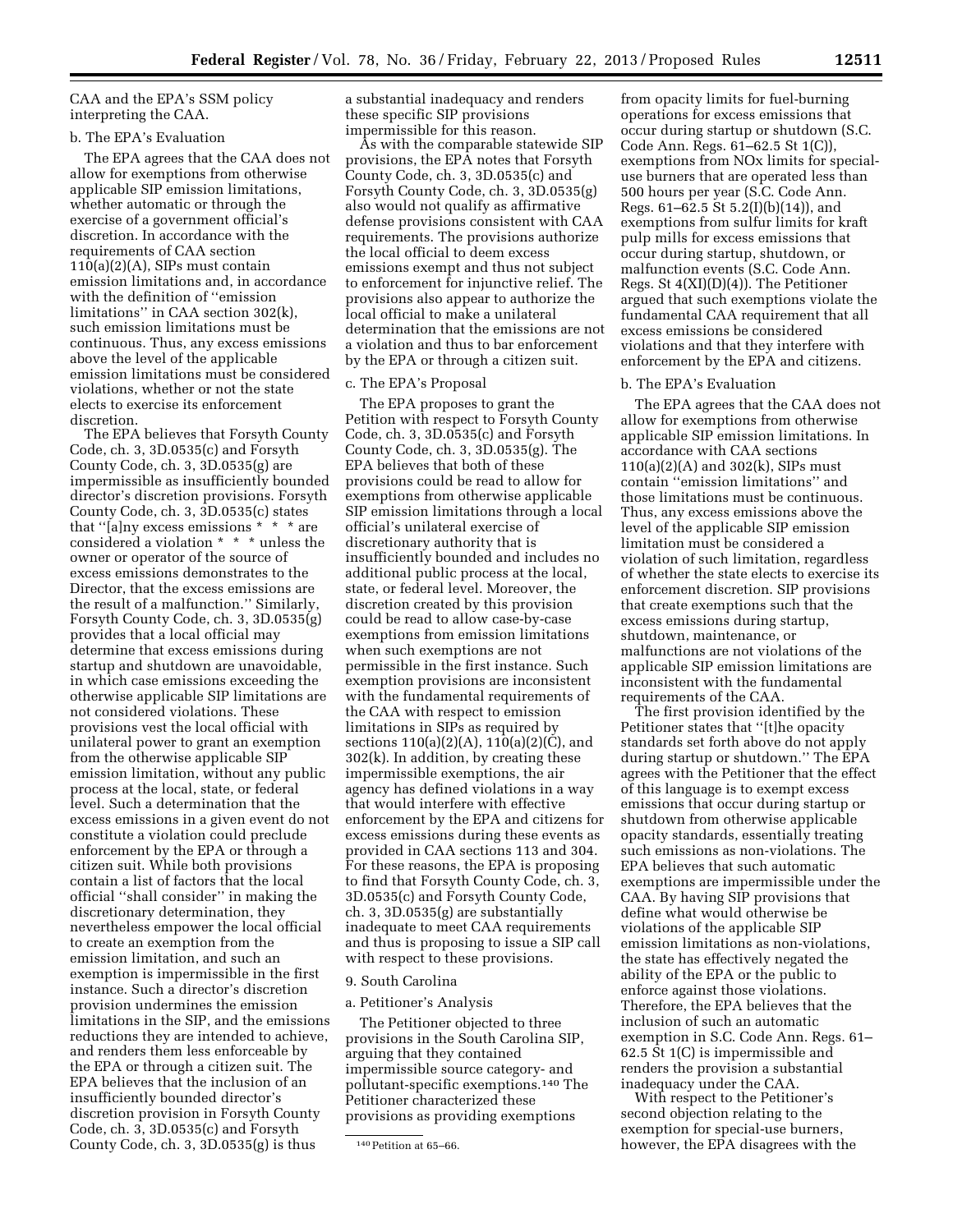Petitioner's characterization of the provision. S.C. Code Ann. Regs. 61–62.5 St 5.2(I)(b)(14) provides: "The following sources are exempt from all requirements of this regulation unless otherwise specified: \* \* \* (14) Special use burners, such as start-up/shut-down burners, that are operated less than 500 hours a year.'' The Petitioner argued that this provision provides an exemption from otherwise applicable NOx limitations for excess emissions that occur during startup or shutdown. Although this provision superficially resembles an exemption for emissions during startup and shutdown, the EPA interprets this provision merely to define a specific source category special-use burners—that is not subject to control under S.C. Code Ann. Regs. 61–62.5 St 5.2, *Control of Oxides of Nitrogen (NOX*). In other words, the provision reflects that regulation of special-use burners is not necessary in order to meet the applicable RACT requirements or any other CAA requirements for  $NO<sub>x</sub>$  emissions in this area. Rather than an exemption for  $NO<sub>X</sub>$ emissions during startup and shutdown for a source category that is regulated for NOX, this provision merely reflects that this category of source is not subject to regulation under S.C. Code Ann. Regs. 61–62.5 St 5.2. Therefore, the EPA disagrees with the Petitioner that S.C. Code Ann. Regs. 61–62.5 St 5.2(I)(b)(14) renders the South Carolina SIP substantially inadequate.

Finally, the EPA agrees that S.C. Code Ann. Regs. St 4(XI)(D)(4) implicitly includes impermissible exemptions for excess emissions during startup, shutdown, and malfunction events for the affected sources. The provision states that ''[t]he Department will consider periods of excess emissions reported under Subpart D(3) of this section to be indicative of a violation if'' the emissions from the specified source categories exceed certain limits over certain time periods. For example, for recovery furnaces, S.C. Code Ann. Regs. St 4(XI)(D)(4)(b) specifies that excess emissions will be ''indicative of a violation'' if ''(a) the number of 12 hour exceedances from recovery furnaces is greater than 1% of the total number of contiguous 12 hour periods in a quarter (excluding periods of startup, shutdown, or malfunction  $* * *$ )." The parenthetical explicitly excludes the excess emissions that occur during startup, shutdown, and malfunction, automatically treating those emissions as non-violations. The other two source category-specific provisions to be considered in determining whether excess emissions are indicative of a

violation contain similar parenthetical exclusions. Therefore, these provisions could reasonably be construed to preclude the EPA and the public from enforcing against violations that occur during these SSM events at these sources. The EPA believes that S.C. Code Ann. Regs. St 4(XI)(D)(4) includes automatic exemptions for excess emissions during SSM events for the three categories of sources and is thus substantially inadequate to satisfy CAA requirements.

## c. The EPA's Proposal

The EPA proposes to grant the Petition with respect to S.C. Code Ann. Regs. 61–62.5 St 1(C). The EPA believes that S.C. Code Ann. Regs. 61–62.5 St 1(C) allows for an exemption from otherwise applicable SIP emission limitations and that such exemptions are inconsistent with the fundamental requirements of CAA sections 110(a)(2)(A), 110(a)(2)(C), and 302(k). The EPA also proposes to grant the Petition with respect to S.C. Code Ann. Regs. St 4(XI)(D)(4). This provision appears to define violations at three source categories in a way that excludes excess emissions that occur during SSM events. It is unclear whether this provision is intended only to apply to the exercise of enforcement discretion by state personnel, but the EPA believes that it could reasonably be interpreted to preclude the EPA and citizen enforcement as well. Because S.C. Code Ann. Regs. St 4(XI)(D)(4) appears to define violations of the applicable emission limitations in a way that excludes excess emissions during SSM events, it is inconsistent with the fundamental requirements of CAA sections 110(a)(2)(A), 110(a)(2)(C), and 302(k). For these reasons, the EPA is proposing to find that S.C. Code Ann. Regs. 61–62.5 St 1(C) and S.C. Code Ann. Regs. St  $4(XI)(D)(4)$  are substantially inadequate to meet CAA requirements and proposes to issue a SIP call with respect to these provisions.

However, the EPA proposes to deny the Petition with respect to S.C. Code Ann. Regs. 61–62.5 St 5.2(I)(b)(14), which does not exempt excess emissions from an otherwise applicable SIP emission limitation during startup and shutdown but rather excludes a specific source category from regulation under the South Carolina SIP, because such regulation was deemed unnecessary to meet other applicable CAA requirements. As a consequence, this provision does not constitute a substantial inadequacy in the SIP.

# 10. Tennessee

# a. Petitioner's Analysis

The Petitioner objected to three provisions in the Tennessee SIP.141 First, the Petitioner objected to two provisions that authorize a state official to ''excuse or proceed upon'' (Tenn. Comp. R. & Regs. 1200–3–20–.07(1)) violations of otherwise applicable SIP emission limitations that occur during ''malfunctions, startups, and shutdowns'' (Tenn. Comp. R. & Regs. 1200–3–20–.07(3)). The Petitioner argued that together, these provisions constitute a ''blanket exemption from enforcement at the unfettered discretion of'' a state official. Further, the Petitioner contended that once a violation has been ''excused'' by the state official, that decision could preclude enforcement by the EPA or citizens in violation of the CAA.

Second, the Petitioner objected to a provision that excludes excess visible emissions from the requirement that the state automatically issue a notice of violation for all excess emissions (Tenn. Comp. R. & Regs. 1200–3–5–.02(1)). This provision states that ''due allowance may be made for visible emissions in excess of that permitted in this chapter which are necessary or unavoidable due to routine startup and shutdown conditions.'' The Petitioner argued that Tenn. Comp. R. & Regs. 1200–3–5–.02(1) is inconsistent with EPA's interpretation of the CAA because it operates as a blanket exemption for opacity violations.

#### b. The EPA's Evaluation

While the Petitioner suggested that Tenn. Comp. R. & Regs. 1200–3–20– .07(1) and Tenn. Comp. R. & Regs. 1200–3–20–.07(3) combine to operate as an impermissible discretionary exemption, the EPA believes that these provisions are better understood as attempting to provide the state agency with the discretion to decide whether to pursue an enforcement action. As discussed more fully in section IX.A of this notice, the EPA's SSM Policy has consistently encouraged states to utilize traditional enforcement discretion within appropriate bounds for violations relating to excess emissions that occur during SSM events. Moreover, the 1982 SSM Guidance explicitly recommended criteria that states might consider in the event that they elected to formalize their enforcement discretion with provisions in the SIP. However, such enforcement discretion provisions in a SIP must be ''state-only,'' meaning that the

<sup>141</sup>Petition at 67–69.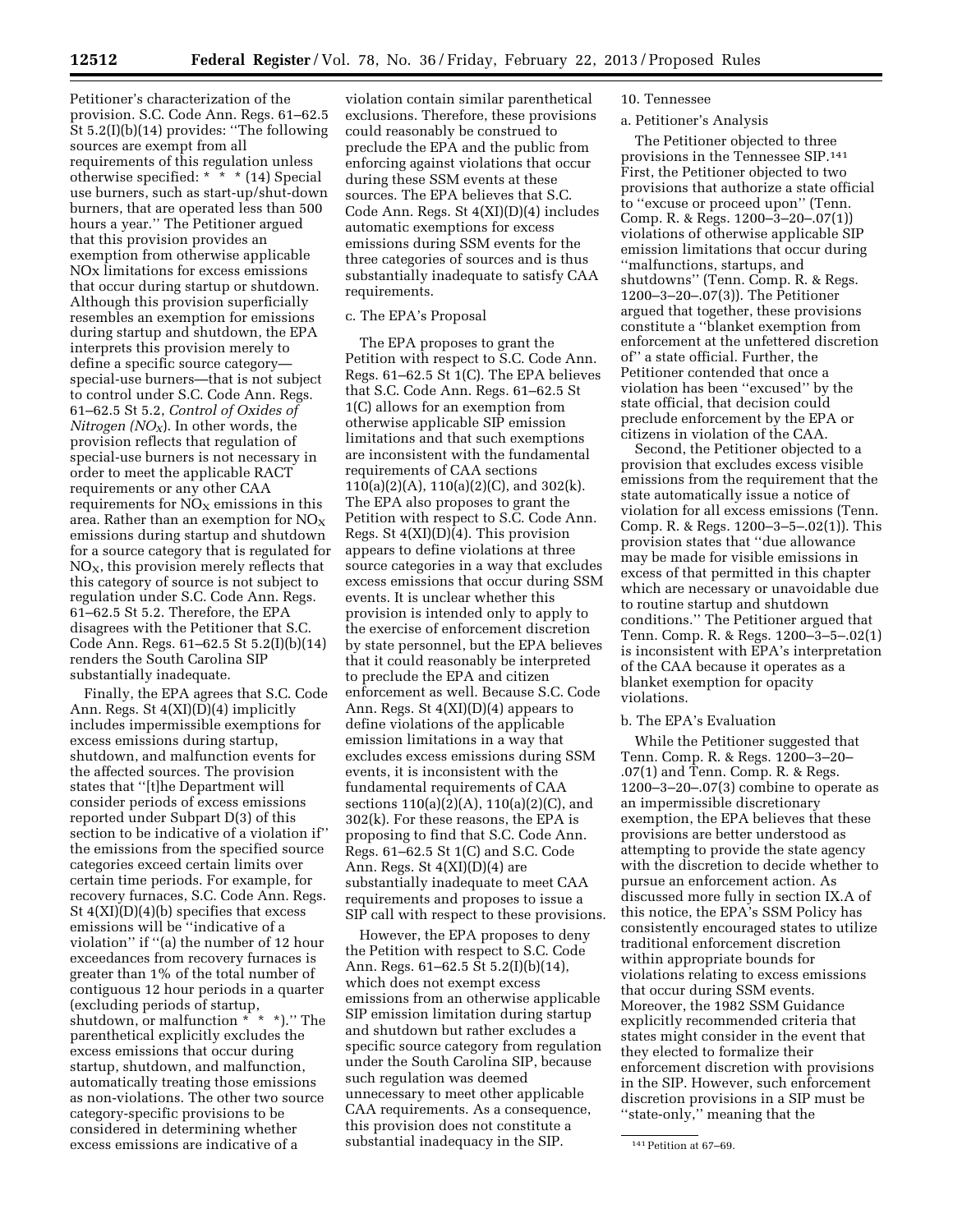provisions apply only to the state's own enforcement personnel and not to the EPA or to others. Here, the Tennessee SIP goes too far because a court could reasonably conclude that the provisions in question preclude the EPA and the public from enforcing against violations that occur during SSM events if the state official chooses to ''excuse'' such violations. Therefore, the EPA ultimately agrees with the Petitioner that Tenn. Comp. R. & Regs. 1200–3–20– .07(1) and Tenn. Comp. R. & Regs. 1200–3–20–.07(3) are substantially inadequate to satisfy CAA requirements.

In regard to Tenn. Comp. R. & Regs. 1200–3–5–.02(1), the EPA agrees with the Petitioner that this provision operates as an impermissible discretionary exemption because it allows a state official to excuse excess visible emissions after giving ''due allowance'' to the fact that they were emitted during startup or shutdown events. The EPA believes that this provision is impermissible because it creates unbounded discretion that purports to make a state official the unilateral arbiter of whether the excess emissions in a given event constitute a violation of otherwise applicable SIP emission limitations. More importantly, the provision purports to authorize the state official to create exemptions from applicable SIP emission limitations when such exemptions are impermissible in the first instance. As discussed in more detail in section VII.A of this notice, these types of director's discretion provisions undermine the purpose of emission limitations and the reductions they are intended to achieve, thereby rendering them less enforceable by the EPA or through a citizen suit. The EPA believes that the inclusion of such a director's discretion provision in Tenn. Comp. R. & Regs. 1200–3–5–.02(1) is therefore a substantial inadequacy that renders the provision impermissible under the CAA.

# c. The EPA's Proposal

The EPA proposes to grant the Petition with respect to Tenn. Comp. R. & Regs. 1200–3–20–.07(1) and Tenn. Comp. R. & Regs. 1200–3–20–.07(3). These enforcement discretion provisions could reasonably be interpreted to preclude EPA and citizen enforcement of applicable SIP emission limitations, in violation of CAA sections 110(a)(2)(A), 110(a)(2)(C), and 302(k). The EPA also proposes to grant the Petition with respect to Tenn. Comp. R. & Regs. 1200–3–5–.02(1). The discretion created by this provision allows for revisions of the applicable SIP emission limitations without meeting the

applicable SIP revision requirements of the CAA, and it allows case-by-case exemptions from emission limitations when such exemptions are not permissible in the first instance. Thus, this provision is also inconsistent with CAA sections 110(a)(2)(A), 110(a)(2)(C), and 302(k). For these reasons, the EPA is proposing to find that these provisions are substantially inadequate to meet CAA requirements and proposes to issue a SIP call with respect to these provisions.

# 11. Tennessee: Knox County

# a. Petitioner's Analysis

The Petitioner objected to a provision in the Knox County portion of the Tennessee SIP that bars evidence of a violation of SIP emission limitations from being used in a citizen enforcement action (Knox County Regulation 32.1(C)).142 The provision specifies that ''[a] determination that there has been a violation of these regulations or orders issued pursuant thereto shall not be used in any law suit brought by any private citizen.'' The Petitioner argued that this provision would prevent reports of SSM conditions, which owners and operators are required to submit per Knox County Regulation 34.1(A), from being used as evidence in citizen suits, thereby undermining the express authorization of citizen enforcement actions under the CAA.

#### b. The EPA's Evaluation

The EPA agrees with the Petitioner that Knox County Regulation 32.1(C) is inconsistent with the fundamental requirements of the CAA. Section 113(e)(1) of the CAA requires a court to take into consideration ''the duration of the violation as established by any credible evidence'' in determining penalties in citizen enforcement actions. Moreover, section 114(c) of the CAA states that ''[a]ny records, reports or information'' obtained from sources ''shall be available to the public \* \* \* .'' In accordance with these statutory mandates, the EPA promulgated its ''credible evidence rule'' in 1997. That rule states: "[f]or purpose of \* \* \* establishing whether or not a person has violated or is in violation of any standard \* \* \*, the [SIP] must not preclude the use, including the exclusive use, of any credible evidence or information, relevant to whether a source would have been in compliance with applicable requirements  $* \rightarrow \cdots$  143

The EPA believes that the Knox County Regulation 32.1(C) runs afoul of these statutory and regulatory provisions. Knox County Regulation 32.1(c) explicitly bars a state official's determination that there has been a violation of a SIP emission limitation from being used as evidence in a citizen enforcement action, even though SIPs are prohibited from precluding the use of such evidence. The provision could also be interpreted to bar citizens from using evidence of a violation used by the state official in making such a determination, including reports of SSM conditions. Consequently, Knox County Regulation 32.1(C) is inconsistent with the fundamental requirements of CAA sections  $113(e)(1)$  and  $114(e)$  and the credible evidence rule. Moreover, by seeking to restrain the ability of private citizens to pursue enforcement actions, the provision is inconsistent with the fundamental enforcement structure created by Congress in CAA section 304. As such, the EPA believes that the Knox County Regulation 32.1(C) constitutes a substantial inadequacy in the Tennessee SIP.

# c. The EPA's Proposal

The EPA proposes to grant the Petition with respect to Knox County Regulation 32.1(C). This provision precludes the use of a state determination that a violation has occurred from being used as evidence in a citizen enforcement action, in violation of CAA sections 113(e)(1), 114(c), and 304, and the credible evidence rule. Therefore, the EPA is proposing to find that this provision is substantially inadequate to meet CAA requirements and proposes to issue a SIP call with respect to this provision in the Knox County portion of the state's SIP.

## 12. Tennessee: Shelby County

## a. Petitioner's Analysis

The Petitioner objected to a provision in the Shelby County Code (Shelby County Code § 16–87) that addresses enforcement for excess emissions that occur during ''malfunctions, startups, and shutdowns'' by incorporating by reference the state's provisions in Tenn. Comp. R. & Regs. 1200–3–20.144 Shelby County Code § 16–87 provides that ''all such additions, deletions, changes and amendments as may subsequently be made'' to Tennessee's regulations will automatically become part of the Shelby County Code. The Petitioner argued that once Tennessee changes its regulations, those revised provisions will be

 $^{\rm 142}$  Petition at 69.

<sup>143</sup> 51 CFR 31.212(c); *see also* ''Credible Evidence Revisions," 62 FR 8155 at 8314 (Feb. 24, 1997). 144 Petition at 69-70.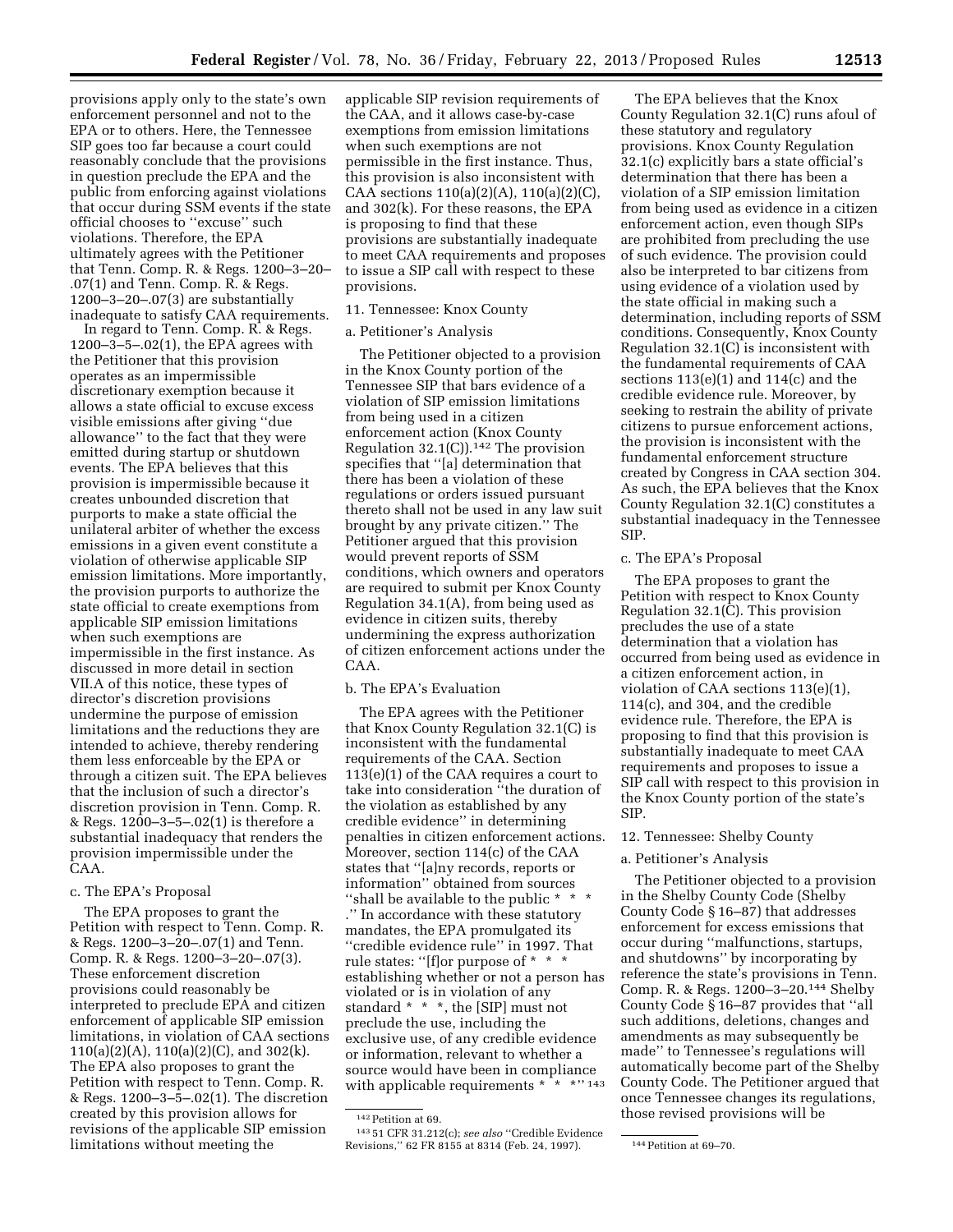effective in the Shelby County Code but will not be effective as part of the SIP until they are submitted to the EPA and approved.

# b. The EPA's Evaluation

The EPA agrees that because Shelby County Code § 16–87 incorporates by reference provisions in the Tennessee SIP that are substantially inadequate, the Shelby County portion of the Tennessee SIP is likewise substantially inadequate to satisfy the fundamental requirements of the CAA for the same reasons.

#### c. The EPA's Proposal

The EPA proposes to grant the Petition with respect to Shelby County Code § 16–87. For the same reasons that the EPA has determined that the Tennessee SIP is substantially inadequate to meet CAA requirements, the EPA believes that the Shelby County portion of the Tennessee SIP is substantially inadequate as well. Therefore, the EPA proposes to issue a SIP call with respect to this provision in the Shelby County portion of the state's SIP.

### *F. Affected States in EPA Region V*

# 1. Illinois

#### a. Petitioner's Analysis

The Petitioner objected to three generally applicable provisions in the Illinois SIP which together have the effect of providing discretionary exemptions from otherwise applicable SIP emission limitations, and such exemptions are impermissible under the CAA because the statute and the EPA's interpretation of the CAA in the SSM Policy require that all such excess emissions be treated as violations.145 146 The Petitioner noted that the provisions invite sources to request, during the permitting process, advance permission to continue to operate during a malfunction or breakdown, and, similarly to request advance permission to ''violate'' otherwise applicable emission limitations during startup (Ill. Admin. Code tit. 35 § 201.261). The Illinois SIP provisions establish criteria that a state official must consider before granting the advance permission to violate the emission limitations (Ill.

Admin. Code tit. 35 § 201.262). However, the Petitioner asserted, the provisions state that, once granted, the advance permission to violate the emission limitations ''shall be a prima facie defense to an enforcement action'' (Ill. Admin. Code tit. 35 § 201.265).

The Petitioner noted that Illinois has claimed that its SIP provisions do not provide for advance permission to violate emission limitations but that its SIP provisions instead authorize ''caseby-case claims of exemption.'' 147 The Petitioner argued that despite this explanation, the language in the SIP is not clear and appears to grant advance permission for violations during malfunction and startup events. Furthermore, the Petitioner objected because the effect of granting that permission would be to provide the source with an absolute defense to any later enforcement action, that is, ''a defense [would] attach[] at the state's discretion.'' The Petitioner argued that this approach would violate the fundamental requirement that all excess emissions be considered violations.

Finally, the Petitioner objected to the use of the term ''prima facie defense'' in Ill. Admin. Code tit. 35 § 201.265, arguing that the term is ''ambiguous in its operation.'' The Petitioner argued that the provision is not clear regarding whether the defense is to be evaluated ''in a judicial or administrative proceeding or whether the Agency determines its availability.'' Allowing defenses to be raised in these undefined contexts, the Petitioner argued, is ''inconsistent with the enforcement structure of the Clean Air Act.'' The Petitioner asserted that ''if \* \* \* the ''prima facie defense'' is anything short of the ''affirmative defense'' as contemplated in the 1999 SSM Guidance, then ''it clearly has the potential to interfere with EPA and citizen enforcement.''

# b. The EPA's Evaluation

The EPA agrees that the CAA does not allow for discretionary exemptions from otherwise applicable SIP emission limitations. In accordance with the requirements of CAA section  $110(a)(2)(A)$ , SIPs must contain emission limitations and, in accordance with the definition of ''emission limitations'' in CAA section 302(k), such emission limitations must be continuous. Thus, any excess emissions

above the level of the applicable emission limitation must be considered violations, whether or not the state elects to exercise its enforcement discretion. The EPA agrees that together Ill. Admin. Code tit. 35 § 201.261, Ill. Admin. Code tit. 35 § 201.262, and Ill. Admin. Code tit. 35 § 201.265 148 can be read to create exemptions by authorizing a state official to determine in the permitting process that the excess emissions during startup and malfunction will not be considered violations of the applicable emission limitations. The language of the SIP on its face appears to permit the state official to grant advance permission to ''continue to operate during a malfunction or breakdown'' or ''to violate the standards or limitations \* \* \* during startup'' (Ill. Admin. Code tit. 35 § 201.261(a)).

The EPA notes that the Petitioner's characterization of Illinois's interpretation of its SIP is not accurate. While the Petitioner alleged that Illinois believed its SIP provisions to authorize ''case-by-case exemptions,'' Illinois in fact described the effect of the permission granted under these provisions as providing the source with the:

\* \* \* opportunity to make a claim of malfunction/breakdown or startup, with the viability of such claim subject to specific review against the requisite requirements. Indeed, 35 IAC 201.265 clearly states that violating an applicable state standard even if consistent with any expression of authority regarding malfunction/breakdown or startup set forth in a permit shall only constitute a prima facie defense to an enforcement action for violation of said regulation.

(Ill. Envtl. Prot. Agency, Statement of Basis for a Planned Revision of the CAAPP Permit for U.S. Steel Corp. Granite City Works (March 15, 2011), at 37.) Thus, the state claimed that under its SIP provisions, any excess emissions during periods of startup or malfunction would still constitute a ''violation'' and that the only effect of the permission granted by the state official in the permit would be to allow a source to assert a ''prima facie defense'' in an enforcement action. Even in light of this explanation, the EPA agrees that the plain language of the SIP provisions do not make explicit this limitation on the

<sup>145</sup>The EPA notes that the Petitioner also identified several additional pollutant-specific and source category-specific provisions in the Illinois SIP that it alleged are inconsistent with the CAA and the EPA's SSM Policy. However, the Petitioner did not request that the EPA address those SIP provisions in its remedy request, and thus the EPA is not addressing those provisions in this action. The EPA may elect to evaluate those provisions in a later action.

<sup>146</sup>Petition at 33–36.

<sup>147</sup>Petition at 35 (citing Ill. Envtl. Prot. Agency, Statement of Basis for a Planned Revision of the CAAPP Permit for U.S. Steel Corp. Granite City Works (Mar. 15, 2011), at 26–27). The EPA notes that the Petitioner appears to have cited the incorrect portion of this document and that the correct citation is to pages 36–37.

<sup>148</sup>The EPA notes that there are a number of other provisions in the same portion of the Illinois SIP that are integral to the regulation of startups, shutdowns, and malfunctions. Those provisions include Ill. Admin. Code tit. 35 § 201.149, Ill. Admin. Code tit. 35 § 201.263, and Ill. Admin. Code tit. 35 § 201.264. The Petitioner did not object to these provisions in its Petition, but because they are part of a functional scheme in the SIP, the state may elect to revise these provisions in accordance with the EPA's proposal.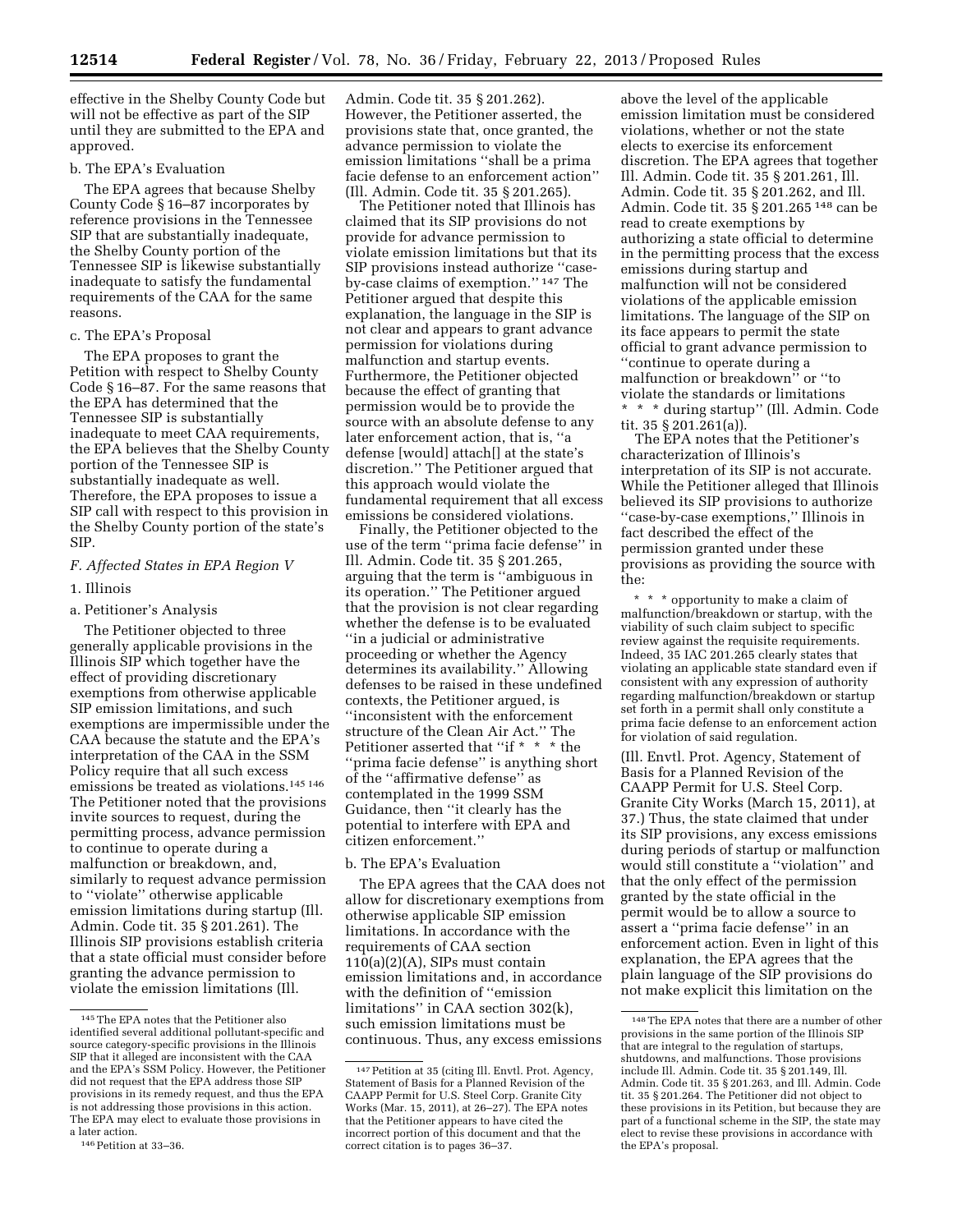state official's authorization to grant exemptions. Indeed, by expressly granting ''permission,'' the provisions are ambiguous and could be read as allowing the state official to be the unilateral arbiter of whether the excess emissions in a given malfunction, breakdown, or startup event constitute a violation. By deciding that an exceedance of the emission limitation was not a ''violation,'' exercise of this discretion could preclude enforcement by the EPA or through a citizen suit. Most importantly, however, the grant of permission would authorize the state official to create an exemption from the otherwise applicable SIP emission limitation, and such an exemption is impermissible in the first instance. Such a director's discretion provision undermines the emission limitations and the emission reductions they are intended to achieve and renders them less enforceable by the EPA or through a citizen suit. The EPA believes that the inclusion of director's discretion provisions in Ill. Admin. Code tit. 35 § 201.261, Ill. Admin. Code tit. 35 § 201.262, and Ill. Admin. Code tit. 35 § 201.265 is thus a substantial inadequacy and renders these specific SIP provisions impermissible for this reason.

Furthermore, even if the Illinois SIP provisions cited by the Petitioner are intended to provide only an affirmative defense to enforcement, rather than as advance permission to violate the otherwise applicable SIP emission limitations, the EPA agrees that the ''prima facie defense'' mechanism in Ill. Admin. Code tit. 35 § 201.261, Ill. Admin. Code tit. 35 § 201.262, and Ill. Admin. Code tit. 35 § 201.265 is not an acceptable affirmative defense provision under the CAA as interpreted in the EPA's SSM Policy. Although the EPA believes that narrowly drawn affirmative defenses are permitted for malfunction events (*see* section VII.B of this notice), the EPA's interpretation of the CAA is that such affirmative defenses can only shield the source from monetary penalties and cannot be a bar to injunctive relief. An affirmative defense provision that purports to bar any enforcement action for injunctive relief for violations of emission limitations is inconsistent with the requirements of CAA sections 113 and 304. In addition, Illinois's SIP provisions allow sources to obtain a *prima facie* defense for violations that occurred during startup periods, and, as discussed in section VII.C of this notice, the EPA does not believe affirmative defenses for violations of the otherwise applicable SIP emission limitations that

occur during startup or shutdown periods is permissible under the CAA.

Significantly, these Illinois SIP provisions are also deficient because, although not defined in the Illinois SIP, a *prima facie* defense typically would shift the burden of proof to the opposing party, in this case the party bringing the enforcement action against the source. The EPA's longstanding interpretation of the CAA is that an affirmative defense provision must be narrowly drawn and must require the source to establish that it has met the conditions to justify relief from monetary penalties for excess emissions in a given event. Thus, an acceptable affirmative defense under EPA's interpretation of the CAA places the burden on the source to demonstrate that it has met all the appropriate criteria before it is entitled to the defense.

Lastly, the criteria that the Illinois SIP provisions require be met before advance permission and the *prima facie*  defense may be granted are not consistent with the criteria that the EPA recommends in the SSM Policy. The EPA acknowledges that the SSM Policy is only guidance concerning what types of SIP provisions could be consistent with the requirements of the CAA. Nonetheless, through this rulemaking, the EPA is proposing to determine that Ill. Admin. Code tit. 35 § 201.261, Ill. Admin. Code tit. 35 § 201.262, and Ill. Admin. Code tit. 35 § 201.265 do not include criteria that are sufficiently robust to qualify as an acceptable affirmative defense provision. The EPA believes that the inclusion of the complete bar to liability, including injunctive relief, the availability of the defense for violations during startup and shutdown, the burden-shifting effect, and the insufficiently robust qualifying criteria in Ill. Admin. Code tit. 35 § 201.261, Ill. Admin. Code tit. 35 § 201.262, and Ill. Admin. Code tit. 35 § 201.265, are substantial inadequacies and render these specific SIP provisions impermissible.

#### c. The EPA's Proposal

The EPA proposes to grant the Petition with respect to Ill. Admin. Code tit. 35 § 201.261, Ill. Admin. Code tit. 35 § 201.262, and Ill. Admin. Code tit. 35 § 201.265. The EPA believes that these provisions allow for exemptions from the otherwise applicable emission limitations, and that such exemptions are inconsistent with the fundamental requirements of the CAA with respect to emission limitations in SIPs. In addition, Ill. Admin. Code tit. 35 § 201.261, Ill. Admin. Code tit. 35 § 201.262, and Ill. Admin. Code tit. 35 § 201.265 potentially allow for such an

exemption through a state official's unilateral exercise of discretionary authority, and such provisions are inconsistent with the fundamental requirements of the CAA with respect to SIPs and SIP revisions in sections  $110(a)(2)(A)$ ,  $110(a)(2)(C)$ , and  $302(k)$ . For these reasons, the EPA is proposing to find that Ill. Admin. Code tit. 35 § 201.261, Ill. Admin. Code tit. 35 § 201.262, and Ill. Admin. Code tit. 35 § 201.265 are substantially inadequate to meet CAA requirements and thus proposing to issue a SIP call with respect to these provisions.

The EPA is proposing to grant the Petition with respect to these provisions even though the state has stated that the effect of these provisions only provides sources with a *prima facie* defense in an enforcement proceeding. Illinois's SIP provisions do not constitute an affirmative defense provision consistent with the EPA's recommendations in the EPA's SSM Policy interpreting the CAA, for a number of reasons: it is not clear that the defense applies only to monetary penalties, which is inconsistent with the requirements of CAA sections 113 and 304; the defense applies to violations that occurred during startup periods, which is inconsistent with CAA sections 113 and 304; the provisions shift the burden of proof to the enforcing party; and finally, the provisions do not include sufficient criteria to assure that sources seeking to raise the affirmative defense have in fact been properly designed, maintained, and operated, and to assure that sources have taken all appropriate steps to minimize excess emissions. Accordingly, even if Ill. Admin. Code tit. 35 § 201.261, Ill. Admin. Code tit. 35 § 201.262, and Ill. Admin. Code tit. 35 § 201.265 are interpreted to provide a defense to enforcement rather than an exemption, the EPA is proposing to find that the provisions are substantially inadequate to meet CAA requirements and thus proposing to issue a SIP call with respect to these provisions.

# 2. Indiana

## a. Petitioner's Analysis

The Petitioner objected to a generally applicable provision in the Indiana SIP that allows for discretionary exemptions during malfunctions (326 Ind. Admin. Code  $1-6-4(a)$ ).<sup>149 150</sup> The Petitioner

<sup>149</sup>The EPA notes that the Petitioner also identified several additional pollutant-specific and source category-specific provisions in the Indiana SIP that it alleged are inconsistent with the CAA and the EPA's SSM Policy. However, the Petitioner did not request that the EPA address those SIP provisions in its remedy request, and thus the EPA is not addressing those provisions in this action. Continued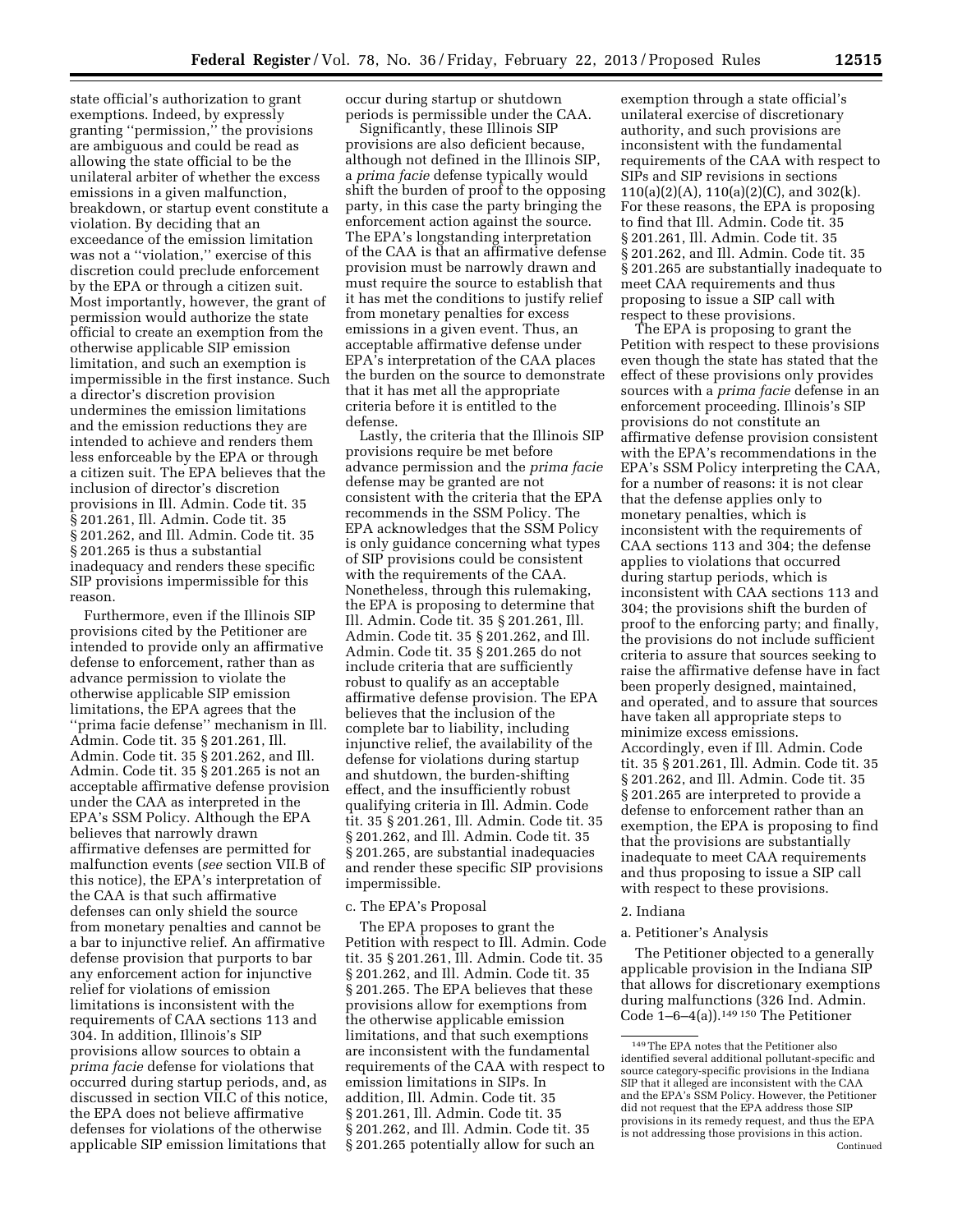objected to the provision because it provides an exemption from the otherwise applicable SIP emission limitations, and such exemptions are impermissible under the CAA because the statute and the EPA's interpretation of the CAA in the SSM Policy require that all such excess emissions be treated as violations. The Petitioner noted that the provision is ambiguous because it states that excess emissions during malfunction periods ''shall not be considered a violation'' if the source demonstrates that a number of conditions are met (326 Ind. Admin. Code 1–6–4(a)), but the provision does not specify to whom or in what forum such demonstration must be made. If made in a showing to the state, the Petitioner argued, the provision would give a state official the sole authority to determine that the excess emissions were not a violation and could thus be read to preclude enforcement by the EPA or citizens in the event that the state official elects not to treat the excess emissions as a violation. Thus, in addition to creating an impermissible exemption for the excess emissions, the Petitioner argued that the SIP's provision is also inconsistent with the CAA as interpreted in the EPA's SSM Policy because it allows the state official to make a unilateral decision that the excess emissions were not a violation and thus bar enforcement for the excess emissions by the EPA and citizens.

Alternatively, the Petitioner noted, if the demonstration was required to have been made in an enforcement context, the provision could be interpreted as providing an affirmative defense. The Petitioner argued that even if interpreted in this way, the provision is not permissible because it ''appears to confuse an enforcement discretion approach with the affirmative defense approach.'' Furthermore, the Petitioner argued that 326 Ind. Admin. Code 1–6– 4(a) is not an acceptable affirmative defense provision because it ''could be interpreted to preclude EPA and citizen enforcement and shield sources from injunctive relief.''

## b. The EPA's Evaluation

The EPA agrees that the CAA does not allow for discretionary exemptions from otherwise applicable SIP emission limitations. In accordance with the requirements of CAA section 110(a)(2)(A), SIPs must contain emission limitations and, in accordance with the definition of ''emission limitations'' in CAA section 302(k),

such emission limitations must be continuous. Thus, any excess emissions above the level of the applicable emission limitation must be considered violations, whether or not the state elects to exercise its enforcement discretion. SIP provisions such as 326 Ind. Admin. Code 1–6–4(a) that can be interpreted to authorize a state official to determine unilaterally that the excess emissions during malfunctions are not violations of the applicable emission limitations are inconsistent with the fundamental requirements of the CAA with respect to emission limitations in SIPs. The EPA believes that the inclusion of a provision that allows discretionary exemptions in the SIP is thus a substantial inadequacy and renders 326 Ind. Admin. Code 1–6–4(a) impermissible.

The EPA believes that 326 Ind. Admin. Code 1–6–4(a) is also impermissible because the provision can be interpreted to make a state official the unilateral arbiter of whether the excess emissions in a given malfunction event constitute a violation. The 326 Ind. Admin. Code 1–6–4(a) provides that if a source demonstrates that four criteria are met, the excess emissions ''shall not be considered a violation.'' Because the provision does not establish who is to evaluate whether the source has made an adequate demonstration, the provision could be read to authorize a state official to judge that violations have not occurred even though the emissions exceeded the applicable SIP emission limitations. These provisions therefore appear to vest the state official with the unilateral power to grant exemptions from otherwise applicable SIP emission limitations, without any additional public process at the state or federal level. By deciding that an exceedance of the emission limitation was not a ''violation,'' exercise of this discretion could preclude enforcement by the EPA or through a citizen suit. Most importantly, however, the provision could be read to authorize the state official to create an exemption from the otherwise applicable SIP emission limitation, and such an exemption is impermissible in the first instance. Such a director's discretion provision undermines the emission limitations and the emissions reductions they are intended to achieve and renders them less enforceable by the EPA or through a citizen suit. The EPA believes that the inclusion of a director's discretion provision in 326 Ind. Admin. Code 1– 6–4(a) is thus a substantial inadequacy and renders these specific SIP

provisions impermissible for this reason.

The EPA believes that even if 326 Ind. Admin. Code 1–6–4(a) is interpreted to allow the source to make the required demonstration only in the context of an enforcement proceeding, the conditions set forth in the provision do not render it an acceptable affirmative defense provision. Although the EPA believes that narrowly drawn affirmative defenses are permitted under the CAA for malfunction events (*see* section VII.B of this notice), the EPA's interpretation of the CAA is that such affirmative defenses can only shield the source from monetary penalties and cannot be a bar to injunctive relief. An affirmative defense provision that purports to bar any enforcement action for injunctive relief for violations of emission limitations is inconsistent with the requirements of CAA sections 113 and 304.

Furthermore, Indiana's SIP provision is deficient because even if it were interpreted to create an affirmative defense rather than an exemption from the applicable emission limitations, it does so with conditions that are not consistent with the criteria that the EPA recommends in the SSM Policy. The EPA acknowledges that the SSM Policy is only guidance concerning what types of SIP provisions could be consistent with the requirements of the CAA. Nonetheless, through this rulemaking, the EPA is proposing to determine that 326 Ind. Admin. Code 1–6–4(a) does not include criteria that are sufficiently robust to qualify as an acceptable affirmative defense provision under the CAA. The conditions in the provision are helpful but are not consistent with all of the criteria recommended in the EPA's SSM Policy. For example, this provision does not contain criteria requiring the source to establish that the malfunction event was not foreseeable and not part of a recurring pattern indicative of inadequate design, operation, or maintenance. Indeed, the explicit limitation that the ''malfunctions have not exceeded five percent (5%), as a guideline, of the normal operational time of the facility'' suggests that a source could be granted exemptions for excess emissions even though it was habitually violating the applicable emission limitations over some extended period of time.

The EPA believes that the inclusion of the complete bar to liability, including injunctive relief, and the insufficiently robust qualifying criteria render 326 Ind. Admin. Code 1–6–4(a) substantially inadequate to meet CAA requirements.

Significantly, the EPA notes that the correct meaning of 326 Ind. Admin.

The EPA may elect to evaluate those provisions in a later action.

<sup>150</sup>Petition at 36–37.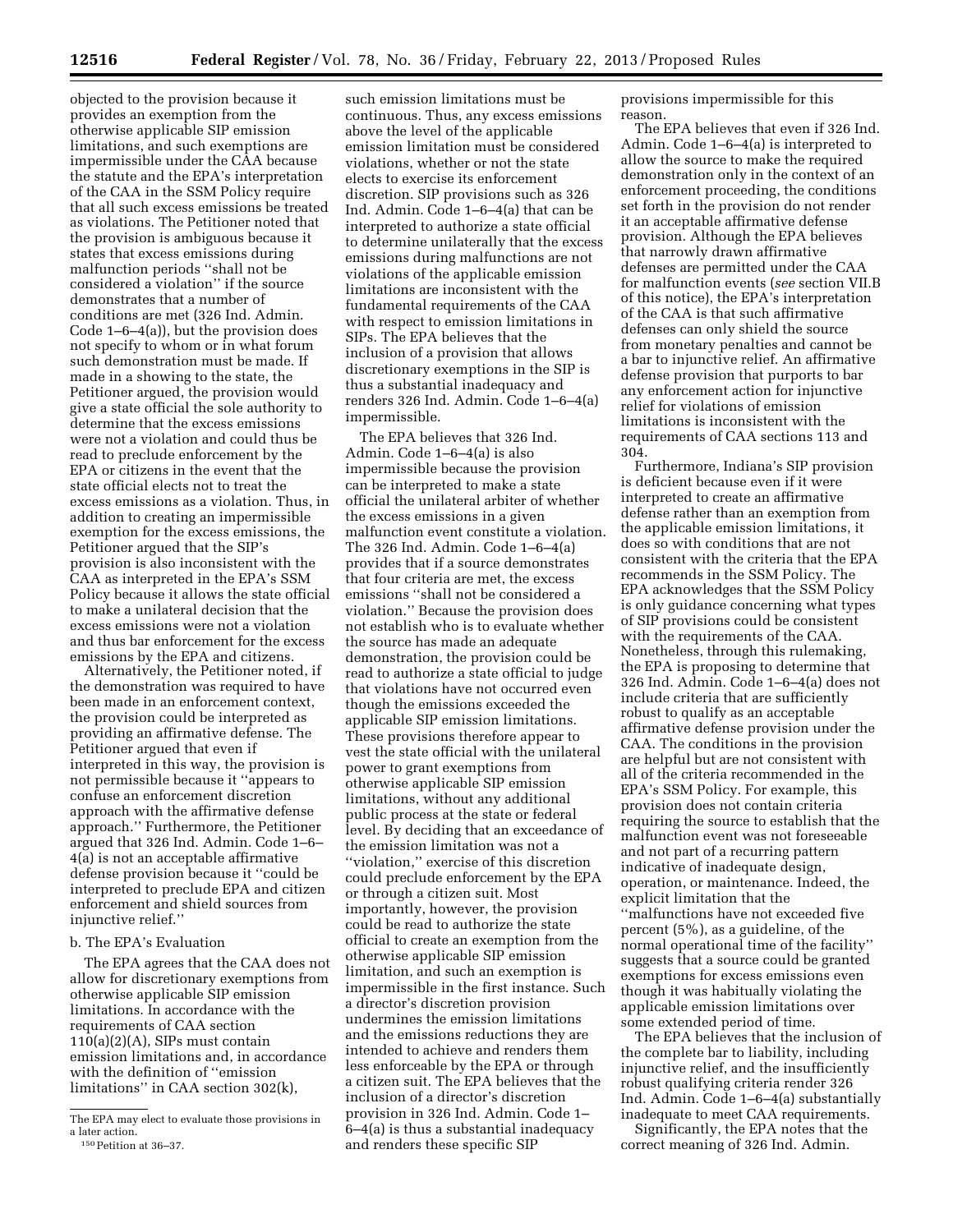Code 1–6–4(a) has been addressed in the past in conjunction with an interpretive letter from the state in 1984, which characterized the provision as an enforcement discretion provision applicable to state personnel rather than as a provision allowing exemptions from the emission limitations. The EPA appreciates Indiana's clarification of its reading of the provision in the 1984 letter, but at this juncture, in the course of reevaluating this provision in light of the issues raised in the Petition, the EPA believes that 326 Ind. Admin. Code 1– 6–4(a) contains regulatory language that requires formal revision to eliminate significant ambiguities. For example, the provision states that: ''[e]missions temporarily exceeding the standards which are due to malfunctions \* \* \* shall not be considered a violation of the rules provided the source demonstrates'' four criteria. Indiana has acknowledged that it reads these provisions not to bar enforcement by the EPA or citizens in the event that the state does not pursue enforcement, but the EPA believes that the provision is sufficiently ambiguous on this point that a revision is necessary to ensure that outcome in the event of an enforcement action.

As discussed in section VI of this notice, the EPA believes that in some instances it is appropriate to clarify provisions of a SIP submission through the use of interpretive letters. However, in some cases, there may be areas of regulatory ambiguity in a SIP provision that are significant and for which resolution is both appropriate and necessary. Because the text of 326 Ind. Admin. Code 1–6–4(a) provision is not clear on its face that it is limited to the exercise of enforcement discretion by state personnel but rather could be interpreted as a discretionary exemption from the otherwise applicable SIP emission limitations or as an inadequate affirmative defense provision, the EPA believes this SIP provision is substantially inadequate to meet CAA requirements.

# c. The EPA's Proposal

The EPA proposes to grant the Petition with respect to 326 Ind. Admin. Code 1–6–4(a). The EPA believes that this provision appears on its face to allow for discretionary exemptions from otherwise applicable SIP emission limitations, and that such exemptions are inconsistent with the fundamental requirements of the CAA with respect to emission limitations in SIPs in sections 110(a)(2)(A), 110(a)(2)(C), and 302(k). This provision allows for exemptions through a state official's unilateral exercise of discretionary authority that

includes no additional public process at the state or federal level, and such provisions are inconsistent with the fundamental requirements of the CAA with respect to SIPs and SIP revisions. Moreover, the discretion created by this provision allows case-by-case exemptions from emission limitations when such exemptions are not permissible in the first instance.

Even if the EPA were to interpret 326 Ind. Admin. Code 1–6–4(a) to be an affirmative defense applicable in an enforcement context, the provision is not consistent with the EPA's recommendations in the EPA's SSM Policy interpreting the CAA. By purporting to create a bar to enforcement that applies not just to monetary penalties but also to injunctive relief, and by including criteria inconsistent with those recommended by the EPA for affirmative defense provisions, this provision is inconsistent with the requirements of CAA sections 113 and 304. For these reasons, the EPA is proposing to find that 326 Ind. Admin. Code 1–6–4(a) is substantially inadequate to meet CAA requirements and thus proposing to issue a SIP call with respect to this provision.

## 3. Michigan

#### a. Petitioner's Analysis

The Petitioner objected to a generally applicable provision in Michigan's SIP that provides for an affirmative defense to monetary penalties for violations of otherwise applicable SIP emission limitations during periods of startup and shutdown.151 The Petitioner argued that affirmative defenses for excess emissions are inconsistent with the CAA and requested that the provision be removed from Michigan's SIP. Alternatively, if such a provision were to remain in the SIP, the Petitioner asked that the SIP be amended to address two deficiencies.

First, the Petitioner objected to one of the criteria in the affirmative defense provision, Mich. Admin. Code r. 336.1916, which makes the defense available to a single source or small group of sources as long as such source did not ''cause[] an exceedance of the national ambient air quality standards or any applicable prevention of significant deterioration increment.'' The Petitioner argued that this criterion of Michigan's affirmative defense provision is contrary to the EPA's SSM Policy because ''[s]ources with *the potential* to cause an exceedance should be more strictly controlled at all times

and should not be able to mire enforcement proceedings in the difficult empirical questions of whether or not the NAAQS or PSD increments were exceeded as a matter of fact'' (emphasis in original).

Second, the Petitioner objected to the availability of Michigan's affirmative defense provision, Mich. Admin. Code r. 336.1916, for violations of ''an applicable emission limitation,'' which Petitioner pointed out would include ''limits derived from federally promulgated technology based standards, such as NSPSs and NESHAPs.'' The Petitioner argued that according to the EPA's SSM Policy, sources should not be able to seek an affirmative defense for violations of these federal technology-based standards.

# b. The EPA's Evaluation

As discussed in more detail in section IV.B of this notice, the EPA does not agree with the Petitioner that affirmative defenses should never be permissible in SIPs. The EPA believes that narrowly drawn affirmative defenses can be permitted under the CAA for malfunction events, because where excess emissions are entirely beyond the control of the owner or operator of the source, it can be appropriate to provide limited relief to claims for monetary penalties (*see* section VII.B of this notice). However, as discussed in section IV.B of this notice, this basis for permitting affirmative defenses for malfunctions does not translate to planned events such as startup and shutdown. By definition, the owner or operator of a source can foresee and plan for startup and shutdown events, and therefore the EPA believes that states should be able to establish, and sources should be able to comply with, the applicable emission limitations or other controls measures during these periods of time. A source can be designed, operated, and maintained to control and to minimize emissions during such normal expected events. If sources in fact cannot meet the otherwise applicable emission limitations during planned events such as startup and shutdown, then a state may elect to develop specific alternative requirements that apply during such periods, so long as they meet other applicable CAA requirements. The EPA believes that the inclusion of an affirmative defense that applies *only* to violations that occurred during periods of startup and shutdown in Mich. Admin. Code r. 336.1916 is thus a substantial inadequacy and renders this specific SIP provision impermissible.

<sup>151</sup>Petition at 44–46.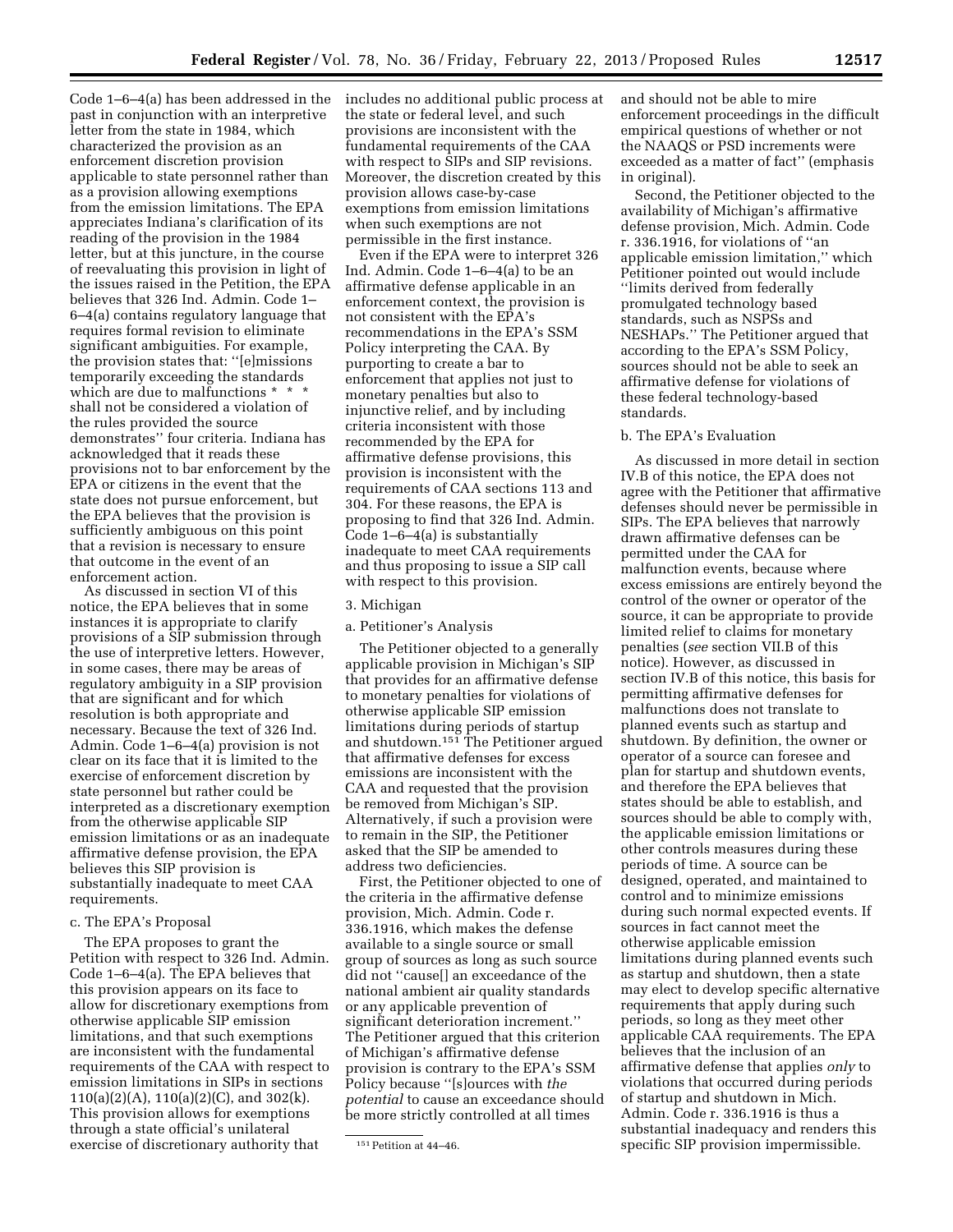The EPA does not agree with the Petitioner that affirmative defense provisions are, *per se,* impermissible for a ''single source or small group of sources.'' The EPA believes that a SIP provision may meet the overarching statutory requirements through a demonstration by the source that the excess emissions during the SSM event did not in fact cause a violation of the NAAQS. As discussed in section VII B of this notice, the EPA considers this another means by which to assure that affirmative defense provisions are narrowly drawn to justify relief from monetary penalties for excess emissions during malfunction events. Through this alternative approach, sources also have an incentive to comply with applicable emission limitations and thereby to support the larger objective of attaining and maintaining the NAAQS.

The EPA does agree that an approvable affirmative defense provision, consistent with CAA requirements, cannot apply to any federal emission limitations approved into a SIP. Thus, if the state has elected to incorporate NSPS or NESHAP into its SIP for any purpose, such as to obtain credit for the resulting emissions reductions as part of an attainment plan, the SIP cannot have a provision that would extend any affirmative defense to sources beyond what is otherwise provided in the underlying federal regulation. To the extent that any affirmative defense is warranted during malfunctions for these technology-based standards, the federal standards contained in the EPA's regulations already specify the appropriate affirmative defense. No additional or different affirmative defense provision applicable through a SIP provision is warranted or appropriate. On its face, Mich. Admin. Code r. 336.1916 does not explicitly limit its scope to exclude federal emission limitations approved into the SIP. Thus, this would be an additional way in which the provision is substantially inadequate to meet CAA requirements.

# c. The EPA's Proposal

The EPA proposes to grant the Petition with respect to Mich. Admin. Code r. 336.1916, which provides for an affirmative defense to violations of applicable emission limitations during startup and shutdown events. The availability of an affirmative defense for excess emissions that occur during planned events is contrary to the EPA's interpretation of the CAA to allow such affirmative defenses only for events beyond the control of the source, *i.e.,*  during malfunctions. For this reason, the EPA is proposing to find that Mich.

Admin. Code r. 336.1916 is substantially inadequate to meet CAA requirements and thus proposing to issue a SIP call with respect to this provision.

## 4. Minnesota

# a. Petitioner's Analysis

The Petitioner objected to a provision in the Minnesota SIP that provides automatic exemptions for excess emissions resulting from flared gas at petroleum refineries when those flares are caused by startup, shutdown, or malfunction (Minn. R. 7011.1415).152 The provision states that: ''The combustion of process upset gas in a flare, or the combustion in a flare of process gas or fuel gas which is released to the flare as a result of relief valve leakage is exempt from the standards of performance set forth in this regulation.'' The Petitioner noted that ''process upset gas'' is defined in the regulation as ''any gas generated by a petroleum refinery process unit as a result of start-up, shutdown, upset, or malfunction'' (Minn. R. 7011.1400(12)). The Petitioner argued that such an automatic exemption for emissions during startup, shutdown, or malfunction in a SIP provision is a violation of the fundamental requirements of the CAA and the EPA's SSM Policy that all excess emissions be considered violations, and that such an exemption interferes with enforcement by the EPA and citizens.

#### b. The EPA's Evaluation

The EPA agrees that the CAA does not allow for automatic exemptions from otherwise applicable SIP emission limitations and requirements. In accordance with the requirements of CAA section  $110(a)(2)(\overline{A})$ , SIPs must contain emission limitations and, in accordance with the definition of ''emission limitations'' in CAA section 302(k), such emission limitations must be continuous. Thus, any excess emissions above the level of the applicable emission limitation must be considered violations of such limitations, whether or not the state elects to exercise its enforcement discretion. SIP provisions that create exemptions such that the excess emissions during startup, shutdown, or malfunction are not violations are inconsistent with the fundamental requirements of the CAA with respect to emission limitations in SIPs.

The automatic exemption provision identified by the Petitioner explicitly states that ''process upset gas,'' which is defined as gas generated by the affected

sources as a result of start-up, shutdown, upset, or malfunction, ''is exempt from the standards'' (Minn. R. 7011.1415). Any exceedances of the standards during those periods would therefore not be considered a violation under this provision. With respect to the Petitioner's concern that these exemptions could interfere with enforcement by the EPA or citizens, the EPA agrees that this is one of the critical reasons why such provisions are impermissible under the CAA. By having SIP provisions that define what would otherwise be violations of the applicable emission limitations as nonviolations, the state has effectively negated the ability of the EPA or the public to enforce against those violations. The EPA believes that the inclusion of such automatic exemptions from SIP requirements in Minn. R. 7011.1415 is thus a substantial inadequacy and renders this specific SIP provision impermissible.

#### c. The EPA's Proposal

The EPA proposes to grant the Petition with respect to Minn. R. 7011.1415. The EPA believes that this provision allows for automatic exemptions from the otherwise applicable SIP emission limitations and requirements, and that such exemptions are inconsistent with the fundamental requirements of the CAA with respect to emission limitations in SIPs as required by sections 110(a)(2)(A), 110(a)(2)(C), and 302(k). In addition, by creating these impermissible exemptions, the state has defined violations in a way that would interfere with effective enforcement by the EPA and citizens for excess emissions during these events as provided in CAA sections 113 and 304. For these reasons, the EPA is proposing to find that Minn. R. 7011.1415 is substantially inadequate to meet CAA requirements and thus is proposing to issue a SIP call with respect to this provision.

## 5. Ohio

#### a. Petitioner's Analysis

The Petitioner first objected to a generally applicable provision in the Ohio SIP that allows for discretionary exemptions during periods of scheduled maintenance (Ohio Admin. Code 3745–  $15-06(A)(3)$ .<sup>153</sup> The provision provides the state official with the authority to permit continued operation of a source during scheduled maintenance ''where a complete source shutdown may result in damage to the air pollution sources or is otherwise impossible or

 $152$  Petition at 46–47.  $153$  Petition at 60–61.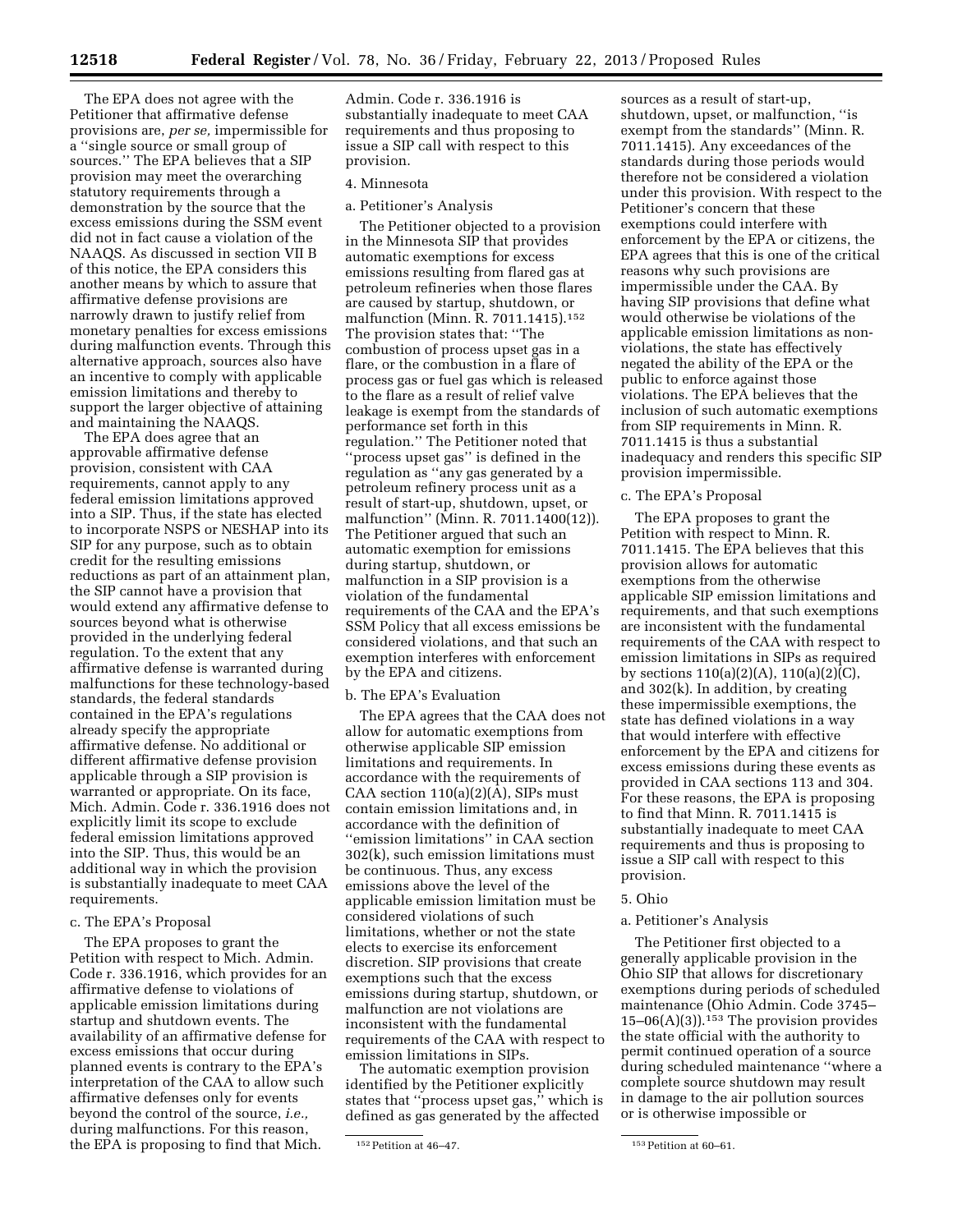impractical.'' Upon application, the state official ''shall authorize the shutdown of the air pollution control equipment if, in his judgment, the situation justifies continued operation of the sources.'' The Petitioner also objected to two source category-specific and pollutant-specific provisions that provide for discretionary exemptions during malfunctions (Ohio Admin. Code 3745–17–07(A)(3)(c) and Ohio Admin. Code 3745–17–07(B)(11)(f)).154

The Petitioner argued that these provisions could provide exemptions from the otherwise applicable SIP emission limitations, and such exemptions are impermissible under the CAA because the statute and the EPA's interpretation of the CAA in the SSM Policy require that all such excess emissions be treated as violations. Moreover, the Petitioner objected to these discretionary exemptions because the state official's grant of permission to continue to operate during the period of maintenance, or to exempt sources from otherwise applicable SIP emission limitations during malfunctions, could be interpreted to excuse excess emissions during such time periods and could thus be read to preclude enforcement by the EPA or citizens in the event that the state official elects not to treat the events as violations. Thus, in addition to creating an impermissible exemption for the excess emissions, the Petitioner argued, the provisions are also inconsistent with the CAA as interpreted in the EPA's SSM Policy because they allow the state official to make a unilateral decision that the excess emissions were not a violation and thus bar enforcement for the excess emissions by the EPA and citizens.

The Petitioner also objected to a source category-specific provision in the Ohio SIP that allows for an automatic exemption from applicable emission limitations and requirements during periods of startup, shutdown, malfunction, or regularly scheduled maintenance activities (Ohio Admin. Code 3745–14–11(D)). The Petitioner objected because this provision provides an exemption from the otherwise applicable SIP requirements, and such

exemptions are inconsistent with the requirements of the CAA as interpreted in the EPA's SSM Policy. The Petitioner argued that the CAA and the EPA's interpretation of the CAA in the SSM Policy require that all excess emissions be treated as violations. The Petitioner also objected to this provision because, by providing an outright exemption from otherwise applicable requirements, the state has defined these excess emissions as not violations, thereby precluding enforcement by the EPA or citizens for the excess emissions that would otherwise be violations.

Finally, the Petitioner objected to provisions that contain exemptions for Hospital/Medical/Infectious Waste Incinerator (HMIWI) sources during startup, shutdown, and malfunction (Ohio Admin. Code 3745–75–02(E), Ohio Admin. Code 3745–75–02(J), Ohio Admin. Code 3745–75–03(I), Ohio Admin. Code 3745–75–04(K), Ohio Admin. Code 3745–75–04(L)). The Petitioner requested that these exemptions be removed entirely from Ohio's SIP.

# b. The EPA's Evaluation

The EPA agrees that the CAA does not allow for exemptions from otherwise applicable SIP emission limitations through the exercise of a state official's discretion. In accordance with the requirements of CAA section  $110(a)(2)(A)$ , SIPs must contain emission limitations and, in accordance with the definition of ''emission limitations'' in CAA section 302(k), such emission limitations must be continuous. Thus, any excess emissions above the level of the applicable emission limitation must be considered violations, whether or not the state elects to exercise its enforcement discretion. SIP provisions that create exemptions such that excess emissions during startup, shutdown, malfunctions, or maintenance are not violations of the applicable emission limitations are inconsistent with the fundamental requirements of the CAA with respect to emission limitations in SIPs. The EPA believes that the inclusion of such exemptions from the emission limitations in Ohio Admin. Code 3745– 15–06(A)(3), Ohio Admin. Code 3745– 17–07(A)(3)(c), Ohio Admin. Code 3745–17–07(B)(11)(f), and Ohio Admin. Code 3745–15–06(C) is thus a substantial inadequacy and renders these specific SIP provisions impermissible.

The EPA believes that Ohio Admin. Code 3745–15–06(A)(3), Ohio Admin. Code 3745–17–07(A)(3)(c), Ohio Admin. Code 3745–17–07(B)(11)(f), and Ohio Admin. Code 3745–15–06(C) are also

impermissible as unbounded director's discretion provisions that make a state official the unilateral arbiter of whether the excess emissions in a given event constitute a violation. In the case of Ohio Admin. Code 3745–15–06(A)(3), the provision authorizes the state official to allow continued operation at sources ''during scheduled maintenance of air pollution control equipment.'' The state official's grant of permission to continue to operate during the period of maintenance could be interpreted to excuse excess emissions during that period and could thus be read to preclude enforcement by the EPA or through a citizen suit in the event that the state official elects not to treat the excess emissions as a violation. In addition, the provision vests the state official with the unilateral power to grant an exemption from the otherwise applicable SIP emission limitations, without any additional public process at the state or federal level. Although the provision does require sources to submit a report indicating the expected length of the event and estimated quantities of emissions, among other things, ultimately the state official makes his determination ''if, in his judgment, the situation justifies continued operation of the sources.'' The state official's discretion is therefore not sufficiently bounded and extends to granting a complete exemption from applicable emission limitations that would be impermissible in the first instance.

The EPA believes that Ohio Admin. Code 3745–17–07(A)(3)(c), which exempts sources from visible particulate matter limitations during malfunctions, and Ohio Admin. Code 3745–17–  $07(B)(11)(f)$ , which exempts sources from fugitive dust limitations during malfunctions, also impermissibly provide exemptions through exercise of a state official's discretion because the provisions authorize exemptions if the source has complied with Ohio Admin. Code 3745–15–06(C). The Ohio Admin. Code 3745–15–06(C) provides the state official with the discretion to ''evaluate'' reports of malfunctions submitted by sources and to ''take appropriate action upon a determination'' that sources have not adequately met the requirements of the provision. Although the Petitioner did not request that the EPA evaluate Ohio Admin. Code 3745– 15–06(C), it is the regulatory mechanism by which exemptions are granted in the two provisions to which the Petitioner did object. Similar to Ohio Admin. Code 3745–15–06(A)(3), which is the director's discretion provision discussed earlier in this section of the notice, the EPA finds that Ohio Admin. Code 3745–

<sup>154</sup>The EPA notes that Petitioner did not categorize these provisions as discretionary exemptions, but both Ohio Admin. Code 3745–17–  $07(A)(3)(c)$  and Ohio Admin. Code 3745–17– 07(B)(11)(f) provide for exemptions during malfunctions if sources have complied with Ohio Admin. Code 3745–15–06(C), which allows the director to ''evaluate'' malfunction reports required by the rule and to ''take appropriate action upon a determination.'' The EPA therefore believes that the mechanism by which exemptions are granted under Ohio Admin. Code  $3745-17-07(A)(3)(c)$  and Ohio Admin. Code 3745–17–07(B)(11)(f) is by exercise of the state director's discretion.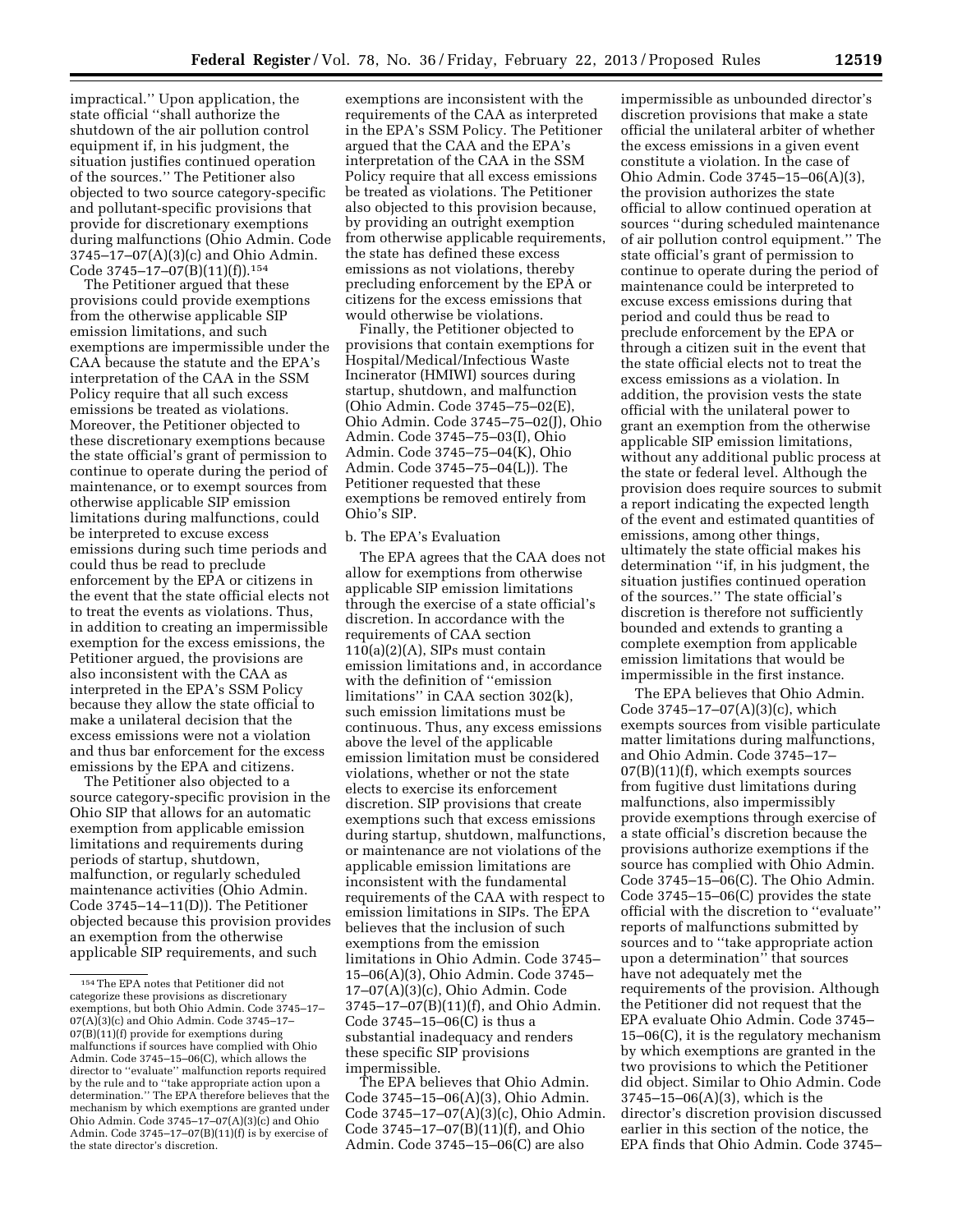17–07(A)(3)(c) and Ohio Admin. Code 3745–17–07(B)(11)(f) could be interpreted to excuse excess emissions during malfunction events and could thus be read to preclude enforcement by the EPA or through a citizen suit in the event that the state official elects not to treat the excess emissions as a violation. In addition, the provision vests the state official with the unilateral power to grant an exemption from otherwise applicable SIP emission limitations, without any additional public process at the state or federal level. Although the provision does require the state official to consider the reports filed by sources before making a determination, the provision remains insufficiently bounded.

Most importantly, however, these provisions all purport to authorize the state official to create exemptions from the emission limitations, and such exemptions are impermissible in the first instance. Such director's discretion provisions undermine the emission limitations and the emissions reductions they are intended to achieve and render them less enforceable by the EPA or through a citizen suit. The EPA believes that the inclusion of an unbounded director's discretion provision in Ohio Admin. Code 3745– 15–06(A)(3), Ohio Admin. Code 3745– 17–07(A)(3)(c), Ohio Admin. Code 3745–17–07(B)(11)(f), and Ohio Admin. Code 3745–15–06(C) is thus a substantial inadequacy and renders these specific SIP provisions impermissible for this reason, in addition to the creation of impermissible exemptions.

With regard to the Petitioner's objection to the exemption for portland cement kilns from otherwise applicable requirements at Ohio Admin. Code 3745–14–11(D), the EPA agrees that the CAA does not allow for automatic exemptions from otherwise applicable SIP emission limitations and requirements. In accordance with the requirements of CAA section 110(a)(2)(A), SIPs must contain emission limitations and, in accordance with the definition of ''emission limitations'' in CAA section 302(k), such emission limitations must be continuous. Thus, any excess emissions above the level of the applicable emission limitation must be considered violations of such limitations, whether or not the state elects to exercise its enforcement discretion. SIP provisions that create exemptions such that the excess emissions during startup, shutdown, malfunction, or maintenance are not violations are inconsistent with the fundamental requirements of the

CAA with respect to emission limitations in SIPs.

The automatic exemption provision in Ohio Admin. Code 3745–14–11(D) explicitly states that the regulation's requirement that the use of control measures such as low-NOx burners during the ozone season and monitoring, reporting, and recordkeeping of ozone season NOx emissions ''shall not apply'' during periods of startup, shutdown, malfunction, and maintenance. The exemptions therefore provide that the excess emissions resulting from failure to run required control measures will not be violations, contrary to the requirements of the CAA. In addition, exemption from monitoring, recordkeeping, and reporting requirements during these events affects the enforceability of the emission limitation in the SIP provision. Moreover, failure to account accurately for excess emissions at sources during SSM events has a broader impact on NAAQS implementation and SIP planning, because such accounting directly informs the development of emissions inventories and emissions modeling. With respect to the Petitioner's concern that these exemptions preclude enforcement by the EPA or citizens, the EPA agrees that this is one of the critical reasons why such provisions are impermissible under the CAA. By having SIP provisions that define what would otherwise be violations of the applicable emission limitations as non-violations, the state has effectively negated the ability of the EPA or the public to enforce against those violations. The EPA believes that the inclusion of such automatic exemptions from SIP requirements in Ohio Admin. Code 3745–14–11(D) is thus substantially inadequate to meet CAA requirements.

Finally, the EPA disagrees that the provisions providing exemptions for HMIWI must be removed from the SIP. Ohio Admin. Code 3745–75–02(E), Ohio Admin. Code 3745–75–02(J), Ohio Admin. Code 3745–75–03(I), Ohio Admin. Code 3745–75–04(K), and Ohio Admin. Code 3745–75–04(L) are not approved into Ohio's SIP, but rather those rules were approved as part of the separate state plan to meet the applicable emissions guidelines under CAA § 111(d) and 40 CFR part 60. Because those rules are not in the Ohio SIP and are not related to any provisions in the SIP, they do not represent a substantial inadequacy in the SIP.

## c. The EPA's Proposal

The EPA proposes to grant the Petition with respect to Ohio Admin.

Code 3745–15–06(A)(3), Ohio Admin. Code 3745–17–07(A)(3)(c), and Ohio Admin. Code 3745–17–07(B)(11)(f). The EPA believes that these provisions allow for exemptions from the otherwise applicable SIP emission limitations, and that such exemptions are inconsistent with the fundamental requirements of the CAA with respect to emission limitations in SIPs. In addition, Ohio Admin. Code 3745–15–06(A)(3), Ohio Admin. Code 3745–17–07(A)(3)(c), Ohio Admin. Code 3745–17–07(B)(11)(f), and by extension, Ohio Admin. Code 3745– 15–06(C), allow for such exemptions through a state official's unilateral exercise of discretionary authority that is insufficiently bounded and includes no additional public process at the state or federal level, and such provisions are inconsistent with the fundamental requirements of the CAA with respect to SIPs and SIP revisions. Moreover, the discretion created by these provisions allows case-by-case exemptions from emission limitations when such exemptions are not permissible in the first instance. As described in section VII.A of this notice, such provisions are inconsistent with fundamental CAA requirements for SIP revisions. For these reasons, the EPA is proposing to find that Ohio Admin. Code 3745–15– 06(A)(3), Ohio Admin. Code 3745–17– 07(A)(3)(c), Ohio Admin. Code 3745– 17–07(B)(11)(f), and Ohio Admin. Code 3745–15–06(C) are substantially inadequate to meet CAA requirements and thus is proposing to issue a SIP call with respect to these provisions.

The EPA also proposes to grant the Petition with respect to Ohio Admin. Code 3745–14–11(D). The EPA believes that this provision allows for automatic exemptions from the otherwise applicable SIP emission limitations and requirements, and that such exemptions are inconsistent with the fundamental requirements of the CAA with respect to emission limitations in SIPs as required by CAA sections  $110(a)(2)(A)$  $110(a)(2)(C)$ , and  $302(k)$ . In addition, by creating these impermissible exemptions, the state has defined violations in a way that would interfere with effective enforcement by the EPA and citizens for excess emissions during these events as provided in CAA sections 113 and 304. For these reasons, the EPA is proposing to find that this provision is substantially inadequate to meet CAA requirements and thus is proposing to issue a SIP call with respect to this provision.

The EPA proposes to deny the Petition with respect to Ohio Admin. Code 3745–75–02(E), Ohio Admin. Code 3745–75–02(J), Ohio Admin. Code 3745–75–03(I), Ohio Admin. Code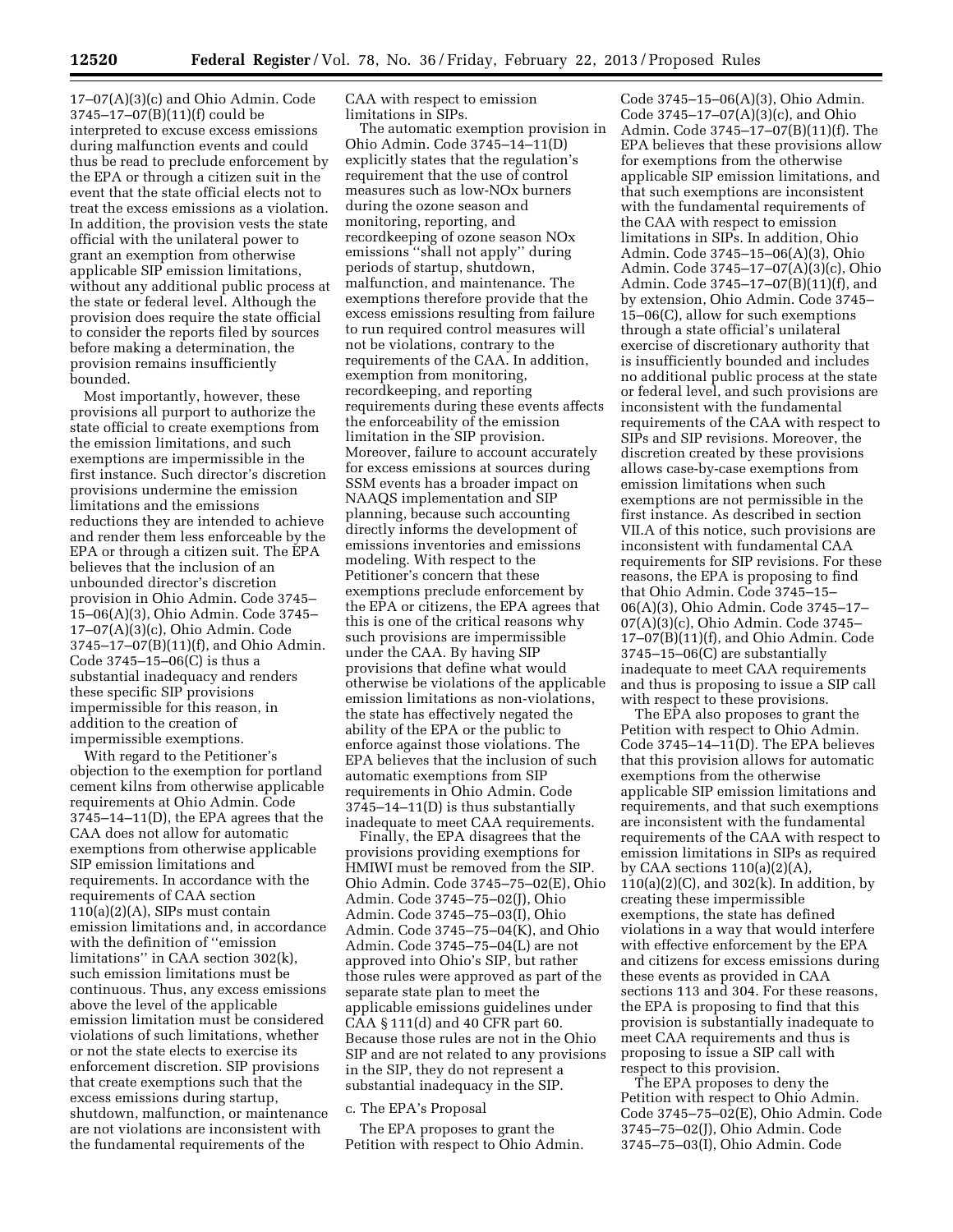3745–75–04(K), and Ohio Admin. Code 3745–75–04(L). These provisions are not part of the Ohio SIP and thus cannot represent a substantial inadequacy in the SIP.

## *G. Affected States in EPA Region VI*

### 1. Arkansas

# a. Petitioner's Analysis

The Petitioner objected to two provisions in the Arkansas SIP.155 First, the Petitioner objected to a provision that provides an automatic exemption for excess emissions of volatile organic compounds (VOC) for sources located in Pulaski County that occur due to malfunctions (Reg. 19.1004(H)). The provision states that excess emissions ''which are temporary and result solely from a sudden and unavoidable breakdown, malfunction or upset of process or emission control equipment, or sudden and unavoidable upset or operation will not be considered a violation \* \* \*.'' The Petitioner argued that this language is impermissible because the CAA and the EPA's interpretation of the CAA in the SSM Policy require that all excess emissions be treated as violations.

Second, the Petitioner objected to a separate provision that provides a ''complete affirmative defense'' for excess emissions that occur during emergency conditions (Reg. 19.602). The Petitioner argued that this provision, which the state may have modeled after the EPA's title V regulations, is impermissible because its application is not clearly limited to operating permits.

## b. The EPA's Evaluation

The EPA agrees that the CAA does not allow for exemptions from otherwise applicable SIP emission limitations. In accordance with CAA sections 110(a)(2)(A) and 302(k), SIPs must contain ''emission limitations'' and those limitations must be continuous. Thus, any excess emissions above the level of the applicable SIP emission limitation must be considered a violation of such limitation, regardless of whether the state elects to exercise its enforcement discretion. SIP provisions that create exemptions from applicable emission limitations during malfunctions or emergency conditions, however defined, are inconsistent with

the fundamental requirements of the CAA.

The first provision identified by the Petitioner explicitly states that excess emissions of VOC ''will not be considered a violation'' of the applicable emission limitation if they occur due to an ''unavoidable breakdown'' or ''malfunction.'' This exemption in Reg. 19.1004(H) is impermissible even though the state has limited the exemption to unavoidable breakdowns and malfunctions. The core problem remains that the provision provides an impermissible exemption from the otherwise applicable VOC emission limitations. In addition, by having a SIP provision that defines what would otherwise be violations of the applicable emission limitations as nonviolations, the state has effectively negated the ability of the EPA or the public to enforce against those violations. The EPA believes that the inclusion of such an automatic exemption in Reg. 19.1004(H) is thus a substantial inadequacy and renders this SIP provision impermissible under the CAA.

The second provision identified by the Petitioner defines ''emergency'' conditions that may cause a source to exceed a technology-based emission limitation under a permit and provides a ''complete affirmative defense'' to an action brought for non-compliance with such limitations if certain criteria are met. The EPA believes that Reg. 19.602 is substantially inadequate for three reasons. First, the provision does not explicitly limit the affirmative defense to civil penalties. Although the EPA believes that narrowly drawn affirmative defenses are permitted under the CAA for malfunction events (*see*  sections IV.B and VII.B of this notice), the EPA's interpretation of the CAA is that such affirmative defenses can only shield the source from monetary penalties and cannot be a bar to injunctive relief. An affirmative defense provision that purports to bar any enforcement action for injunctive relief for violations of emission limitations is inconsistent with the requirements of CAA sections 113 and 304. Second, the provision does not contain elements for establishing the affirmative defense consistent with all of the recommended criteria in the EPA's SSM Policy for SIP provisions. The EPA acknowledges that the SSM Policy is only guidance concerning what types of SIP provisions could be consistent with the requirements of the CAA. Nonetheless, through this rulemaking, the EPA is proposing to determine that Reg. 19.602 does not include criteria that are sufficiently robust to qualify as an

acceptable affirmative defense provision. Finally, the provision can be read to provide additional defenses beyond those already provided in federal technology-based standards. The EPA believes that approvable affirmative defenses in a SIP provision cannot operate to create different or additional defenses from those that are provided in underlying federal technology-based emission limitations, such as NSPS or NESHAP. For these reasons, the EPA believes that Reg. 19.602 is substantially inadequate to meet the fundamental requirements of the CAA.

### c. The EPA's Proposal

The EPA proposes to grant the Petition with respect to Reg. 19.1004(H) and Reg. 19.602. The EPA believes that Reg. 19.1004(H) allows for an exemption from otherwise applicable SIP emission limitations and that such exemptions are inconsistent with the fundamental requirements of CAA sections 110(a)(2)(A), 110(a)(2)(C), and 302(k). Additionally, the EPA believes that Reg. 19.602 is an impermissible affirmative defense provision because it does not explicitly limit the defense to monetary penalties, establishes criteria that are inconsistent with those in the EPA's SSM Policy, and can be read to create different or additional defenses from those that are provided in underlying federal technology-based emission limitations. As a consequence, Reg. 19.602 is also inconsistent with CAA sections 110(a)(2)(A), 110(a)(2)(C), and 302(k). For these reasons, the EPA is proposing to find that these provisions are substantially inadequate to meet CAA requirements and proposes to issue a SIP call with respect to these provisions.

### 2. Louisiana

### a. Petitioner's Analysis

The Petitioner objected to several provisions in the Louisiana SIP that allow for automatic and discretionary exemptions from SIP emission limitations during various situations, including startup, shutdown, maintenance, and malfunctions.156 First, the Petitioner objected to provisions that provide automatic exemptions for excess emissions of VOC from wastewater tanks (LAC 33:III.2153(B)(1)(i)) and excess emissions of NOx from certain sources within the Baton Rouge Nonattainment Area (LAC 33:III.2201(C)(8)).157 The

<sup>155</sup>Petition at 24. The Petitioner cites to 014–01– 1 Ark. Code R. §§ 19.1004(H) and 19.602. The EPA interprets these citations as references to Reg. 19.1004(H) and Reg. 19.602 of the Arkansas Pollution Control & Ecology Commission (APC&EC), Regulation No. 19—Regulations of the Arkansas Plan of Implementation for Air Pollution Control, as approved by the EPA on Apr. 12, 2007 (72 FR 18394) (hereinafter referred to as Reg. 19.1004(H) and Reg. 19.602).

 $^{\rm 156}$  Petition at 42–43.

<sup>157</sup>The EPA interprets the Petitioner's reference to La. Adm. Code tit. 33, § III:2153(B)(1)(i) as a Continued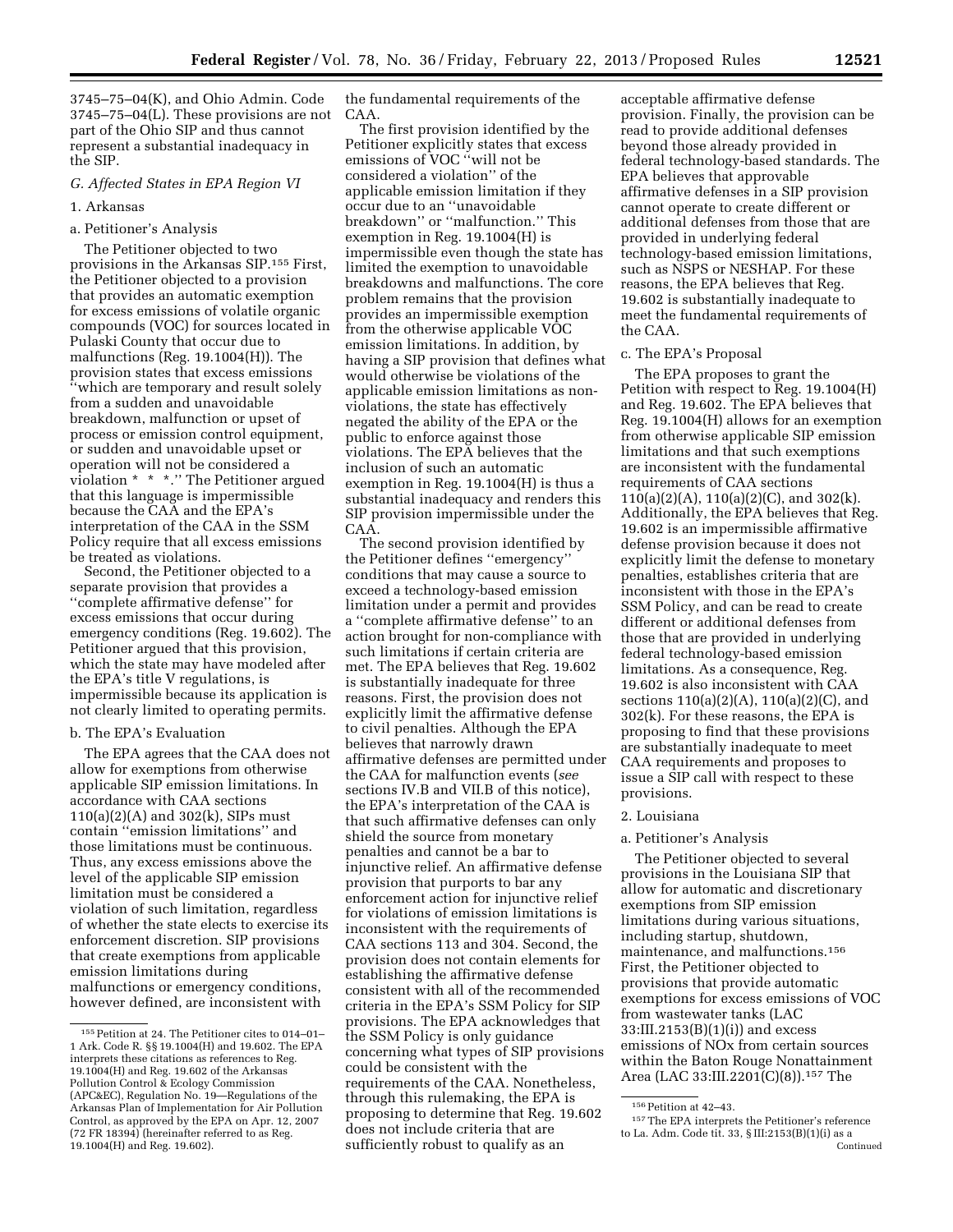LAC 33:III.2153(B)(1)(i) provides that control devices ''shall not be required'' to meet emission limitations ''during periods of malfunction and maintenance on the devices for periods not to exceed 336 hours per year.'' Similarly, LAC 33:III.2201(C)(8) provides that certain sources ''are exempted'' from emission limitations ''during start-up and shutdown  $* * * \circ$  or during a malfunction.'' The Petitioners argued that these provisions are impermissible because the CAA and the EPA's interpretation of the CAA in the SSM Policy require that all excess emissions be treated as violations.

Second, the Petitioner objected to provisions that provide discretionary exemptions to various emission limitations.158 Three of these provisions provide discretionary exemptions from otherwise applicable  $SO<sub>2</sub>$  and visible emission limitations in the Louisiana SIP for excess emissions that occur during certain startup and shutdown events (LAC 33:III.1107, LAC 33:III.1507(A)(1), LAC 33:III.1507(B)(1)), while the other two provide such exemptions for excess emissions from nitric acid plants during startups and "upsets" (LAC 33:III.2307(C)(1)(a) and LAC 33:III.2307(C)(2)(a)). For example, LAC 33:III.1107, which deals with the control of emissions from flares, states that exemptions ''may be granted by the administrative authority during startup and shutdown periods if the flaring was not the result of failure to maintain and repair equipment.'' The Petitioner argued that this language effectively allows a discretionary decision by a state official to exempt excess emissions during such events and thereby precludes enforcement by the EPA and citizens for what would otherwise be violations of the applicable SIP

158The EPA interprets the Petitioner's reference to La. Adm. Code tit. 33, § III:1107 as a citation to LAC 33:III.1107(A), as approved by the EPA on July 5, 2011 (76 FR 38977 (hereinafter referred to as LAC 33:III.1107(A)). Similarly, the EPA interprets the Petitioner's reference to La. Adm. Code tit. 33, § III:1507(A)(1) and (B)(1) as citations to LAC 33:III.1507(A)(1) and (B)(1), as approved by the EPA on July 15, 1993 (58 FR 38060) (hereinafter referred to as LAC 33:III.1507(A)(1) and (B)(1)). Also, the EPA interprets the Petitioner's reference to La. Adm. Code tit. 33, § III:2307(C)(1)(a) and (C)(2)(a) as a citation to LAC 33:III.2307(C)(1)(a) and (C)(2)(a), as approved by the EPA on July 5, 2011 (76 FR 38977) (hereinafter referred to as LAC 33:III.2307(C)(1)(a) and (C)(2)(a)).

emission limitations, contrary to the requirements of the CAA.

#### b. The EPA's Evaluation

The EPA agrees that the CAA does not allow for exemptions for excess emissions from otherwise applicable SIP emission limitations, whether automatic or through the exercise of a state official's discretion. In accordance with sections  $110(a)(2)(A)$  and  $302(k)$ , SIPs must contain ''emission limitations'' and those limitations must be continuous. Thus, any excess emissions above the level of the applicable SIP emission limitation must be considered a violation of such limitation, regardless of whether the state elects to exercise its enforcement discretion. SIP provisions that create exemptions such that the excess emissions during startup, shutdown, maintenance, or malfunctions are not violations of the applicable SIP emission limitations are inconsistent with the fundamental requirements of the CAA.

The first two SIP provisions identified by the Petitioner explicitly state that emission limitations for VOC and NOx are either ''not required'' or ''exempted'' during specified types of SSM events. The EPA believes that such automatic exemptions are impermissible under the CAA. By having SIP provisions that define what would otherwise be violations of the applicable SIP emission limitations as non-violations, the state has effectively negated the ability of the EPA or the public to enforce against those violations. Therefore, the EPA believes that the inclusion of such automatic exemptions in LAC 33:III.2153(B)(1)(i) and LAC  $33:III.2201(C)(8)$  is a substantial inadequacy that renders these SIP provisions impermissible under the CAA.

The other five provisions identified by the Petitioner all provide the state with the discretion to "grant," ''authorize,'' or ''extend'' exemptions from the otherwise applicable SIP emission limitations during various SSM events. The EPA believes that these provisions are impermissible as unbounded director's discretion provisions that make a state official the unilateral arbiter of whether the excess emissions in a given event constitute a violation of otherwise applicable SIP emission limitations. More importantly, the provisions purport to authorize the state official to create exemptions from applicable SIP emission limitations when such exemptions are impermissible in the first instance. As discussed in more detail in section VII.A of this notice, these types of director's discretion provisions

undermine the purpose of emission limitations and the reductions they are intended to achieve, thereby rendering them less enforceable by the EPA or through a citizen suit. The EPA believes that the inclusion of such a director's discretion provision in LAC 33:III.1107(A), LAC 33:III.1507(A)(1), LAC 33:III.1507(B)(1), LAC 33:III.2307(C)(1)(a), and LAC 33:III.2307(C)(2)(a) is therefore a substantial inadequacy that renders these specific SIP provisions impermissible under the CAA.

#### c. The EPA's Proposal

The EPA proposes to grant the Petition with respect to LAC 33:III.2153(B)(1)(i) and LAC 33:III.2201(C)(8). The EPA believes that these provisions allow for exemptions from otherwise applicable emission limitations and that such exemptions are inconsistent with the fundamental requirements of CAA sections 110(a)(2)(A), 110(a)(2)(C), and 302(k). The EPA also proposes to grant the Petition with respect to LAC 33:III.1107(A), LAC 33:III.1507(A)(1) & (B)(1), and LAC 33:III.2307(C)(1)(a) & (C)(2)(a). The discretion created by these provisions allows for revisions of the applicable SIP emission limitations without meeting the applicable SIP revision requirements of the CAA, and it allows case-by-case exemptions from emission limitations when such exemptions are not permissible in the first instance. Thus, these provisions are also inconsistent with CAA sections 110(a)(2)(A), 110(a)(2)(C), and 302(k). For these reasons, the EPA is proposing to find that each of these provisions is substantially inadequate to meet CAA requirements and proposes to issue a SIP call with respect to these specific provisions.

### 3. New Mexico

### a. Petitioner's Analysis

The Petitioner objected to three provisions in the New Mexico SIP that provide affirmative defenses for excess emissions that occur during malfunctions (20.2.7.111 NMAC), during startup and shutdown (20.2.7.112 NMAC), and during emergencies 20.2.7.113 NMAC).159 The Petitioner objected to the inclusion of these provisions in the SIP based on its view that affirmative defense provisions

citation to LAC 33:III.2153(B)(1)(i), as approved by the EPA on June 20, 2002 (67 FR 41840) (hereinafter referred to as LAC 33:III.2153(B)(1)(i)). Similarly, the EPA interprets the Petitioner's reference to La. Adm. Code tit. 33, § III:2201(C)(8) as a citation to LAC 33:III.2201(C)(8), as approved by the EPA on July 5, 2011 (76 FR 38977) (hereinafter referred to as LAC 33:III.2201(C)(8)).

<sup>159</sup>Petition at 54–57. The EPA interprets the Petitioner's reference to N.M. Code R. § 20.2.7.111, N.M. Code R. § 20.2.7.112, and N.M. Code R. § 20.2.7.113, as citations to 20.2.7.111 NMAC, 20.2.7.112 NMAC, and 20.2.7.113 NMAC, as approved by the EPA on Sept. 14, 2009 (74 FR 46910) (hereinafter referred to as 20.2.7.111 NMAC, 20.2.7.112 NMAC, and 20.2.7.113 NMAC).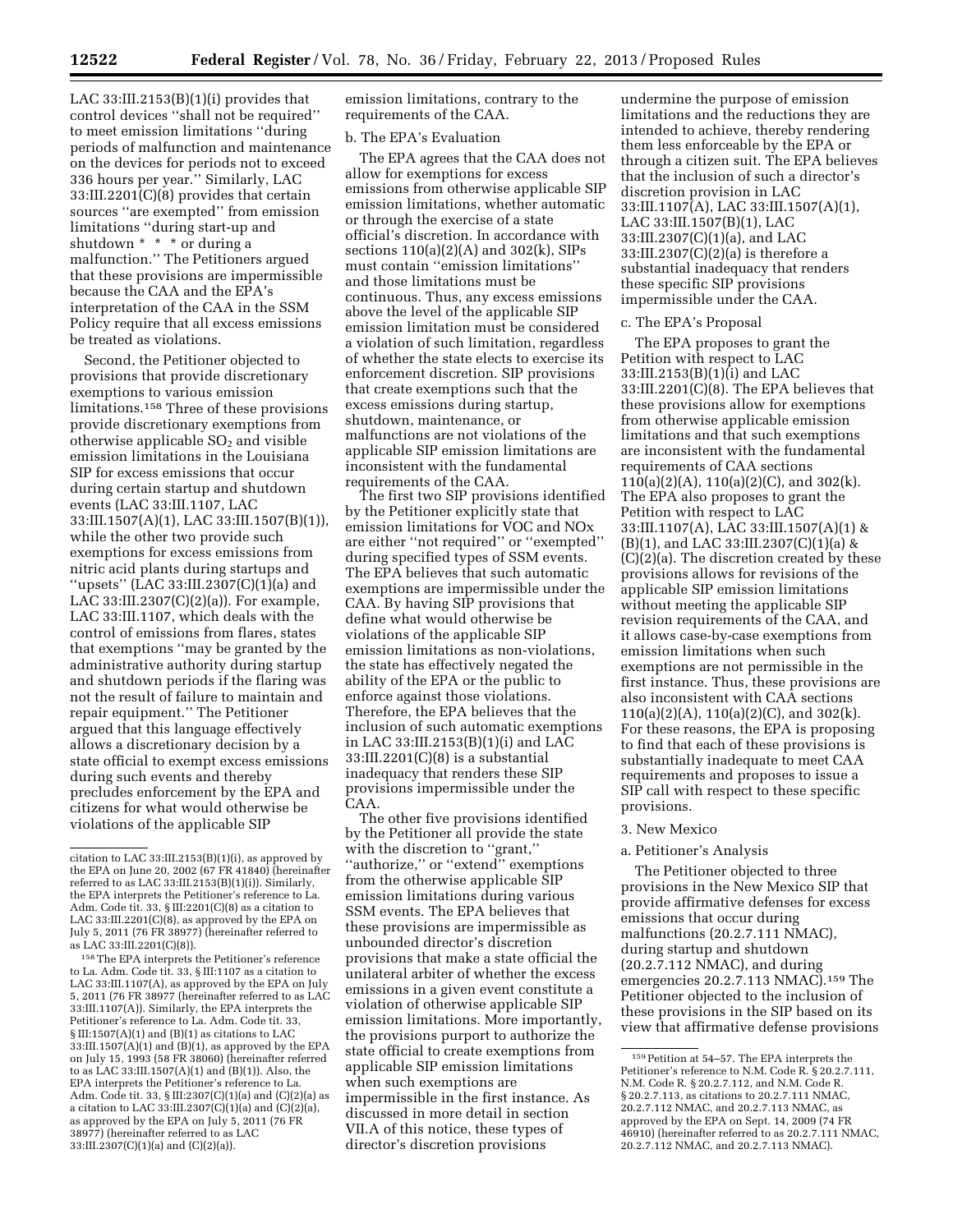are always inconsistent with CAA requirements. The Petitioner also argued that each of these affirmative defenses is generally available to all sources, which is in contravention of the EPA's recommendation in the SSM Policy that affirmative defenses should not be available to ''a single source or groups of sources that has the potential to cause an exceedance of the NAAQS.'' Finally, the Petitioner argued that the affirmative defense provision applicable to emergency events is impermissible because it was modeled after the EPA's title V regulations, which are not meant to apply to SIP provisions.

#### b. The EPA's Evaluation

The EPA disagrees with the Petitioner's contention that no affirmative defense provisions are permissible in SIPs under the CAA. As explained in more detail in sections IV.B and VII.B of this notice, the EPA interprets the CAA to allow affirmative defense provisions for malfunctions. As long as these provisions are narrowly drawn and consistent with the CAA, as recommended in the EPA's guidance for affirmative defense provisions in SIPs, the EPA believes that states may elect to have affirmative defense provisions for malfunctions. By contrast, however, based on evaluation of the legal and factual basis for affirmative defenses in SIPs, the EPA now believes that affirmative defense provisions are not appropriate in the case of planned source actions, such as startup and shutdown, because sources should be expected to comply with applicable emission limitations during those normal planned and predicted modes of source operation. Again, as explained in sections IV.B and VII.C of this notice, the EPA is changing its interpretation of the CAA with respect to affirmative defenses applicable during startup and shutdown events. As a result, 20.2.7.112 NMAC, which provides an affirmative defense to excess emissions that occur during startup or shutdown, is substantially inadequate to meet the requirements of the CAA.

With respect to the Petitioner's second concern, the EPA agrees that the state's inclusion of an affirmative defense for malfunctions that is available to all sources, including single sources or groups of sources with the potential to cause exceedances of the NAAQS or PSD increments, renders the provision inconsistent with the CAA. As explained more fully in section VII.B of this notice, the EPA believes that such affirmative defenses may be permissible if either there is no ''potential'' for exceedances, or alternatively, if the provision requires that the source make

an affirmative showing that any excess emissions did not in fact cause an exceedance of the NAAQS or PSD increments. The EPA has previously approved such provisions as meeting CAA requirements on a case-by-case basis in specific actions on SIP submissions. Here, however, 20.2.7.111 NMAC is not restricted in application to only those sources that do not have the potential to cause an exceedance, nor does it contain any criteria requiring an "after the fact" showing that excess emissions from a single source or group of sources did not cause an exceedance. Therefore, the provision is substantially inadequate to satisfy the CAA and EPA's interpretation of CAA requirements.

Finally, 20.2.7.113 NMAC provides an affirmative defense for excess emissions that occur during emergencies, a concept borrowed from the EPA's title V regulations. This provision defines ''emergency'' conditions that may cause a source to exceed a technology-based emission limitation and provides a ''complete affirmative defense'' to an action brought for non-compliance with such limitations if certain criteria are met. The 20.2.7.113 NMAC is substantially inadequate for three reasons. First, the provision does not explicitly limit the affirmative defense to civil penalties. Although the EPA believes that narrowly drawn affirmative defenses are permitted under the CAA for malfunction events (*see*  sections IV.B and VII.B of this notice), the EPA's interpretation of the CAA is that such affirmative defenses can only shield the source from monetary penalties and cannot be a bar to injunctive relief. An affirmative defense provision that purports to bar any enforcement action for injunctive relief for violations of emission limitations is inconsistent with the requirements of CAA sections 113 and 304. Second, the provision does not contain elements for establishing the affirmative defense consistent with all of the recommended criteria in the EPA's SSM Policy for SIP provisions. The EPA acknowledges that the SSM Policy is only guidance concerning what types of SIP provisions could be consistent with the requirements of the CAA. Nonetheless, through this rulemaking, the EPA is proposing to determine that 20.2.7.113 NMAC does not include criteria that are sufficiently robust to qualify as an acceptable affirmative defense provision. Finally, the provision can be read to provide additional defenses beyond those already provided in federal technology-based standards. The EPA believes that approvable affirmative defenses in a SIP provision

cannot operate to create different or additional defenses from those that are provided in underlying federal technology-based emission limitations, such as NSPS or NESHAP. For these reasons, the EPA believes that 20.2.7.113 NMAC is impermissible under the CAA.

#### c. The EPA's Proposal

The EPA proposes to grant the Petition with respect to 20.2.7.112 NMAC, which includes an affirmative defense applicable during startup and shutdown events that is contrary to the EPA's interpretation of the CAA. The EPA believes that this provision is inconsistent with the fundamental requirements of CAA sections 110(a)(2)(A), 110(a)(2)(C), and 302(k). In addition, this provision is inconsistent with the requirements of CAA sections 113 and 304. The EPA also proposes to grant the Petition with respect to 20.2.7.111 NMAC, which includes an affirmative defense applicable during malfunction events. This provision is inconsistent with the CAA because it neither limits the defense to only those sources that do not have the potential to cause exceedances of the NAAQS or PSD increments nor does it require sources to make an ''after the fact'' showing that no such exceedances actually occurred. Therefore, the EPA believes that this provision is similarly inconsistent with the fundamental requirements of CAA sections 110(a)(2)(A), 110(a)(2)(C), and 302(k), and with respect to CAA sections 113 and 304. Finally, the EPA proposes to grant the Petition with respect to 20.2.7.113 NMAC. The EPA believes that this provision is an impermissible affirmative defense because it does not explicitly limit the defense to monetary penalties, it establishes criteria that are inconsistent with those in EPA's SSM Policy, and it can be read to create different or additional defenses from those that are provided in underlying federal technology-based emission limitations. Thus, this provision too is inconsistent with CAA sections 110(a)(2)(A), 110(a)(2)(C), and 302(k), and with respect to CAA sections 113 and 304. For these reasons, the EPA is proposing to find that these provisions are substantially inadequate to meet CAA requirements and proposes to issue a SIP call with respect to these provisions.

# 4. Oklahoma

#### a. Petitioner's Analysis

The Petitioner objected to two provisions in the Oklahoma SIP that together allow for discretionary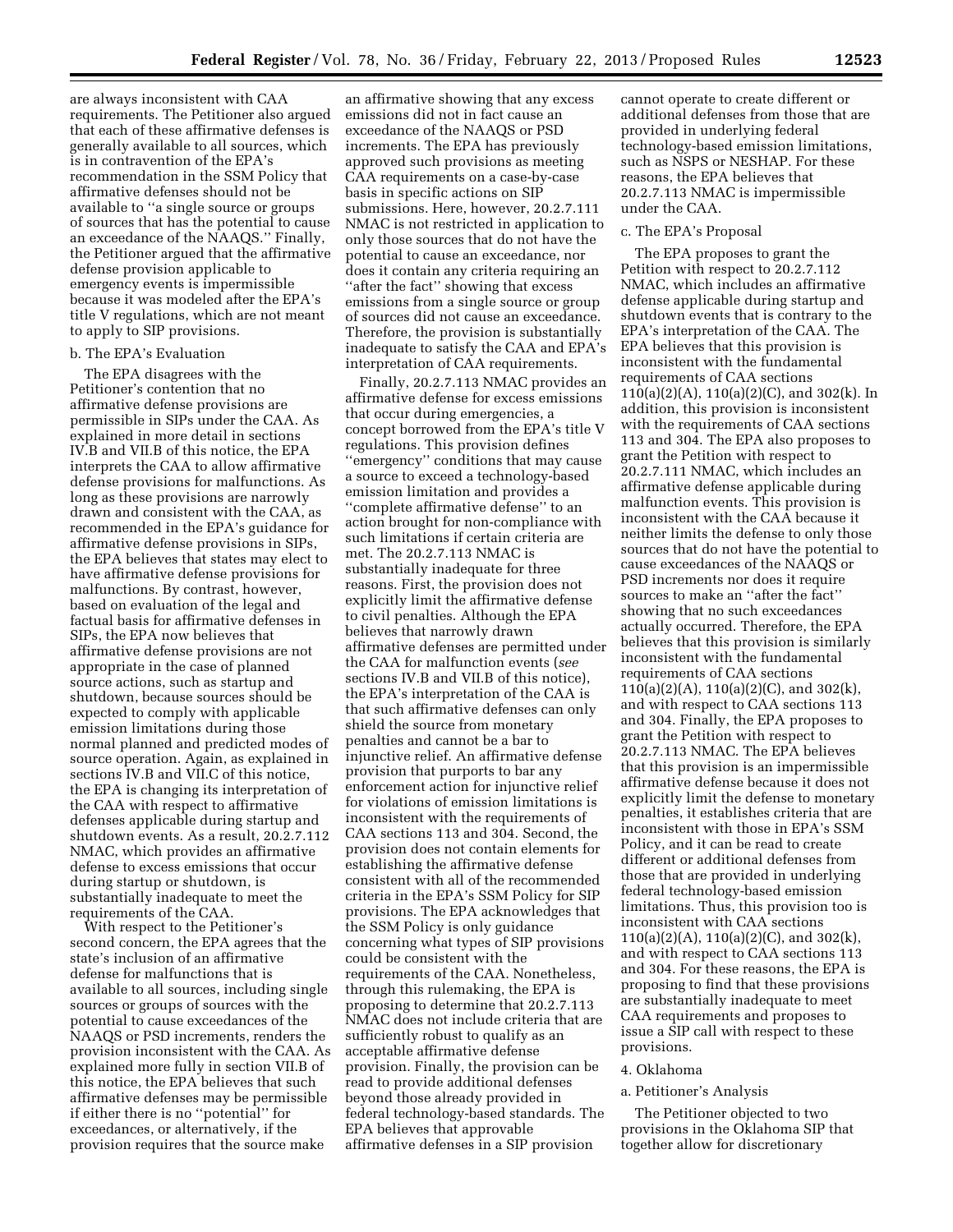exemptions from emission limitations during startup, shutdown, maintenance, and malfunctions (OAC 252:100–9–3(a) and OAC 252:100–9–3(b)).160 These provisions state that excess emissions during each of these types of events constitute violations of the applicable SIP emission limitations ''unless the owner or operator of the facility has complied with the notification requirements,'' which consist of a demonstration to the Director of the Air Quality Division that at least one of several criteria have been met. One example of the criteria includes a demonstration that the excess emissions resulted from ''either malfunction or damage to the air pollution control or process equipment'' or ''scheduled maintenance.'' The Petitioner argued that these provisions empower the director to excuse violations entirely and thereby preclude enforcement by the EPA or citizens. Specifically, if an owner or operator satisfies the director that the regulatory criteria under section 3(b) have been met, then the language of section 3(a) creates an exemption for the source and strongly implies that the excess emissions are not a violation of the applicable SIP emission limitations. Therefore, the Petitioner argued that these provisions are inconsistent with the requirements of the CAA.

#### b. The EPA's Evaluation

The EPA agrees that the CAA does not allow for exemptions from otherwise applicable SIP emission limitations, even where the exemption is only available at the exercise of a state official's discretion. In accordance with sections  $110(a)(2)(A)$  and  $302(k)$ , SIPs must contain ''emission limitations'' and those limitations must be continuous. Thus, any excess emissions above the level of the applicable SIP emission limitations must be considered a violation of such limitations, regardless of whether the state elects to exercise its enforcement discretion. SIP provisions that create exemptions such that the excess emissions during startup, shutdown, malfunctions, or maintenance are not violations of the applicable emission limitations are inconsistent with the fundamental requirements of the CAA.

The provisions identified by the Petitioner state that excess emissions during SSM events constitute violations ''unless'' the Director of the Air Quality

Division provides an exemption. The EPA believes that OAC 252:100–9–3(a) and OAC 252:100–9–3(b) are impermissible, because they are unbounded director's discretion provisions that purport to make a state official the unilateral arbiter of whether the excess emissions in a given event constitute a violation. The provisions authorize the state official to create exemptions from applicable SIP emission limitations on a case-by-case basis when such exemptions are impermissible in the first instance. These types of director's discretion provisions undermine the purpose of emission limitations, and the reductions they are intended to achieve, thereby rendering them less enforceable by the EPA or through a citizen suit. The EPA believes that the inclusion of such a director's discretion provision in OAC 252:100–9–3(a) and OAC 252:100–9– 3(b) is therefore a substantial inadequacy and renders these SIP provisions impermissible.

The EPA further notes that the provision allowing exemptions for excess emissions that occur during scheduled maintenance is inconsistent with CAA requirements for the reason that maintenance is a normal mode of source operation, during which sources should be expected to meet applicable SIP emission limitations. Since the 1983 SSM Guidance, the EPA has indicated its view that excess emissions that occur during maintenance should not be excused. Similarly, in the 1999 SSM Guidance, the EPA did not recommend any affirmative defense for excess emissions that occur during maintenance. In this action, the EPA is reiterating its view that the CAA does not permit exemptions or affirmative defenses for excess emissions that occur during such planned events.

## c. The EPA's Proposal

The EPA proposes to grant the Petition with respect to OAC 252:100– 9–3(a) and OAC 252:100–9–3(b).161 The discretion created by these provisions allows for revisions of the applicable SIP emission limitations without meeting the applicable SIP revision requirements of the CAA, and it allows case-by-case exemptions from emission limitations when such exemptions are not permissible in the first instance. As

a result, these provisions are inconsistent with the fundamental requirements of CAA sections 110(a)(2)(A), 110(a)(2)(C), and 302(k). Therefore, the EPA is proposing to find that these provisions are substantially inadequate to meet CAA requirements and proposes to issue a SIP call with respect to these provisions.

# *H. Affected States in EPA Region VII*

#### 1. Iowa

## a. Petitioner's Analysis

The Petitioner first objected to a specific provision in the Iowa SIP that allows for automatic exemptions from otherwise applicable SIP emission limitations during periods of startup, shutdown, or cleaning of control equipment (Iowa Admin. Code r. 567–  $24.1(1)$ .<sup>162</sup> The Petitioner noted that Iowa Admin. Code r. 567–24.1(1) provides that excess emissions from these periods are not violations of the emissions standard ''if the startup, shutdown or cleaning is accomplished expeditiously and in a manner consistent with good practice for minimizing emissions.'' The Petitioner argued that such exemptions are inconsistent with the requirements of the CAA and the EPA's SSM Policy. The Petitioner argued that the CAA and the EPA's interpretation of the CAA in the SSM Policy require that all such excess emissions be treated as violations.

Second, the Petitioner objected to a provision that empowers the state to exercise enforcement discretion for violations of the otherwise applicable SIP emission limitations during malfunction periods (Iowa Admin. Code r. 567–24.1 $(4)$ ).<sup>163</sup> The Petitioner noted that this provision—which states that ''[d]etermination of *any* subsequent enforcement action will be made following review of [a] report'' (emphasis added by Petitioner) submitted by the owner or operator of the source demonstrating certain conditions—could be interpreted to mean that ''no enforcement is warranted at all, by anyone.'' 164 The Petitioner argued that such an interpretation of this provision could preclude enforcement by the EPA or citizens, both for civil penalties and injunctive relief, and that the EPA's interpretation of the CAA would forbid such a provision. The Petitioner thus requested that Iowa revise this provision to eliminate any confusion that a decision by Iowa state personnel not to enforce against a violation would in any way

<sup>160</sup>Petition at 61–63. The EPA interprets the Petitioner's reference to Okla. Admin. Code § 252:100–9–3(a) and Okla. Admin. Code § 252:100– 9–3(b) as citations to OAC 252:100–9–3(a) and OAC 252:100–9–3(b), as approved by the EPA on Nov. 3, 1999 (64 FR 59629) (hereinafter referred to as OAC 252:100–9–3(a) and (3)(b)).

<sup>161</sup>The EPA notes that on July 16, 2010, Oklahoma submitted a SIP revision that would remove OAC 252:100–9–3(a) and OAC 252:100–9– 3(b) and replace them with affirmative defense provisions. In this action, the EPA is only evaluating these provisions as they are currently found in the EPA-approved Oklahoma SIP. The EPA is not evaluating the July 16, 2010 SIP revision as part of this action. The EPA will address the July 16, 2010 SIP revision in a later action.

<sup>162</sup>Petition at 37–38.

<sup>163</sup>Petition at 37–38.

<sup>164</sup>Petition at 38.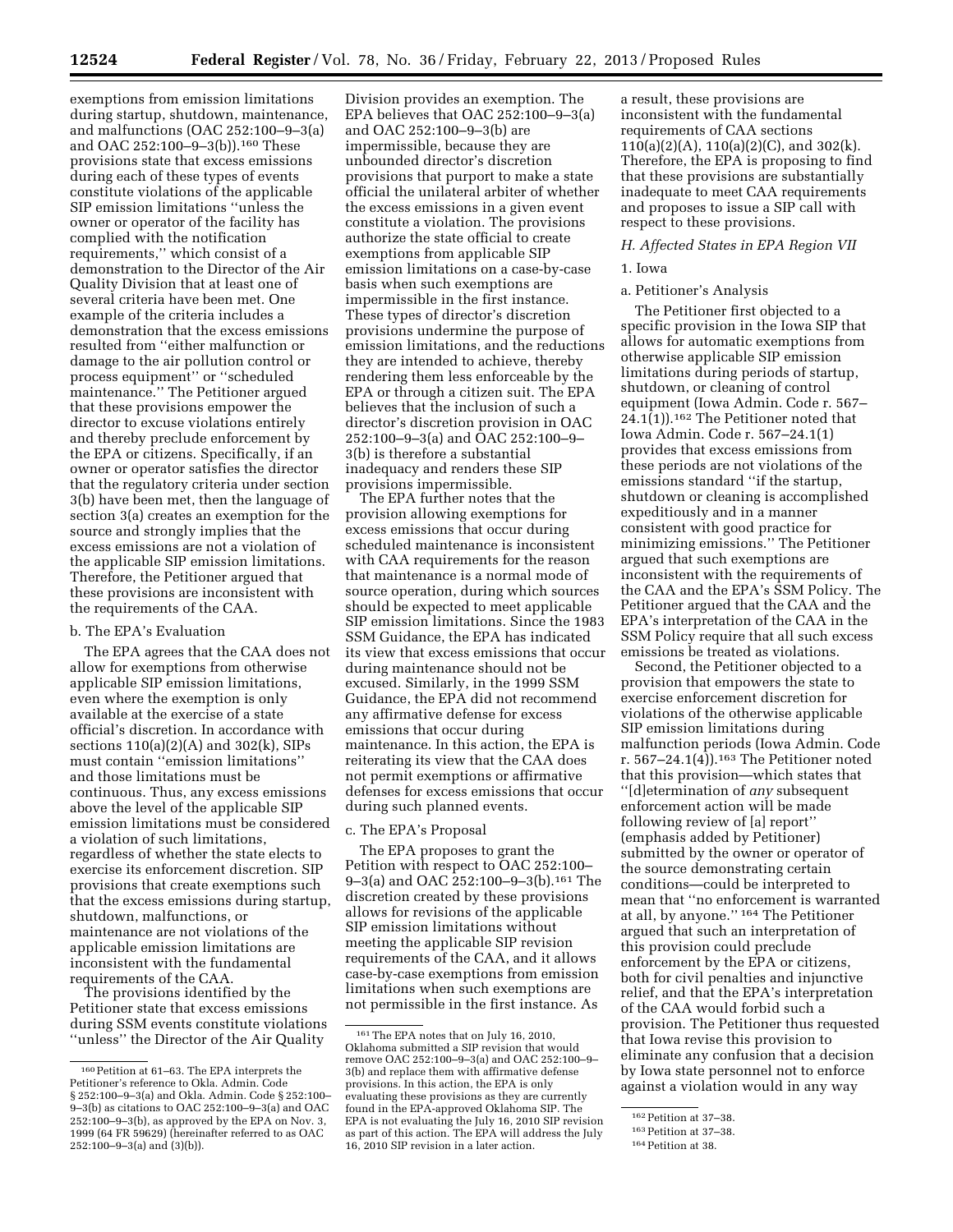foreclose enforcement by the EPA or citizens.

## b. The EPA's Evaluation

The EPA agrees that the CAA does not allow for exemptions from otherwise applicable SIP emission limitations. In accordance with the requirements of CAA section  $110(a)(2)(A)$ , SIPs must contain emission limitations and, in accordance with the definition of ''emission limitations'' in CAA section 302(k), such emission limitations must be continuous. Thus, any excess emissions above the level of the applicable emission limitation must be considered violations, whether or not the state elects to exercise its enforcement discretion. SIP provisions that create exemptions such that excess emissions during startup, shutdown, or control equipment cleaning are not violations are inconsistent with the fundamental requirements of the CAA with respect to emission limitations in SIPs. The first provision identified by the Petitioner explicitly states that excess emission during periods of startup, shutdown, and cleaning of control equipment ''is not a violation,'' contrary to the requirements of the CAA. The EPA believes that the inclusion of such an exemption from otherwise applicable SIP emission limitations in Iowa Admin. Code r. 567– 24.1(1) is thus a substantial inadequacy and renders this specific SIP provision impermissible.

The EPA notes that these exemptions are impermissible even though the state has imposed some factual limitations on their potential scope. In Iowa Admin. Code r. 567–24.1(1), the state has conditioned the exemption for excess emissions during periods of startup, shutdown, or cleaning of control equipment, requiring that such activities be ''accomplished expeditiously and in a manner consistent with good practice for minimizing emissions.'' Although this limitation on the scope of the exemptions is a helpful feature, the core problem remains that the provision provides impermissible exemptions from the otherwise applicable SIP emission limitations by defining the excess emission as ''not a violation.'' Such provisions are impermissible under the CAA because the state has effectively negated the ability of the EPA or through a citizen suit to enforce against those violations.

However, the EPA disagrees with Petitioner that Iowa Admin. Code r. 567–24.1(4) is impermissible under the CAA. The EPA believes that this provision is permissible because it defines parameters for the exercise of enforcement discretion by state

personnel for violations of emission limitations during malfunctions. According to the EPA's SSM Policy interpreting the CAA, as discussed in section IX.A of this notice, a state has authority to have a SIP provision that pertains to the exercise of enforcement discretion concerning actions taken by state personnel. The provision at issue clearly states that any excess emission during malfunction ''is a violation.'' The rule also delineates factors that will be considered by state personnel in determining whether to pursue enforcement for those regulatory violations that are due to excess emissions during malfunctions. The listing of these factors does not alter the statement that excess emissions are violations under the Iowa regulations. The provisions that describe the factors to be considered by state personnel only require that the state personnel consider such factors. The regulations do not state or imply that if a source makes an appropriate showing of meeting the factors, it is exempt from penalties or injunctive relief. The provision does not state or imply that any other entity, including the EPA or a member of the public, is precluded from taking an enforcement action if the state exercises its discretion not to enforce violations of the emission limitations during malfunctions. Iowa Admin. Code r. 567– 24.1(4) expressly identifies excess emissions described in the rule as violations and allows for the exercise of enforcement discretion in addressing malfunctions. This is consistent with the CAA and the EPA's SSM Policy and therefore does not render the SIP provision substantially inadequate.

# c. The EPA's Proposal

The EPA proposes to grant the Petition with respect to Iowa Admin. Code. R. 567–24.1(1). The EPA believes that this provision allows for exemptions from the otherwise applicable SIP emission limitations, and that such exemptions are inconsistent with the fundamental requirements of the CAA with respect to emission limitations in SIPs as required by sections 110(a)(2)(A), 110(a)(2)(C), and 302(k). For this reason, the EPA is proposing to find that Iowa Admin. Code. R. 567–24.1(1) is substantially inadequate to meet CAA requirements and thus proposing to issue a SIP call with respect to this provision.

The EPA proposes to deny the Petition with respect to Iowa Admin. Code r. 567–24.1(4). The EPA believes that the provision is on its face clearly applicable only to Iowa state enforcement personnel and that the provision could not reasonably be read by a court to foreclose enforcement by the EPA or through a citizen suit where Iowa state personnel elect to exercise enforcement discretion. The EPA solicits comments on this issue, in particular from the State of Iowa, to assure that there is no misunderstanding with respect to the correct interpretation of Iowa Admin. Code r. 567–24.1(4).

## 2. Kansas

# a. Petitioner's Analysis

The Petitioner objected to three provisions in the Kansas SIP that allow for exemptions for excess emissions during malfunctions and necessary repairs (K.A.R. § 28–19–11(A)), scheduled maintenance (K.A.R. § 28– 19–11(B)), and certain routine modes of operation (K.A.R. § 28–19–11(C)).165 The Petitioner objected because all three of these provisions ''state that excess emissions are not violations (or are permitted),'' 166 contrary to the fundamental requirement of the CAA that all excess emissions be considered violations. The Petitioner argued that all three of these provisions would thus appear impermissibly to preclude enforcement by the EPA or citizens for the excess emissions that would otherwise be violations.

#### b. The EPA's Evaluation

The EPA agrees that the CAA does not allow for exemptions from otherwise applicable SIP emission limitations, whether automatic or through the exercise of a state official's discretion. In accordance with the requirements of CAA section  $110(a)(2)(\text{\AA})$ , SIPs must contain emission limitations and, in accordance with the definition of ''emission limitations'' in CAA section 302(k), such emission limitations must be continuous. Thus, any excess emissions above the level of the applicable emission limitation must be considered violations, whether or not the state elects to exercise its enforcement discretion. SIP provisions that create exemptions such that the excess emissions during malfunctions, necessary repairs, and routine modes of operation are not violations of the applicable emission limitations are inconsistent with the fundamental requirements of the CAA with respect to emission limitations in SIPs. Two of the provisions identified by the Petitioner explicitly state that excess emissions under certain circumstances will ''not be deemed violations,'' which is contrary to the requirements of the CAA. The EPA believes that the inclusion of such exemptions from the

 $165$  Petition at 38–39.<br> $166$  Petition at 39.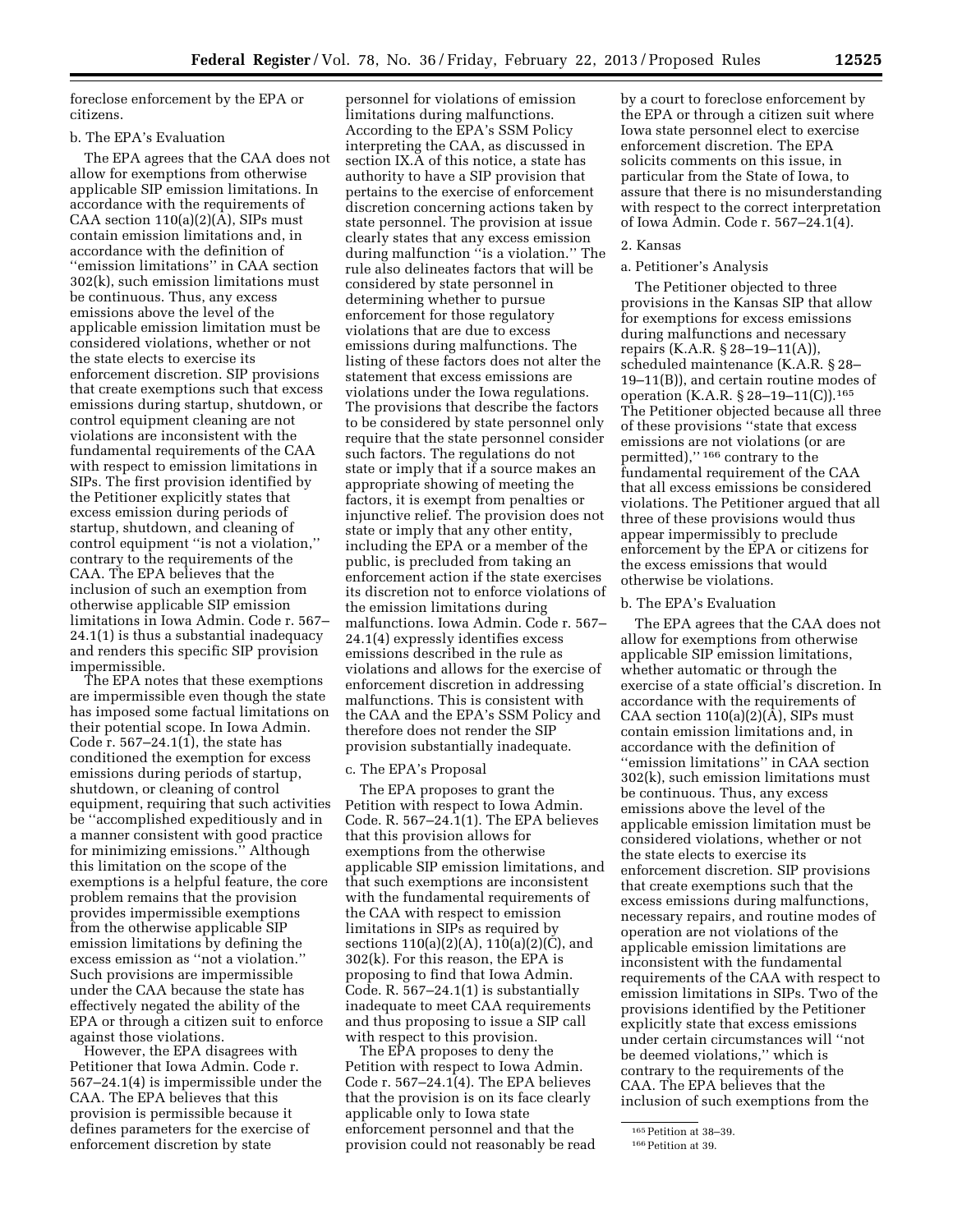emission limitations in K.A.R. § 28–19– 11(A) and the first part of K.A.R. § 28– 19–11(C) is thus a substantial inadequacy and renders these specific SIP provisions impermissible.

The EPA notes that these exemptions are impermissible even though the state has imposed some factual and temporal limitations on their potential scope. For example, in K.A.R. § 28–19–11(A), the state has specified that excess emissions during malfunctions or necessary repairs ''shall not be deemed violations provided that: (1) The person responsible \* \* \* notifies the department of the occurrence and nature of such malfunctions, breakdowns, or repairs, in writing, within ten (10) days of noted occurrence.'' Similarly, in the first part of K.A.R. § 28–19–11(C) with respect to ''[e]xcessive contaminant emission from fuel burning equipment used for indirect heating purposes resulting from fuel or load changes, start up, soot blowing, cleaning of fires, and rapping of precipitators,'' the state has made the exemption available only in such events that ''do not exceed a period or periods aggregating more than five (5) minutes during any consecutive one (1) hour period.'' Although these extra limitations on the scope of the exemptions are helpful features, the core problem remains that both of the provisions provide impermissible exemptions from the emission limitations by defining the excess emissions as non-violations.

The EPA believes that both K.A.R. § 28–19–11(B) and the second part of K.A.R. § 28–19–11(C) are impermissible as unbounded director's discretion provisions that purport to make a state official the unilateral arbiter of whether the excess emissions in a given event constitute a violation. In the case of K.A.R.  $§ 28-19-11(B)$ , the provision authorizes a state official unilaterally to grant ''prior approval'' to permit ''[e]missions in excess of the limitations specified in these emission control regulations resulting from scheduled maintenance of control equipment and appurtenances.'' The provision vests the state official with unilateral power to grant an exemption from the otherwise applicable emission limitation, without any public process at the state or federal level. By deciding that an exceedance of the emission limitation is ''permitted,'' exercise of this discretion could preclude enforcement by the EPA or through a citizen suit. K.A.R. § 28–19– 11(B) does contain a requirement that the source establish that it was not possible for the scheduled maintenance to occur during periods of shutdown but nevertheless empowers the state official

to create an exemption from the emission limitation, and such an exemption is impermissible in the first instance. Such a director's discretion provision undermines the emission limitations in the SIP, and the emissions reductions they are intended to achieve, and renders them less enforceable by the EPA or through a citizen suit.

Similarly, the EPA believes that the second part of K.A.R. § 28–19–11(C) is impermissible because it allows a state official unilaterally to ''authorize, upon request of the operator, an adjusted time schedule for permitting \* \* \* excessive emissions'' if the source can demonstrate that the period of ''fuel or load changes, start up, soot blowing, cleaning of fires, and rapping of precipitators'' is required to extend longer than the five minutes during a consecutive one-hour period allowed by the first part of K.A.R. § 28–19–11(C). Because the K.A.R. § 28–19–11(C) grant of an automatic exemption of excess emissions during these events is impermissible in the first instance, the provision's authorization of the state official to extend the period of exemption for an even longer period upon request from a source is also impermissible. Moreover, the provision permits the state official to extend the time period of exemption without any additional public process at the state or federal level. This discretion authorizes the creation of an extended exemption on a case-by-case basis, where the exemption is not permissible in the first instance. Thus, this provision undermines the SIP emission limitations, and the emissions reductions they are intended to achieve, and renders them less enforceable by the EPA or through a citizen suit. The EPA believes that the inclusion of director's discretion provisions in K.A.R. § 28–19–11(B) and K.A.R. § 28– 19–11(C) is thus a substantial inadequacy and renders these specific SIP provisions impermissible for this reason.

The EPA notes that K.A.R. § 28–19– 11(C) does condition the state official's authorization of an extended time period in which excess emissions are not considered violations upon a source limiting ''visible emissions'' to not exceed 60 percent opacity. The CAA does, as discussed in section VII.A of this notice, permit states to develop alternative emission limitations or other forms of enforceable control measures or techniques that apply during startup or shutdown. The EPA believes that emission limitations in SIPs should generally be developed in the first instance to account for the types of normal operation outlined in K.A.R.

§ 28–19–11(C), such as cleaning and soot blowing. K.A.R. § 28–19–11(C) does not appear to comply with the Act's requirements as interpreted in the EPA's SSM Policy in a number of respects. The provision's exemptions apply to all SIP emission limitations, and the alternative limitation in K.A.R. § 28–19–11(C) restricts only visible emissions and thus, at best, is an alternative emission limitation only for particulate matter. In addition, such alternative emission limitations must be developed in consultation with the EPA and must be narrowly drawn to apply to small groups of sources using specific types of control strategy. To the extent that the requirement limiting the opacity of visible emissions during periods of fuel or load changes, start up, soot blowing, cleaning of fires, and rapping of precipitators in K.A.R. § 28–19–11(C) was intended to function as an alternative emission limitation rather than as an exemption granted at the state official's discretion from the otherwise applicable SIP emission limitations, the terms of the alternative limitation are substantially inadequate and do not render this specific SIP provision permissible under the CAA.

With respect to the Petitioner's concern that the challenged exemptions preclude enforcement by the EPA or citizens, the EPA agrees that this is one of the critical reasons why such provisions are impermissible under the CAA. By having SIP provisions that automatically exempt or allow state officials to define what would otherwise be violations of the applicable SIP emission limitations as non-violations, the state has effectively negated the ability of the EPA or the public to enforce against those violations.

#### c. The EPA's Proposal

The EPA proposes to grant the Petition with respect to K.A.R. § 28–19– 11(A) and the first part of K.A.R. § 28– 19–11(C). The EPA believes that both of these provisions allow for automatic exemptions from the otherwise applicable emission limitations, and that such outright exemptions are inconsistent with the fundamental requirements of the CAA with respect to emission limitations in SIPs as required by sections 110(a)(2)(A), 110(a)(2)(C), and 302(k). In addition, by creating these impermissible exemptions, the state has defined violations in a way that would interfere with effective enforcement by the EPA and citizens for excess emissions during these events as provided in CAA sections 113 and 304.

The EPA also proposes to grant the Petition with respect to K.A.R. § 28–19– 11(B) and the second part of K.A.R.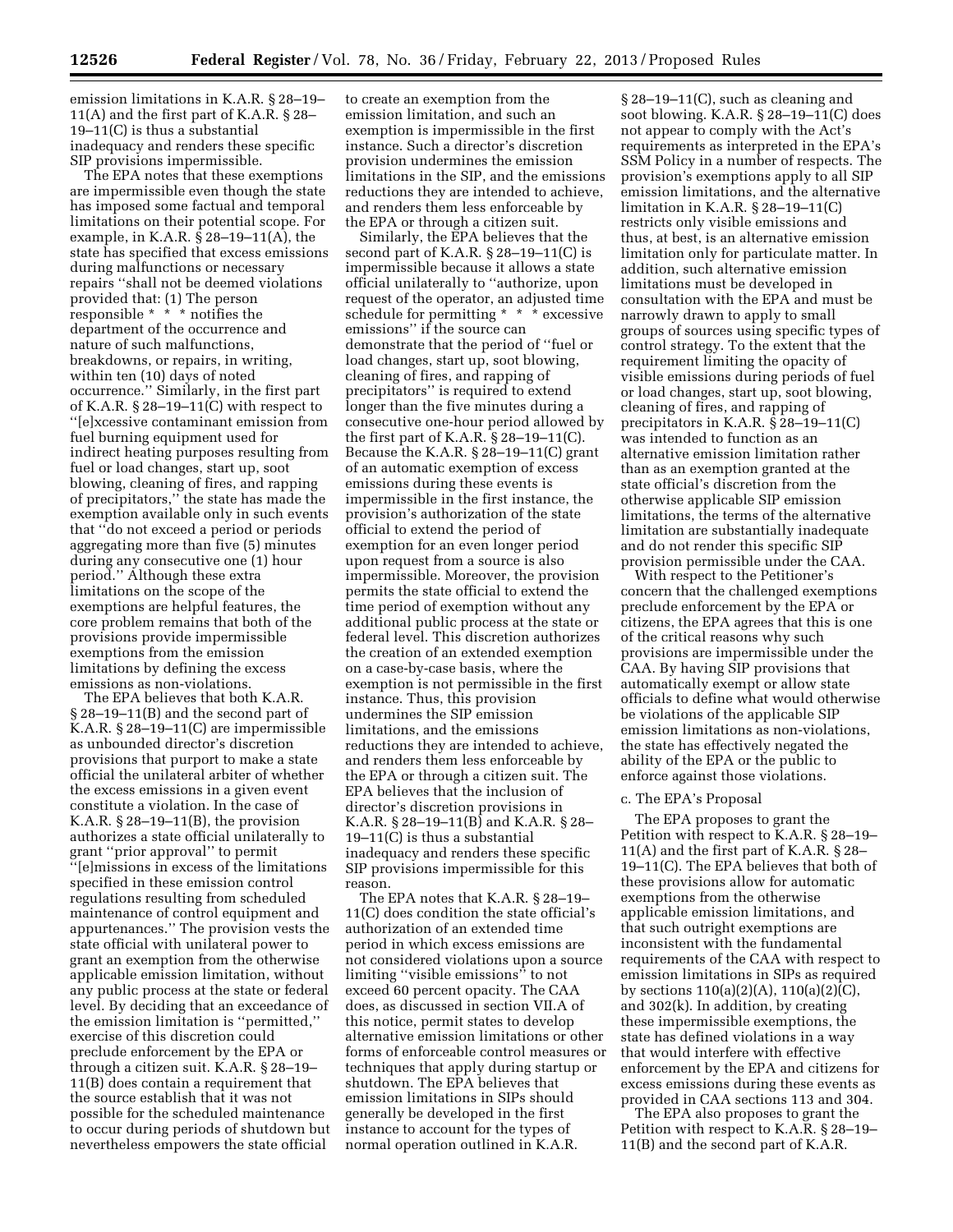§ 28–19–11(C). The EPA believes both allow for exemptions from otherwise applicable emission limitations through a state official's unilateral exercise of discretionary authority that is insufficiently bounded and includes no additional public process at the state or federal level. Such provisions are inconsistent with the fundamental requirements of the CAA with respect to SIPs and SIP revisions. Moreover, the requirement that visible emissions not exceed 60-percent opacity during the periods of operation specified in K.A.R. § 28–19–11(C) is not a permissible alternative emission limitation under the EPA's SSM Policy interpreting the CAA.

For these reasons, the EPA is proposing to find that K.A.R. § 28–19– 11(A), K.A.R. § 28–19–11(B), and K.A.R. § 28–19–11(C) are substantially inadequate to meet CAA requirements and thus is proposing to issue a SIP call with respect to these provisions.

#### 3. Missouri

## a. Petitioner's Analysis

The Petitioner objected to two provisions in the Missouri SIP that could be interpreted to provide discretionary exemptions.167 168 The first provides exemptions for visible emissions exceeding otherwise applicable SIP opacity limitations (Mo. Code Regs. Ann. tit 10, § 10– 6.220(3)(C)). The second provides authorization to state personnel to decide whether excess emissions ''warrant enforcement action'' where a source submits information to the state showing that such emissions were ''the consequence of a malfunction, start-up or shutdown.'' (Mo. Code Regs. Ann. tit 10, § 10–6.050(3)(C)). The Petitioner argued that Mo. Code Regs. Ann. tit 10, § 10–6.050(3)(C) ''clearly gives the

director the authority to decide whether excess emissions occurred during a malfunction, start-up, or shutdown, and whether they 'warrant enforcement action.'" 169 According to the Petitioner, the provision could be interpreted to decide that enforcement is not warranted by anybody, which could preclude action by the EPA and citizens for both civil penalties and injunctive relief, and such an interpretation is inconsistent with the CAA and the EPA's SSM policy interpreting the CAA. Similarly, the Petitioner argued that Mo. Code Regs. Ann. tit 10, § 10–6.220(3)(C) could be construed to empower the director to preclude enforcement by the EPA and citizens. The Petitioner noted that the CAA and the EPA's SSM policy forbid such provisions if they would purport to preclude enforcement by the EPA or citizens.

## b. The EPA's Evaluation

The EPA agrees that the CAA does not allow for exemptions from otherwise applicable SIP emission limitations, whether automatic or through the exercise of a state official's discretion. In accordance with the requirements of section  $110(a)(2)(A)$ , SIPs must contain emission limitations and, in accordance with the definition of ''emission limitations'' in CAA section 302(k), such emission limitations must be continuous. Thus, any excess emissions above the level of the applicable emission limitations must be considered violations, whether or not the state elects to exercise its enforcement discretion.

The EPA believes that Mo. Code Regs. Ann. tit 10, § 10–6.220(3)(C) is impermissible as an insufficiently bounded director's discretion provision. The provision states that ''[v]isible emissions over the limitations \* \* \* of this rule are in violation of this rule unless the director determines that the excess emissions do not warrant enforcement action based on data submitted'' by sources regarding startup, shutdown, and malfunction events. This provision could be read to mean that once the state official has determined that excess visible emissions do not warrant enforcement action, those excess emissions are not violations. Such an interpretation would make the state official the unilateral arbiter of whether the excess emissions in a given event constitute a violation, which could preclude enforcement by the EPA or the public who might disagree about whether enforcement action is warranted. Most importantly, however, the provision may be read to authorize

the state official to create an exemption from the emission limitation, and such an exemption is impermissible in the first instance. The EPA believes that the inclusion of an insufficiently bounded director's discretion provision in Mo. Code Regs. Ann. tit 10, § 10–6.220(3)(C) is thus a substantial inadequacy and renders this specific SIP provision impermissible for this reason.

The EPA believes that Mo. Code Regs. Ann. tit 10, § 10–6.050(3)(C) is permissible because it defines parameters for the exercise of enforcement discretion by state personnel for violations of emission limitations. According to the EPA's SSM Policy, as discussed in section IX.A of this notice, a state has authority to have a SIP provision that pertains to the exercise of enforcement discretion concerning actions taken by state personnel. The provision only maintains that state enforcement personnel ''shall consider'' certain factors in determining whether to take an enforcement action under the state statutory enforcement provisions. The regulations do not state or imply that if a source makes an appropriate showing it is exempt from penalties or injunctive relief. The provisions that describe the factors to be considered by a state official only state that the official will consider such factors. The provision does not state or imply that any other entity, including the EPA or a member of the public, is precluded from taking an enforcement action if the state exercises its discretion not to pursue enforcement. The EPA believes that Mo. Code Regs. Ann. tit 10, § 10–6.050(3)(C) is consistent with the CAA and the EPA's SSM Policy and therefore does not render the SIP provision substantially inadequate.

#### c. The EPA's Proposal

The EPA proposes to grant the Petition with respect to Mo. Code Regs. Ann. tit 10, § 10–6.220(3)(C). The EPA believes that this provision could be read to allow for exemptions from the otherwise applicable SIP emission limitations through a state official's unilateral exercise of discretionary authority that is insufficiently bounded and includes no additional public process at the state or federal level. Such a provision is inconsistent with the fundamental requirements of the CAA with respect to SIPs as required by sections 110(a)(2)(A), 110(a)(2)(C), and 302(k). For these reasons, the EPA is proposing to find Mo. Code Regs. Ann. tit 10,  $\S 10-6.220(3)(C)$  is substantially inadequate to meet CAA requirements and thus is proposing to issue a SIP call with respect to this provision.

<sup>167</sup>Petition at 49–50.

<sup>168</sup>The EPA notes that the Petitioner also identified additional provisions Mo. Code Regs. Ann. tit 10, § 10–6.200(3)(E)(1), Mo. Code Regs. Ann. tit 10, § 10–6.200(3)(E)(3)(C)(I), Mo. Code Regs. Ann. tit 10, § 10–6.200(3)(E)(4)(B), Mo. Code Regs. Ann. tit 10, § 10–6.200(3)(E)(5)(E), Mo. Code Regs. Ann. tit 10, § 10–6.200(3)(E)(6)(F), Mo. Code Regs. Ann. tit 10, § 10–6.200(3)(E)(7)(E), Mo. Code Regs. Ann. tit 10, § 10–6.200(3)(E)(11)(C), which provide for exemptions to HMIWIs, that it alleged are inconsistent with the CAA and the EPA's SSM Policy. However, the Petitioner did not request that the EPA address these provisions in its remedy request, and thus the EPA is not addressing these provisions in this action. (This is in contrast to the case of a similar HMIWI provision in Nebraska for which the Petition did specifically make such a request.) The EPA further notes that the provisions enumerated above are not part of Missouri's SIP but were approved as part of the separate state plan to meet the applicable emissions guidelines under CAA § 111(d) and 40 CFR Part 60. Therefore, a SIP call is not appropriate. The EPA may elect to evaluate these provisions in a later action. 169 Petition at 50.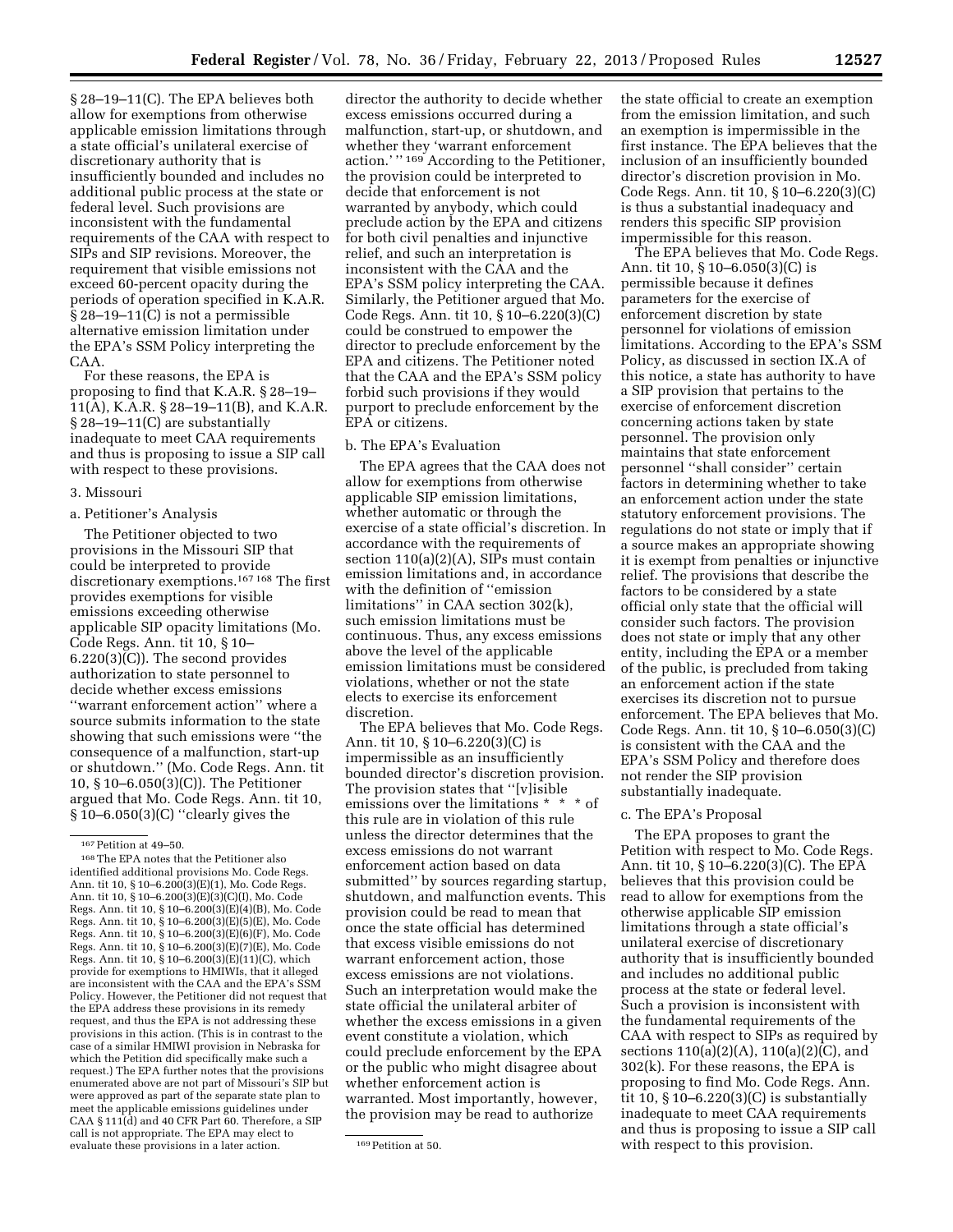The EPA proposes to deny the Petition with respect to Mo. Code Regs. Ann. tit 10, § 10–6.050(3)(C). The EPA believes that the provision is on its face clearly applicable only to Missouri state enforcement personnel and that the provision could not reasonably be read by a court to foreclose enforcement by the EPA or through a citizen suit where Missouri state personnel elect to exercise enforcement discretion. The EPA solicits comments on this issue, in particular from the State of Missouri, to assure that there is no misunderstanding with respect to the correct interpretation of Mo. Code Regs. Ann. tit 10, § 10–  $6.050(3)(C)$ .

#### 4. Nebraska

## a. Petitioner's Analysis

The Petitioner objected to two provisions in the Nebraska SIP.170 First, the Petitioner objected to a generally applicable provision that provides authorization to state personnel to decide whether excess emissions ''warrant enforcement action'' where a source submits information to the state showing that such emissions were ''the result of a malfunction, start-up or shutdown'' (Neb. Admin. Code Title 129 § 11–35.001). The Petitioner argued that this provision ''clearly gives the Director the authority to decide whether excess emission occurred during a malfunction, startup or shutdown, and whether they 'warrant enforcement action.' '' 171 According to the Petitioner, the provision could be interpreted to give a state official the authority to decide that enforcement is not warranted by anybody, which could preclude action by the EPA and citizens for both civil penalties and injunctive relief, and such an interpretation is inconsistent with the CAA and the EPA's SSM policy interpreting the CAA. The Petitioner thus requested that Nebraska revise the provision to eliminate any confusion that a decision by state personnel not to enforce against a violation would in any way foreclose enforcement by the EPA or citizens.

Second, the Petitioner objected to a specific provision in Nebraska state law that contains exemptions for excess emissions at HMIWI during startup, shutdown, and malfunction (Neb. Admin. Code Title 129 § 18–004.02). The Petitioner requested that these exemptions be removed entirely from Nebraska's SIP.

#### b. The EPA's Evaluation

The EPA agrees that the CAA does not allow for exemptions from otherwise

applicable SIP emission limitations, whether automatic or through the exercise of a state official's discretion. In accordance with the requirements of CAA section  $110(a)(2)(\overline{A})$ , SIPs must contain emission limitations and, in accordance with the definition of ''emission limitations'' in CAA section 302(k), such emission limitations must be continuous. Thus, any excess emissions above the level of the applicable emission limitations must be considered violations, whether or not the state elects to exercise its enforcement discretion.

The EPA believes that Neb. Admin. Code Title 129 § 11–35.001 is permissible because it defines parameters for the exercise of enforcement discretion by state personnel for violations of emission limitations. According to the EPA's SSM Policy, as discussed in section IX.A of this notice, a state has authority to have a SIP provision that pertains to the exercise enforcement discretion concerning actions taken by state personnel. The provision in question maintains that state enforcement personnel ''shall consider'' certain factors in determining whether to take an enforcement action under the state statutory enforcement provisions. The regulation does not expressly or implicitly place any limits on the state personnel's ability to exercise discretion, and the enforcement discretion provided by this regulation is not an exemption to the SIP emission limitations. The provision does not state or imply that any other entity, including the EPA or a member of the public, is precluded from taking enforcement action if the state exercises its discretion not to pursue enforcement. The EPA believes that Neb. Admin. Code Title 129 § 11–35.001 is consistent with the CAA and the EPA's SSM Policy and therefore does not render the SIP substantially inadequate.

The EPA disagrees that the provisions providing exemptions for HMIWI must be removed from the SIP. Nebraska Admin. Code Title 129 § 18–004.02 was not approved into Nebraska's SIP, but rather it was approved as part of the separate state plan to meet the applicable emissions guidelines under CAA § 111(d) and 40 CFR Part 60. Because that rule is not in the Nebraska SIP is not related to any provisions in the SIP, it does not represent an inadequacy in the SIP.

#### c. The EPA's Proposal

The EPA proposes to deny the Petition with respect to Neb. Admin. Code Title 129 § 11–35.001. The EPA believes that this provision is on its face

clearly applicable only to Nebraska state enforcement personnel and that the provision could not reasonably be read by a court to foreclose enforcement by the EPA or through a citizen suit where personnel from Nebraska elect to exercise enforcement discretion. The EPA solicits comments on this issue, in particular from the State of Nebraska, to assure that there is no misunderstanding with respect to the correct interpretation of this provision.

The EPA proposes to deny the Petition with respect to Neb. Admin. Code Title 129 § 18–004.02. This regulation is not part of the Nebraska SIP and thus cannot represent an inadequacy in the SIP.

# 5. Nebraska: Lincoln-Lancaster

#### a. Petitioner's Analysis

The Petitioner objected to a generally applicable provision in the Lincoln-Lancaster County Air Pollution Control Program (Art. 2 § 35), which governs the Lincoln-Lancaster County Air Pollution Control District of Nebraska, that is parallel ''in all aspects pertinent to this analysis'' to Neb. Admin. Code Title 129 § 11-35.001.<sup>172</sup> The Lincoln-Lancaster County provision provides authorization to local personnel to decide whether excess emissions 'warrant enforcement action'' where a source submits information to the county showing that such emissions were ''the result of a malfunction, startup or shutdown.'' The Petitioner argued that this provision ''clearly gives the Director the authority to decide whether excess emission occurred during a malfunction, startup or shutdown, and whether they 'warrant enforcement action.'" 173 According to the Petitioner, the provision could be interpreted to decide that enforcement is not warranted by anybody, which could preclude action by the EPA and citizens for both civil penalties and injunctive relief, and such an interpretation is inconsistent with the CAA and the EPA's SSM Policy interpreting the CAA. The Petitioner thus requested that Nebraska or Lincoln-Lancaster County revise the provision to eliminate any confusion that a decision by local personnel not to enforce against a violation would in any way foreclose enforcement by the EPA or citizens.

## b. The EPA's Evaluation

The EPA agrees that the CAA does not allow for exemptions from otherwise applicable SIP emission limitations, whether automatic or through the exercise of a state official's discretion. In

<sup>170</sup>Petition at 51.

<sup>171</sup> Petition at 51

<sup>172</sup>Petition at 51–52.

<sup>173</sup>Petition at 52.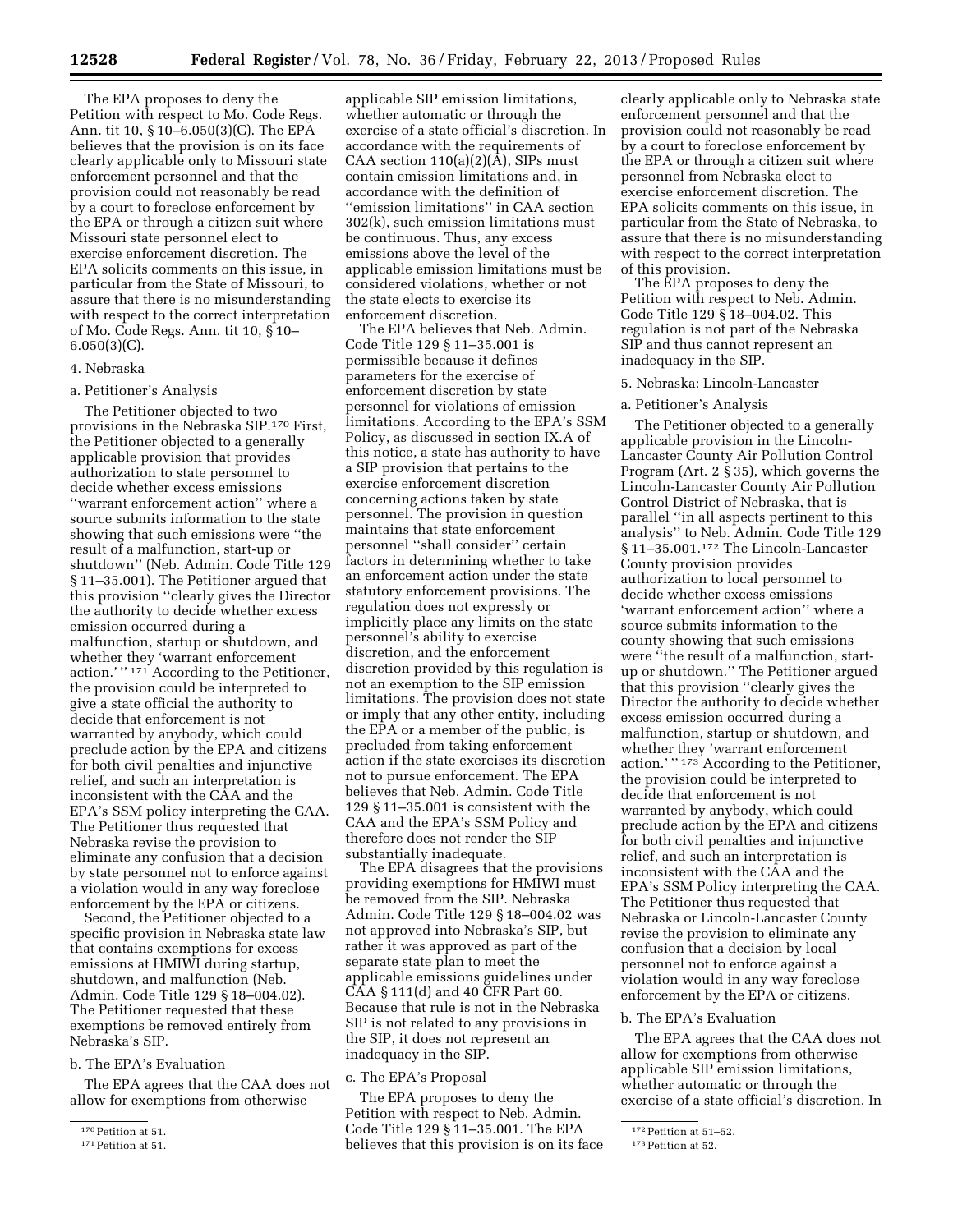accordance with the requirements of CAA section  $110(a)(2)(A)$ , SIPs must contain emission limitations and, in accordance with the definition of ''emission limitations'' in CAA section 302(k), such emission limitations must be continuous. Thus, any excess emissions above the level of the applicable emission limitations must be considered violations, whether or not the state elects to exercise its enforcement discretion.

The EPA believes that Lincoln-Lancaster County Air Pollution Control Program, Art. 2 § 35 is permissible because it defines parameters for the exercise of enforcement discretion by local personnel for violations of emission limitations. According to the EPA's SSM Policy, as discussed in section IX.A of this notice, a state has authority to have a SIP provision that pertains to the exercise enforcement discretion concerning actions taken by state personnel. The provision in question maintains that local enforcement personnel ''shall consider'' certain factors in determining whether to take an enforcement action under the local statutory enforcement provisions. The regulation does not expressly or implicitly place any limits on the local personnel's ability to exercise discretion, and the enforcement discretion provided by the regulation is not an exemption to the SIP emission limitations. The provision does not state or imply that any other entity, including the EPA or a member of the public, is precluded from taking enforcement action if the county exercises its discretion not to pursue enforcement. The EPA believes that Lincoln-Lancaster County Air Pollution Control Program, Art. 2 § 35 is consistent with the CAA and EPA's SSM Policy and therefore does not render the SIP substantially inadequate.

## c. The EPA's Proposal

The EPA proposes to deny the Petition with respect to Lincoln-Lancaster County Air Pollution Control Program, Art. 2 § 35. The EPA believes that this provision is on its face clearly applicable only to Lincoln-Lancaster County enforcement personnel and that the provision could not reasonably be read by a court to foreclose enforcement by the EPA or through a citizen suit where personnel from Lincoln-Lancaster County elect to exercise enforcement discretion. The EPA solicits comments on this issue, in particular from the State of Nebraska and from the Lincoln-Lancaster County Air Pollution Control Program, to assure that there is no misunderstanding with respect to the correct interpretation of this provision.

# *I. Affected States in EPA Region VIII*

# 1. Colorado

# a. Petitioner's Analysis

The Petitioner objected to two affirmative defense provisions in the Colorado SIP that provide for affirmative defenses to qualifying sources during malfunctions (5 Colo. Code Regs § 1001–2(II.E)) and during periods of startup and shutdown (5 Colo. Code Regs § 1001–2(II.J)).174 The Petitioner acknowledged that this state has correctly revised its SIP in important ways in order to be consistent with CAA requirements, as interpreted in the EPA's SSM Policy, including providing affirmative defense provisions that are limited to monetary penalties, that do not apply in actions to enforce federal standards such as NSPS or NESHAP approved into the SIP, and that meet ''almost word for word'' the recommendations of the 1999 SSM Guidance. Nevertheless, the Petitioner had two concerns with these SIP provisions.

First, the Petitioner objected to both of these provisions based on its assertion that the CAA allows no affirmative defense provisions in SIPs. Second, the Petitioner asserted that even if affirmative defense provisions were permissible under the CAA, the state had properly followed EPA guidance in the affirmative defense provision applicable to startup and shutdown events but failed to do so in the affirmative defense provision applicable to malfunctions. Specifically, the Petitioner argued that the EPA's own guidance for affirmative defenses recommended that they ''are not appropriate where a single source or a small group of sources has the potential to cause an exceedance of the NAAQS or PSD increments.'' 175 Instead, the state's affirmative defense for malfunction events is potentially available to any source, if it can establish that the excess emissions during the event did not result in exceedances of ambient air quality standards that could be attributed to the source.176 The Petitioner objected to this as not merely inconsistent with the EPA's 1999 SSM Guidance but an approach ''that does not have the same deterrent effect'' on sources and that would not have the same effects on sources to assure that they comply at all times in order to avoid violations. As a practical matter, the Petitioner also argued that including this element to the affirmative defense could ''mire

enforcement proceedings in the question of whether or not the NAAQS or PSD increments were exceeded as a matter of fact.''

# b. The EPA's Evaluation

The EPA disagrees with the Petitioner's contention that no affirmative defense provisions are permissible in SIPs under the CAA. As explained in more detail in section IV.B of this notice, the EPA interprets the CAA to allow affirmative defense provisions for malfunctions. So long as these provisions are narrowly drawn and consistent with the CAA, as recommended in the EPA's guidance for affirmative defense provisions in SIPs, the EPA believes that states may elect to have affirmative defense provisions for malfunctions. However, based on evaluation of the legal and factual basis for affirmative defenses in SIPs, the EPA now believes that affirmative defense provisions are not appropriate in the case of planned source actions, such as startup and shutdown, because sources should be expected to comply with applicable emission limitations during those normal planned and predicted modes of source operation. Again, as explained in section IV.B of this notice, the EPA is changing its interpretation with respect to affirmative defenses for startup and shutdown. The EPA acknowledges that at the time of its approval of 5 Colo. Code Regs § 1001– 2(II.J) into the SIP in 2006, the state had complied with the EPA's thenapplicable interpretation of the CAA and had worked with the EPA to develop that provision.177 However, based on further consideration of this issue prompted by the Petition, the EPA is revising its SSM Policy to interpret the CAA to allow affirmative defenses only in the case of events that are beyond the control of the source, *i.e.,*  malfunctions.

With respect to the Petitioner's second concern, the EPA disagrees that the state's inclusion of an affirmative defense available to all sources, including single sources or groups of sources with the ''potential'' to cause exceedances of the NAAQS or PSD increments, renders the provision inconsistent with the CAA. The EPA's recommendations for appropriate criteria for affirmative defenses in the SSM Policy are guidance, and as guidance, the EPA believes that there can be facts and circumstances in which a state may elect to develop a SIP

<sup>174</sup>Petition at 25–27. 175 *Id.* at 25. 176*See,* 5 Colo. Code Regs § 1001–2(II.E.1.j).

<sup>177</sup>*See,* ''Approval and Disapproval and Promulgation of Colorado Affirmative Defense Provisions for Startup and Shutdown,'' 71 FR 8958 (Feb. 22, 2006).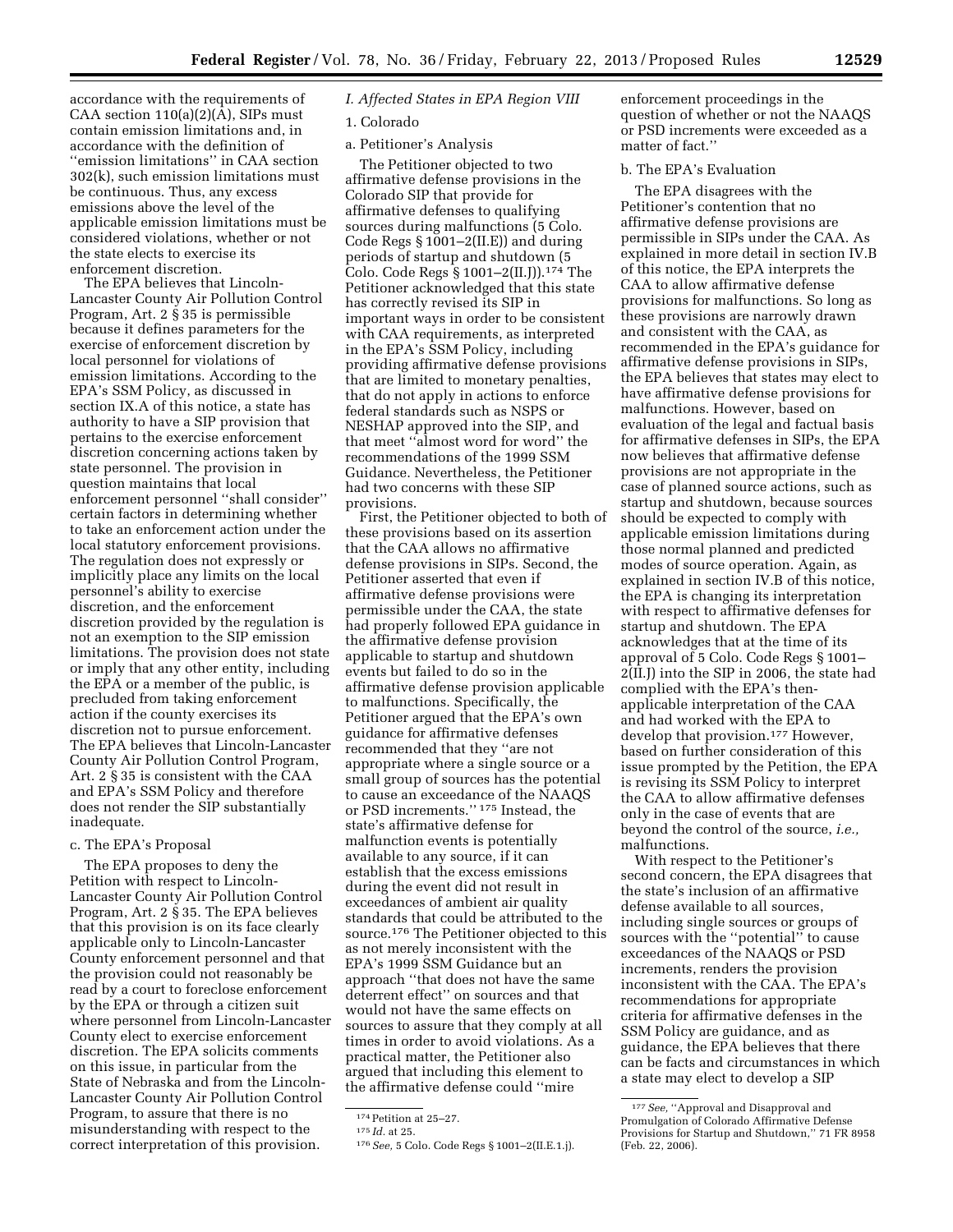provision with somewhat different criteria, so long as they still meet the same statutory objectives. Conditioning the affirmative defense on a factual showing that there was no actual violation of air standards attributable to the excess emissions during the malfunction is an acceptable alternative means to the same end. For example, instead of providing no affirmative defense to sources with this ''potential'' for these impacts on air quality, the state could provide the affirmative defense to sources on the condition that the source must be able to demonstrate that the excess emissions did not have these impacts. The EPA considers this an appropriate means to the same end of providing the affirmative defense to sources in a way that provides relief from monetary penalties for events that were beyond their control, at the same time providing incentive to the source to prevent the violation and to take all practicable steps to minimize the impacts of the violation in order to qualify for the relief from penalties. As described in more detail in section VII.B of this notice, the EPA is revising its recommendations for affirmative defense provisions for malfunctions with respect to this specific point in this proposal.

Finally, the EPA understands the Petitioner's concern about enforcement proceedings becoming ''mired'' in various questions of fact that must be established in an enforcement action. However, the EPA notes that all enforcement proceedings turn upon important questions of fact that must be proven, including facts necessary to establish whether there was a violation, the extent of the violation, and whether there are extenuating circumstances that should be taken into consideration in the assessment of monetary penalties or injunctive relief for the violation. Indeed, the statutory factors that Congress provided for the assessment of penalties in CAA section 113(e) explicitly include ''the seriousness of the violation,'' which would encompass the extent and severity of the environmental impact of the violation. Thus, the EPA does not agree that it is unreasonable to include an affirmative defense element that pertains to whether or not the excess emissions in question caused a violation of the NAAQS or PSD increments.

#### c. The EPA's Proposal

The EPA proposes to grant the Petition with respect to 5 Colo. Code Regs § 1001–2(II.J) because it provides an affirmative defense for violations due to excess emissions applicable during startup and shutdown events, contrary

to the EPA's current interpretation of the CAA. The EPA believes that this provision allows for an affirmative defense that is inconsistent with the fundamental requirements of CAA sections  $110(a)(2)(A)$ ,  $110(a)(2)(C)$ , and 302(k). In addition, this provision is inconsistent with the requirements of CAA sections 113 and 304. For these reasons, the EPA is proposing to find that this provision is substantially inadequate to meet CAA requirements and proposes to issue a SIP call with respect to this provision.

The EPA proposes to deny the Petition with respect to 5 Colo. Code Regs § 1001–2(II.E), because this provision includes an affirmative defense applicable to malfunction events that is consistent with the requirements of the CAA, as interpreted by the EPA in the SSM Policy. In particular, the EPA denies the Petition with respect to the claim that this provision is inconsistent with the CAA because it is available to sources or groups of sources that might have the potential to cause violations of the NAAQS or PSD increments. The EPA believes that an acceptable alternative approach is to require the source to establish, as an element of the affirmative defense, that the excess emissions in question did not cause such impacts. Accordingly, the EPA is proposing to find that this provision is consistent with CAA requirements and thus declining to make a finding of substantial inadequacy with respect to this provision.

#### 2. Montana

## a. Petitioner's Analysis

The Petitioner objected to an exemption from otherwise applicable emission limitations for aluminum plants during startup and shutdown (Montana Admin. R 17.8.334).178 The Petitioner argued that an automatic exemption for emissions during startup and shutdown events is inconsistent with the CAA and the EPA's interpretation of the CAA in the SSM Policy. In addition, the Petitioner argued that these exemptions also could not qualify as source-specific alternative limits applicable during startup and shutdown because there ''is nothing to indicate that the State addressed the feasibility of control strategies, minimization of the frequency and duration of startup and shutdown modes, worst-case emissions, and impacts on air quality.'' 179 The Petitioner further objected that this

provision would be in contravention of the EPA's recommendation that sourcespecific emission limitations for startup and shutdown would not be appropriate when a single source or small group of sources has the potential to cause an exceedance of the NAAQS or PSD increments.

#### b. The EPA's Evaluation

The EPA agrees that ARM 17.8.334 (in Administrative Rule of Montana) is inconsistent with the requirements of the CAA. This provision explicitly provides that affected sources are exempted from otherwise applicable SIP emission limitations during startup and shutdown. The relevant part of this SIP provision specifies that ''[o]perations during startup and shutdown shall not constitute representative conditions for the purposes of determining compliance with this rule'' and further specifies ''nor shall emission in excess of the levels required in ARM 17.8.331 and 17.8.332 during periods of startup and shutdown be considered a violation of ARM 17.8.331 and 17.8.332.'' 180 The latter regulatory cross-references are to emission limits for fluorides and opacity at the source, both of which relate to the attainment and maintenance of the NAAQS and PSD increments.181 Moreover, the provision in question also contains ambiguous regulatory text that suggests the exemption extends to other emission limitations applicable to this source category. By stating that operations during startup and shutdown are not representative conditions for determining compliance with ''this rule,'' the provision appears to provide the same exemptions from other emission limitations that may apply to aluminum plants with respect to other air emissions as well. The EPA's longstanding interpretation of the CAA is that SIP provisions containing exemptions during startup and shutdown are not permissible.

The EPA also agrees that ARM 17.8.334 does not qualify as a sourcespecific emission limitation applicable during startup and shutdown, as recommended in the 1999 SSM Guidance. As explained in section VII.A of this notice, the EPA is clarifying that guidance to eliminate any misperception that exemptions from otherwise applicable emission limitations are permissible during startup and shutdown. States can elect to develop appropriate source-specific alternative emission limitations that

<sup>178</sup>Petition at 50–51.

<sup>179</sup> *Id.* at 51.

<sup>180</sup>*See,* Montana Admin. R 17.8.334(1). 181The EPA notes that the state has elected to control fluoride emissions as a means of addressing particulate matter from the affected sources.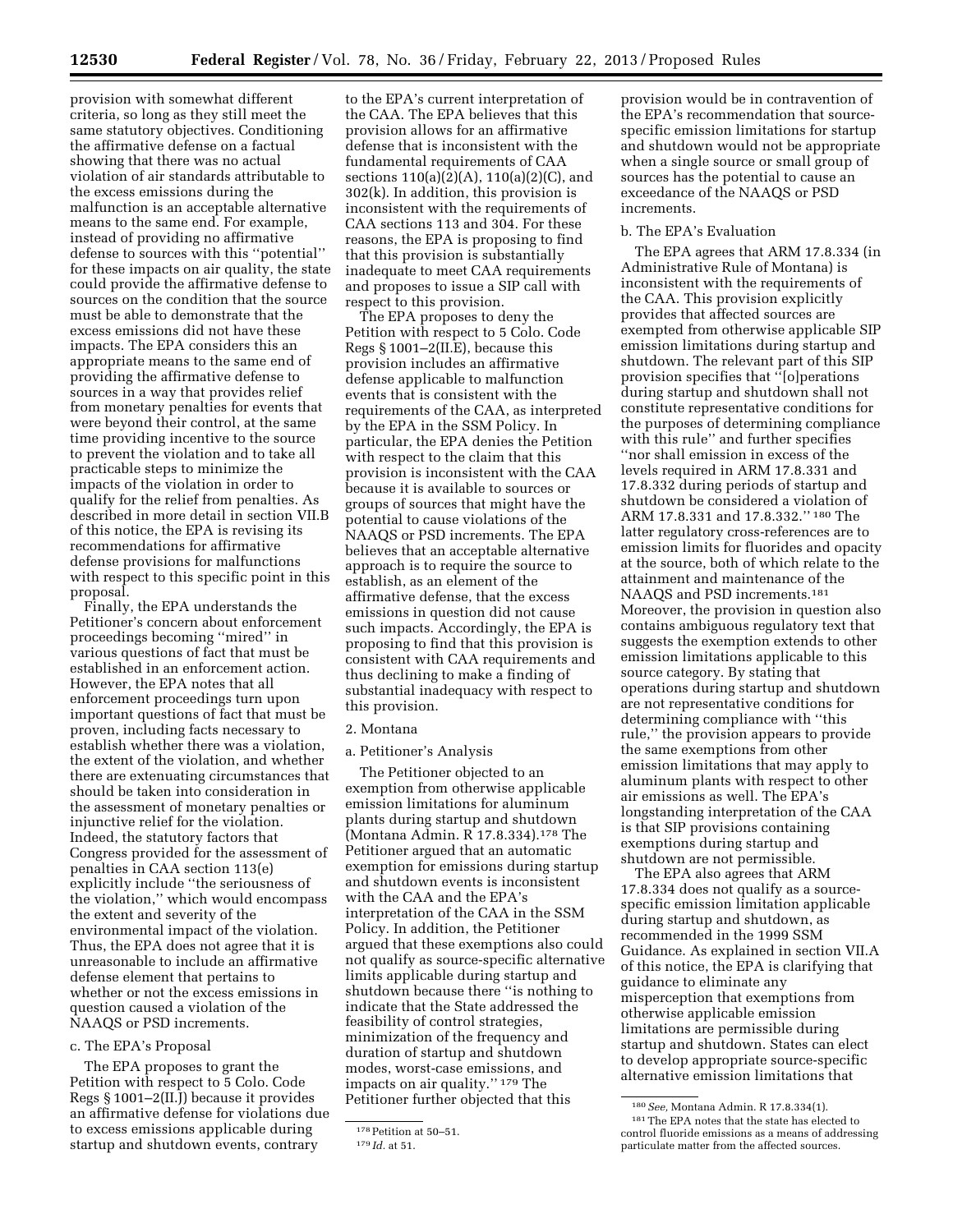apply during startup and shutdown events. The EPA recommended that in order to be approvable (*i.e.,* meet CAA requirements), any new special emission limitations applicable to the source during startup and shutdown should be narrowly tailored and take into account considerations such as the technological limitations of the specific source category and the control technology that is feasible during startup and shutdown. Any such SIP revision that would alter the existing applicable emission limitations for a source during startup and shutdown must meet the same requirements as any other SIP submission, *i.e.,* compliance with CAA sections 110(a), 110(k), 110(l), and 193, and any other CAA provision substantively germane to the SIP revision. Given the text of ARM 17.8.334, however, the EPA believes the state intended not to create a sourcespecific emission limitation applicable during startup and shutdown but instead merely an exemption for such emissions. Likewise, the EPA does not believe that the issue of special emission limitations during startup or shutdown for a single source or group of sources was contemplated at the time the state created this SIP provision. Nevertheless, the EPA notes that its current SSM Policy does not interpret the CAA to be a bar to special emission limitations in these circumstances, if the state addresses the concern about impacts on NAAQS and PSD increments in some other comparable way.

# c. The EPA's Proposal

The EPA proposes to grant the Petition with respect to ARM 17.8.334. The EPA believes that this provision allows for exemptions from otherwise applicable SIP emission limitations during startup and shutdown and that such exemptions are inconsistent with the fundamental requirements of CAA sections 110(a)(2)(A), 110(a)(2)(C), and 302(k). It is not necessary to reach the Petitioner's argument that this provision is not an appropriate source-specific emission limitation, because the provision at issue instead provides an impermissible exemption for emissions during startup and shutdown. Similarly, it is not necessary to reach the Petitioner's concern with respect to the issue of a single source or group of sources with the potential to cause an exceedance of the NAAQS or PSD increment, because the provision at issue provides an impermissible exemption. For these reasons, the EPA is proposing to find that this provision is substantially inadequate to meet CAA requirements and thus proposes to issue a SIP call with respect to this provision.

# 3. North Dakota

# a. Petitioner's Analysis

The Petitioner objected to two provisions in the North Dakota SIP that create exemptions from otherwise applicable emission limitations.182 The first provision creates exemptions from a number of cross-referenced opacity limits ''where the limits specified in this article cannot be met because of operations and processes such as, but not limited to, oil field service and drilling operations, but only so long as it is not technically feasible to meet said specifications'' (N.D. Admin. Code § 33– 15–03–04(4)). The second provision creates an implicit exemption for ''temporary operational breakdowns or cleaning of air pollution equipment'' if the source meets certain conditions (N.D. Admin. Code § 33–15–05– 01(2)(a)(1)). The Petitioner claimed that both provisions violate the CAA and the EPA's interpretation of the CAA in the SSM Policy because they create exemptions from otherwise applicable emission limitations for excess emissions during these events rather than treating the excess emissions as violations, and because the provisions could be construed to preclude enforcement of the emission limitations for these violations by the EPA and citizens.

### b. The EPA's Evaluation

The EPA believes that N.D. Admin. Code 33–15–03–04.4 and N.D. Admin. Code 33–15–03–04.3 183 are inconsistent with the requirements of the CAA. These provisions explicitly allow exemptions from the otherwise applicable emission limitations for opacity in several other regulations: N.D. Admin. Code 33–15–03–01, N.D. Admin. Code 33–15–03–02, N.D. Admin. Code 33–15–03–03, and N.D. Admin. Code 33–15–03–03.1. The exemption created by N.D. Admin. Code 33–15–03–04.4 is indefinite in scope and has unclear limits, because it is available whenever a source cannot meet the emission limitations ''because of operations or processes such as, but not limited to, oil field service and drilling operations,'' but ''only so long as it is not technically feasible to meet said [emission limitations]''. It is unclear whether the provision is intended to apply only to special

circumstances, such as malfunctions, or to a broader range of normal source operations. It is also unclear who determines what operations or processes make compliance impossible or who determines when it again becomes technically feasible to meet the limits. Whatever the parameters of this imprecise provision, however, it is clear that it contemplates outright exemptions from the applicable emission limitations under certain circumstances and at certain times.

The EPA believes that N.D. Admin. Code 33–15–03–04.3 is impermissible under the CAA as interpreted in the EPA's SSM Policy as an unbounded director's discretion provision. The provision states that the otherwise applicable emission limitations for opacity in the several other listed regulations do not apply ''where an applicable opacity standard is established for a specific source.'' In accordance with this provision, a state official could modify the opacity limits in a permit or other document to allow emissions in excess of the otherwise applicable SIP limitations. As discussed in section VII.A of this notice, such director's discretion provisions are impermissible. Such an interpretation would make the state official the unilateral arbiter of whether the excess emissions in a given event constitute a violation, which could preclude enforcement by the EPA or the public who might disagree about whether enforcement action is warranted. Most importantly, however, the provision may be read to authorize the state official to create an exemption from the emission limitation, and such an exemption is impermissible in the first instance. The EPA believes that the inclusion of an unbounded director's discretion provision in N.D. Admin. Code 33–15–03–04.3 is thus a substantial inadequacy and renders this specific SIP provision impermissible for this reason.

In accordance with the requirements of CAA section 110(a)(2)(A), SIPs must contain emission limitations and, in accordance with the definition of ''emission limitations'' in CAA section 302(k), such emission limitations must be continuous. SIP provisions that create exemptions such that the excess emissions during startup, shutdown, or malfunctions are not violations of the applicable emission limitations are inconsistent with the fundamental requirements of the CAA with respect to emission limitations in SIPs. The exemptions provided in N.D. Admin. Code 33–15–03–04.4 are not consistent with CAA requirements, because they would exempt excess emissions that

<sup>182</sup>Petition at 59.

<sup>183</sup>The EPA interprets the Petitioner's reference to N.D. Admin. Code § 33–15–03–04(4) as a citation to N.D. Admin. Code 33–15–03–04.4. The EPA notes also that the Petitioner specifically focused on concern with N.D. Admin. Code 33–15–04.4, but N.D. Admin. Code 33–15–03–04.3 also includes a related problem.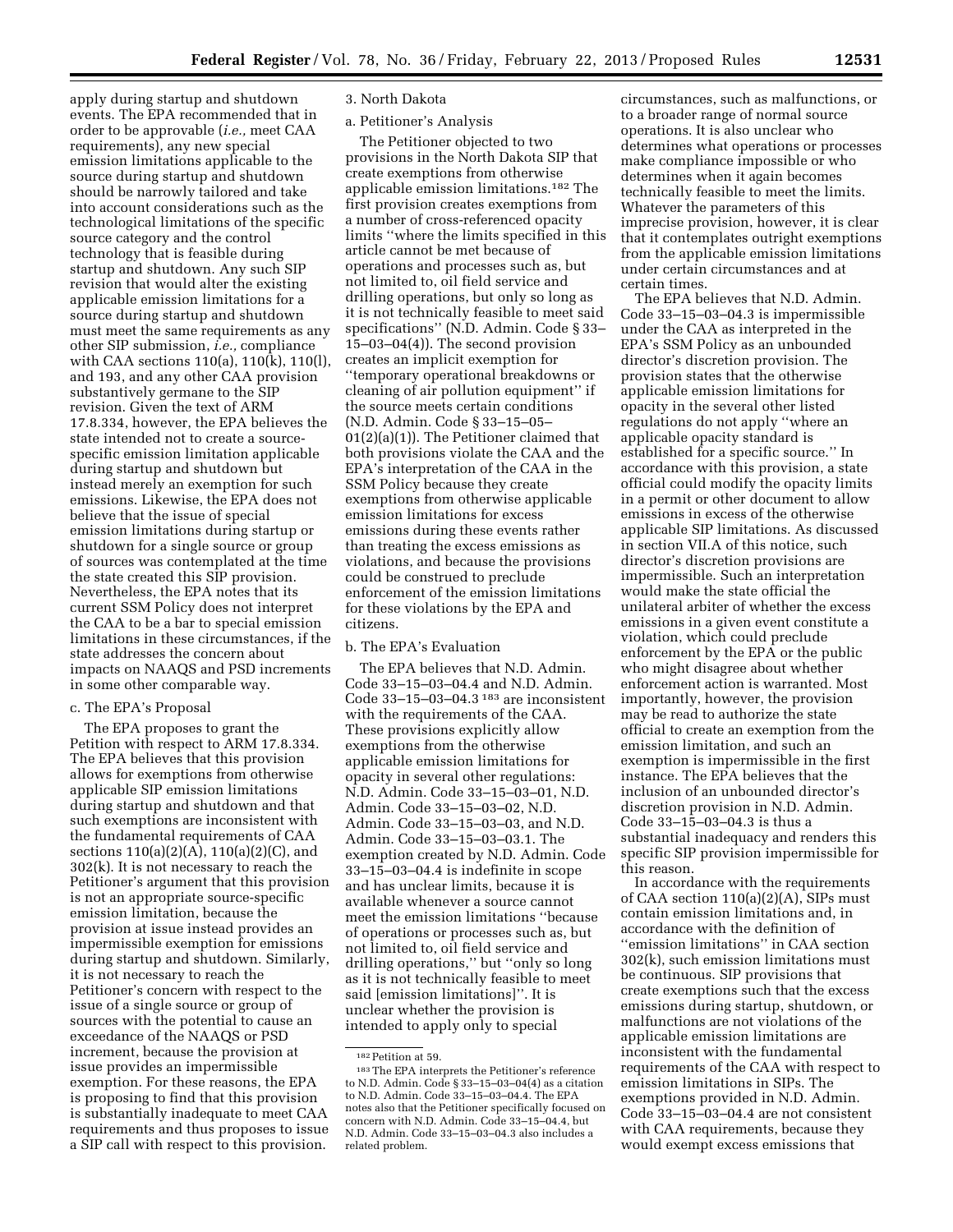occur during the periods in question. In addition, the provision does not operate to create a source-specific emission limitation that applies during the periods in question, nor does it meet the recommended criteria and parameters for an affirmative defense for violations that occur as a result of a qualifying malfunction. Moreover, the amorphous nature of the provision, in which it is unclear who makes the determination whether the source should be excused from the emission limitations and what the precise parameters are for these exemptions, exacerbates the problem. Thus, the EPA also agrees with the Petitioner's concern that this provision could be interpreted to bar enforcement by the EPA or through a citizen suit, not only because it creates impermissible exemptions but also because of the inherent ambiguities about: (i) Who makes the determination whether the excess emissions are to be considered a violation; and (ii) what constitutes an event during which the excess emissions are to be excused. In its current form, the EPA has concerns not only about the impermissible exemptions created by the provision but also about its practical enforceability as a SIP provision meeting basic CAA requirements for implementation, maintenance, and enforcement of the NAAQS as contemplated in CAA section 110.

The EPA agrees that N.D. Admin. Code  $33-15-05-01.2a(1)$ <sup>184</sup> is also inconsistent with CAA requirements for SIP provisions. This provision creates an implicit exemption for ''temporary operational breakdowns or cleaning of air pollution equipment'' if the source meets certain conditions. N.D. Admin. Code 33–15–05–01 in general imposes emission limitations for particulate matter from industrial processes, with the limitations stated in terms of the maximum amount of particulate matter allowed in any one hour. Notwithstanding these emission limitations, however, N.D. Admin. Code 33–15–05–01.2a(1) provides that:

[t]emporary operational breakdowns or cleaning of air equipment for any process *are permitted* provided that the owner or operator immediately advises the department of the circumstances and outlines an acceptable corrective program and provided such operations do not cause an immediate public health hazard (emphasis added).

Although N.D. Admin. Code 33–15– 05–01.2a(1) does not explicitly state that the exceedances of the emission limitations are not violations, the EPA

believes that this is the most reasonable reading of the provision. Moreover, the title for this subsection is ''exceptions,'' and the immediately preceding provisions impose the emission limitations on sources. Thus, the provision creates an impermissible exemption from the otherwise applicable SIP emission limitations.

The EPA notes that although the state has imposed some conditions on the exemptions, *e.g.,* the requirement to notify state officials of occurrence of the event, this provision would not qualify as an affirmative defense consistent with CAA requirements. First, the exemptions would negate the availability of monetary penalties or injunctive relief in any enforcement proceeding. Second, the conditions for qualifying for the exemption are not consistent with the criteria that EPA recommends for elements of an affirmative defense for which the source bears the burden of proof in order to assure that they are narrowly drawn and available only in suitable circumstances. Third, the provision extends not just to ''breakdowns,'' which presumably equates to malfunctions, but also extends to ''cleaning of air equipment,'' which clearly encompasses excess emissions during normal source maintenance—events for which sources should be designed, operated, and maintained to comply with emission limitations, and during which sources should be expected to comply.

### c. The EPA's Proposal

The EPA proposes to grant the Petition with respect to N.D. Admin. Code 33–15–03–04.4 (cited in the Petition as N.D. Admin. Code § 33–15– 03–04(4)). The EPA believes that this provision allows for exemptions from otherwise applicable SIP emission limitations during startup and shutdown and that such exemptions are inconsistent with the fundamental requirements of CAA sections 110(a)(2)(A), 110(a)(2)(C), and 302(k). In addition, the EPA believes that this provision is sufficiently ambiguous that it would be difficult for the state, the EPA, or the public to enforce the provision effectively in its current form, and that this provision is thus inconsistent with the requirements of CAA section 110(a) on this basis as well. For these reasons, the EPA is proposing to find that this provision is substantially inadequate to meet CAA requirements and proposes to issue a SIP call with respect to this provision.

citation to N.D. Admin. Code 33–15–05–01.2a(1). Petition as N.D. Admin. Code § 33–15– <sup>185</sup> Petition at 66. The EPA also proposes to grant the Petition with respect to N.D. Admin. Code 33–15–03–04.3 (cited in the

03–04(3)). The EPA believes that this provision allows for discretionary exemptions from otherwise applicable emission limitations through a state official's unilateral exercise of discretionary authority that is insufficiently bounded. Such provisions are inconsistent with the fundamental requirements of the CAA with respect to SIPs and SIP revisions. Moreover, the discretion created by these provisions allows case-by-case exemptions from emission limitations, when such exemptions are not permissible in the first instance. Such exemptions are inconsistent with the fundamental requirements of the CAA with respect to emission limitations in SIPs as required by sections 110(a)(2)(A), 110(a)(2)(C), and 302(k). For these reasons, the EPA is proposing to find that this provision is substantially inadequate to meet CAA requirements and thus proposing to issue a SIP call with respect to this provision.

The EPA also proposes to grant the Petition with respect to N.D. Admin. Code 33–15–05–01.2a(1) (cited in the Petition as N.D. Admin. Code § 33–15–  $05-01(2)(a)(1)$ . The EPA believes that this provision allows for exemptions from otherwise applicable SIP emission limitations during operational breakdowns (*i.e.,* malfunctions) or cleaning of air equipment (*i.e.,*  maintenance) and that such exemptions are inconsistent with the fundamental requirements of CAA sections  $110(a)(2)(A)$ ,  $110(a)(2)(C)$ , and  $302(k)$ . For these reasons, the EPA is also proposing to find that this provision is substantially inadequate to meet CAA requirements and proposes to issue a SIP call with respect to this provision.

### 4. South Dakota

# a. Petitioner's Analysis

The Petitioner objected to a provision in the South Dakota SIP that creates exemptions from otherwise applicable SIP emission limitations (S.D. Admin, R. 74:36:12:02(3)).185 The Petitioner asserted that the provision imposes visible emission limitations on sources but explicitly excludes emissions that occur ''for brief periods during such operations as soot blowing, start-up, shut-down, and malfunctions.'' The Petitioner argued that such automatic exemptions for excess emissions is contrary to the requirements of the CAA for SIP provisions, as well as contrary to the EPA's 1982 SSM Guidance and 1999 SSM Guidance.

<sup>184</sup>The EPA interprets the Petitioner's reference to N.D. Admin. Code § 33–15–05–01(2)(a)(1) as a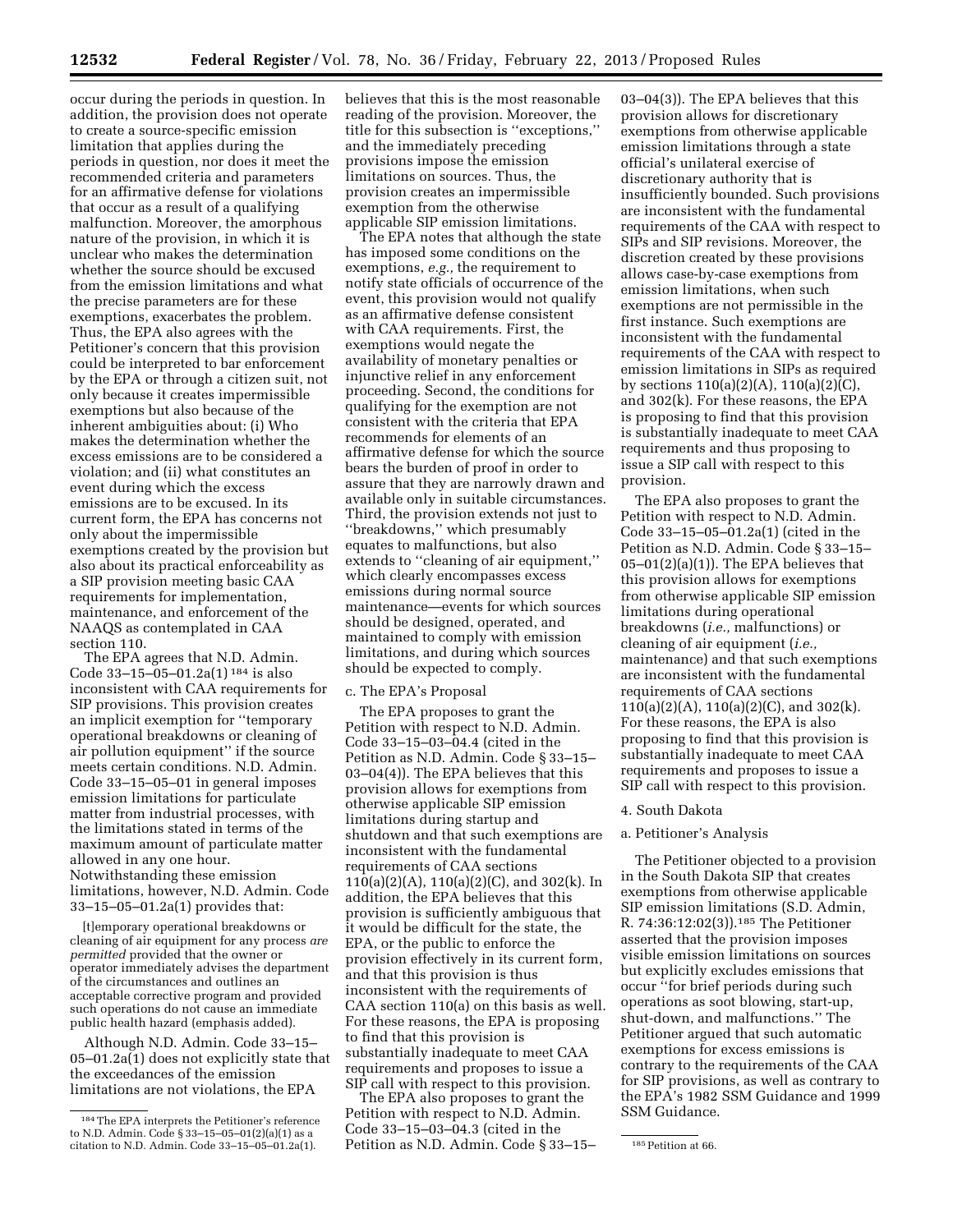### b. The EPA's Evaluation

The EPA agrees that S.D. Admin. R. 74:36:12:02(3) is inconsistent with CAA requirements for SIP provisions. This provision creates an exemption from applicable visible emission limitations from the generally applicable SIP requirements. The S.D. Admin. R. 74:36:12:01 imposes a generally applicable opacity limit on all sources, measured using the EPA's Method 9. However, S.D. Admin. R. 74:36:12:02 provides exceptions to these limits and, in particular, in S.D. Admin. R. 74:36:12:02(3) includes an explicit exemption for emissions for ''brief periods during such operations as soot blowing, start-up, shut-down, and malfunctions.''

In accordance with the requirements of CAA section 110(a)(2)(A), SIPs must contain emission limitations and, in accordance with the definition of ''emission limitations'' in CAA section 302(k), such emission limitations must be continuous. SIP provisions that create exemptions such that the excess emissions during startup, shutdown, or malfunctions are not violations of the applicable emission limitations are inconsistent with the fundamental requirements of the CAA with respect to emission limitations in SIPs. In addition, the EPA's SSM Policy has long interpreted the CAA not to permit exemptions for excess emissions during other modes of normal source operation, such as ''soot blowing.'' The EPA notes that by its terms, S.D. Admin. R. 74:36:12:02(3) implies that it also would exempt excess emissions during other modes of normal source operation because it explicitly applies to events ''such as'' the four listed types, therefore implying it is not an exclusive list and could extend to other types of events as well. The exemptions provided in S.D. Admin. R. 74:36:12:02(3) are not consistent with CAA requirements, because they would exempt excess emissions that occur during the periods in question. Excess emissions must be treated as violations of the applicable emission limitations.

### c. The EPA's Proposal

The EPA proposes to grant the Petition with respect to S.D. Admin. R. 74:36:12:02(3). The EPA believes that this provision allows for exemptions from otherwise applicable SIP emission limitations during startup, shutdown, and malfunction, as well as during other modes of normal source operations such as ''soot blowing.'' Automatic exemptions from otherwise applicable SIP emission limitations are inconsistent with the fundamental

requirements of CAA sections 110(a)(2)(A), 110(a)(2)(C), and 302(k). For these reasons, the EPA is also proposing to find that this provision is substantially inadequate to meet CAA requirements and proposes to issue a SIP call with respect to this provision.

# 5. Wyoming

## a. Petitioner's Analysis

The Petitioner objected to a specific provision in the Wyoming SIP that provides an exemption for excess particulate matter emissions from diesel engines during startup, malfunction, and maintenance (ENV–AQ–1 Wyo. Code R.  $\S 2(d)$ .<sup>186</sup> The provision exempts emission of visible air pollutants from diesel engines from applicable SIP limitations ''during a reasonable period of warmup following a cold start or where undergoing repairs and adjustment following malfunction.'' The Petitioner argued that this exemption ''is contrary to EPA policy for source category-specific rules for startup and shutdown."<sup>187</sup> Accordingly, the Petitioner requested that this provision be eliminated from the SIP.

### b. The EPA's Evaluation

The EPA believes that the CAA does not allow for exemptions from otherwise applicable SIP emission limitations. In accordance with the requirements of CAA section 110(a)(2)(A), SIPs must contain emission limitations and, in accordance with the definition of ''emission limitations'' in CAA section 302(k), such emission limitations must be continuous. Thus, any excess emissions above the level of the applicable emission limitation must be considered violations, whether or not the state elects to exercise its enforcement discretion. SIP provisions that create exemptions such that the excess emissions during startup, shutdown, or malfunctions are not violations of the applicable emission limitations are inconsistent with the fundamental requirements of the CAA with respect to emission limitations in SIPs. The EPA believes that the inclusion of such an exemption in WAQSR Chapter 3, section 2(d) from otherwise applicable SIP emission limitations for violations during cold startup or following malfunction of diesel engines is a substantial inadequacy and renders this specific SIP provision impermissible.

The EPA notes that WAQSR Chapter 3, section 2(d) does not appear to comply with the CAA's requirements for source category-specific rules for startup and shutdown as interpreted in the EPA's SSM Policy. The provision provides that the otherwise applicable emission ''limitation shall not apply during a reasonable period of warmup following a cold start.'' Recent court decisions have made clear that automatic exemptions from otherwise applicable SIP emission limitations for excess emissions during periods of startup are not in fact permissible under the CAA. As discussed in section VII.A of this notice, states may elect to develop alternative emission limitations or other forms of enforceable control measures or techniques that apply during startup or shutdown, but exemptions for excess emissions during such periods are inconsistent with the fundamental requirements of the CAA.

### c. The EPA's Proposal

The EPA proposes to grant the Petition with respect to WAQSR Chapter 3, section 2(d) (cited as ENV– AQ–1 Wyo. Code R. § 2(d) in the Petition). The EPA believes that this provision allows for exemptions from otherwise applicable SIP emission limitations, and that such exemptions are inconsistent with the fundamental requirements of the CAA with respect to emission limitations in SIPs as required by sections 110(a)(2)(A), 110(a)(2)(C), and 302(k). In addition, by creating these impermissible exemptions, the state has defined violations in a way that would interfere with effective enforcement by the EPA and citizens for excess emissions during these events as provided in CAA sections 113 and 304. For these reasons, the EPA is proposing to find that this provision is substantially inadequate to meet CAA requirements and thus proposing to issue a SIP call with respect to this provision.

# *J. Affected States and Local Jurisdictions in EPA Region IX*

# 1. Arizona

# a. Petitioner's Analysis

The Petitioner objected to two provisions in the Arizona Department of Air Quality's (ADEQ) Rule R18–2–310, which provide affirmative defenses for excess emissions during malfunctions  $(AAC Section R18-2-310(B))$  and for excess emissions during startup or shutdown (AAC Section R18–2– 310(C)).188 First, the Petitioner asserted

 $^{186}\rm{Petition}$  at 74. The EPA notes that the Petitioner appears to have provided an incorrect citation to this provision; accordingly, in this notice, the EPA replaces that citation with the following: ''Wyoming Air Quality Standards and Regulations (WAQSR) Chapter 3, section 2(d).<br> $187$  *Id.* 

<sup>188</sup> Petition at 20-22.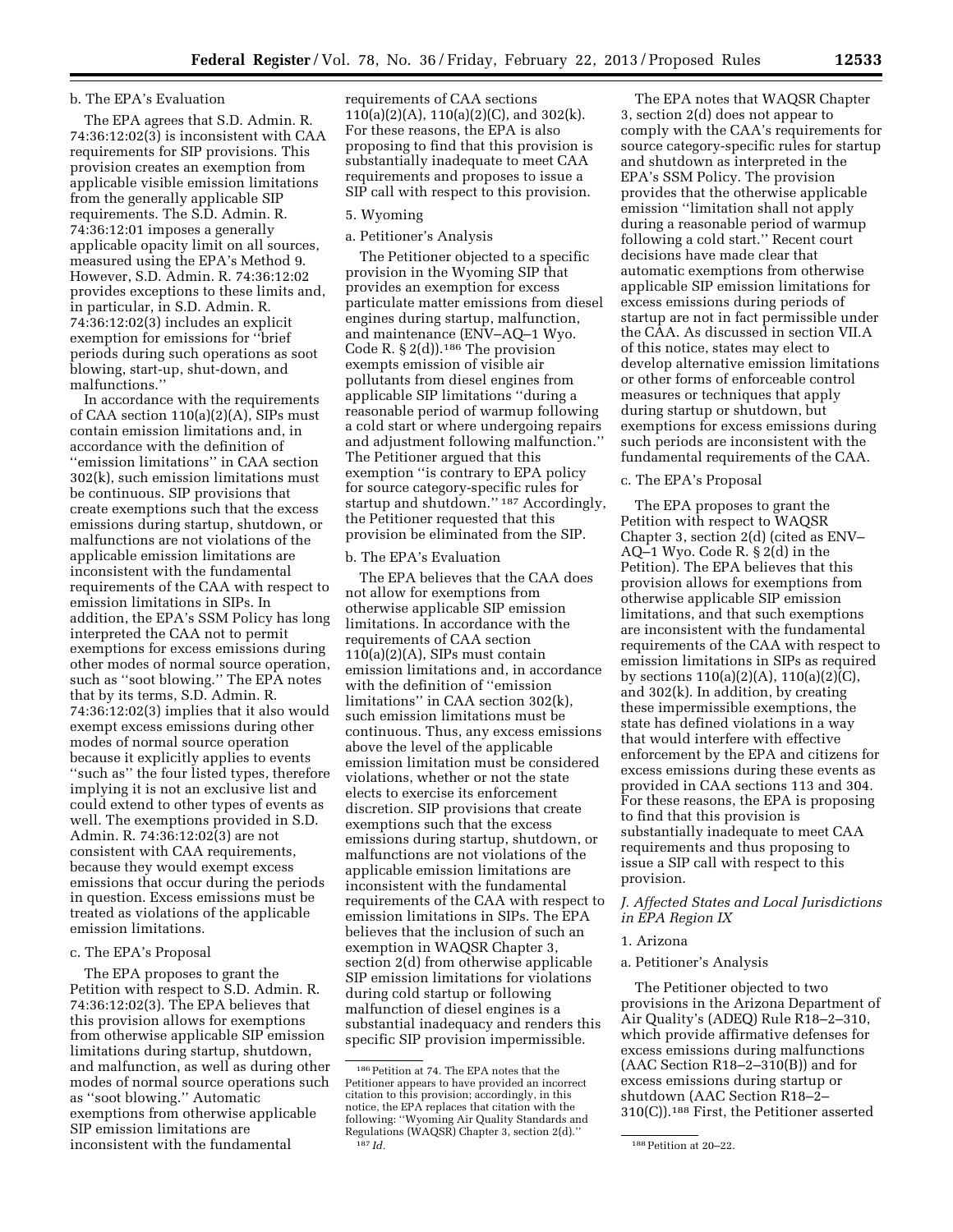that all affirmative defenses for excess emissions are inconsistent with the CAA and should be removed from the Arizona SIP.

Additionally, quoting from the EPA's statement in the SSM Policy that such affirmative defenses should not be available to ''a single source or small group of sources [that] has the potential to cause an exceedance of the NAAQS or PSD increments,'' the Petitioner contended that ''sources with the power to cause an exceedance should be strictly controlled at all times, not just when they actually cause an exceedance.'' 189 Although acknowledging that R18–2–310 contains some limitations to address this issue, the Petitioner argued that the limitation in the SIP provision is not the same as entirely disallowing affirmative defenses for these types of sources, which removes the ''incentive'' for such sources to emit at levels close to those that would violate a NAAQS or PSD increment. Accordingly, the Petitioner requested that the EPA require Arizona either to entirely remove R18–2–310(B) and (C) from the SIP or to revise the rule so that affirmative defenses are not available to a single source or any small group of sources that has the potential to cause an exceedance of the NAAQS.

Second, the Petitioner asserted that the provision applicable to startup and shutdown periods (R18–2–310(C)) does not include an explicit requirement for a source seeking to establish an affirmative defense to prove that ''the excess emissions were not part of a recurring pattern indicative of inadequate design, operation, or maintenance.'' The Petitioner provided a table specifically comparing the provisions in R18–2–310(C) against the EPA's recommended criteria in the 1999 SSM Guidance to show that R18–2– 310(C) does not contain a specific provision to address this recommended criterion and stated that the rule should be revised to require such a demonstration.

# b. The EPA's Evaluation

The EPA disagrees with the Petitioner's contention that no affirmative defense provisions are permissible in SIPs under the CAA. As explained in more detail in section IV of this notice, the EPA interprets the CAA to allow affirmative defense provisions for malfunctions. So long as these provisions are narrowly drawn and consistent with the CAA, as recommended in the EPA's guidance for affirmative defense provisions in SIPs, the EPA believes that states may elect to

have affirmative defense provisions for malfunctions.

With respect to the potential air quality impacts of a ''single source or small group of sources,'' the EPA believes that R18–2–310 satisfies the statutory requirements as interpreted in the EPA guidance. Rule R18–2–310 specifies five types of standards or limitations for which affirmative defenses are *not* available under the rule and includes among those five types: standards or limitations contained in any PSD or NSR permit issued by the EPA; standards or limitations included in a PSD permit issued by the ADEQ to meet the requirements of R18–2– 406(A)(5) (Permit Requirements for Sources Located in Attainment and Unclassifiable Areas); and standards or limitations contained in R18–2–715(F) (''Standards of Performance for Existing Primary Copper Smelters; Site-specific Requirements'') (R18–2–310(A)). Thus, no existing primary copper smelter subject to emission standards or limitations under R18–2–715(F) may seek an affirmative defense for any emissions in excess of those provisions, and likewise no major stationary source subject to permit conditions designed to protect the PSD increments in a PSD permit issued by ADEQ or the EPA may seek an affirmative defense for any emissions in excess of those permit conditions. Existing copper smelters are, to the EPA's knowledge, the only sources under ADEQ jurisdiction that have the potential to cause an exceedance of the NAAQS, and requirements to protect the PSD increments are implemented entirely through PSD permits issued by states and the EPA. Accordingly, the clear exclusion of these standards and limitations from the affirmative defense provisions in R18–2–310 adequately addresses the EPA's concerns with respect to potential violations of the NAAQS or PSD increments.

With respect to other emission standards or limitations (*i.e.,* those not specifically excluded from coverage under the rule), R18–2–310 requires each source seeking to establish an affirmative defense to demonstrate, among other things, that ''[d]uring the period of excess emissions there were no exceedances of the relevant ambient air quality standards \* \* \* that could be attributed to the emitting source''  $(R18–2–310(B)(7), (C)(1)(f))$ . The state's election to provide such an affirmative defense *contingent upon* a demonstration by the source that there were no exceedances of the relevant ambient air quality standards during the relevant period that could be attributed to the emitting source reasonably

assures that these affirmative defense provisions will not create incentives to emit at higher levels or interfere with attainment and maintenance of the NAAQS. As described in section VII.B of this notice, the EPA considers this type of requirement an acceptable alternative approach to address the concern of sources or small groups of sources that could adversely impact the NAAQS or PSD increments through excess emissions.

Second, with respect to the Petitioner's assertion that R18–2–310 should be revised to require a demonstration that excess emissions during startup or shutdown are not part of a recurring pattern indicative of inadequate design, operation, or maintenance, it is not necessary to reach this issue. Instead, the EPA is proposing to modify its interpretation of the CAA with respect to affirmative defenses for startup and shutdown to eliminate the recommended criteria for such provisions as articulated in the 1999 SSM Guidance and to find, instead, that all affirmative defense provisions for planned startup and shutdown periods are not appropriate for SIP provisions under the CAA. As discussed in sections IV and VII.C of this notice, the EPA believes that affirmative defense provisions are appropriate in SIPs for malfunctions but not for startup and shutdown.

# c. The EPA's Proposal

The EPA proposes to deny the Petition with respect to the arguments concerning ADEQ's affirmative defense provisions for malfunctions in R18–2– 310(B). For the reasons provided above and in our previous approval of R18–2– 310 into the Arizona SIP,190 the EPA believes that these affirmative defense provisions are consistent with the requirements of the CAA.

With respect to the arguments concerning ADEQ's affirmative defense provisions for startup and shutdown periods in R18–2–310(C), however, the EPA proposes to grant the Petition, because R18–2–310(C) is inconsistent with the requirements of CAA sections  $110(a)(2)(A)$ ,  $110(a)(2)(C)$ , and  $302(k)$ , as well as CAA sections 113 and 304. The EPA believes that a SIP provision establishing an affirmative defense for planned startup and shutdown periods is substantially inadequate to comply with CAA requirements. For these reasons, the EPA is proposing to issue a SIP call with respect to R18–2–310(C).

<sup>189</sup>Petition at 20.

<sup>190</sup>*See,* 66 FR 48085 at 48087 (Sept. 18, 2001) (final rule approving R18–2–310 into Arizona SIP).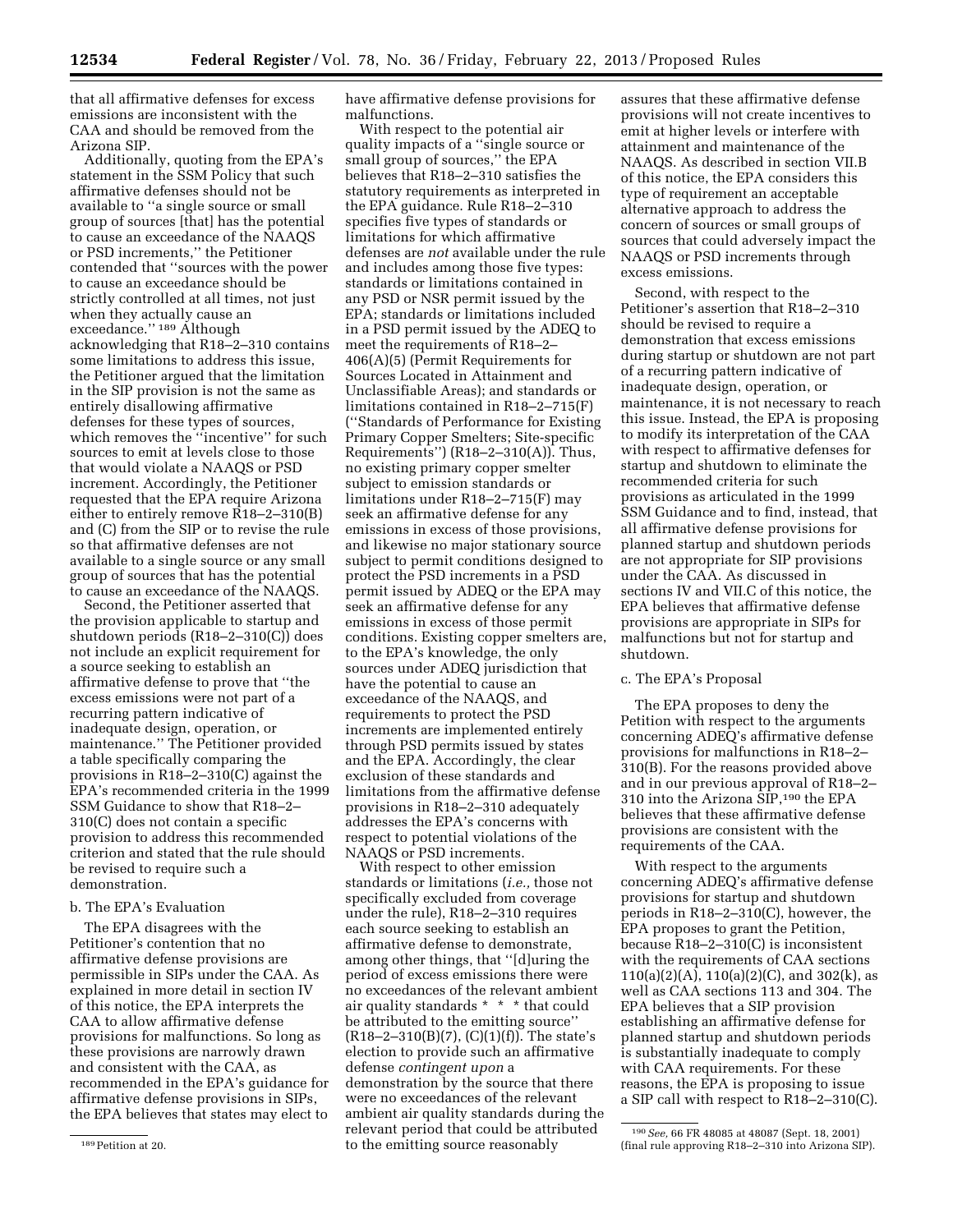# 2. Arizona: Maricopa County

### a. Petitioner's Analysis

The Petitioner objected to two provisions in the Maricopa County Air Pollution Control Regulations that provide affirmative defenses for excess emissions during malfunctions (Maricopa County Air Pollution Control Regulation 3, Rule 140, § 401) and for excess emissions during startup or shutdown (Maricopa County Air Pollution Control Regulation 3, Rule 140, § 402).191 These provisions in Maricopa County Air Quality Department (MCAQD) Rule 140 are similar to the affirmative defense provisions in ADEQ R18–2–310.

First, the Petitioner asserted that the affirmative defense provisions in Rule 140 are problematic for the same reasons identified in the Petition with respect to ADEQ R18–2–310. Specifically, the Petitioner argued that affirmative defenses should not be allowed in any SIP and, alternatively, that to the extent affirmative defenses are permissible, the provisions in Rule 140 addressing exceedances of the ambient standards are ''inappropriately permissive and do not comply with EPA guidance.'' 192 Accordingly, the Petitioner requested that the EPA require Arizona and/or MCAQD either to entirely remove these provisions from the SIP or to revise them so that they are not available to a single source or small group of sources that has the potential to cause a NAAQS exceedance. Second, the Petitioner asserted that the provisions for startup and shutdown in Rule 140 do not include an explicit requirement for a source seeking to establish an affirmative defense to prove that ''the excess emissions in question were not part of a recurring pattern indicative of inadequate design, operation, or maintenance.'' The Petitioner argued that Rule 140 should be revised to require such a demonstration.

### b. The EPA's Evaluation

First, with respect to the potential air quality impacts of a ''single source or small group of sources,'' the EPA believes that MCAQD Rule 140 satisfies the statutory requirements as interpreted in the EPA's guidance. Rule 140 specifies four types of standards or limitations for which affirmative defenses are *not* available under the rule, including standards and limitations contained in any Prevention of Significant Deterioration (PSD) or New Source Review (NSR) permit

issued by the EPA, and standards and limitations included in a PSD permit issued by MCAQD to meet the requirements of subsection 308.1(e) of Rule 240 (Permit Requirements For New Major Sources And Major Modifications To Existing Major Sources) (Rule 140, sections 103.3, 103.4). Thus, no major stationary source subject to permit conditions designed to protect the PSD increments in a PSD permit issued by MCAQD or the EPA may seek an affirmative defense for any emissions in excess of those permit conditions. These provisions adequately address the EPA's concerns regarding potential violations of the PSD increments.

Rule 140 also requires each source seeking to establish an affirmative defense to demonstrate, among other things, that ''[d]uring the period of excess emissions there were no exceedances of the relevant ambient air quality standards \* \* \* that could be attributed to the emitting source'' (Rule 140, sections 401.7, 402.1(f)). The state's election to provide such an affirmative defense *contingent upon* a demonstration by the source that there were no exceedances of the relevant ambient air quality standards during the relevant period that could be attributed to the emitting source reasonably assures that these affirmative defenses provisions will not create incentives to emit at higher levels or interfere with attainment and maintenance of the NAAQS. As described in section VII.B of this notice, the EPA considers this type of requirement an acceptable alternative approach to address the concern of sources or small groups of sources that could adversely impact the NAAQS or PSD increments through excess emissions.

Second, with respect to the Petitioner's assertion that MCAQD Rule 140 should be revised to require a demonstration that excess emissions during startup or shutdown are not part of a recurring pattern indicative of inadequate design, operation, or maintenance, it is not necessary to reach this issue. Instead, the EPA is proposing to modify its interpretation of the CAA with respect to affirmative defenses for startup and shutdown to eliminate the recommended criteria for such provisions as articulated in the 1999 SSM Guidance and to find, instead, that all affirmative defense provisions for planned startup and shutdown periods are not appropriate for SIP provisions under the CAA. As discussed in sections IV and VII.C of this notice, the EPA believes that affirmative defense provisions are appropriate in SIPs for malfunctions but not for startup and shutdown.

### c. The EPA's Proposal

The EPA proposes to deny the Petition with respect to the arguments concerning MCAQD's affirmative defense provisions for malfunctions in Rule 140, section 401. For the reasons provided above and in our previous approval of Rule 140 into the Arizona SIP,<sup>193</sup> the EPA believes that these affirmative defense provisions are consistent with the requirements of the CAA.

With respect to the arguments concerning ADEQ's affirmative defense provisions for startup and shutdown periods in Rule 140, section 402, however, the EPA proposes to grant the Petition, because it is inconsistent with the requirements of CAA sections  $110(a)(2)(A)$ ,  $110(a)(2)(C)$ , and  $302(k)$ , as well as CAA sections 113 and 304. The EPA believes that a SIP provision establishing an affirmative defense for planned startup and shutdown periods is substantially inadequate to comply with CAA requirements. For these reasons, the EPA is proposing to issue a SIP call with respect to Maricopa County Air Pollution Control Regulation 3, Rule 140, § 402.

### 3. Arizona: Pima County

#### a. Petitioner's Analysis

The Petitioner objected to a provision in the Pima County Department of Environmental Quality's (PCDEQ) Rule 706 that pertains to enforcement discretion.194 Quoting from paragraph (D) of Rule 706, which provides that ''[t]he Control Officer may defer prosecution of a Notice of Violation issued for an exceedance of a control standard if \* \* \*'' certain conditions are met, the Petitioner argued that ambiguity in this provision could be construed to preclude enforcement by the EPA or citizens. The Petitioner requested that the EPA require the PCDEQ and/or Arizona to revise this provision to make clear that a decision by the Pima County Control Officer not to enforce under the rule would in no way affect enforcement by the EPA or citizens.

# b. The EPA's Evaluation

The EPA disagrees with the Petitioner's assertion that Rule 706 creates ambiguity that could be construed to preclude enforcement by the EPA or through a citizen suit. Paragraph (D) of Rule 706 states that ''[t]he control officer *may* defer prosecution of a Notice of Violation

<sup>191</sup>Petition at 23.

<sup>192</sup>Petition at 23.

<sup>193</sup>*See,* 67 FR 54957 (Aug. 27, 2002) (final rule approving Rule 140 into Arizona SIP). 194Petition at 23–24.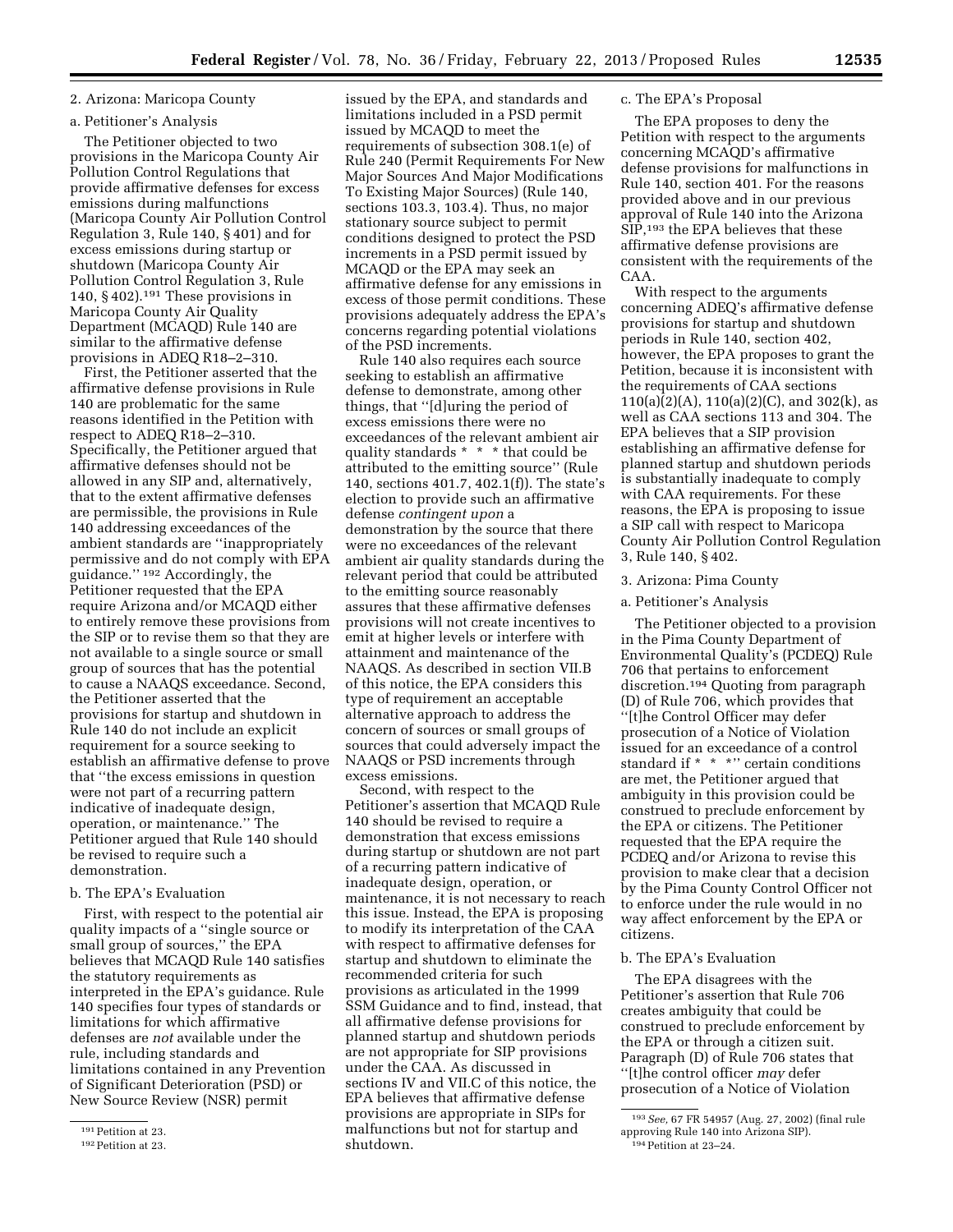issued for an exceedance of a control standard *if*'' four specific conditions are met (PCDEQ Rule 706, paragraph (D), emphasis added). Rule 706 does not address the EPA or citizen enforcement in any way and on its face does nothing to preclude enforcement by the EPA or through a citizen suit. Even with respect to the PCDEQ's authorities, the rule authorizes but does not require the Control Officer to defer prosecution where the identified criteria are met.

# c. The EPA's Proposal

The EPA proposes to deny the Petition with respect to PCDEQ Rule 706. The EPA believes that the provision regarding enforcement in paragraph (D) of this rule clearly applies only to the PCDEQ Control Officer and could not reasonably be read by a court to foreclose enforcement by the EPA or through a citizen suit where the PCDEQ Control Officer elects to exercise enforcement discretion. The EPA solicits comment on this issue, in particular from the State of Arizona and from the PCDEQ, to assure that there is no misunderstanding with respect to the correct interpretation of Rule 706.

### *K. Affected States in EPA Region X*

### 1. Alaska

### a. Petitioner's Analysis

The Petitioner objected to a provision in the Alaska SIP that provides an excuse for ''unavoidable'' excess emissions that occur during SSM events, including startup, shutdown, scheduled maintenance, and ''upsets'' (Alaska Admin. Code tit. 18 § 50.240).<sup>195</sup> The provision provides: ''Excess emissions determined to be unavoidable under this section will be excused and are not subject to penalty. This section does not limit the department's power to enjoin the emission or require corrective action.'' The Petitioner argued that this provision excuses excess emissions in violation of the CAA and the EPA's SSM Policy, which require all such emissions to be treated as violations of the applicable SIP emission limitations. The Petitioner further argued that it is unclear whether the provision could be interpreted to bar enforcement actions brought by the EPA or citizens, because it is drafted as if the state were the sole enforcement authority. Finally, the Petitioner pointed out, the provision is worded as if it were an affirmative defense, but it uses criteria for enforcement discretion.

### b. The EPA's Evaluation

The EPA interprets Alaska Admin. Code tit. 18 § 50.240 as providing an affirmative defense under which excess emissions that occur during certain SSM events may be ''excused'' if the requisite showing is made by the source. This provision is substantially inadequate for three reasons. First, provisions that allow a state official's decision to bar EPA or citizen enforcement are impermissible under the CAA. Although Alaska Admin. Code tit. 18 § 50.240 states that it ''does not limit the *department's* power to enjoin the emission nor require corrective action'' (emphasis added), it also states that ''[e]xcess emissions determined to be unavoidable under this section will be excused and are not subject to penalty.'' The net effect of this language appears to bar the EPA and the public from seeking injunctive relief. Moreover, the provision is ambiguous as to whether the EPA or the public could pursue an action for civil penalties if they disagreed with the state official's determination that excess emissions were unavoidable.

Second, as explained more fully in sections IV.B and VII.C of this notice, the EPA believes that affirmative defense provisions that apply to startup, shutdown, or maintenance events are inconsistent with the requirements of the CAA. Consequently, Alaska Admin. Code tit. 18 § 50.240, which applies to excess emissions that occur during startup, shutdown, and scheduled maintenance, is impermissible for this reason as well.

<sup>195</sup>Petition at 18–20. The settlement of the Code tit. 18 § 50.240 is not limited to the <sup>196</sup>Petition at 33. Finally, while the EPA continues to believe that affirmative defense provisions applying to malfunctions can be consistent with the CAA, as long as the criteria set forth in the SSM Policy are carefully adhered to (as explained in more detail in sections IV.B and VII.B of this notice), the criteria in Alaska Admin. Code tit. 18 § 50.240 are not sufficiently similar to those recommended in the EPA's SSM Policy to assure that the affirmative defense is available only in appropriately narrow circumstances. The EPA acknowledges that the SSM Policy is only guidance concerning what types of SIP provisions could be consistent with the requirements of the CAA. Nonetheless, through this rulemaking, the EPA is proposing to determine that Alaska Admin. Code tit. 18 § 50.240 does not include criteria that are sufficiently robust to qualify as an acceptable affirmative defense provision for malfunctions (*i.e.,* upsets). For example, the defense available in Alaska Admin.

excess emissions caused by sudden, unavoidable, breakdown of technology beyond the control of the owner or operator. Similarly, the provision contains neither a statement that the defense does not apply in situations where a single source or small group of sources has the potential to cause an exceedance of the NAAQS or PSD increments nor a requirement that sources make an after-the-fact showing that no such exceedance occurred. Accordingly, the EPA agrees with the Petitioner's contention that the provision is substantially inadequate to satisfy the requirements of the CAA.

### c. The EPA's Proposal

The EPA proposes to grant the Petition with respect to Alaska Admin. Code tit. 18 § 50.240. The provision applies to startup, shutdown, and maintenance events, contrary to the EPA's interpretation of the CAA to allow such affirmative defenses only for malfunctions. Additionally, the section of Alaska Admin. Code tit. 18 § 50.240 applying to ''upsets'' is inadequate because the criteria referenced are not sufficiently similar to those recommended in the EPA's SSM Policy for affirmative defense provisions applicable to malfunctions. Thus, the provision is inconsistent with the requirements of CAA sections 110(a)(2)(A), 110(a)(2)(C), and 302(k). Moreover, the provision appears to bar the EPA and citizens from seeking penalties and injunctive relief. As a result, Alaska Admin. Code tit. 18 § 50.240 is inconsistent with the fundamental requirements of CAA sections 113 and 304. For these reasons, the EPA is proposing to find that the provision is substantially inadequate to meet CAA requirements and proposes to issue a SIP call with respect to the provision.

#### 2. Idaho

### a. Petitioner's Analysis

The Petitioner objected to a provision in the Idaho SIP that appears to grant enforcement discretion to the state as to whether to impose penalties for excess emissions during certain SSM events (Idaho Admin. Code r. 58.01.01.131).196 The provision provides that ''[t]he Department shall consider the sufficiency of the information submitted and the following criteria to determine if an enforcement action to impose penalties is warranted \* \* \*.'' The Petitioner argued that this provision could be interpreted to give the Department authority to decide that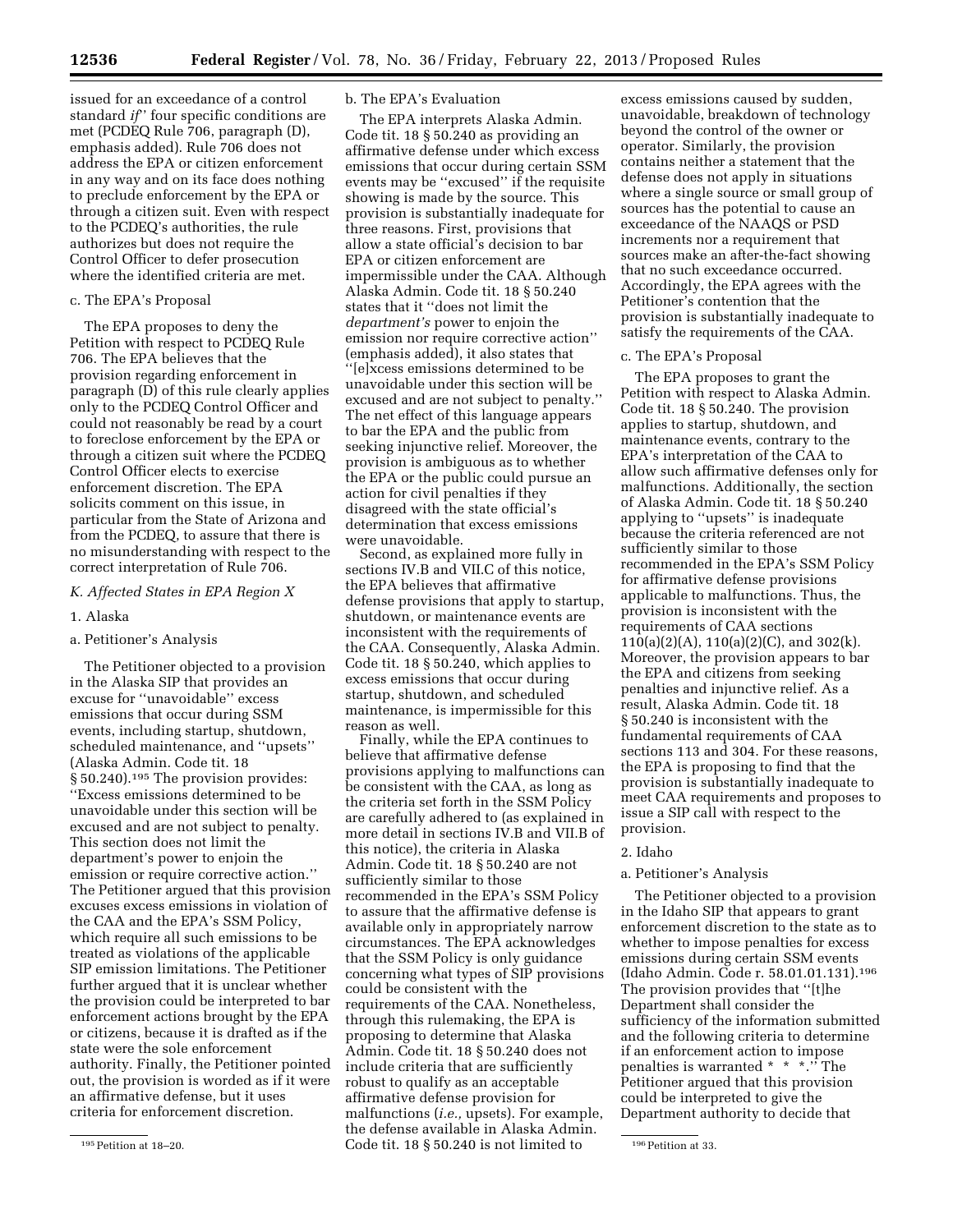enforcement is not warranted by anyone, thereby precluding action by the EPA and citizens for civil penalties or injunctive relief.

# b. The EPA's Evaluation

The EPA's SSM Policy interprets the CAA to allow states to elect to have appropriately drawn SIP provisions addressing the exercise of enforcement discretion by state personnel. As the Petitioner recognized, Idaho Admin. Code r. 58.01.01.131 appears to be a statement of enforcement discretion, and it delineates factors that will be considered by the Department in determining whether to pursue enforcement for violations due to excess emissions. Subsection 101.03 of the provision clearly states that ''[a]ny decision by the Department \* \* \* shall not excuse the owner or operator from compliance with the relevant emission standard.'' There is no language suggesting that the Department's determination to forgo state enforcement against a source would in any way preclude the EPA or the public from demonstrating that violations occurred or from taking enforcement action. Consequently, the EPA believes the provision is consistent with the requirements of the CAA.

### c. The EPA's Proposal

The EPA proposes to deny the Petition with respect to Idaho Admin. Code r. 58.01.01.131. The EPA interprets this provision to allow both the EPA and the public to seek civil penalties or injunctive relief, regardless of how the state chooses to exercise its enforcement discretion. The EPA solicits comments on this issue, in particular from the State of Idaho, to assure that there is no misunderstanding with respect to the correct interpretation of Idaho Admin. Code r. 58.01.01.131.

#### 3. Oregon

# a. Petitioner's Analysis

The Petitioner objected to a provision in the Oregon SIP that grants enforcement discretion to the state to pursue violations for excess emissions during certain SSM events (Or. Admin. R. 340–028–1450).197 The provision provides that ''[i]n determining if a period of excess emissions is avoidable, and whether enforcement action is warranted, the Department, based upon information submitted by the owner and or operator, shall consider whether the following criteria are met \* \* \*.'' The Petitioner argued that this provision could be interpreted to give the Department authority to decide that

enforcement is not warranted by anyone, thereby precluding action by the EPA and citizens for civil penalties or injunctive relief.

# b. The EPA's Evaluation

After the Petition was filed, the provision of the Oregon SIP cited by the Petitioner was recodified and revised by the state and was submitted to the EPA as part of a SIP revision. The EPA approved the SIP revision on December 27, 2011.198 The provision has been recodified and revised at Or. Admin. R. 340–214–0350. The provision as recodified provides that ''[i]n determining whether to take enforcement action for excess emissions, the Department considers, based upon information submitted by the owner or operator,'' a list of factors.

The EPA's SSM Policy interprets the CAA to allow states to elect to have SIP provisions that pertain to the exercise of enforcement discretion by state personnel. As revised by Oregon and approved by the EPA into the SIP, Or. Admin. R. 340–214–0350 is plainly a statement of enforcement discretion, and it delineates factors that will be considered by the Department in determining whether to pursue state enforcement for violations of the applicable SIP emission limitations due to excess emissions. There is no language in this provision suggesting that the Department's determination to forgo enforcement against a source would in any way preclude the EPA or the public from demonstrating that violations occurred and taking enforcement action. Consequently, the EPA believes the current SIP provision is consistent with the requirements of the CAA.

### c. The EPA's Proposal

The EPA proposes to deny the Petition with respect to Or. Admin. R. 340–028–1450. This provision has since been recodified and approved by the EPA at Or. Admin. R. 340–214–0350. The EPA interprets the recodified provision to allow both the EPA and the public to seek civil penalties or injunctive relief, regardless of how the state chooses to exercise its enforcement discretion. The EPA solicits comments on this issue, in particular from the State of Oregon, to assure that there is no misunderstanding with respect to the correct interpretation of Or. Admin. R. 340–214–0350.

## 4. Washington

# a. Petitioner's Analysis

The Petitioner objected to a provision in the Washington SIP that provides an excuse for ''unavoidable'' excess emissions that occur during certain SSM events, including startup, shutdown, scheduled maintenance, and ''upsets'' (Wash. Admin. Code § 173–400–107).199 The provision provides that ''[e]xcess emissions determined to be unavoidable under the procedures and criteria under this section shall be excused and are not subject to penalty.'' The Petitioner argued that this provision excuses excess emissions in violation of the CAA and the EPA's SSM Policy, which require all such emissions to be treated as violations of the applicable SIP emission limitations. The Petitioner further argued that it is unclear whether the provision could be interpreted to bar enforcement actions brought by the EPA or citizens, because it is drafted as if the state were the sole enforcement authority. Finally, the Petitioner pointed out, the provision is worded as if it were an affirmative defense, but it uses criteria for enforcement discretion.

# b. The EPA's Evaluation

The EPA interprets Wash. Admin. Code § 173–400–107 as an affirmative defense under which excess emissions that occur during certain SSM events can be ''excused'' if the requisite showing is made by the source. This provision is substantially inadequate for four reasons. First, provisions that allow a state official's decision to bar the EPA or citizen enforcement are impermissible under the CAA. The Wash. Admin. Code § 173–400–107 provides that ''[t]he owner or operator of a source shall have the burden of proving to Ecology or the authority or the decision-maker in an enforcement action that excess emissions were unavoidable.'' This language makes clear that the state's determination is not binding on the EPA or the public, because it refers to other authorities and decision-makers besides the state agency. However, the provision also states that ''[e]xcess emissions determined to be unavoidable \* \* \* shall be excused and not subject to penalty.'' This language could be interpreted to preclude those excess emissions deemed ''unavoidable'' from being considered violations of the applicable SIP emission limitations, and thus it could preclude enforcement by the EPA or through a citizen suit.

Second, it is unclear whether the affirmative defense applies only to

<sup>197</sup> Petition at 63. 198 76 FR 80725 at 80747.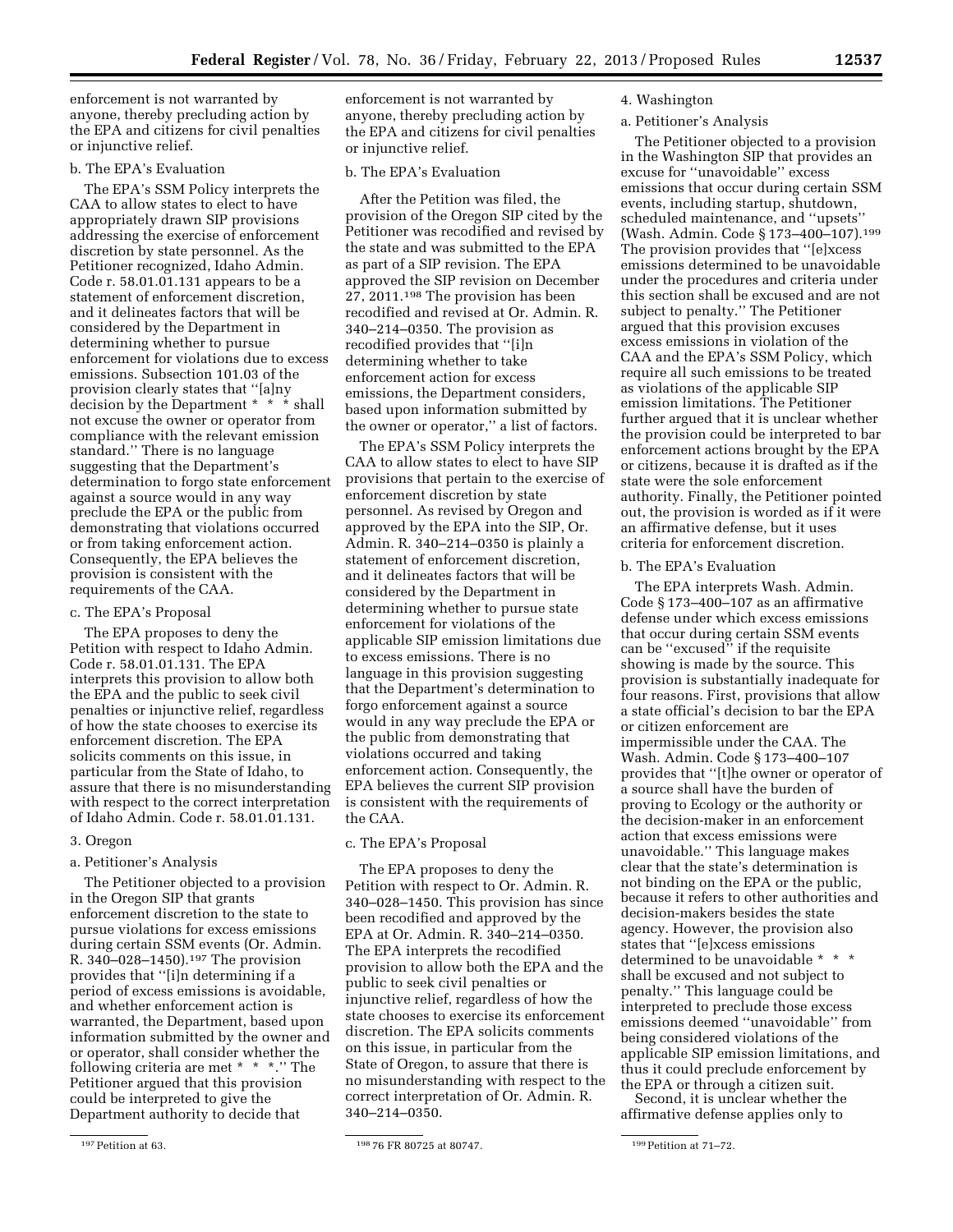actions for monetary penalties or could also be used to bar actions seeking injunctive relief. Although the EPA believes that narrowly drawn affirmative defenses are permitted under the CAA for malfunction events, as discussed in sections IV.B and VII.B of this notice, the EPA's interpretation is that such affirmative defenses can only shield the source from monetary penalties and cannot be a bar to injunctive relief.

Third, as explained more fully in sections IV.B and VII.C of this notice, the EPA believes that affirmative defense provisions that apply to startup, shutdown, or maintenance events are inconsistent with the requirements of the CAA on their face. Consequently, Wash. Admin. Code § 173–400–107, which applies to excess emissions that occur during startup, shutdown, and scheduled maintenance, is impermissible for this reason as well.

Finally, while the EPA continues to believe that affirmative defense provisions applying to malfunctions can be consistent with the CAA as long as the criteria set forth in the SSM Policy are carefully adhered to, as discussed in sections IV.B and VII.B of this notice, the criteria in Wash. Admin. Code § 173–400–107 are not sufficiently similar to those recommended in the EPA's SSM Policy to assure that the affirmative defense is available only in appropriately narrow circumstances. The EPA acknowledges that the SSM Policy is only guidance concerning what types of SIP provisions could be consistent with the requirements of the CAA. Nonetheless, through this rulemaking, the EPA is proposing to determine that Wash. Admin. Code § 173–400–107 does not include criteria that are sufficiently robust to qualify as an acceptable affirmative defense provision for malfunctions (*i.e.,*  ''upsets''). For example, the defense available in Wash. Admin. Code § 173– 400–107 is not limited to excess emissions caused by sudden, unavoidable, breakdown of technology beyond the control of the owner or operator. Similarly, the provision contains neither a statement that the defense does not apply in situations where a single source or small group of sources has the potential to cause an exceedance of the NAAQS or PSD increments nor a requirement that sources make an after-the-fact showing that no such exceedance occurred. As a result, the EPA believes that the provision is substantially inadequate to satisfy the requirements of the CAA.

# c. The EPA's Proposal

The EPA proposes to grant the Petition with respect to Wash. Admin. Code § 173–400–107. The provision applies to startup, shutdown, and maintenance events, contrary to the EPA's interpretation of the CAA to allow such affirmative defenses only for malfunctions. Furthermore, the section of Wash. Admin. Code § 173–400–107 applying to ''upsets'' is inadequate because the criteria referenced are not sufficiently similar to those recommended in the EPA's SSM Policy for affirmative defenses for excess emissions due to malfunctions. Finally, the provision is unclear as to whether the EPA and the public could still seek injunctive relief if a state official made a determination that excess emissions were unavoidable. As a result, the EPA believes that Wash. Admin. Code § 173– 400–107 is inconsistent with the fundamental requirements of CAA sections 110(a)(2)(A), 110(a)(2)(C), and 302(k). For these reasons, the EPA is proposing to find that the provision is substantially inadequate to meet CAA requirements and proposes to issue a SIP call with respect to the provision.

# **X. Statutory and Executive Order Reviews**

*A. Executive Order 12866: Regulatory Planning and Review and Executive Order 13563: Improving Regulation and Regulatory Review* 

Under Executive Order 12866 (58 FR 51735, October 4, 1993), this action is a ''significant regulatory action'' because it raises novel legal or policy issues. Accordingly, the EPA submitted this action to the Office of Management and Budget (OMB) for review under Executive Orders 12866 and 13563 (76 FR 3821, January 21, 2011) and any changes made in response to OMB recommendations have been documented in the docket for this action.

# *B. Paperwork Reduction Act*

This action does not impose any new information collection burden. The EPA's proposed action in response to the Petition merely reiterates the EPA's interpretation of the statutory requirements of the CAA and does not require states to collect any additional information. To the extent that the EPA proposes to grant the Petition and thus proposes to issue a SIP call to a state under CAA section 110(k)(5), the EPA is only proposing an action that requires the state to revise its SIP to comply with existing requirements of the CAA.

### *C. Regulatory Flexibility Act*

The Regulatory Flexibility Act (RFA) generally requires an agency to prepare a regulatory flexibility analysis of any rule subject to notice-and-comment rulemaking requirements under the Administrative Procedure Act or any other statute unless the agency certifies that the rule will not have a significant economic impact on a substantial number of small entities.200

After considering the economic impacts of this proposed rule on small entities, I certify that this action will not have a significant economic impact on a substantial number of small entities. Courts have interpreted the RFA to require a regulatory flexibility analysis only when small entities will be subject to the requirements of the rule. *See, e.g., Michigan* v. *EPA,* 213 F.3d 663 (D.C. Cir. 2000); *Mid-Tex Elec. Co-op, Inc.* v. *FERC,* 773 F.2d 327 (D.C. Cir. 1985). This proposed rule will not impose any requirements on small entities. Instead, the proposed action merely reiterates the EPA's interpretation of the statutory requirements of the CAA. To the extent that the EPA proposes to grant the Petition and thus proposes to issue a SIP call to a state under CAA section  $110(k)(5)$ , the EPA is only proposing an action that requires the state to revise its SIP to comply with existing requirements of the CAA. The EPA's action, therefore, would leave to states the choice of how to revise the SIP provision in question to make it consistent with CAA requirements and determining, among other things, which of the several lawful approaches to the treatment of excess emissions during SSM events will be applied to particular sources. We continue to be interested in the potential impacts of the proposed rule on small entities and welcome comments on issues related to such impacts.

# *D. Unfunded Mandates Reform Act*

This rule does not contain a federal mandate that may result in expenditures of \$100 million or more for state, local, and tribal governments, in the aggregate, or the private sector in any one year. The action may impose a duty on

 $\,$   $\,$  200 Small entities include small businesses, small organizations, and small governmental jurisdictions. For purposes of assessing the impacts of this notice on small entities, *small entity* is defined as: (1) A small business that is a small industrial entity as defined in the U.S. Small Business Administration (SBA) size standards (see 13 CFR 121.201); (2) a small governmental jurisdiction that is a government of a city, county, town, school district, or special district with a population of less than 50,000; or (3) a small organization that is any not-for-profit enterprise that is independently owned and operated and is not dominant in its field.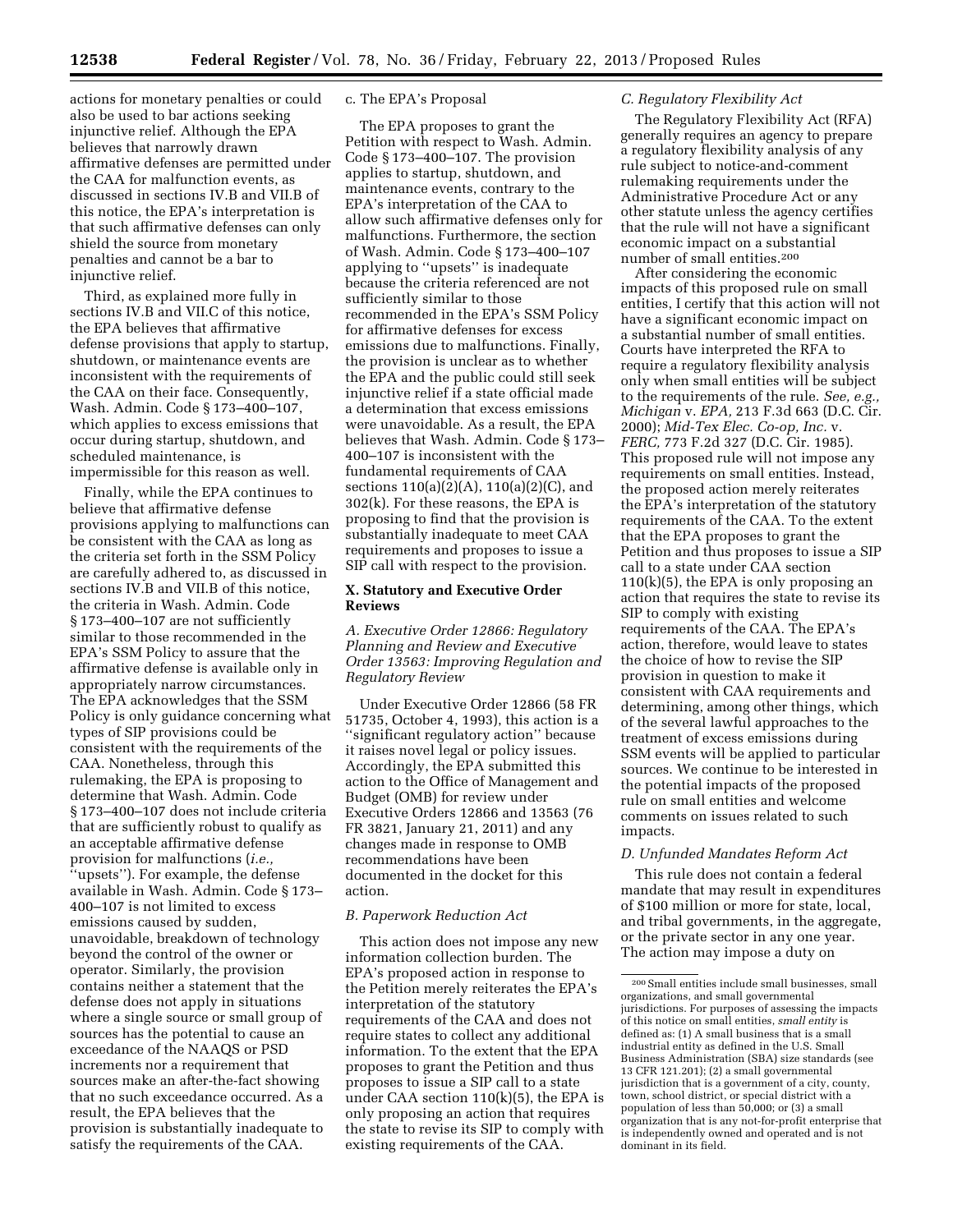certain state governments to meet their existing obligations to revise their SIPs to comply with CAA requirements. The direct costs of this action on states would be those associated with preparation and submission of a SIP revision by those states for which the EPA issues a SIP call. Examples of such costs could include development of a state rule, conducting notice and public hearing, and other costs incurred in connection with a SIP submission. These aggregate costs would be far less than the \$100-million threshold in any one year. Thus, this rule is not subject to the requirements of sections 202 or 205 of UMRA.

This rule is also not subject to the requirements of section 203 of UMRA because it contains no regulatory requirements that might significantly or uniquely affect small governments. The regulatory requirements of this action would apply to the states for which the EPA issues a SIP call. To the extent that such states allow local air districts or planning organizations to implement portions of the state's obligation under the CAA, the regulatory requirements of this action would not significantly or uniquely affect small governments because those governments have already undertaken the obligation to comply with the CAA.

# *E. Executive Order 13132—Federalism*

This action does not have federalism implications. It will not have substantial direct effects on the states, on the relationship between the national government and the states, or on the distribution of power and responsibilities among the various levels of government, as specified in Executive Order 13132 because it will simply maintain the relationship and the distribution of power between the EPA and the states as established by the CAA. The proposed SIP calls are required by the CAA because the EPA is proposing to find that the current SIPs of the affected states are substantially inadequate to meet fundamental CAA requirements. In addition, the effects on the states will not be substantial because where a SIP call is finalized for a state, the SIP call will require the affected state to submit only those revisions necessary to address the SIP deficiencies and applicable CAA requirements. While this action may impose direct effects on the states, the expenditures would not be substantial because they would be far less than \$25 million in the aggregate in any one

year.201 Thus, Executive Order 13132 does not apply to this action.

In the spirit of Executive Order 13132, and consistent with the EPA policy to promote communications between the EPA and state and local governments, the EPA specifically solicits comment on this proposed rule from state and local officials.

# *F. Executive Order 13175—Consultation and Coordination With Indian Tribal Governments*

This action does not have tribal implications, as specified in Executive Order 13175 (65 FR 67249, November 9, 2000). In this action, the EPA is not addressing any tribal implementation plans. This action is limited to states. Thus, Executive Order 13175 does not apply to this action. However, the EPA invites comment on this proposed action from tribal officials.

# *G. Executive Order 13045—Protection of Children From Environmental Health Risks and Safety Risks*

The EPA interprets EO 13045 (62 FR 19885, April 23, 1997) as applying only to those regulatory actions that concern health or safety risks, such that the analysis required under section 5–501 of the EO has the potential to influence the regulation. This action is not subject to EO 13045 because it merely prescribes the EPA's action for states regarding their obligations for SIPs under the CAA.

# *H. Executive Order 13211—Actions Concerning Regulations That Significantly Affect Energy Supply, Distribution, or Use*

This action is not a ''significant energy action'' as defined in Executive Order 13211 (66 FR 28355(May 22, 2001)), because it is not likely to have a significant adverse effect on the supply, distribution, or use of energy. This action merely prescribes the EPA's action for states regarding their obligations for SIPs under the CAA.

# *I. National Technology Transfer and Advancement Act*

Section 12(d) of the National Technology Transfer and Advancement Act of 1995 (''NTTAA''), Public Law 104–113, 12(d) (15 U.S.C. 272 note) directs the EPA to use voluntary consensus standards in its regulatory activities unless to do so would be inconsistent with applicable law or otherwise impractical. Voluntary consensus standards are technical standards (*e.g.,* materials specifications,

test methods, sampling procedures, and business practices) that are developed or adopted by voluntary consensus standards bodies. NTTAA directs the EPA to provide Congress, through OMB, explanations when the EPA decides not to use available and applicable voluntary consensus standards.

This proposed rulemaking does not involve technical standards. Therefore, the EPA is not considering the use of any voluntary consensus standards.

# *J. Executive Order 12898—Federal Actions To Address Environmental Justice in Minority Populations and Low-Income Populations*

Executive Order 12898 (59 FR 7629, Feb. 16, 1994) establishes federal executive policy on environmental justice. Its main provision directs federal agencies, to the greatest extent practicable and permitted by law, to make environmental justice part of their mission by identifying and addressing, as appropriate, disproportionately high and adverse human health or environmental effects of their programs, policies, and activities on minority populations and low-income populations in the U.S.

The EPA has determined that this proposed rule will not have disproportionately high and adverse human health or environmental effects on minority or low-income populations because it increases the level of environmental protection for all affected populations without having any disproportionately high and adverse human health or environmental effects on any population, including any minority or low-income population. The rule is intended to ensure that all communities and populations across the affected states, including minority, lowincome and indigenous populations overburdened by pollution, receive the full human health and environmental protection provided by the CAA. This proposed action concerns states' obligations regarding the treatment they give, in rules included in their SIPs under the CAA, to excess emissions during startup, shutdown, and malfunctions. This proposed action would require 36 states to bring their treatment of these emissions into line with CAA requirements, which would lead to sources' having greater incentives to control emissions during such events.

### *K. Determination Under Section 307(d)*

Pursuant to CAA section 307(d)(1)(U), the Administrator determines that this action is subject to the provisions of section 307(d). Section 307(d)(1)(U) provides that the provisions of section

<sup>201</sup> ''EPA's Action Development Process-Guidance on Executive Order 13132: Federalism,'' dated November 2008.